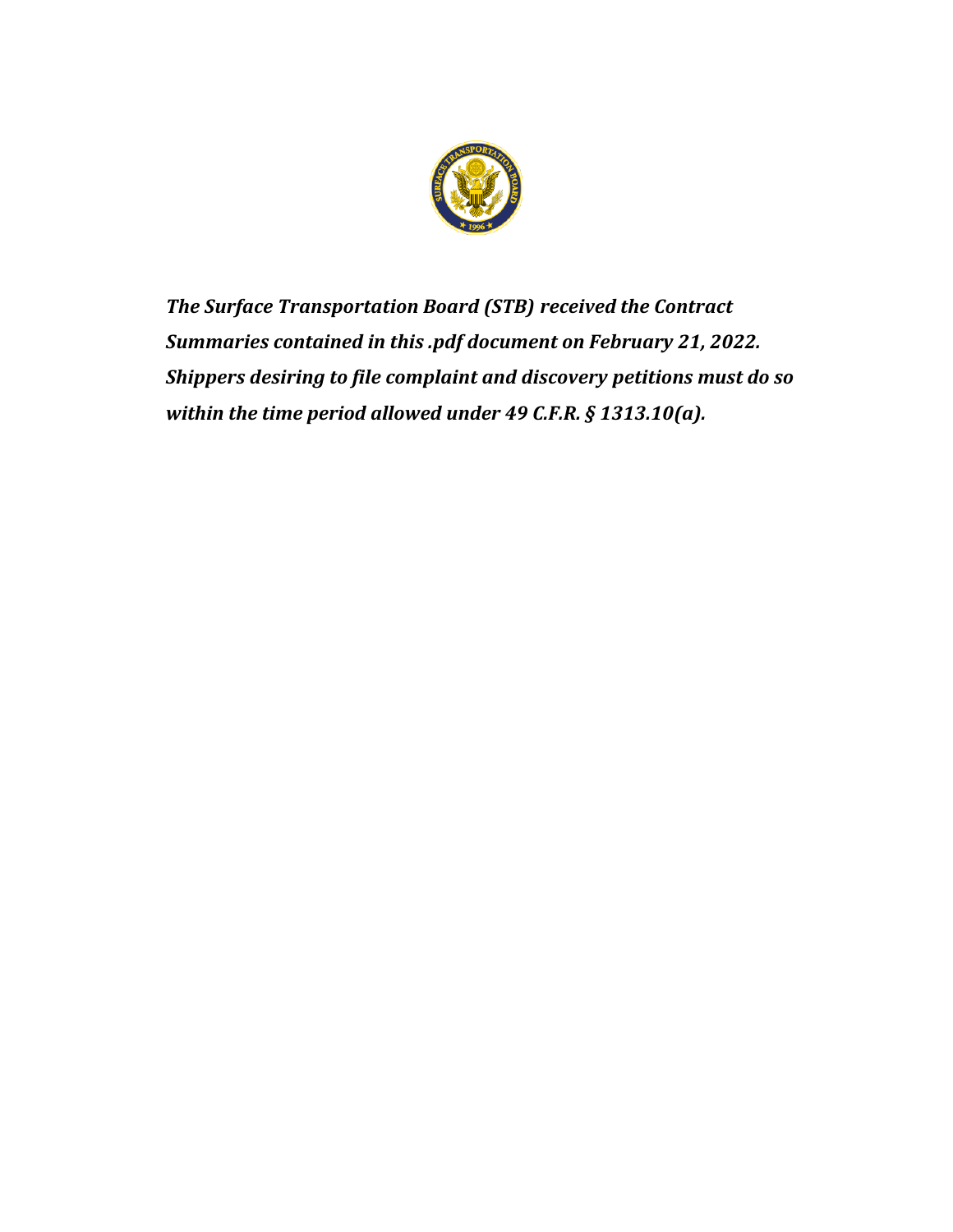

STB-UPOTMQ 164641-AH

# **UNION PACIFIC RAILROAD COMPANY**

# **AMENDED CONTRACT SUMMARY**

**Issued:**  February 16, 2022

**Effective:** January 1, 2021

**Issued by:**  Rosa M. La Puente-Flowers Lead Price Applications 1400 Douglas Street Mail Stop 1340 OMAHA, NEBRASKA 68179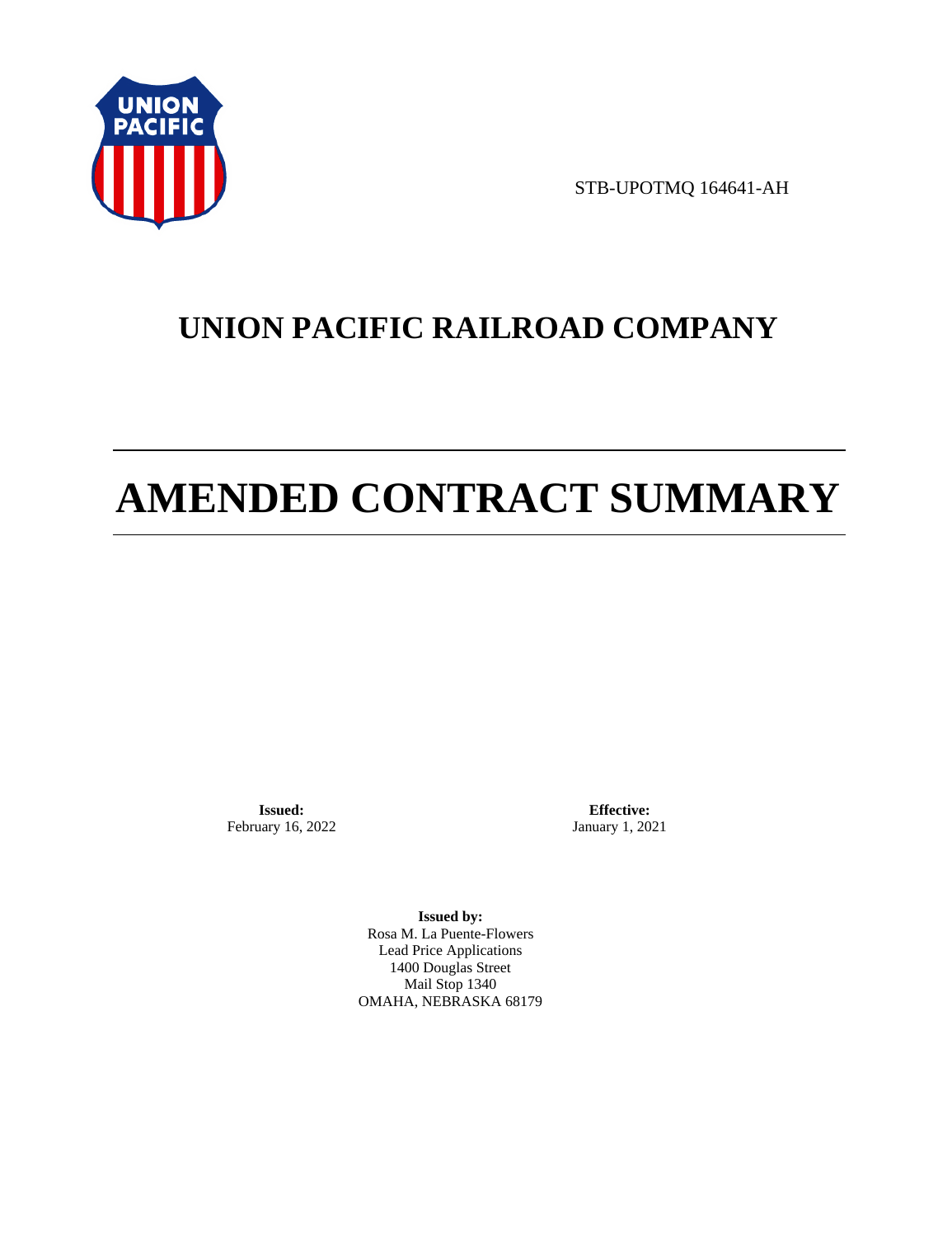# **PARTICIPATING CARRIERS:**

 UNION PACIFIC RAILROAD COMPANY 1400 Douglas St. Omaha, NE 68179

#### **COMMODITY:**

 Soybean Hulls, Pelletized **ADDITION**  Prepared Feed,Animal,Fish Or Poultry, Other Than Dog,Cat Or Other Pet Food, Nec Exc.Canned See 20423,Or Chopped,Ground Or Pulverized Hay,Straw Or Related Products See 01991-01992 **ADDITION**  Wet Process Corn Or Similar Mill By- Products **ADDITION** 

#### **SHIPPER:**

CARGILL INC

#### **ORIGIN(S):**

 EDDYVILLE, IA **ADDITION**  BRIDGEPORT, IA **ADDITION**  MCALLEN, TX **ADDITION**  BRIDGEVIEW, IL **ADDITION**  PINE BLUFF, AR **ADDITION**  GRAND PRAIRIE, TX **ADDITION**  WACO, TX **ADDITION**  SCHUYLER, NE **ADDITION**  CLINTON, IA **ADDITION**  ARLINGTON, TX **ADDITION**  HOUSTON, TX **ADDITION**  BLAIR, NE **ADDITION**  MEMPHIS, TN **ADDITION**  CEDAR RAPIDS, IA **ADDITION**  IOWA FALLS, IA **ADDITION**  AVONDALE, LA **ADDITION**  CLEARFIELD, UT **ADDITION** 

#### **DESTINATION(S):**

 BLAIR, NE **ADDITION**  FT WORTH, TX **ADDITION**  CEDAR RAPIDS, IA **ADDITION**  STERLING, CO **ADDITION**  WACO, TX **ADDITION**  SHREVEPORT, LA **ADDITION**  OKLAHOMA CITY, OK **ADDITION**  SCHUYLER, NE **ADDITION**  EDDYVILLE, IA **ADDITION**  BRIDGEPORT, IA **ADDITION**  SWEETWATER, TX **ADDITION**  MINNEAPOLIS, MN **ADDITION**  LODI, CA **ADDITION** 

#### **PORT(S):**

Not Applicable

#### **DURATION:**

 Effective Date: January 1, 2019 Amendment Effective Date: January 1, 2021 **ADDITION**  Expiration Date: December 31, 2021 **EXTENSION** 

#### **RAIL CAR DATA:**

No cars dedicated to service under this Contract. Cars are provided on a common carrier basis only.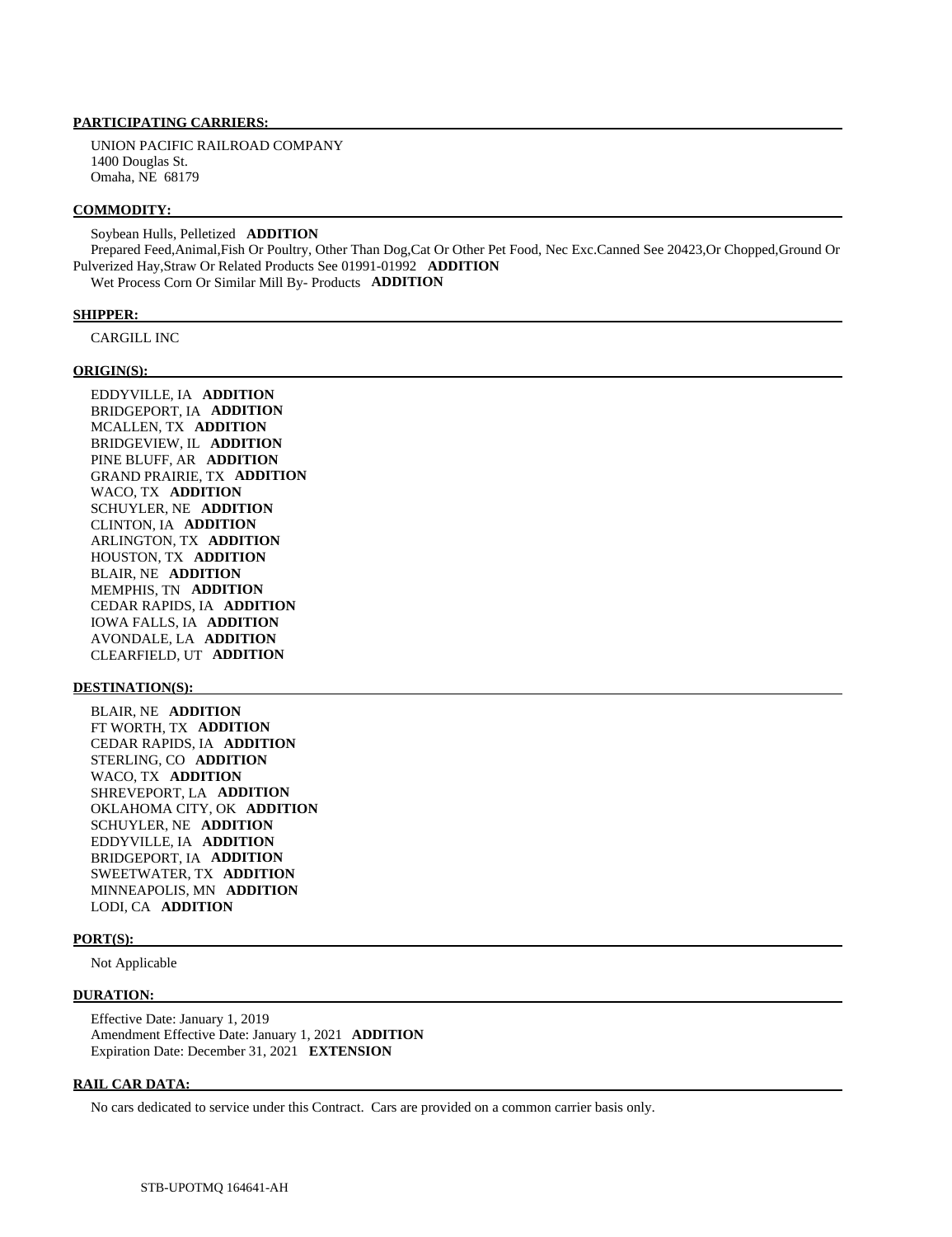# **RATES & CHARGES:**

Not applicable

## **VOLUME:**

Single Car Shipments **ADDITION** 

# **SPECIAL FEATURES:**

 Special Switching Provision Not Applicable. This change pertained only to confidential data. (Switching)

# **SPECIAL NOTICE:**

Not applicable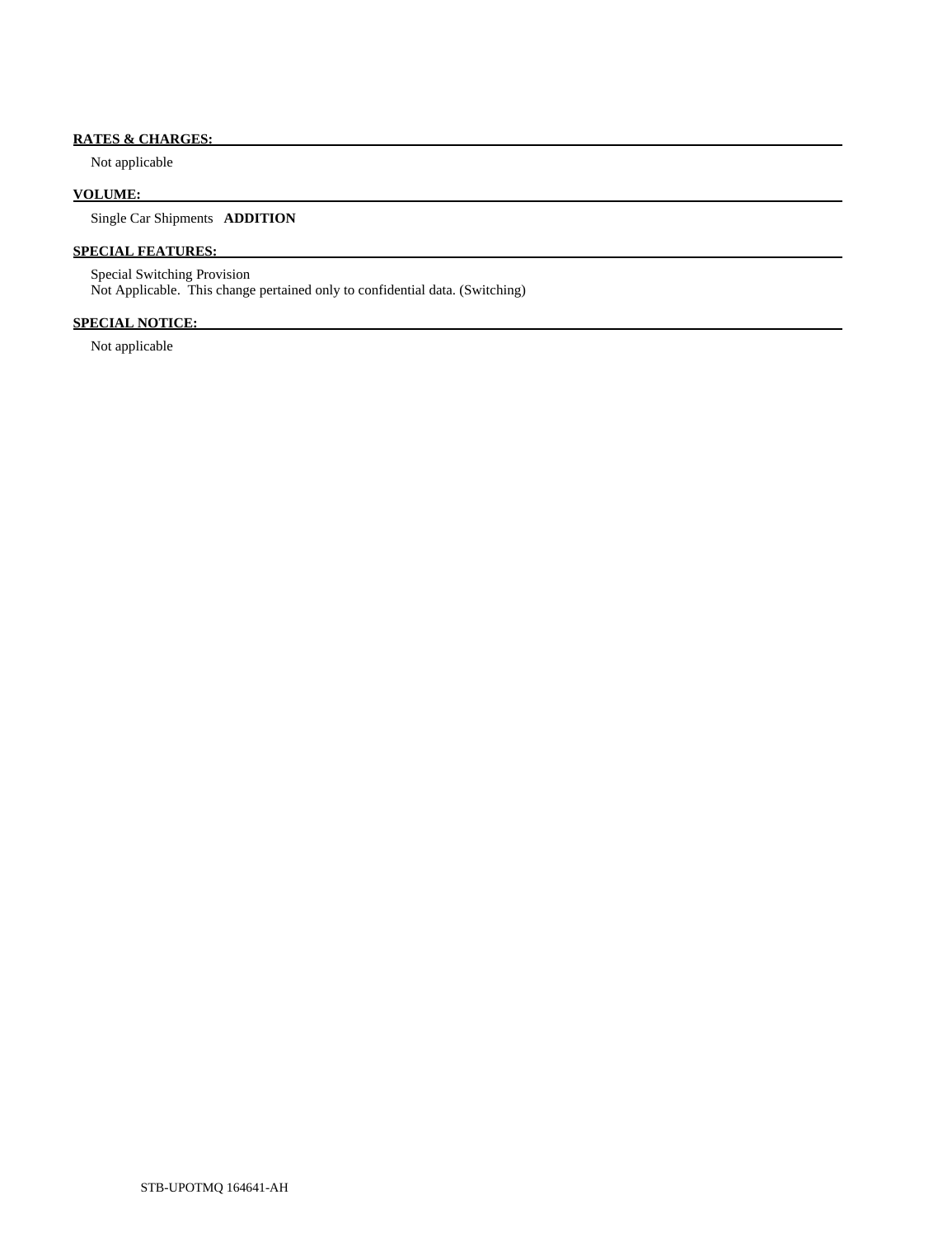

STB-UPOTMQ 164893-BT

# **UNION PACIFIC RAILROAD COMPANY**

# **AMENDED CONTRACT SUMMARY**

**Issued:**  February 14, 2022

**Effective:** January 1, 2021

**Issued by:**  Rosa M. La Puente-Flowers Lead Price Applications 1400 Douglas Street Mail Stop 1340 OMAHA, NEBRASKA 68179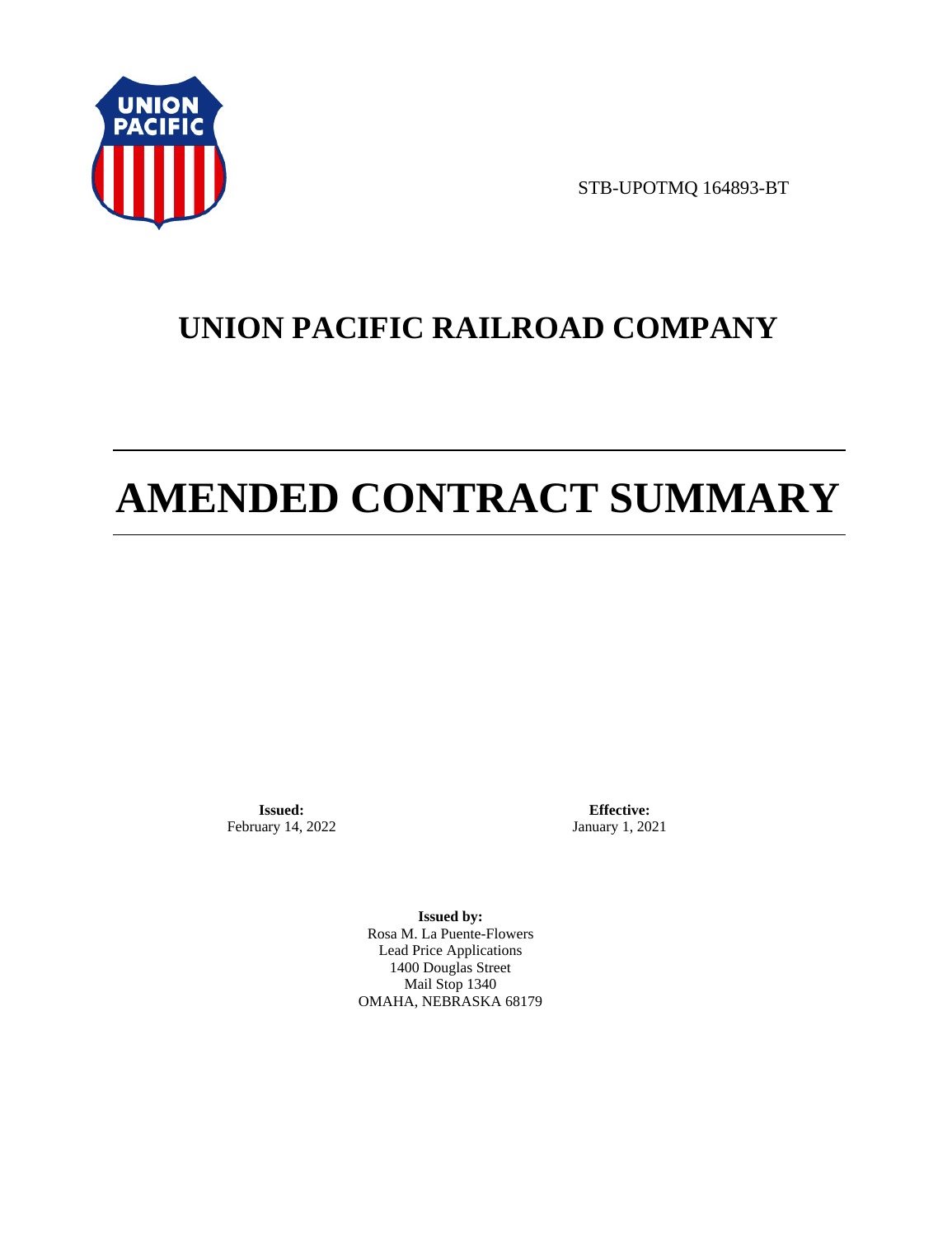# **PARTICIPATING CARRIERS:**

 UNION PACIFIC RAILROAD COMPANY 1400 Douglas St. Omaha, NE 68179

#### **COMMODITY:**

 Wheat Exc.Buckwheat See 01139 **ADDITION**  Corn Exc.Popcorn See 01152 **ADDITION**  Barley **ADDITION**  Sorghum Grains **ADDITION**  Corn,Organically Grown Free Of Fertilizer & Or Pesticide Applications **ADDITION**  Wheat, Not Organically Grown Free Of Fertilizer And Or Pesticide Applications **ADDITION** 

#### **SHIPPER:**

SCOULAR CO

#### **ORIGIN(S):**

 PRATT, KS **ADDITION**  SAN ANTONIO, TX **ADDITION**  STRATFORD, TX **ADDITION**  FREMONT, NE **ADDITION**  BLOOMINGTON, IL **ADDITION**  CHICAGO, IL **ADDITION**  DOWNS, KS **ADDITION**  GOODLAND, KS **ADDITION**  SALINA, KS **ADDITION**  BROWNSON, NE **ADDITION**  SUPERIOR, WI **ADDITION**  HOOKER, OK **ADDITION**  WINONA, MN **ADDITION**  FREDERICK, OK **ADDITION**  GRANDFIELD, OK **ADDITION**  PITTSBURG, KS **ADDITION**  JEROME, ID **ADDITION**  AVON, IA **ADDITION**  LOS ANGELES, CA **ADDITION**  OTTOSEN, IA **ADDITION**  TEXHOMA, OK **ADDITION**  HOLLISTER, OK **ADDITION** 

#### **DESTINATION(S):**

 TX - HOUSTON AGS (See Exhibit Definition) CORPUS CHRISTI, TX **ADDITION**  SHERMAN, TX **ADDITION**  COMANCHE, TX **ADDITION**  GORMAN, TX **ADDITION**  AVON, IA **ADDITION**  KANSAS CITY, MO **ADDITION**  CHICAGO, IL **ADDITION**  SUPERIOR, WI **ADDITION**  BRAWLEY, CA **ADDITION**  HEBER, CA **ADDITION**  OR - PORTLAND AGS (See Exhibit Definition) ROLL, AZ **ADDITION**  SAN ANTONIO, TX **ADDITION**  CITY OF COMMERCE, CA **ADDITION**  LOS ANGELES, CA **ADDITION**  STOCKTON, CA **ADDITION**  OAKLAND, CA **ADDITION**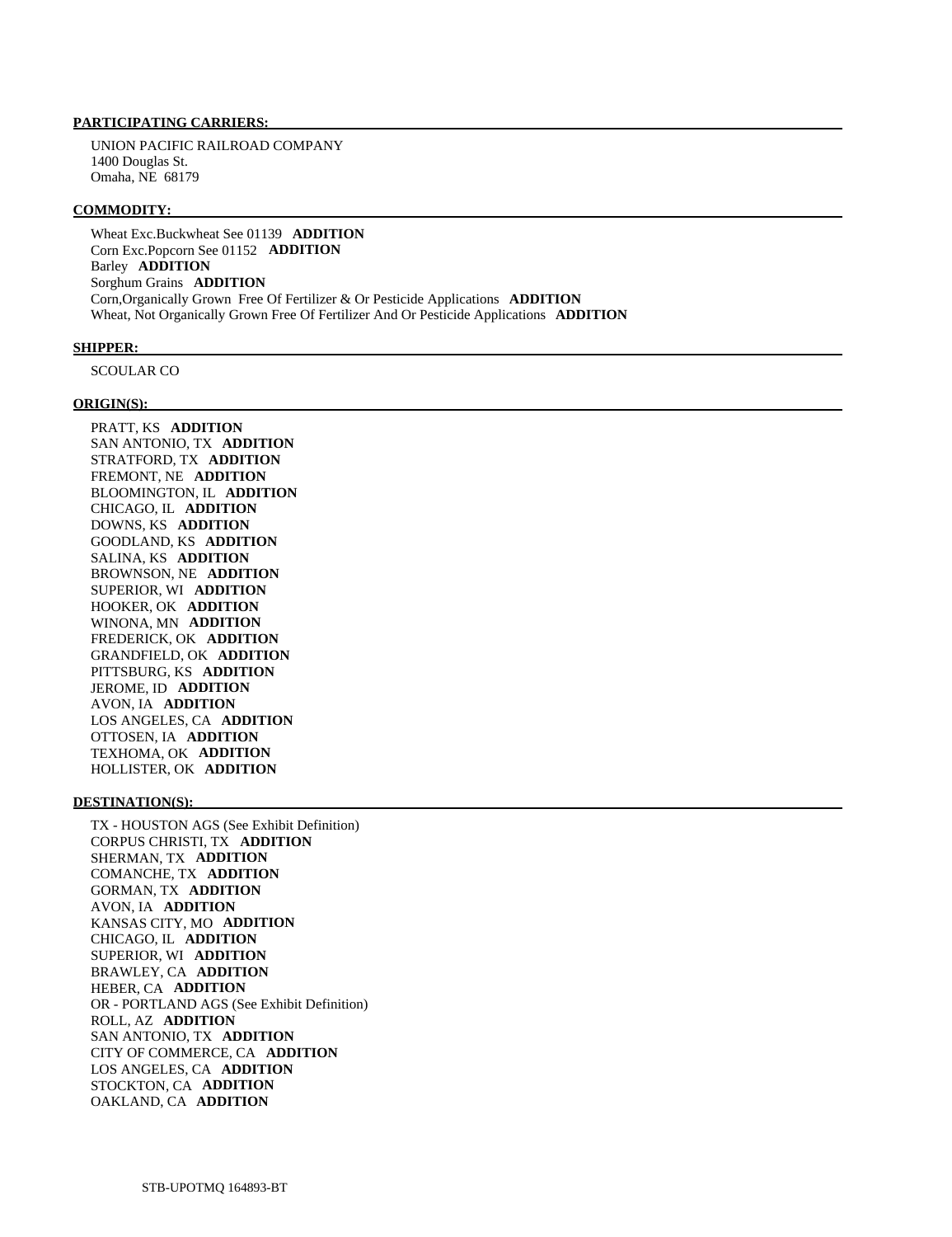VERDEMONT, CA **ADDITION**  COLTON, CA **ADDITION**  MILFORD, UT **ADDITION**  FREMONT, NE **ADDITION**  DOWNEY, CA **ADDITION**  KAISER, CA **ADDITION**  KEYES, CA **ADDITION**  SAN LUCAS, CA **ADDITION**  ADRIAN, MO **ADDITION**  PRATT, KS **ADDITION**  MODESTO, CA **ADDITION**  NOGALES, AZ **ADDITION**  VERNON, CA **ADDITION**  GALVESTON, TX **ADDITION**  TOLLESON, AZ **ADDITION** 

#### **PORT(S):**

Not Applicable

#### **DURATION:**

 Effective Date: January 1, 2019 Amendment Effective Date: January 1, 2021 **ADDITION**  Expiration Date: December 31, 2021 **EXTENSION** 

### **RAIL CAR DATA:**

 Carrier Equipment not involved. **ADDITION**  No cars dedicated to service under this Contract. Cars are provided on a common carrier basis only. **DELETION** 

#### **RATES & CHARGES:**

Not applicable

#### **VOLUME:**

 Minimum shipment of 107 carloads. **ADDITION**  Multiple Car Shipments **ADDITION** 

#### **SPECIAL FEATURES:**

Special Switching Provision

# **SPECIAL NOTICE:**

Not applicable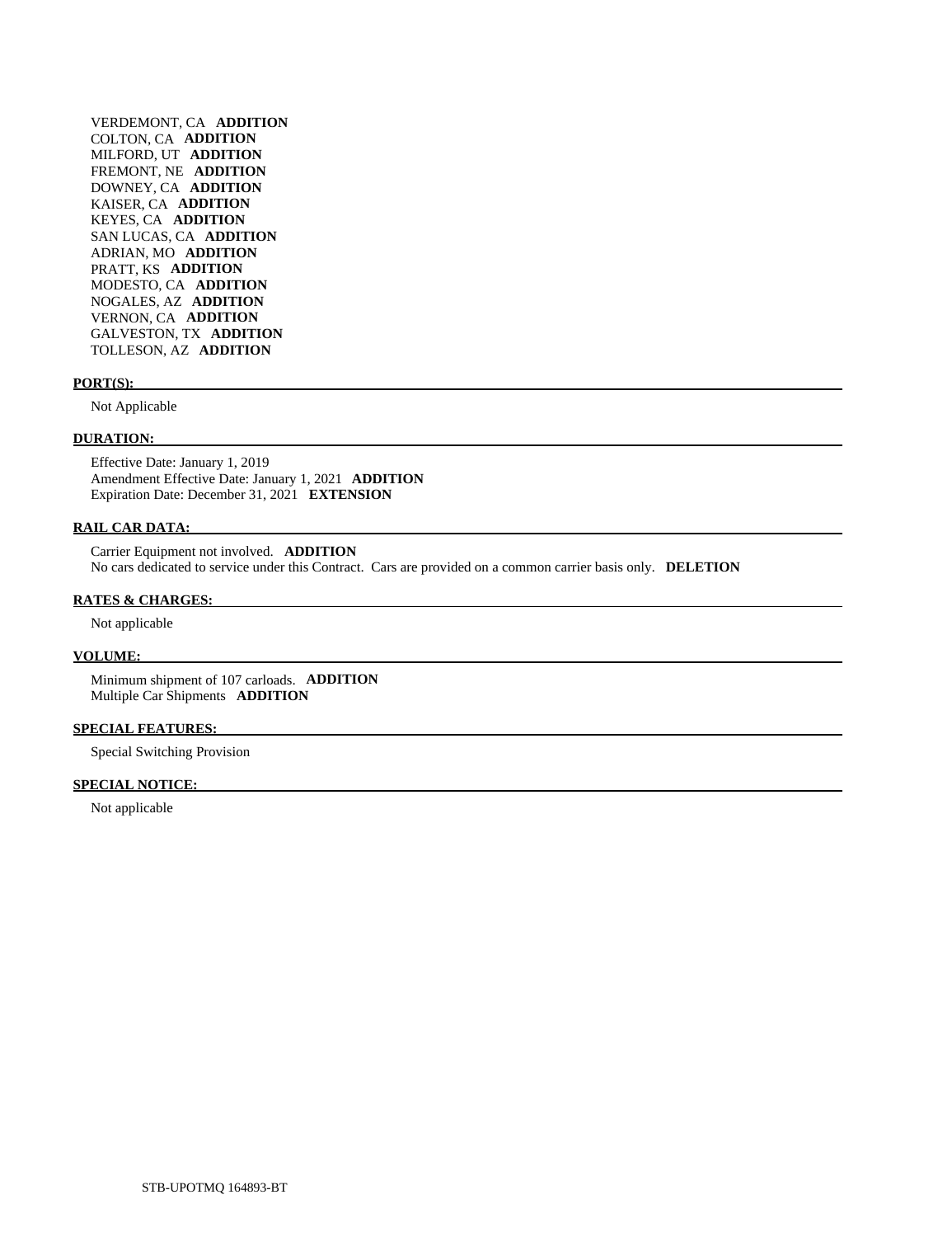TX - HOUSTON AGS consist of: AB CHANCE, TX **ADDITION**  ALDINE, TX **ADDITION**  ALGOA, TX **ADDITION**  ALLENHURST, TX **ADDITION**  ALMEDA, TX **ADDITION**  ALVIN, TX **ADDITION**  AMELBULK, TX **ADDITION**  AMELIA, TX **ADDITION**  AMES, TX **ADDITION**  ANGLETON, TX **ADDITION**  ARCOLA, TX **ADDITION**  ARENAL, TX **ADDITION**  ARMCO, TX **ADDITION**  ATRECO, TX **ADDITION**  AUDREY, TX **ADDITION**  BANCROFT, TX **ADDITION**  BARBOURS CUT, TX **ADDITION**  BASIN YARD, TX **ADDITION**  BAY CITY, TX **ADDITION**  BAYPORT, TX **ADDITION**  BAYTOWN, TX **ADDITION**  BEAUMONT, TX **ADDITION**  BENDER, TX **ADDITION**  BESSMAY, TX **ADDITION**  BILLPARK, TX **ADDITION**  BLESSING, TX **ADDITION**  BOBSHER, TX **ADDITION**  BOOTH YARD, TX **ADDITION**  BRAZORIA, TX **ADDITION**  BROOKSHIRE, TX **ADDITION**  BUCKEYE, TX **ADDITION**  CAMP STRAKE, TX **ADDITION**  CANDLERIDGE, TX **ADDITION**  CARDIFF, TX **ADDITION**  CAT SPRING, TX **ADDITION**  CHAISON, TX **ADDITION**  CHANNELVIEW, TX **ADDITION**  CHINA, TX **ADDITION**  CHOCOLATE BAYOU, TX **ADDITION**  CLEVELAND, TX **ADDITION**  CLUTE, TX **ADDITION**  COADY, TX **ADDITION**  CONNELL, TX **ADDITION**  CONROE, TX **ADDITION**  COTTON CREEK, TX **ADDITION**  CROSBY, TX **ADDITION**  CYPRESS, TX **ADDITION**  DANBURY, TX **ADDITION**  DAWES, TX **ADDITION**  DAYTON, TX **ADDITION**  DAYTON STORAGE, TX **ADDITION**  DEER PARK, TX **ADDITION**  DEVERS, TX **ADDITION**  DICKINSON, TX **ADDITION**  DIXICO, TX **ADDITION**  DODGE, TX **ADDITION**  DOWLING, TX **ADDITION**  DYERSDALE, TX **ADDITION**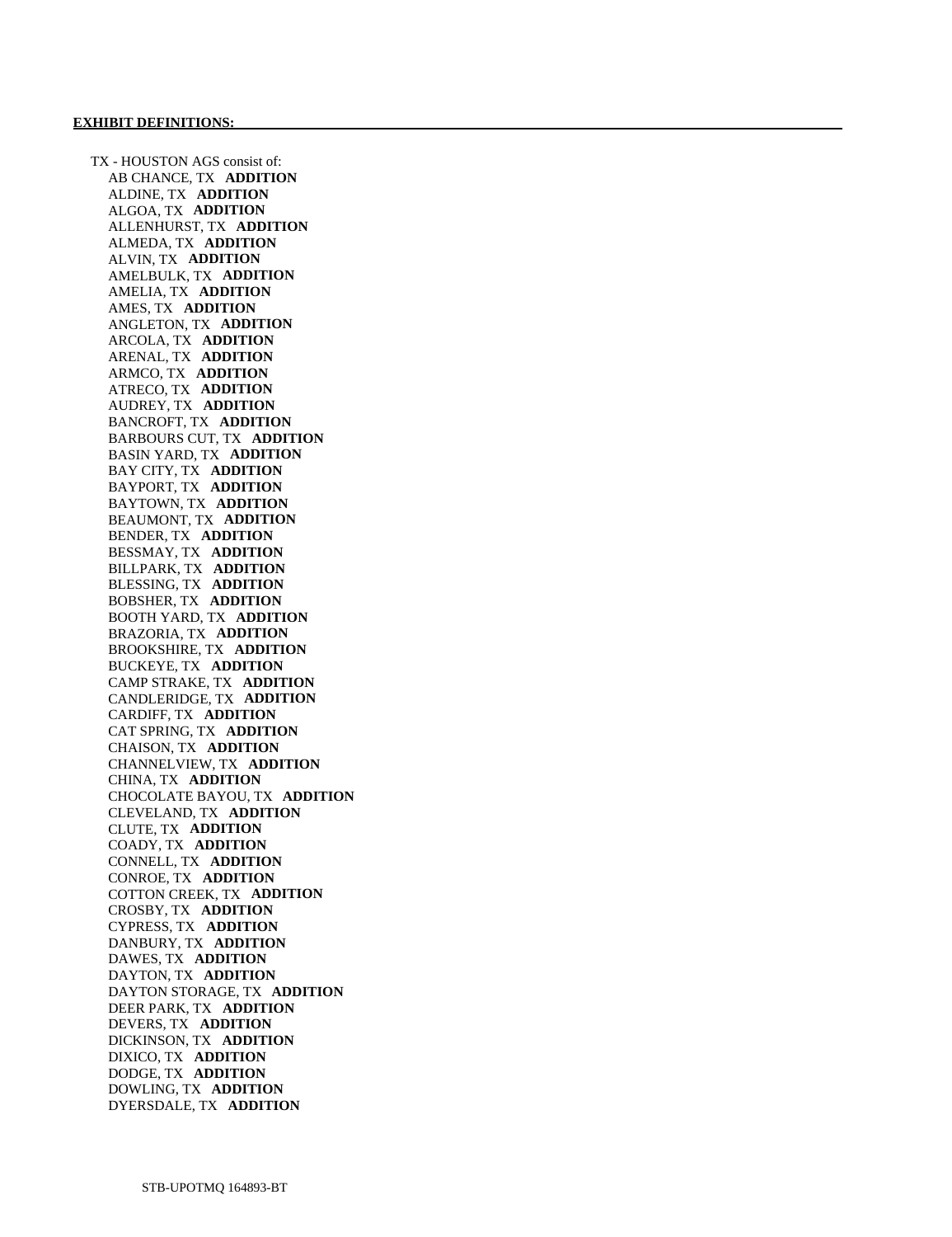E BAYTOWN STORAGE, TX **ADDITION**  EAGLE LAKE, TX **ADDITION**  EAST BAYTOWN, TX **ADDITION**  EAST BERNARD, TX **ADDITION**  ELDON, TX **ADDITION**  ELDON JCT, TX **ADDITION**  ELIZABETH, TX **ADDITION**  ELMATON, TX **ADDITION**  ENGLEWOOD, TX **ADDITION**  FAIRBANKS, TX **ADDITION**  FAUNA, TX **ADDITION**  FELICIA, TX **ADDITION**  FERN, TX **ADDITION**  FONDREN, TX **ADDITION**  FORMOSA, TX **ADDITION**  FRANCIS, TX **ADDITION**  FREEPORT, TX **ADDITION**  FRESNO, TX **ADDITION**  GALENA PARK, TX **ADDITION**  GALVESTON, TX **ADDITION**  GENOA, TX **ADDITION**  GISH, TX **ADDITION**  GOODRICH, TX **ADDITION**  GRAYBURG, TX **ADDITION**  GROVES, TX **ADDITION**  GUFFEY, TX **ADDITION**  HARDIN, TX **ADDITION**  HARDY, TX **ADDITION**  HASTINGS, TX **ADDITION**  HEACKER, TX **ADDITION**  HEMPSTEAD, TX **ADDITION**  HIGHLANDS, TX **ADDITION**  HOCKLEY, TX **ADDITION**  HOSKINS JCT, TX **ADDITION**  HOUSTON, TX **ADDITION**  HUFFMAN, TX **ADDITION**  HUFSMITH, TX **ADDITION**  HULL, TX **ADDITION**  HUMBLE, TX **ADDITION**  IGLOO SPUR, TX **ADDITION**  JETERO, TX **ADDITION**  JOYCE, TX **ADDITION**  KATY, TX **ADDITION**  KENEFICK, TX **ADDITION**  KILOWATT, TX **ADDITION**  KORF, TX **ADDITION**  LA MARQUE, TX **ADDITION**  LA PORTE, TX **ADDITION**  LA WARD, TX **ADDITION**  LAPACIFIC, TX **ADDITION**  LEAGUE CITY, TX **ADDITION**  LIBERTY, TX **ADDITION**  LISSIE, TX **ADDITION**  LIVERPOOL, TX **ADDITION**  LIVINGSTON, TX **ADDITION**  LOCKWOOD, TX **ADDITION**  LOIS, TX **ADDITION**  MAGNOLIA, TX **ADDITION**  MANTU, TX **ADDITION**  MARKET ST YARD, TX **ADDITION**  MARTHA, TX **ADDITION**  MCDONOUGH, TX **ADDITION**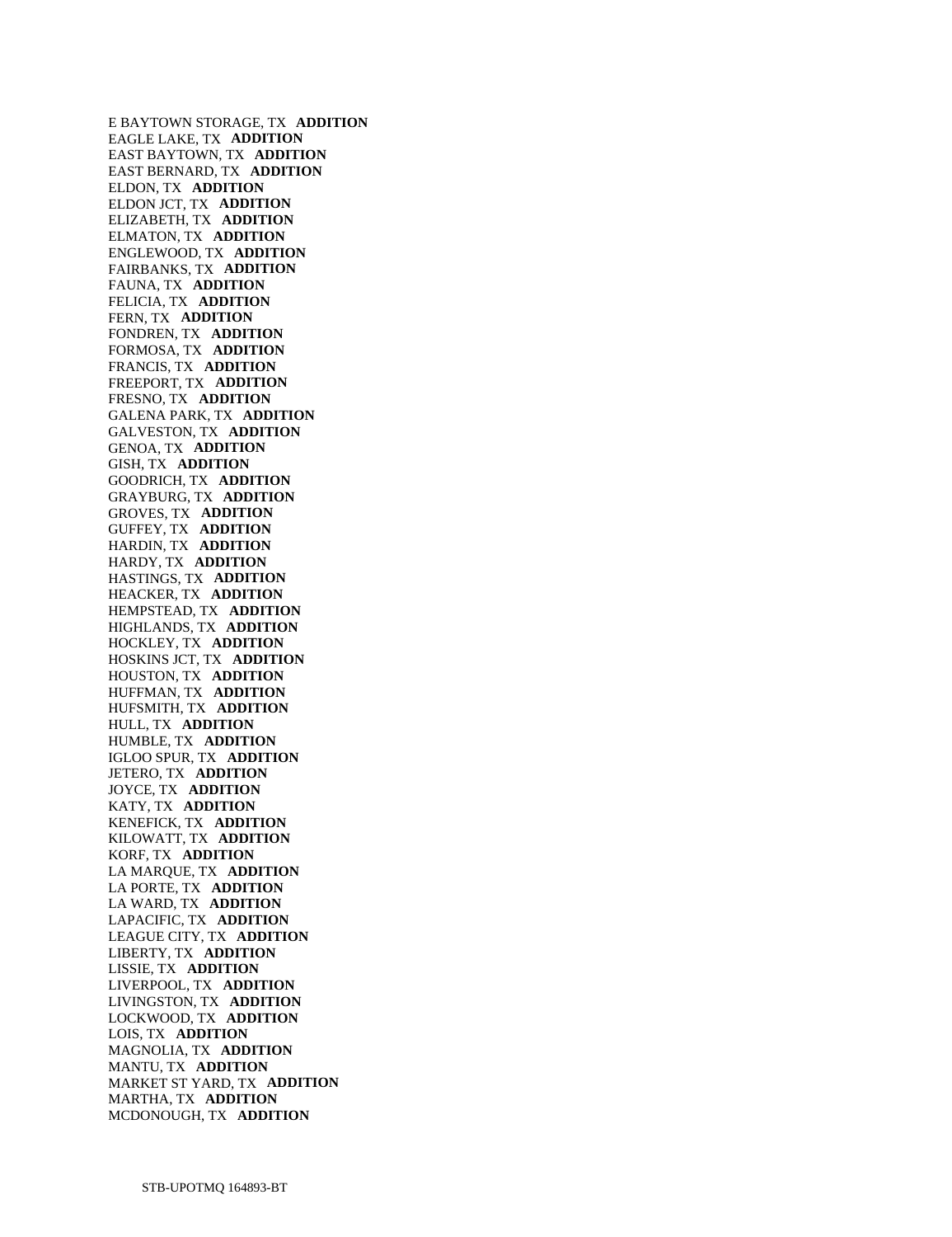MCHATTIE, TX **ADDITION**  MEDIO, TX **ADDITION**  MELENDY, TX **ADDITION**  MIMS, TX **ADDITION**  MISSOURI CITY, TX **ADDITION**  MONT BELVIEU, TX **ADDITION**  MYKAWA, TX **ADDITION**  NADEAU, TX **ADDITION**  NEDERLAND, TX **ADDITION**  NEW WAVERLY, TX **ADDITION**  NOME, TX **ADDITION**  OLCOTT, TX **ADDITION**  OLD OCEAN, TX **ADDITION**  ORANGE, TX **ADDITION**  PASADENA, TX **ADDITION**  PEARLAND, TX **ADDITION**  PEDECO, TX **ADDITION**  PEVETO, TX **ADDITION**  PHELPS, TX **ADDITION**  PIERCE JCT, TX **ADDITION**  PINEHURST, TX **ADDITION**  PORT ACRES, TX **ADDITION**  PORT ARTHUR, TX **ADDITION**  PORT NECHES, TX **ADDITION**  PRAIRIE VIEW, TX **ADDITION**  RAMSEY, TX **ADDITION**  RAYWOOD, TX **ADDITION**  RESCAR, TX **ADDITION**  RICHMOND, TX **ADDITION**  ROSENBERG, TX **ADDITION**  RULIFF, TX **ADDITION**  SALT MINE SPUR, TX **ADDITION**  SAN JACINTO, TX **ADDITION**  SAN LEON, TX **ADDITION**  SANDUNE, TX **ADDITION**  SCHINDLER, TX **ADDITION**  SEABROOK, TX **ADDITION**  SEALY, TX **ADDITION**  SHELDON, TX **ADDITION**  SINCO, TX **ADDITION**  SKULL CREEK, TX **ADDITION**  SMITHERS LAKE, TX **ADDITION**  SMITHS BLUFF, TX **ADDITION**  SOUTH BAY CITY, TX **ADDITION**  SPENCE, TX **ADDITION**  SPINDLETOP, TX **ADDITION**  SPLENDORA, TX **ADDITION**  SPRING, TX **ADDITION**  STAFFORD, TX **ADDITION**  STALLINGS, TX **ADDITION**  STEELTOWN, TX **ADDITION**  STELLA, TX **ADDITION**  STRANG, TX **ADDITION**  SUGAR LAND, TX **ADDITION**  SWEENY, TX **ADDITION**  TAMINA, TX **ADDITION**  TEXAS CITY, TX **ADDITION**  TEXAS CITY JCT, TX **ADDITION**  TOWNLEY, TX **ADDITION**  VIDOR, TX **ADDITION**  VIRGINIA POINT, TX **ADDITION**  VITERBO, TX **ADDITION**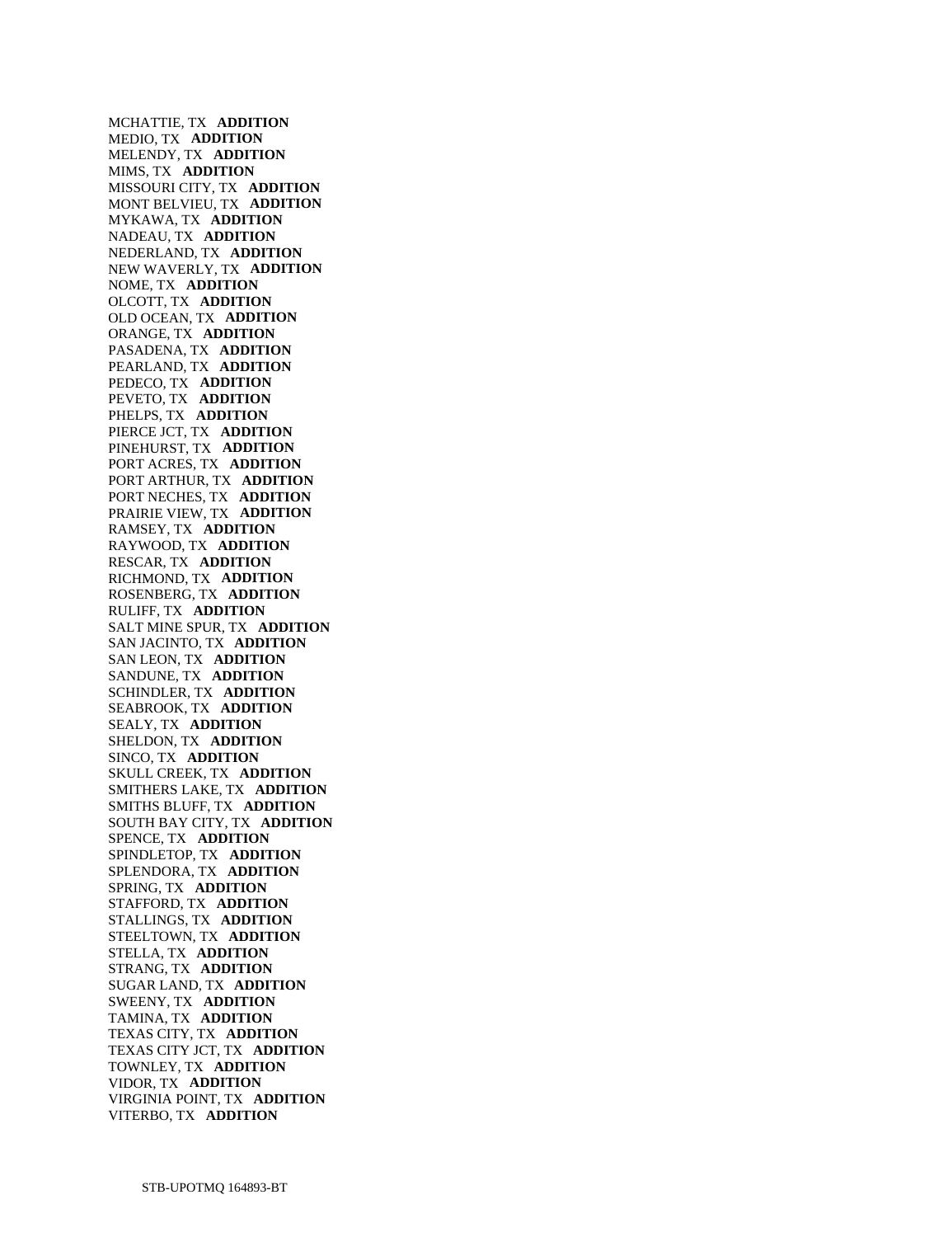WALLER, TX **ADDITION**  WEBSTER, TX **ADDITION**  WEST JUNCTION, TX **ADDITION**  WEST PORT ARTHUR, TX **ADDITION**  WESTFIELD, TX **ADDITION**  WILLIAMS, TX **ADDITION**  WILLIS, TX **ADDITION**  ZUMMO, TX **ADDITION**  OR - PORTLAND AGS consist of: ALBINA, OR **ADDITION**  ASTORIA, OR **ADDITION**  AUMSVILLE, OR **ADDITION**  AURORA, OR **ADDITION**  BARNES YARD, OR **ADDITION**  BATTERSON, OR **ADDITION**  BONNEVILLE, OR **ADDITION**  BRIDAL VEIL, OR **ADDITION**  BROOKS, OR **ADDITION**  BUXTON, OR **ADDITION**  CANBY, OR **ADDITION**  CLACKAMAS, OR **ADDITION**  COALCA, OR **ADDITION**  COCHRAN, OR **ADDITION**  DODSON, OR **ADDITION**  EAST MILWAUKIE, OR **ADDITION**  EAST PORTLAND, OR **ADDITION**  FIR, OR **ADDITION**  GARBALDI, OR **ADDITION**  GARIBALDI, OR **ADDITION**  GEER, OR **ADDITION**  GERVAIS, OR **ADDITION**  HEMLOCK, OR **ADDITION**  HITO, OR **ADDITION**  HUBBARD, OR **ADDITION**  KENTON, OR **ADDITION**  LAKE YARD, OR **ADDITION**  LIBERAL, OR **ADDITION**  MILWAUKIE, OR **ADDITION**  MOHLER, OR **ADDITION**  MT ANGEL, OR **ADDITION**  NORTH PORTLAND, OR **ADDITION**  OREGON CITY, OR **ADDITION**  OSWEGO, OR **ADDITION**  PORTLAND, OR **ADDITION**  PRATUM, OR **ADDITION**  PULP, OR **ADDITION**  RENARD, OR **ADDITION**  RIVER GATE, OR **ADDITION**  ROCKWOOD, OR **ADDITION**  SHAW, OR **ADDITION**  SILVERTON, OR **ADDITION**  ST JOHNS, OR **ADDITION**  STAYTON, OR **ADDITION**  TILLAMOOK, OR **ADDITION**  TROUTDALE, OR **ADDITION**  WARRENTON, OR **ADDITION**  WEST LINN, OR **ADDITION**  WHEELER, OR **ADDITION**  WOODBURN, OR **ADDITION**  AMPERE, WA **ADDITION**  BARBERTON, WA **ADDITION**  BATTLE GROUND, WA **ADDITION**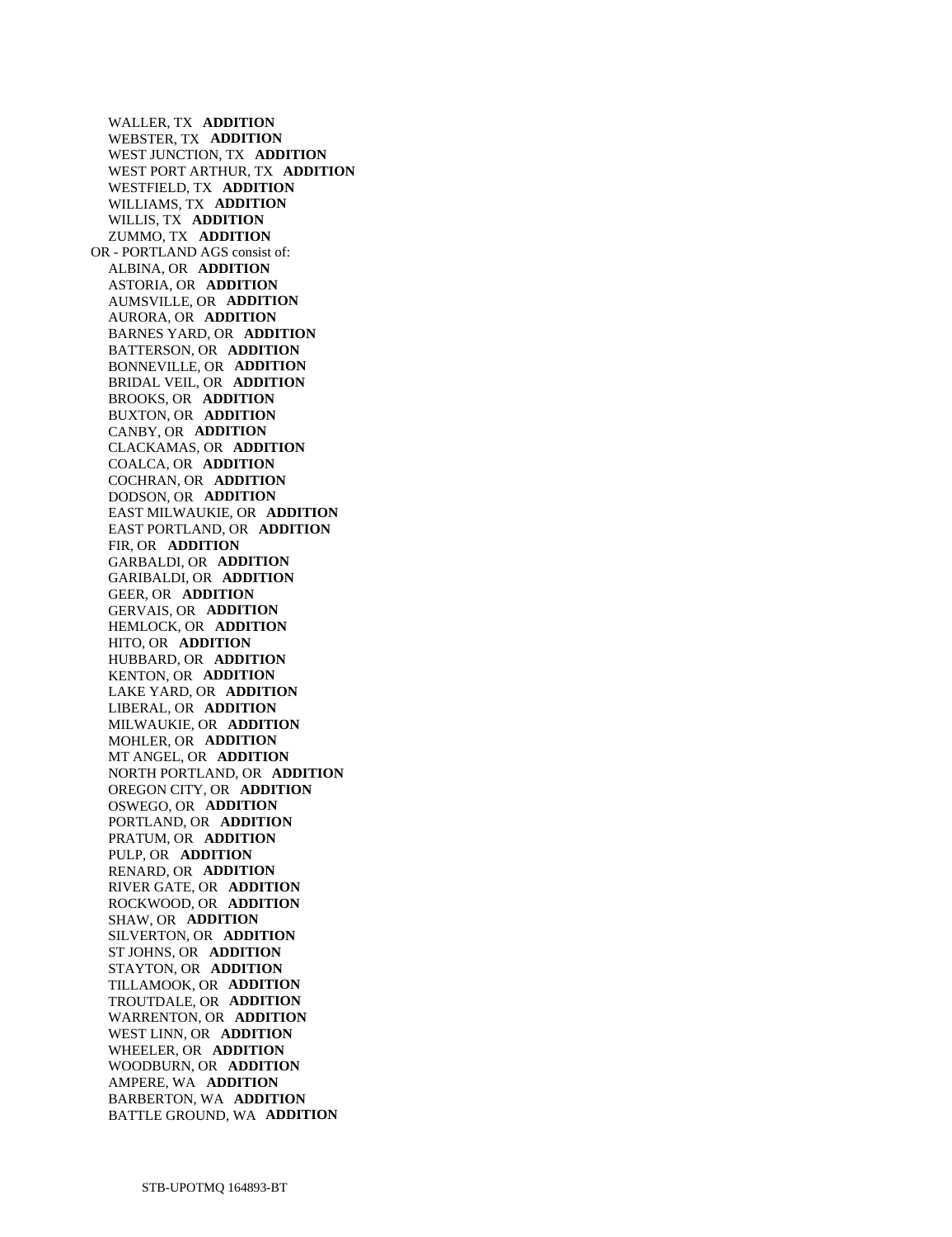BRUSH PRAIRIE, WA **ADDITION**  CAMAS, WA **ADDITION**  CASTLE ROCK, WA **ADDITION**  CATHLAMET, WA **ADDITION**  CHELATCHIE, WA **ADDITION**  COLUMBIA JCT, WA **ADDITION**  HEISON, WA **ADDITION**  HOMAN, WA **ADDITION**  KALAMA, WA **ADDITION**  KELSO, WA **ADDITION**  LONGVIEW, WA **ADDITION**  OSTRANDER, WA **ADDITION**  RIDGEFIELD, WA **ADDITION**  ROCKY POINT, WA **ADDITION**  RYE JCT, WA **ADDITION**  VANCOUVER, WA **ADDITION**  VANCOUVER JCT, WA **ADDITION**  WASHOUGAL, WA **ADDITION**  WOODLAND, WA **ADDITION**  YACOLT, WA **ADDITION**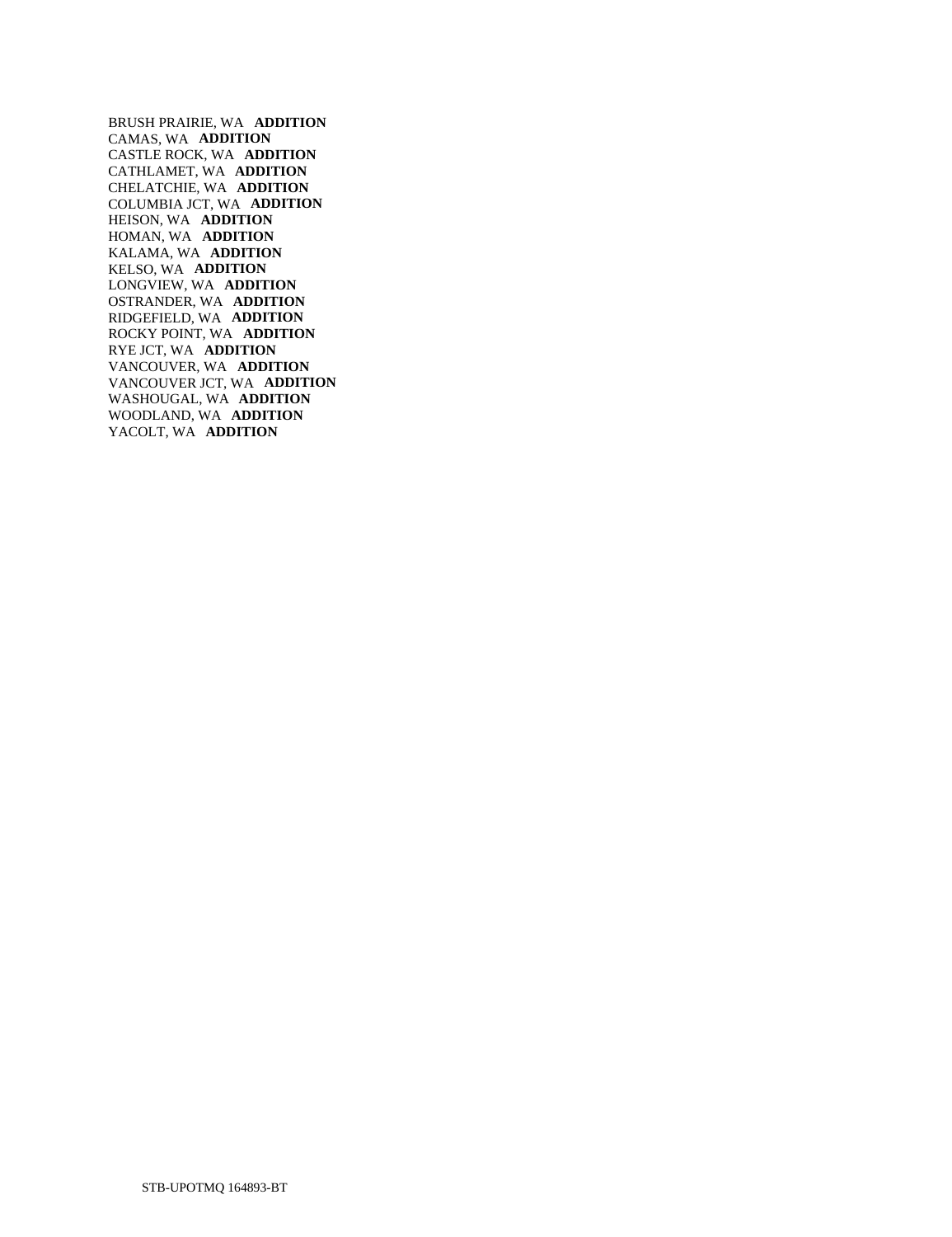

STB-UPOTMQ 165245-AT

# **UNION PACIFIC RAILROAD COMPANY**

# **AMENDED CONTRACT SUMMARY**

**Issued:**  February 15, 2022

**Effective:** January 1, 2021

**Issued by:**  Rosa M. La Puente-Flowers Lead Price Applications 1400 Douglas Street Mail Stop 1340 OMAHA, NEBRASKA 68179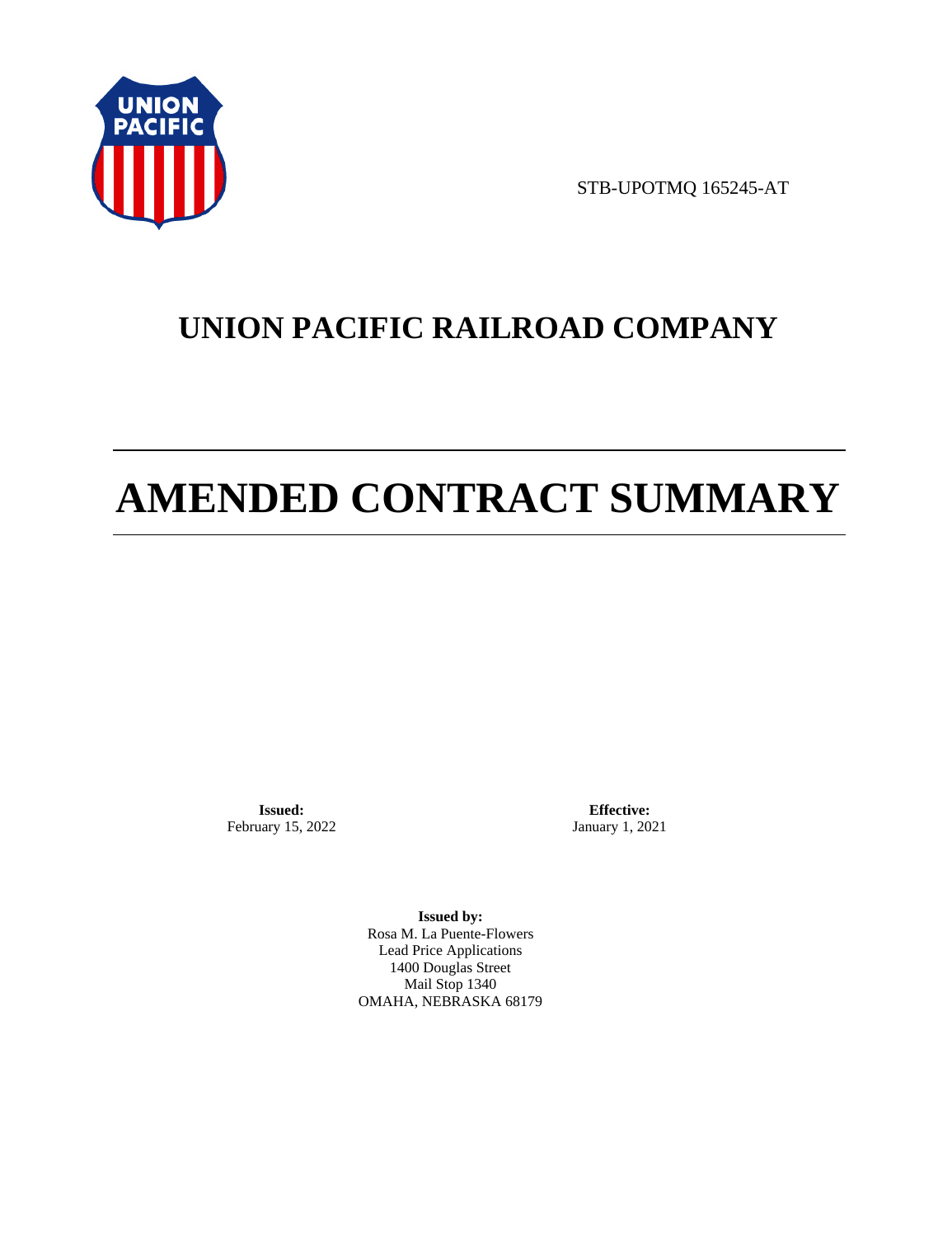## **PARTICIPATING CARRIERS:**

 AT & L RAILROAD CO INC **ADDITION**  P.O. Box 29 Watonga, OK 73772

 CANADIAN NATIONAL RAILWAYS **ADDITION**  935 De La Gauchetiere St. West Montreal, PQ H3B 2M9

 FERROCARRIL MEXICANO S A DE C V **ADDITION**  Col. Bosques De Las Lomas Mexico City, DF 11700

# KCSM **ADDITION**

Mexico City, DF 11700

 UNION PACIFIC RAILROAD COMPANY 1400 Douglas St. Omaha, NE 68179

#### **COMMODITY:**

 Wheat Exc.Buckwheat See 01139 **ADDITION**  Soybeans (Soya Beans) **ADDITION** 

#### **SHIPPER:**

THE ANDERSONS INC

#### **ORIGIN(S):**

 STRATTON, CO **ADDITION**  ID - IDAHO FALLS AGS (See Exhibit Definition) ID - POCATELLO AGS (See Exhibit Definition) AMERICAN FALLS, ID **ADDITION**  IDAHO FALLS, ID **ADDITION**  CHICAGO, IL **ADDITION**  COLLYER, KS **ADDITION**  SMITH CENTER, KS **ADDITION**  WICHITA, KS **ADDITION**  CORPUS CHRISTI, TX **ADDITION**  MILWAUKEE, WI **ADDITION**  ADRIAN, MO **ADDITION**  BUHL, ID **ADDITION**  OSBORNE, KS **ADDITION**  TX - EL PASO AGS (See Exhibit Definition) WATONGA, OK **ADDITION**  DOWNS, KS **ADDITION**  KANORADO, KS **ADDITION**  LEBANON, KS **ADDITION**  WAKEENEY, KS **ADDITION**  GRINNELL, KS **ADDITION**  GORHAM, KS **ADDITION**  GRAINFIELD, KS **ADDITION**  HAVILAND, KS **ADDITION**  MINGO, KS **ADDITION**  OAKLEY, KS **ADDITION**  PRATT, KS **ADDITION**  QUINTER, KS **ADDITION**  SALINA, KS **ADDITION**  VICTORIA, KS **ADDITION**  MEDFORD, OK **ADDITION**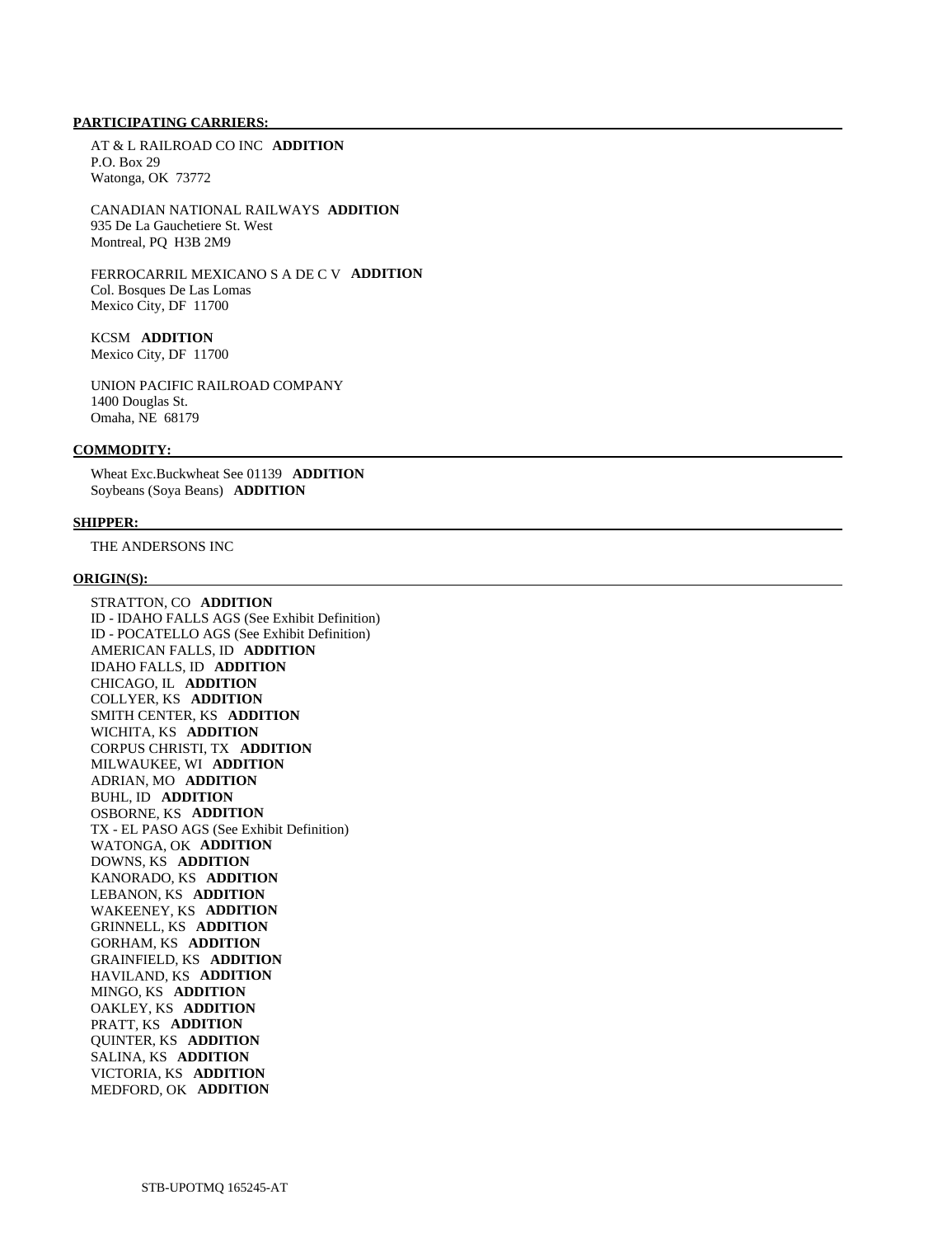#### **DESTINATION(S):**

 CHICAGO, IL **ADDITION**  WA - WALLULA AGS (See Exhibit Definition) TX - HOUSTON AGS (See Exhibit Definition) OR - PORTLAND AGS (See Exhibit Definition) BRAWLEY, CA **ADDITION**  KANSAS CITY, MO **ADDITION**  LAREDO, TX **ADDITION**  NEW BRAUNFELS, TX **ADDITION**  SAN ANTONIO, TX **ADDITION**  SHERMAN, TX **ADDITION**  EAGLE PASS, TX **ADDITION**  NOGALES, AZ **ADDITION**  GALENA PARK, TX **ADDITION**  MIDLAND, TX **ADDITION**  MORALES, NL **ADDITION**  TOLLESON, AZ **ADDITION**  HEBER, CA **ADDITION**  VILLAGRAN, GJ **ADDITION**  MEMPHIS, TN **ADDITION** 

#### **PORT(S):**

Not Applicable

#### **DURATION:**

 Effective Date: January 1, 2019 Amendment Effective Date: January 1, 2021 **ADDITION**  Expiration Date: December 31, 2021 **EXTENSION** 

#### **RAIL CAR DATA:**

No cars dedicated to service under this Contract. Cars are provided on a common carrier basis only.

#### **RATES & CHARGES:**

Not applicable

#### **VOLUME:**

 Minimum shipment of 107 carloads. **ADDITION**  Multiple Car Shipments **ADDITION** 

#### **SPECIAL FEATURES:**

Special Switching Provision

## **SPECIAL NOTICE:**

Not applicable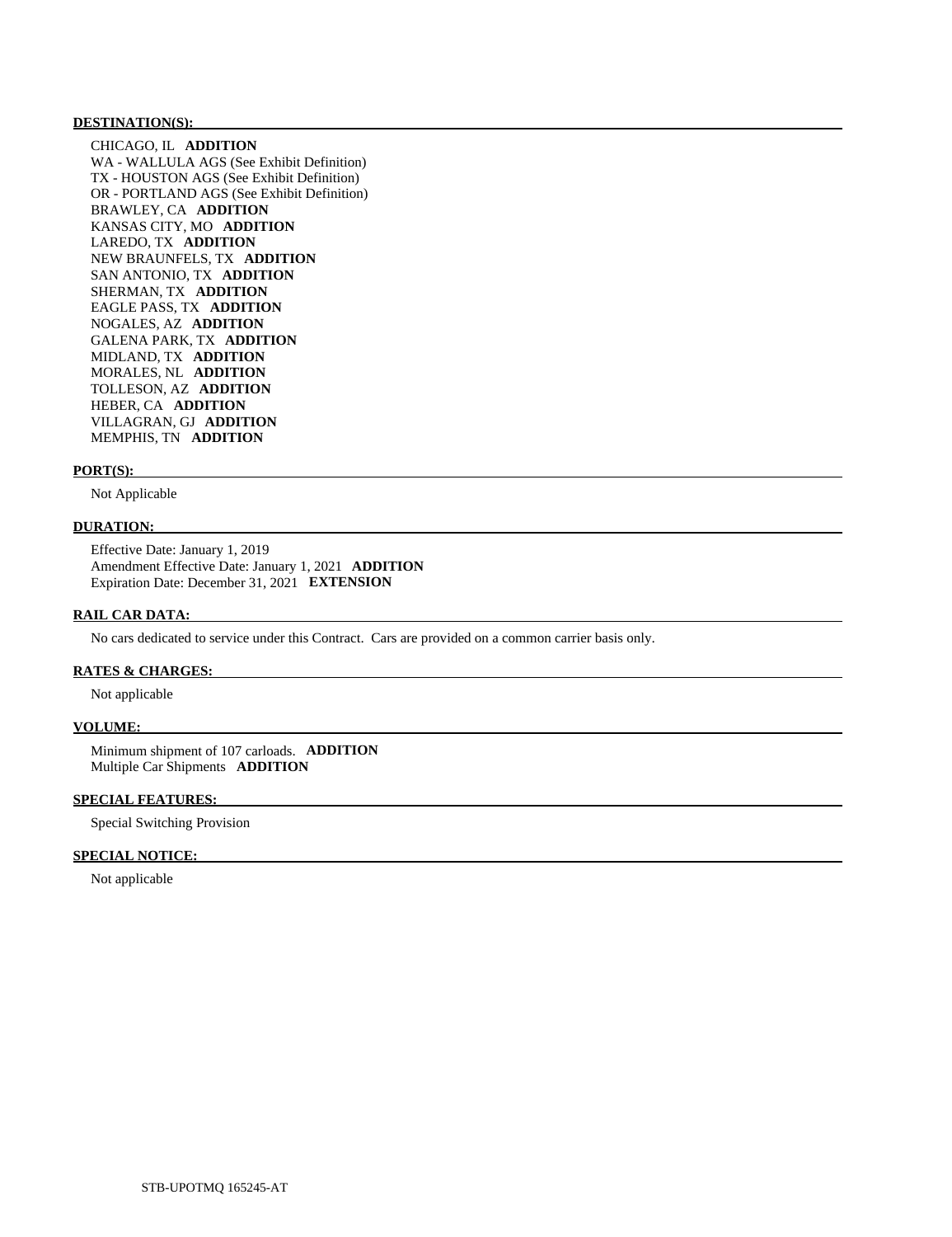#### **EXHIBIT DEFINITIONS:**

 ID - IDAHO FALLS AGS consist of: ABERDEEN, ID **ADDITION**  ABERDEEN JCT, ID **ADDITION**  AIKEN, ID **ADDITION**  AMMON, ID **ADDITION**  ASHTON, ID **ADDITION**  BASSETT, ID **ADDITION**  BLACKFOOT, ID **ADDITION**  BONDED SIDING, ID **ADDITION**  BYRNE, ID **ADDITION**  BYRNE, ID **ADDITION**  CAMAS, ID **ADDITION**  CHESTER, ID **ADDITION**  CLARKSON, ID **ADDITION**  COLLINS, ID **ADDITION**  COLTMAN, ID **ADDITION**  COLTMAN, ID **ADDITION**  COTTON, ID **ADDITION**  DUBOIS, ID **ADDITION**  EGIN, ID **ADDITION**  EGIN, ID **ADDITION**  FIBRE, ID **ADDITION**  FIRTH, ID **ADDITION**  FT HALL, ID **ADDITION**  FULLMER, ID **ADDITION**  GALE, ID **ADDITION**  GARRY, ID **ADDITION**  GARRY, ID **ADDITION**  GIBSON, ID **ADDITION**  GOLDEN VALLEY, ID **ADDITION**  GRANT, ID **ADDITION**  GRANT, ID **ADDITION**  HAMER, ID **ADDITION**  HART, ID **ADDITION**  HART, ID **ADDITION**  HUMPHREY, ID **ADDITION**  IDAHO FALLS, ID **ADDITION**  IONA, ID **ADDITION**  JENSON, ID **ADDITION**  JENSON, ID **ADDITION**  JOLLEY, ID **ADDITION**  JOLLEY, ID **ADDITION**  KEN, ID **ADDITION**  KEN, ID **ADDITION**  LEWISVILLE, ID **ADDITION**  LINCOLN, ID **ADDITION**  LINCOLN, ID **ADDITION**  LINCOLN JCT, ID **ADDITION**  LINCOLN JCT, ID **ADDITION**  LORENZO, ID **ADDITION**  LORENZO, ID **ADDITION**  MENAN, ID **ADDITION**  MIDWAY, ID **ADDITION**  MIDWAY, ID **ADDITION**  MITCHELL, ID **ADDITION**  MOODY, ID **ADDITION**  MOODY, ID **ADDITION**  MORELAND, ID **ADDITION**  NEWDALE, ID **ADDITION**  OLSEN, ID **ADDITION**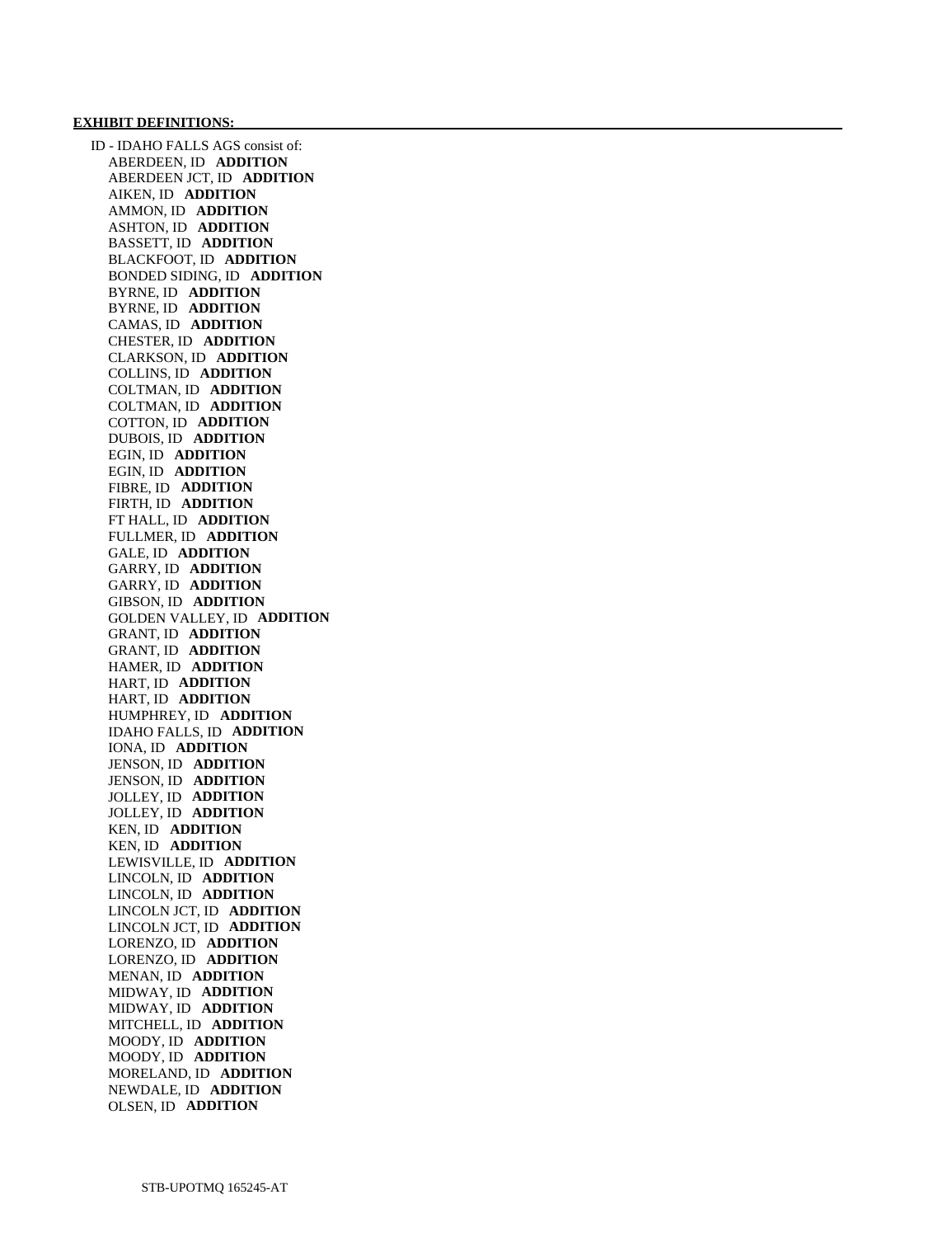ORVIN, ID **ADDITION**  ORVIN, ID **ADDITION**  OSGOOD, ID **ADDITION**  PARKER, ID **ADDITION**  PARKINSON, ID **ADDITION**  PARKINSON, ID **ADDITION**  PAYNE, ID **ADDITION**  PINGREE, ID **ADDITION**  REXBURG, ID **ADDITION**  RIGBY, ID **ADDITION**  RIRIE, ID **ADDITION**  ROBERTS, ID **ADDITION**  ROCKFORD, ID **ADDITION**  ROUSE, ID **ADDITION**  SCOVILLE, ID **ADDITION**  SHELLEY, ID **ADDITION**  SPENCER, ID **ADDITION**  SPUD, ID **ADDITION**  ST ANTHONY, ID **ADDITION**  ST LEON, ID **ADDITION**  ST LEON, ID **ADDITION**  SUGAR CITY, ID **ADDITION**  TABER, ID **ADDITION**  THORNTON, ID **ADDITION**  THORNTON, ID **ADDITION**  UCON, ID **ADDITION**  WACO, ID **ADDITION**  WADA, ID **ADDITION**  WALKER, ID **ADDITION**  WALKER, ID **ADDITION**  WAMAR, ID **ADDITION**  WAMAR, ID **ADDITION**  WAPELLO, ID **ADDITION**  ID - POCATELLO AGS consist of: ACEQUIA, ID **ADDITION**  ADELAIDE, ID **ADDITION**  ALEXANDER, ID **ADDITION**  AMERICAN FALLS, ID **ADDITION**  ARIMO, ID **ADDITION**  BANCROFT, ID **ADDITION**  BANNOCK, ID **ADDITION**  BEETVILLE, ID **ADDITION**  BEETVILLE, ID **ADDITION**  BLASER, ID **ADDITION**  BORAH, ID **ADDITION**  BURLEY, ID **ADDITION**  CHAUSSEE, ID **ADDITION**  CHUBBUCK, ID **ADDITION**  CONDA, ID **ADDITION**  COULAM, ID **ADDITION**  CRIPPEN, ID **ADDITION**  CRIPPEN, ID **ADDITION**  DAYTON, ID **ADDITION**  DECLO, ID **ADDITION**  DEWOFF, ID **ADDITION**  DINGLE, ID **ADDITION**  DON, ID **ADDITION**  DOWNEY, ID **ADDITION**  DRY VALLEY, ID **ADDITION**  ELCOCK, ID **ADDITION**  ELCOCK, ID **ADDITION**  EPCO, ID **ADDITION**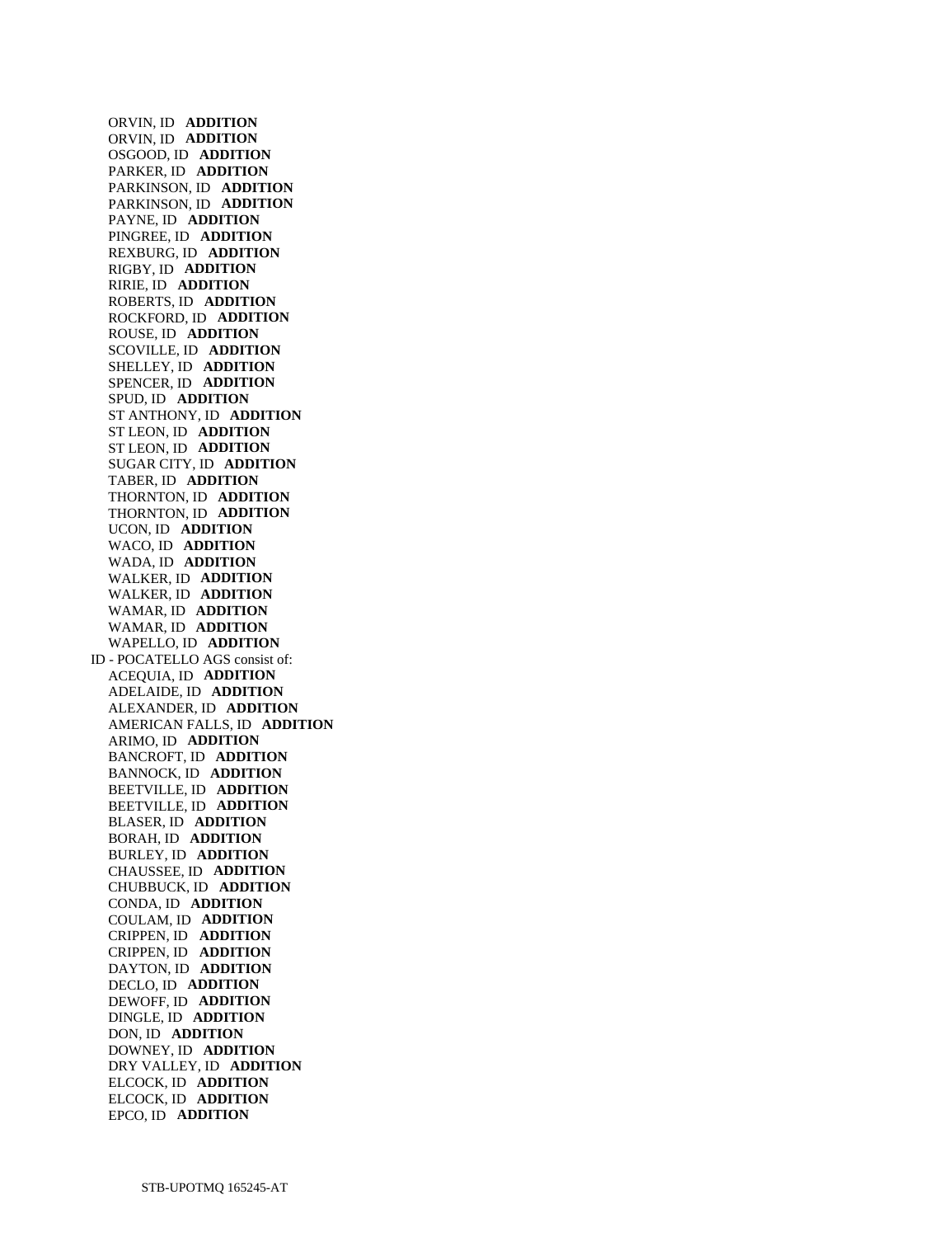EVANS, ID **ADDITION**  EVANS, ID **ADDITION**  FRANKLIN, ID **ADDITION**  GEORGETOWN, ID **ADDITION**  HARER, ID **ADDITION**  HATCH, ID **ADDITION**  HATCH, ID **ADDITION**  HAWLEY, ID **ADDITION**  HEYBURN, ID **ADDITION**  HOBSON, ID **ADDITION**  HOBSON, ID **ADDITION**  HYNES, ID **ADDITION**  INKOM, ID **ADDITION**  KENYON, ID **ADDITION**  KENYON, ID **ADDITION**  KIMAMA, ID **ADDITION**  LAVA HOT SPRINGS, ID **ADDITION**  LIBERTY, ID **ADDITION**  MALAD, ID **ADDITION**  MANSON, ID **ADDITION**  MARTIN, ID **ADDITION**  MARTIN, ID **ADDITION**  MAX, ID **ADDITION**  MCCAMMON, ID **ADDITION**  MICHAUD, ID **ADDITION**  MILNER, ID **ADDITION**  MINIDOKA, ID **ADDITION**  MONSANTO, ID **ADDITION**  MONTANA JCT, ID **ADDITION**  MONTPELIER, ID **ADDITION**  MYERS, ID **ADDITION**  MYERS, ID **ADDITION**  NORTH KENYON, ID **ADDITION**  NORTH KENYON, ID **ADDITION**  OWINZA, ID **ADDITION**  PAUL, ID **ADDITION**  PEBBLE, ID **ADDITION**  PEGRAM, ID **ADDITION**  PELLA, ID **ADDITION**  PELLA, ID **ADDITION**  PESCADERO, ID **ADDITION**  POCATELLO, ID **ADDITION**  PRESTON, ID **ADDITION**  QUIGLEY, ID **ADDITION**  RUBY, ID **ADDITION**  RUBY, ID **ADDITION**  RUPERT, ID **ADDITION**  SCHILLER, ID **ADDITION**  SCHOW, ID **ADDITION**  SCHOW, ID **ADDITION**  SENTER, ID **ADDITION**  SODA SPRINGS, ID **ADDITION**  SPRINGDALE, ID **ADDITION**  SPRINGDALE, ID **ADDITION**  STARRHS FERRY, ID **ADDITION**  STARRHS FERRY, ID **ADDITION**  SWAN LAKE, ID **ADDITION**  TALMAGE, ID **ADDITION**  TRAVERS, ID **ADDITION**  TRAVERS, ID **ADDITION**  TYHEE, ID **ADDITION**  UNITY, ID **ADDITION**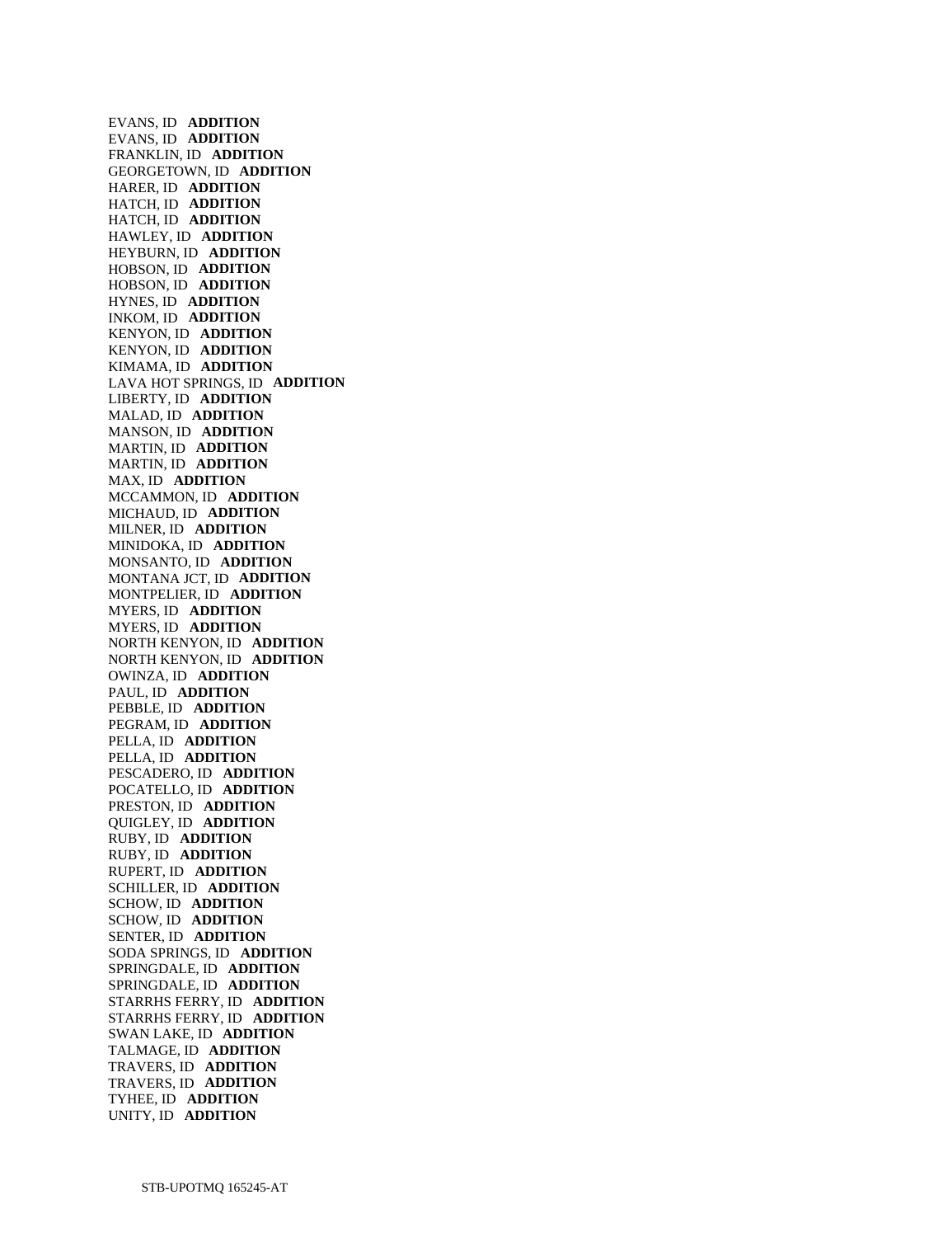UNITY, ID **ADDITION**  VIRGINIA, ID **ADDITION**  WAPI, ID **ADDITION**  WASCO, ID **ADDITION**  WESTON, ID **ADDITION**  WHITNEY, ID **ADDITION**  WOODRUFF, ID **ADDITION**  WOOLEY VALLEY, ID **ADDITION**  TX - EL PASO AGS consist of: EL PASO, TX **ADDITION**  EL PASO IM EX, TX **ADDITION**  WA - WALLULA AGS consist of: ARLINGTON, OR **ADDITION**  BIGGS, OR **ADDITION**  BLALOCK, OR **ADDITION**  BOARDMAN, OR **ADDITION**  CASCADE LOCKS, OR **ADDITION**  CASTLE, OR **ADDITION**  CLARKE, OR **ADDITION**  COLD SPRINGS, OR **ADDITION**  CRATES, OR **ADDITION**  DEE, OR **ADDITION**  GILLIAM, OR **ADDITION**  HEPPNER JCT, OR **ADDITION**  HOOD RIVER, OR **ADDITION**  JUNIPER, OR **ADDITION**  LOCKIT, OR **ADDITION**  MENO, OR **ADDITION**  MOSIER, OR **ADDITION**  MUNLEY, OR **ADDITION**  ODELL, OR **ADDITION**  ORDNANCE, OR **ADDITION**  OREGON TRUNK JCT, OR **ADDITION**  PARKDALE, OR **ADDITION**  PINE GROVE, OR **ADDITION**  QUINTON, OR **ADDITION**  ROWENA, OR **ADDITION**  RUFUS, OR **ADDITION**  SEUFERTS, OR **ADDITION**  SHUTLER, OR **ADDITION**  THE DALLES, OR **ADDITION**  UMATILLA, OR **ADDITION**  WYETH, OR **ADDITION**  ALBION, WA **ADDITION**  ALMOTA, WA **ADDITION**  ANKENY, WA **ADDITION**  ASH, WA **ADDITION**  ASHUE, WA **ADDITION**  ATTALIA, WA **ADDITION**  AYER, WA **ADDITION**  BERRYMAN, WA **ADDITION**  BIGGAM, WA **ADDITION**  BINGEN WHITE SALMON, WA **ADDITION**  BOLLES, WA **ADDITION**  BURBANK, WA **ADDITION**  CENTRAL FERRY, WA **ADDITION**  COLFAX, WA **ADDITION**  COLLEGE PLACE, WA **ADDITION**  CREST, WA **ADDITION**  CROSKEY, WA **ADDITION**  CRUM, WA **ADDITION**  DAYTON, WA **ADDITION**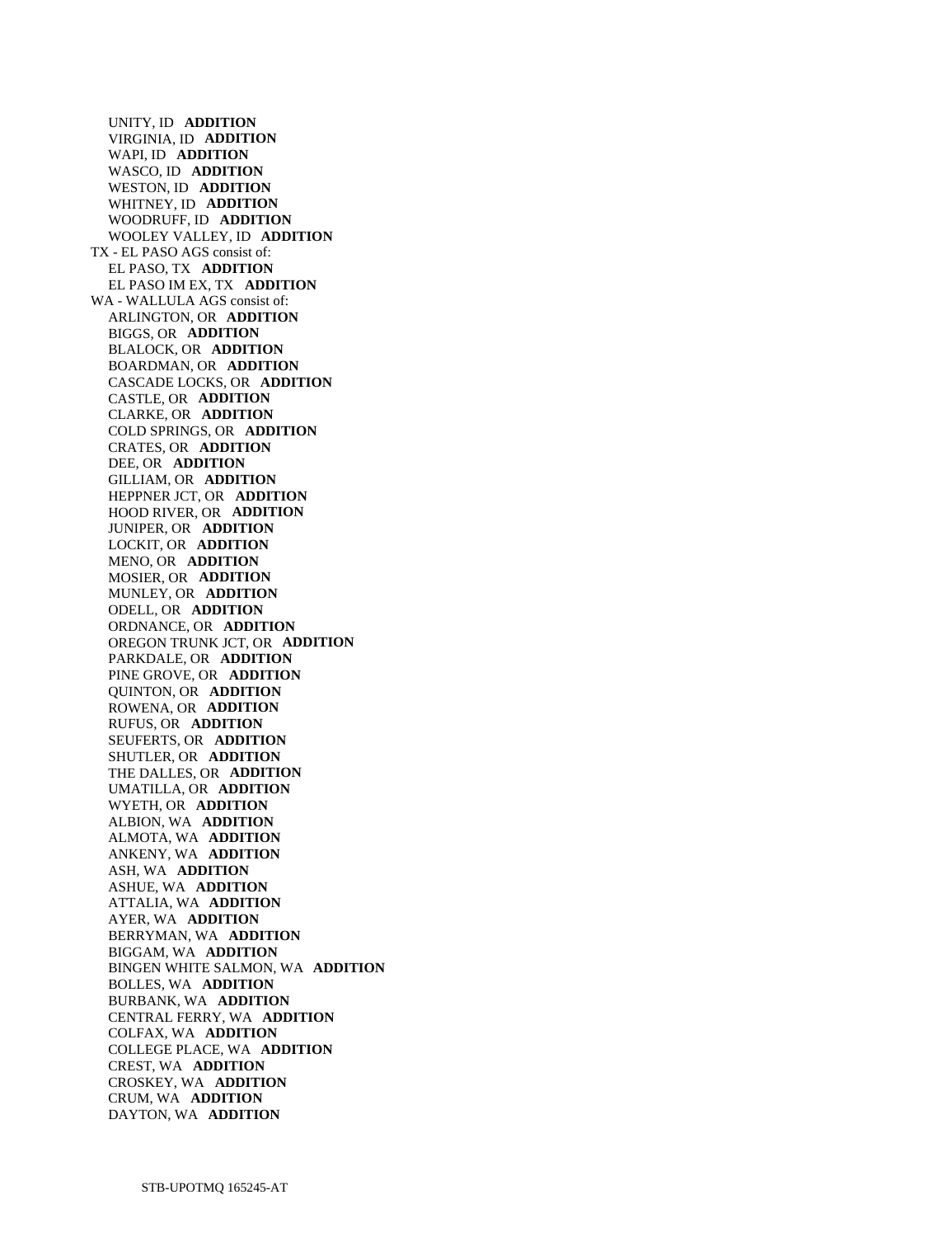DIAMOND, WA **ADDITION**  DUMAS, WA **ADDITION**  EASTWAY SPUR, WA **ADDITION**  ENDICOTT, WA **ADDITION**  ENNIS, WA **ADDITION**  EPHRATA, WA **ADDITION**  FARRON, WA **ADDITION**  FRUITVALE, WA **ADDITION**  GARRETT, WA **ADDITION**  GIBBON, WA **ADDITION**  GLEED, WA **ADDITION**  GORDON, WA **ADDITION**  GRANDVIEW, WA **ADDITION**  GRANGER, WA **ADDITION**  GRAVEL PIT, WA **ADDITION**  HADLEY, WA **ADDITION**  HANFORD WORKS, WA **ADDITION**  HARRAH, WA **ADDITION**  HEDGES, WA **ADDITION**  HOOPER, WA **ADDITION**  HOOPER JCT, WA **ADDITION**  HUMORIST, WA **ADDITION**  HUNTLEY, WA **ADDITION**  HUNTSVILLE, WA **ADDITION**  JOSO, WA **ADDITION**  JUNO, WA **ADDITION**  KENNEWICK, WA **ADDITION**  LA CROSSE, WA **ADDITION**  LANGDON, WA **ADDITION**  LONG, WA **ADDITION**  LOWDEN, WA **ADDITION**  MARENGO, WA **ADDITION**  MATTHEW, WA **ADDITION**  MESA, WA **ADDITION**  MIDVALE, WA **ADDITION**  MOCKONEMA, WA **ADDITION**  MOSES LAKE, WA **ADDITION**  MOXEE CITY, WA **ADDITION**  NACHES, WA **ADDITION**  NASS, WA **ADDITION**  NORTH PROSSER, WA **ADDITION**  OTHELLO, WA **ADDITION**  OUTLOOK, WA **ADDITION**  PAGE, WA **ADDITION**  PAMPA, WA **ADDITION**  PARK, WA **ADDITION**  PARVIN, WA **ADDITION**  PASCO, WA **ADDITION**  PENAWAWA, WA **ADDITION**  PLYMOUTH, WA **ADDITION**  PORT OF WILMA, WA **ADDITION**  PRESCOTT, WA **ADDITION**  PROSSER, WA **ADDITION**  PULLMAN, WA **ADDITION**  PULLMAN JCT, WA **ADDITION**  QUINCY, WA **ADDITION**  REESE, WA **ADDITION**  RICHLAND, WA **ADDITION**  RICHLAND IND PARK, WA **ADDITION**  RICHLAND JCT, WA **ADDITION**  RICHLAND JUNCTION, WA **ADDITION**  RIPARIA, WA **ADDITION**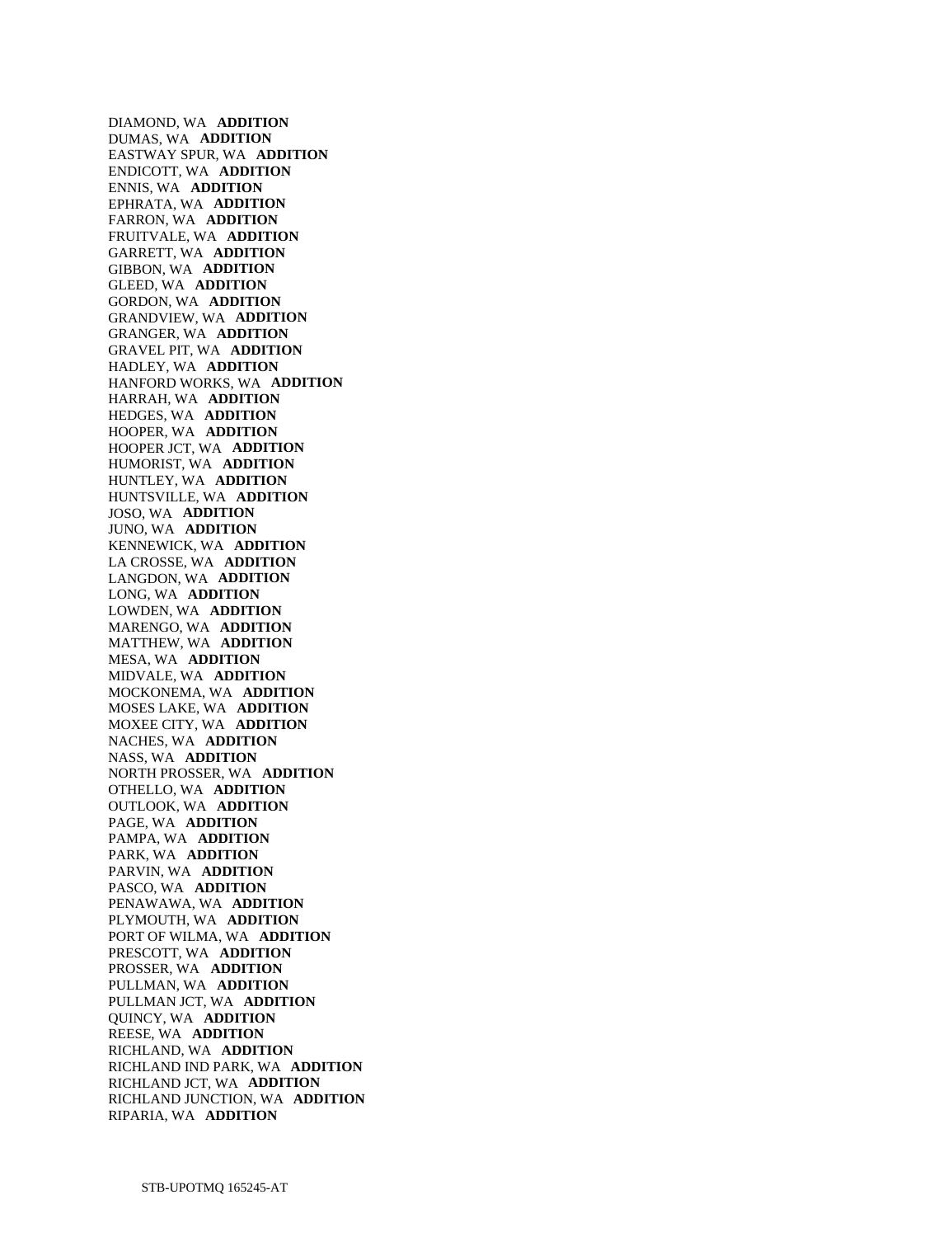RISBECK, WA **ADDITION**  ROYAL CITY, WA **ADDITION**  RUSSELL, WA **ADDITION**  SHAWNEE, WA **ADDITION**  ST JOHN, WA **ADDITION**  SUN HARBOR, WA **ADDITION**  SUNNY ROZA, WA **ADDITION**  SUNNYSIDE, WA **ADDITION**  SUNSET, WA **ADDITION**  SUTTON, WA **ADDITION**  TERRACE HGTS, WA **ADDITION**  TESKE, WA **ADDITION**  THERA, WA **ADDITION**  THORNTON, WA **ADDITION**  TOPPENISH, WA **ADDITION**  TOPPENISH (WESLEY JCT), WA **ADDITION**  TOUCHET, WA **ADDITION**  UNION GAP, WA **ADDITION**  VALLEY GROVE, WA **ADDITION**  VENNER, WA **ADDITION**  VILLARD JCT, WA **ADDITION**  WAITSBURG, WA **ADDITION**  WALKER, WA **ADDITION**  WALLA WALLA, WA **ADDITION**  WALLULA, WA **ADDITION**  WALLULA HEIGHTS, WA **ADDITION**  WARDEN, WA **ADDITION**  WELLS, WA **ADDITION**  WHITE SWAN, WA **ADDITION**  WHITLOW, WA **ADDITION**  WHITMAN, WA **ADDITION**  WHITSTRAN, WA **ADDITION**  WILLADA, WA **ADDITION**  WILLSON, WA **ADDITION**  WINONA, WA **ADDITION**  WISHRAM, WA **ADDITION**  YAKIMA, WA **ADDITION**  ZANGAR JCT, WA **ADDITION**  ZILLAH, WA **ADDITION**  TX - HOUSTON AGS consist of: AB CHANCE, TX **ADDITION**  ALDINE, TX **ADDITION**  ALGOA, TX **ADDITION**  ALLENHURST, TX **ADDITION**  ALMEDA, TX **ADDITION**  ALVIN, TX **ADDITION**  AMELBULK, TX **ADDITION**  AMELIA, TX **ADDITION**  AMES, TX **ADDITION**  ANGLETON, TX **ADDITION**  ARCOLA, TX **ADDITION**  ARENAL, TX **ADDITION**  ARMCO, TX **ADDITION**  ATRECO, TX **ADDITION**  AUDREY, TX **ADDITION**  BANCROFT, TX **ADDITION**  BARBOURS CUT, TX **ADDITION**  BASIN YARD, TX **ADDITION**  BAY CITY, TX **ADDITION**  BAYPORT, TX **ADDITION**  BAYTOWN, TX **ADDITION**  BEAUMONT, TX **ADDITION**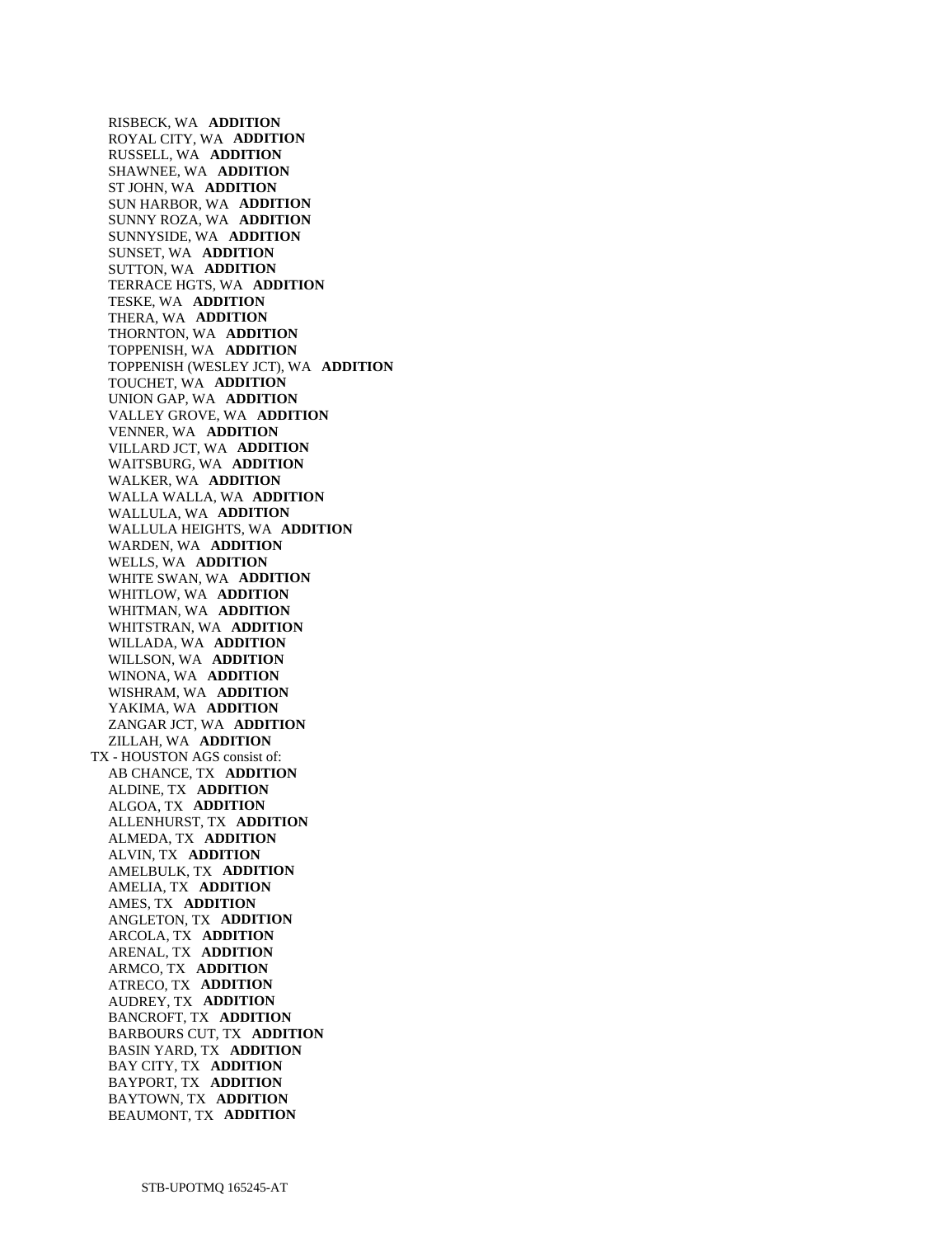BENDER, TX **ADDITION**  BESSMAY, TX **ADDITION**  BILLPARK, TX **ADDITION**  BLESSING, TX **ADDITION**  BOBSHER, TX **ADDITION**  BOOTH YARD, TX **ADDITION**  BRAZORIA, TX **ADDITION**  BROOKSHIRE, TX **ADDITION**  BUCKEYE, TX **ADDITION**  CAMP STRAKE, TX **ADDITION**  CANDLERIDGE, TX **ADDITION**  CARDIFF, TX **ADDITION**  CAT SPRING, TX **ADDITION**  CHAISON, TX **ADDITION**  CHANNELVIEW, TX **ADDITION**  CHINA, TX **ADDITION**  CHOCOLATE BAYOU, TX **ADDITION**  CLEVELAND, TX **ADDITION**  CLUTE, TX **ADDITION**  COADY, TX **ADDITION**  CONNELL, TX **ADDITION**  CONROE, TX **ADDITION**  COTTON CREEK, TX **ADDITION**  CROSBY, TX **ADDITION**  CYPRESS, TX **ADDITION**  DANBURY, TX **ADDITION**  DAWES, TX **ADDITION**  DAYTON, TX **ADDITION**  DAYTON STORAGE, TX **ADDITION**  DEER PARK, TX **ADDITION**  DEVERS, TX **ADDITION**  DICKINSON, TX **ADDITION**  DIXICO, TX **ADDITION**  DODGE, TX **ADDITION**  DOWLING, TX **ADDITION**  DYERSDALE, TX **ADDITION**  E BAYTOWN STORAGE, TX **ADDITION**  EAGLE LAKE, TX **ADDITION**  EAST BAYTOWN, TX **ADDITION**  EAST BERNARD, TX **ADDITION**  ELDON, TX **ADDITION**  ELDON JCT, TX **ADDITION**  ELIZABETH, TX **ADDITION**  ELMATON, TX **ADDITION**  ENGLEWOOD, TX **ADDITION**  FAIRBANKS, TX **ADDITION**  FAUNA, TX **ADDITION**  FELICIA, TX **ADDITION**  FERN, TX **ADDITION**  FONDREN, TX **ADDITION**  FORMOSA, TX **ADDITION**  FRANCIS, TX **ADDITION**  FREEPORT, TX **ADDITION**  FRESNO, TX **ADDITION**  GALENA PARK, TX **ADDITION**  GALVESTON, TX **ADDITION**  GENOA, TX **ADDITION**  GISH, TX **ADDITION**  GOODRICH, TX **ADDITION**  GRAYBURG, TX **ADDITION**  GROVES, TX **ADDITION**  GUFFEY, TX **ADDITION**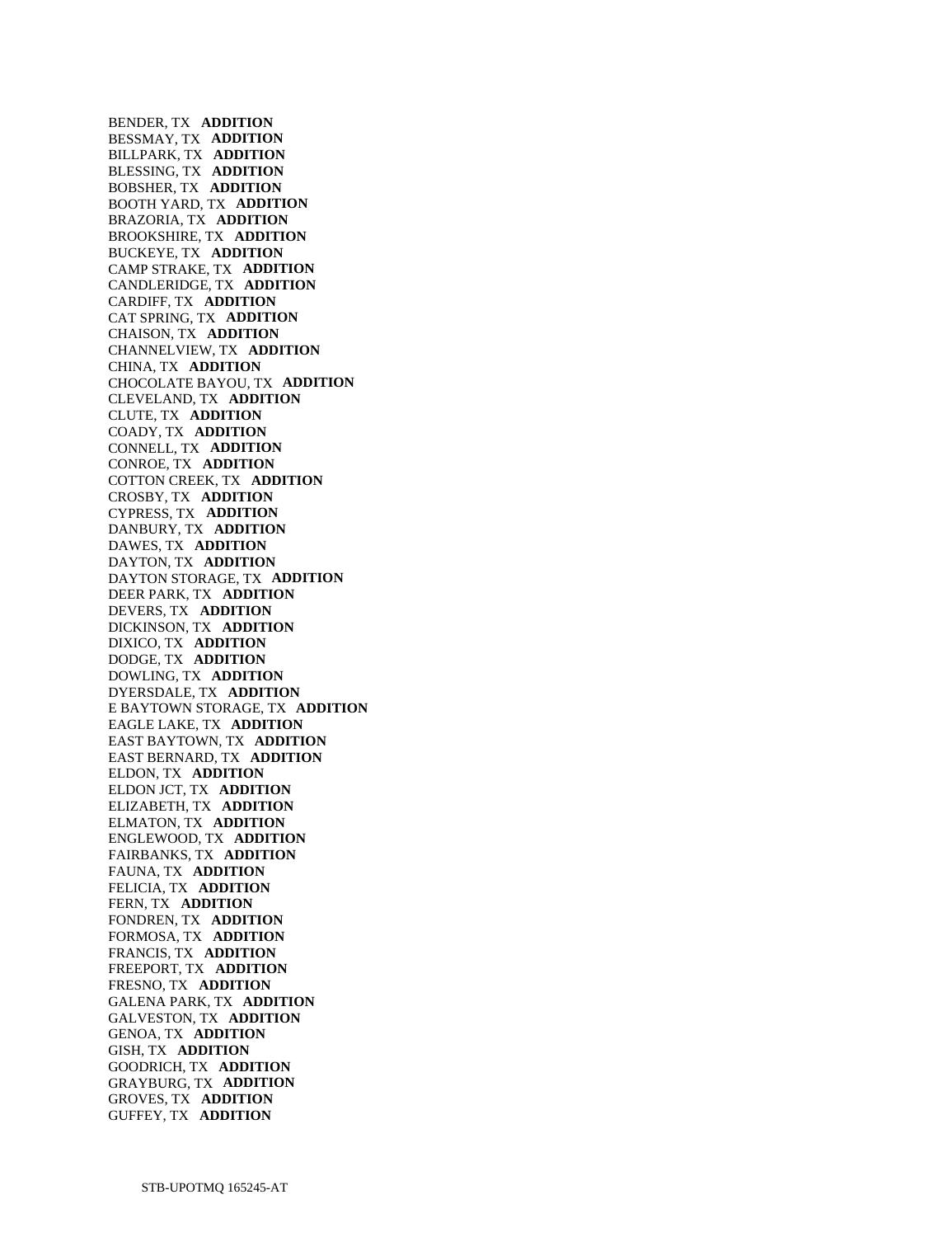HARDIN, TX **ADDITION**  HARDY, TX **ADDITION**  HASTINGS, TX **ADDITION**  HEACKER, TX **ADDITION**  HEMPSTEAD, TX **ADDITION**  HIGHLANDS, TX **ADDITION**  HOCKLEY, TX **ADDITION**  HOSKINS JCT, TX **ADDITION**  HOUSTON, TX **ADDITION**  HUFFMAN, TX **ADDITION**  HUFSMITH, TX **ADDITION**  HULL, TX **ADDITION**  HUMBLE, TX **ADDITION**  IGLOO SPUR, TX **ADDITION**  JETERO, TX **ADDITION**  JOYCE, TX **ADDITION**  KATY, TX **ADDITION**  KENEFICK, TX **ADDITION**  KILOWATT, TX **ADDITION**  KORF, TX **ADDITION**  LA MARQUE, TX **ADDITION**  LA PORTE, TX **ADDITION**  LA WARD, TX **ADDITION**  LAPACIFIC, TX **ADDITION**  LEAGUE CITY, TX **ADDITION**  LIBERTY, TX **ADDITION**  LISSIE, TX **ADDITION**  LIVERPOOL, TX **ADDITION**  LIVINGSTON, TX **ADDITION**  LOCKWOOD, TX **ADDITION**  LOIS, TX **ADDITION**  MAGNOLIA, TX **ADDITION**  MANTU, TX **ADDITION**  MARKET ST YARD, TX **ADDITION**  MARTHA, TX **ADDITION**  MCDONOUGH, TX **ADDITION**  MCHATTIE, TX **ADDITION**  MEDIO, TX **ADDITION**  MELENDY, TX **ADDITION**  MIMS, TX **ADDITION**  MISSOURI CITY, TX **ADDITION**  MONT BELVIEU, TX **ADDITION**  MYKAWA, TX **ADDITION**  NADEAU, TX **ADDITION**  NEDERLAND, TX **ADDITION**  NEW WAVERLY, TX **ADDITION**  NOME, TX **ADDITION**  OLCOTT, TX **ADDITION**  OLD OCEAN, TX **ADDITION**  ORANGE, TX **ADDITION**  PASADENA, TX **ADDITION**  PEARLAND, TX **ADDITION**  PEDECO, TX **ADDITION**  PEVETO, TX **ADDITION**  PHELPS, TX **ADDITION**  PIERCE JCT, TX **ADDITION**  PINEHURST, TX **ADDITION**  PORT ACRES, TX **ADDITION**  PORT ARTHUR, TX **ADDITION**  PORT NECHES, TX **ADDITION**  PRAIRIE VIEW, TX **ADDITION**  RAMSEY, TX **ADDITION**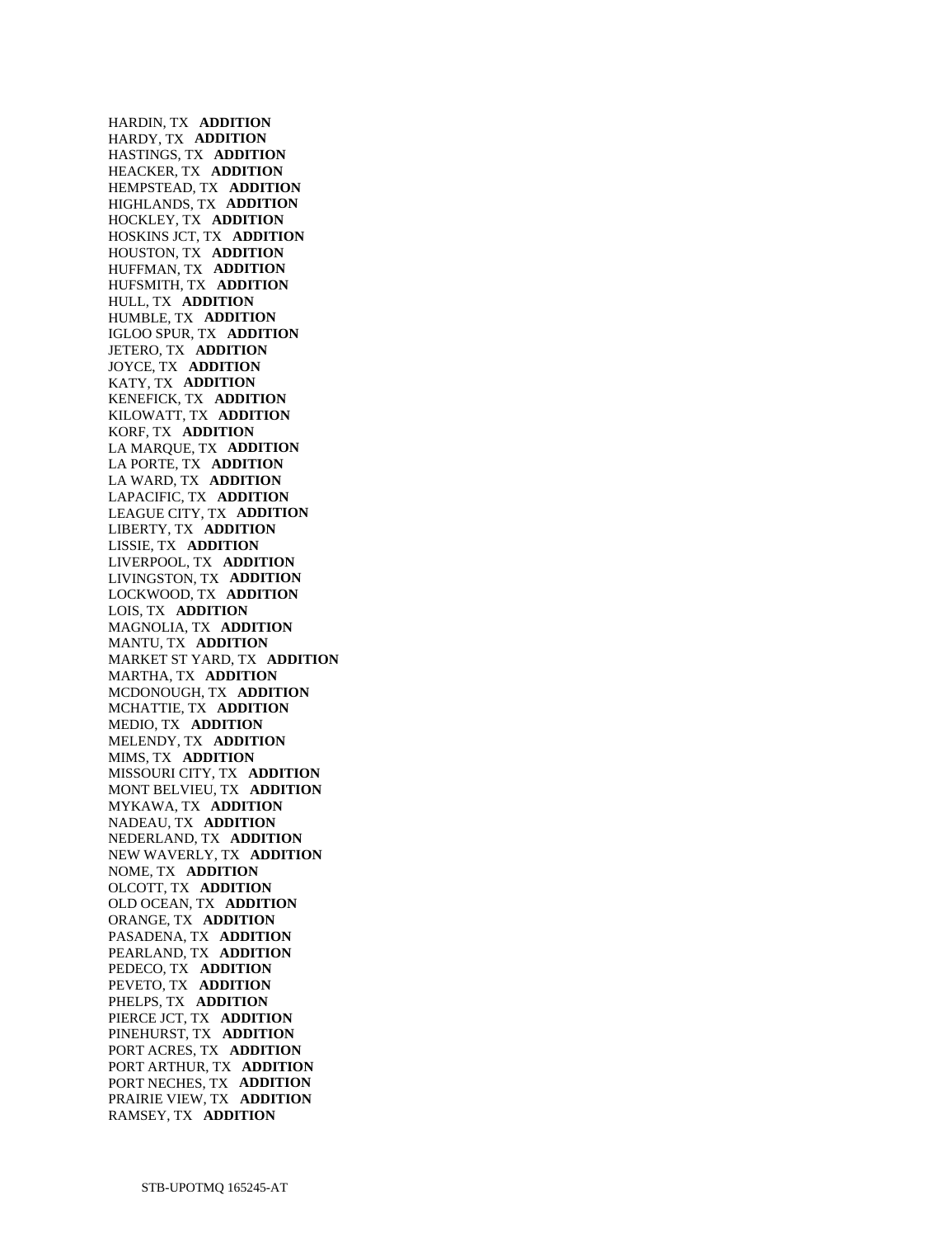RAYWOOD, TX **ADDITION**  RESCAR, TX **ADDITION**  RICHMOND, TX **ADDITION**  ROSENBERG, TX **ADDITION**  RULIFF, TX **ADDITION**  SALT MINE SPUR, TX **ADDITION**  SAN JACINTO, TX **ADDITION**  SAN LEON, TX **ADDITION**  SANDUNE, TX **ADDITION**  SCHINDLER, TX **ADDITION**  SEABROOK, TX **ADDITION**  SEALY, TX **ADDITION**  SHELDON, TX **ADDITION**  SINCO, TX **ADDITION**  SKULL CREEK, TX **ADDITION**  SMITHERS LAKE, TX **ADDITION**  SMITHS BLUFF, TX **ADDITION**  SOUTH BAY CITY, TX **ADDITION**  SPENCE, TX **ADDITION**  SPINDLETOP, TX **ADDITION**  SPLENDORA, TX **ADDITION**  SPRING, TX **ADDITION**  STAFFORD, TX **ADDITION**  STALLINGS, TX **ADDITION**  STEELTOWN, TX **ADDITION**  STELLA, TX **ADDITION**  STRANG, TX **ADDITION**  SUGAR LAND, TX **ADDITION**  SWEENY, TX **ADDITION**  TAMINA, TX **ADDITION**  TEXAS CITY, TX **ADDITION**  TEXAS CITY JCT, TX **ADDITION**  TOWNLEY, TX **ADDITION**  VIDOR, TX **ADDITION**  VIRGINIA POINT, TX **ADDITION**  VITERBO, TX **ADDITION**  WALLER, TX **ADDITION**  WEBSTER, TX **ADDITION**  WEST JUNCTION, TX **ADDITION**  WEST PORT ARTHUR, TX **ADDITION**  WESTFIELD, TX **ADDITION**  WILLIAMS, TX **ADDITION**  WILLIS, TX **ADDITION**  ZUMMO, TX **ADDITION**  OR - PORTLAND AGS consist of: ALBINA, OR **ADDITION**  ASTORIA, OR **ADDITION**  AUMSVILLE, OR **ADDITION**  AURORA, OR **ADDITION**  BARNES YARD, OR **ADDITION**  BATTERSON, OR **ADDITION**  BONNEVILLE, OR **ADDITION**  BRIDAL VEIL, OR **ADDITION**  BROOKS, OR **ADDITION**  BUXTON, OR **ADDITION**  CANBY, OR **ADDITION**  CLACKAMAS, OR **ADDITION**  COALCA, OR **ADDITION**  COCHRAN, OR **ADDITION**  DODSON, OR **ADDITION**  EAST MILWAUKIE, OR **ADDITION**  EAST PORTLAND, OR **ADDITION**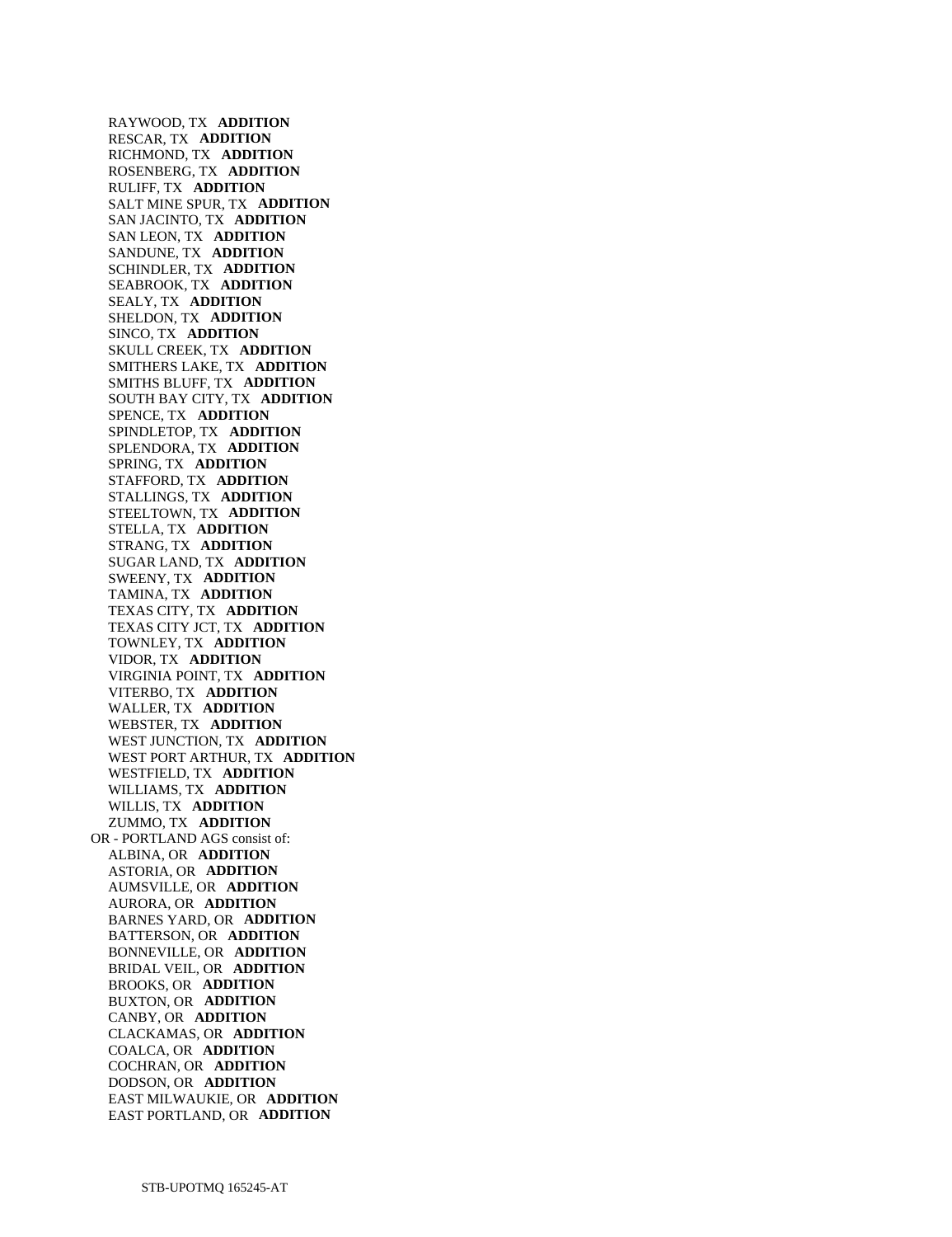FIR, OR **ADDITION**  GARBALDI, OR **ADDITION**  GARIBALDI, OR **ADDITION**  GEER, OR **ADDITION**  GERVAIS, OR **ADDITION**  HEMLOCK, OR **ADDITION**  HITO, OR **ADDITION**  HUBBARD, OR **ADDITION**  KENTON, OR **ADDITION**  LAKE YARD, OR **ADDITION**  LIBERAL, OR **ADDITION**  MILWAUKIE, OR **ADDITION**  MOHLER, OR **ADDITION**  MT ANGEL, OR **ADDITION**  NORTH PORTLAND, OR **ADDITION**  OREGON CITY, OR **ADDITION**  OSWEGO, OR **ADDITION**  PORTLAND, OR **ADDITION**  PRATUM, OR **ADDITION**  PULP, OR **ADDITION**  RENARD, OR **ADDITION**  RIVER GATE, OR **ADDITION**  ROCKWOOD, OR **ADDITION**  SHAW, OR **ADDITION**  SILVERTON, OR **ADDITION**  ST JOHNS, OR **ADDITION**  STAYTON, OR **ADDITION**  TILLAMOOK, OR **ADDITION**  TROUTDALE, OR **ADDITION**  WARRENTON, OR **ADDITION**  WEST LINN, OR **ADDITION**  WHEELER, OR **ADDITION**  WOODBURN, OR **ADDITION**  AMPERE, WA **ADDITION**  BARBERTON, WA **ADDITION**  BATTLE GROUND, WA **ADDITION**  BRUSH PRAIRIE, WA **ADDITION**  CAMAS, WA **ADDITION**  CASTLE ROCK, WA **ADDITION**  CATHLAMET, WA **ADDITION**  CHELATCHIE, WA **ADDITION**  COLUMBIA JCT, WA **ADDITION**  HEISON, WA **ADDITION**  HOMAN, WA **ADDITION**  KALAMA, WA **ADDITION**  KELSO, WA **ADDITION**  LONGVIEW, WA **ADDITION**  OSTRANDER, WA **ADDITION**  RIDGEFIELD, WA **ADDITION**  ROCKY POINT, WA **ADDITION**  RYE JCT, WA **ADDITION**  VANCOUVER, WA **ADDITION**  VANCOUVER JCT, WA **ADDITION**  WASHOUGAL, WA **ADDITION**  WOODLAND, WA **ADDITION**  YACOLT, WA **ADDITION**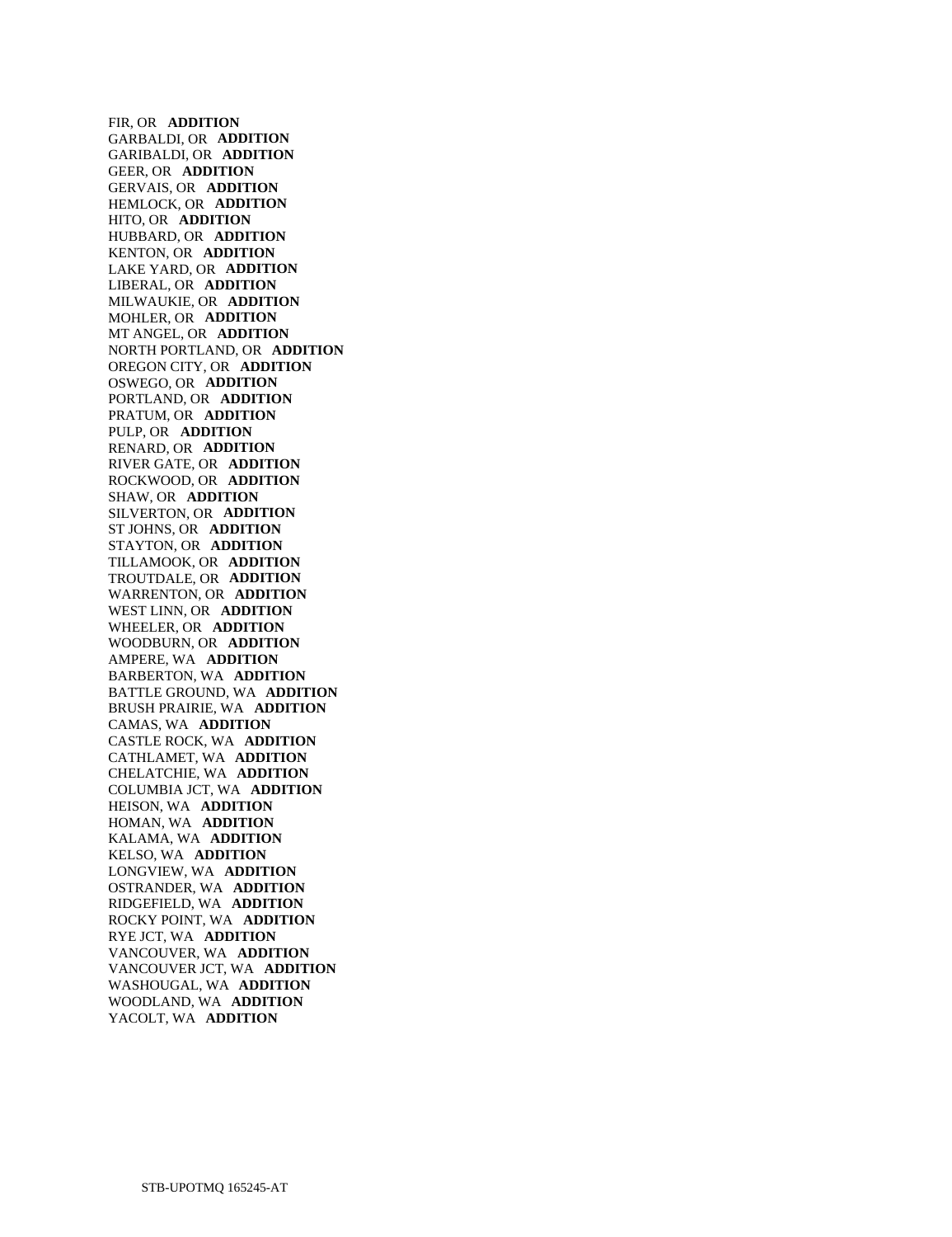

STB-UPOTMQ 166607-CK

# **UNION PACIFIC RAILROAD COMPANY**

# **AMENDED CONTRACT SUMMARY**

**Issued:**  February 19, 2022

**Effective:** January 1, 2021

**Issued by:**  Rosa M. La Puente-Flowers Lead Price Applications 1400 Douglas Street Mail Stop 1340 OMAHA, NEBRASKA 68179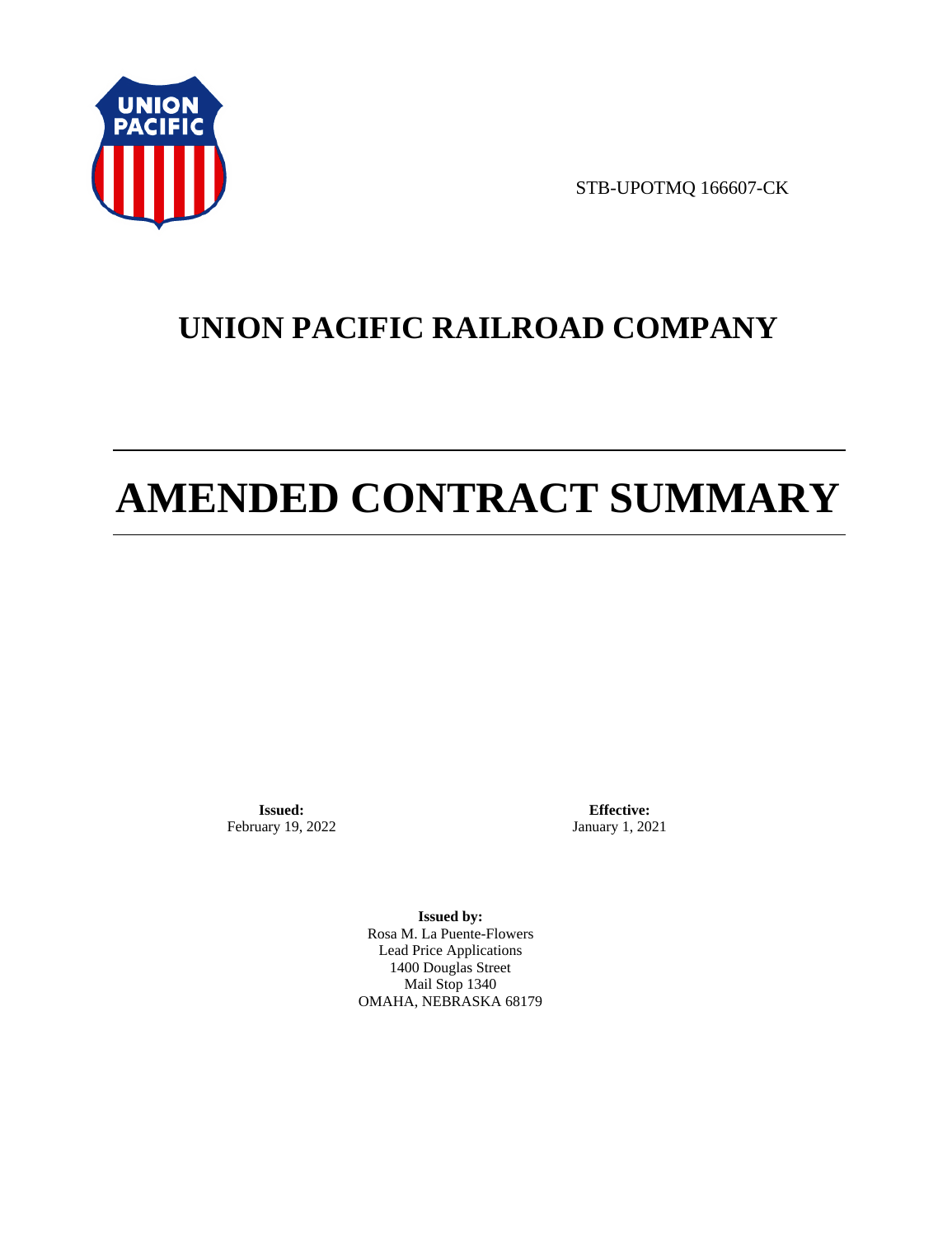### **PARTICIPATING CARRIERS:**

 UNION PACIFIC RAILROAD COMPANY 1400 Douglas St. Omaha, NE 68179

#### **COMMODITY:**

 Barley **ADDITION**  Corn Exc.Popcorn See 01152 **ADDITION**  Wheat Exc.Buckwheat See 01139 **ADDITION**  Sorghum Grains **ADDITION** 

#### **SHIPPER:**

 THE SCOULAR CO **ADDITION**  THE SCOULAR **ADDITION** 

#### **ORIGIN(S):**

 BUCKLIN, KS **ADDITION**  BROWNSON, NE **ADDITION**  SELDEN, KS **ADDITION**  PRATT, KS **ADDITION**  FLAGLER, CO **ADDITION**  PINE BLUFFS, WY **ADDITION**  MEDFORD, OK **ADDITION**  ARRIBA, CO **ADDITION**  GENOA, CO **ADDITION**  CHICAGO, IL **ADDITION**  SEDAN, NE **ADDITION**  SALINA, KS **ADDITION**  DOWNS, KS **ADDITION**  HINTON, IA **ADDITION**  NORTHPORT, NE **ADDITION**  FREMONT, NE **ADDITION**  HERSHEY, NE **ADDITION**  GOODLAND, KS **ADDITION**  BANCROFT, ID **ADDITION**  MICHAUD, ID **ADDITION**  WINONA, KS **ADDITION**  ADRIAN, MO **ADDITION**  HOOKER, OK **ADDITION**  SAN ANTONIO, TX **ADDITION**  PITTSBURG, KS **ADDITION**  SUPERIOR, WI **ADDITION**  FREDERICK, OK **ADDITION**  DRESDEN, KS **ADDITION**  LEVANT, KS **ADDITION**  BLOOMINGTON, IL **ADDITION**  SODA SPRINGS, ID **ADDITION**  OGDEN, UT **ADDITION**  AVON, IA **ADDITION**  PLACEDO, TX **ADDITION** 

#### **DESTINATION(S):**

 EAGLE PASS, TX **ADDITION**  CHICAGO, IL **ADDITION**  MEMPHIS, TN **ADDITION**  HEBER, CA **ADDITION**  BRAWLEY, CA **ADDITION**  EL CENTRO, CA **ADDITION**  TAGUS, CA **ADDITION**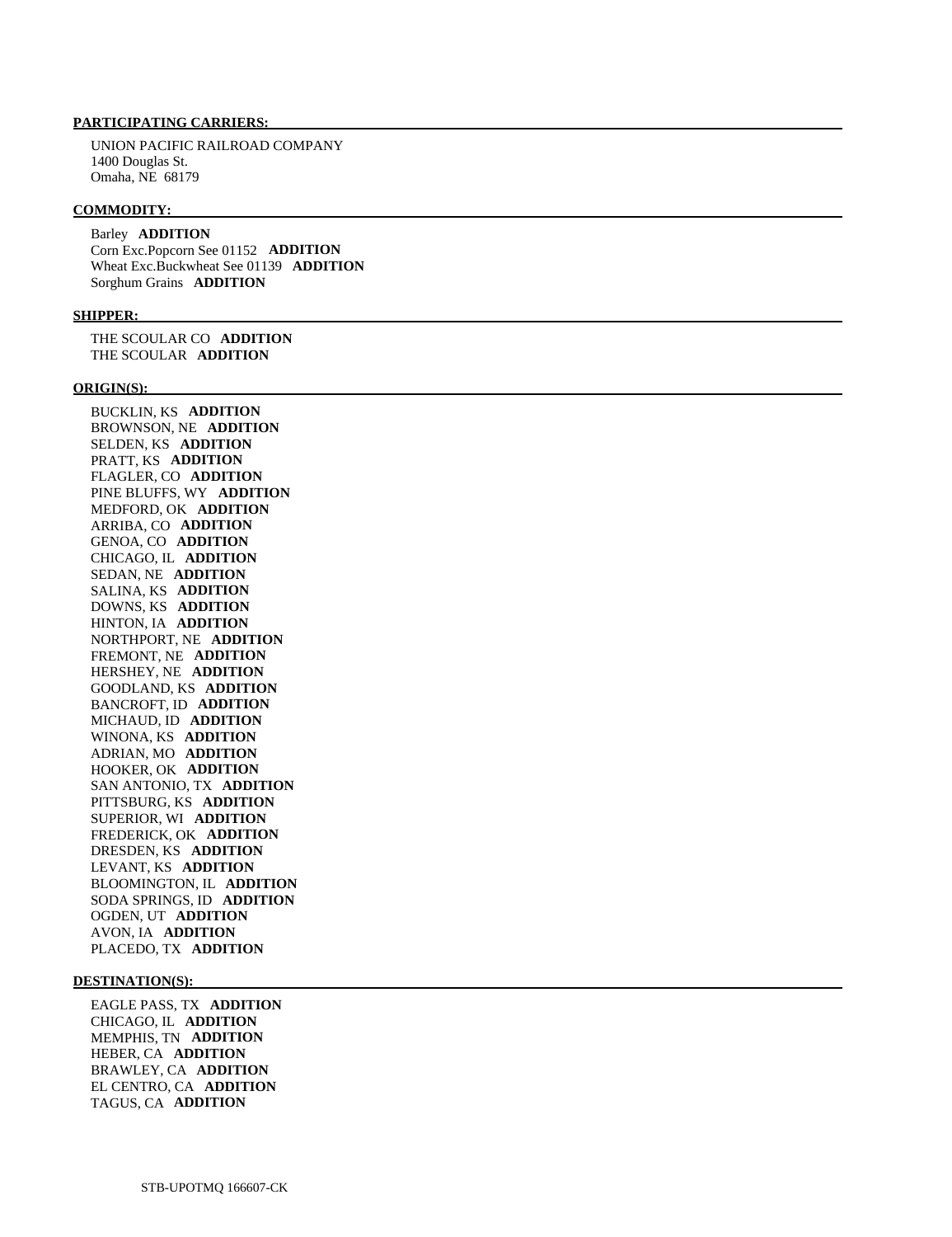CORPUS CHRISTI, TX **ADDITION**  EAST ST LOUIS, IL **ADDITION**  ROLL, AZ **ADDITION**  KANSAS CITY, MO **ADDITION**  KAISER, CA **ADDITION**  OR - PORTLAND AGS (See Exhibit Definition) MEDFORD, OR **ADDITION**  MINNEAPOLIS, MN **ADDITION**  TX - HOUSTON AGS (See Exhibit Definition) BROWNSON, NE **ADDITION**  KENOSHA, WI **ADDITION**  GORMAN, TX **ADDITION**  COMANCHE, TX **ADDITION**  INTERBAY, WA **ADDITION**  AMARILLO, TX **ADDITION**  CORNING, AR **ADDITION**  NEW BRAUNFELS, TX **ADDITION**  GALENA PARK, TX **ADDITION**  FRESNO, CA **ADDITION**  LOS ANGELES, CA **ADDITION**  SUPERIOR, WI **ADDITION**  STOCKTON, CA **ADDITION**  DENVER, CO **ADDITION**  SAN ANTONIO, TX **ADDITION**  ALTON, IL **ADDITION**  TOLLESON, AZ **ADDITION**  AVON, IA **ADDITION**  LOST RIVER, OR **ADDITION**  MALONE, OR **ADDITION**  MERRILL, OR **ADDITION**  SHERMAN, TX **ADDITION**  ST LOUIS, MO **ADDITION**  MILFORD, UT **ADDITION**  LONGVIEW, WA **ADDITION**  ADRIAN, MO **ADDITION** 

#### **PORT(S):**

Not Applicable

#### **DURATION:**

 Effective Date: January 1, 2021 Amendment Effective Date: January 1, 2021 **ADDITION**  Expiration Date: December 10, 2021 **EXTENSION** 

#### **RAIL CAR DATA:**

 Carrier Equipment not involved. **ADDITION**  No cars dedicated to service under this Contract. Cars are provided on a common carrier basis only. **DELETION** 

#### **RATES & CHARGES:**

Not applicable

#### **VOLUME:**

 Minimum shipment of 92 carloads. **ADDITION**  Multiple Car Shipments **ADDITION** 

#### **SPECIAL FEATURES:**

 Special Switching Provision Not Applicable. This change pertained only to confidential data. (Switching)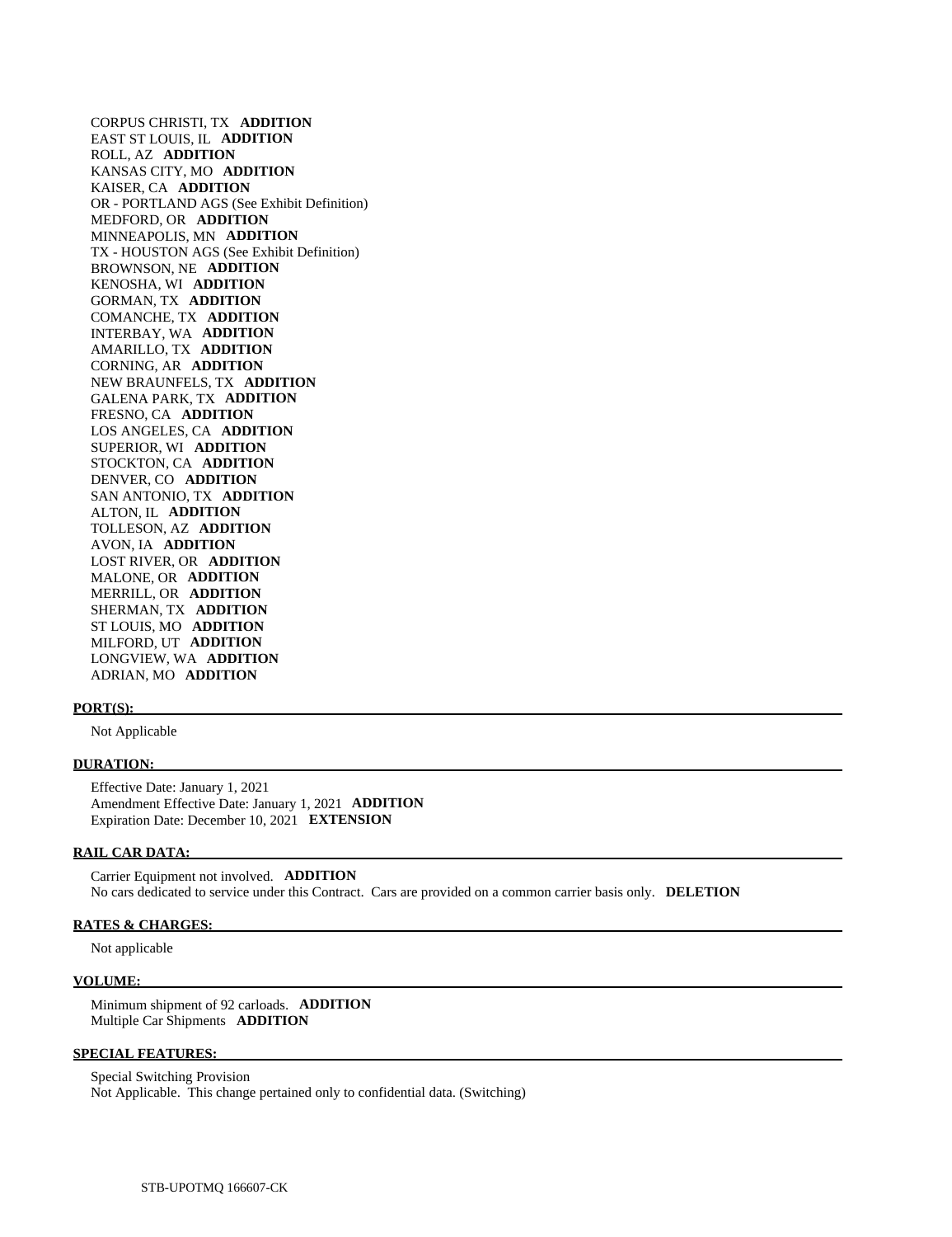# **SPECIAL NOTICE:**

Not applicable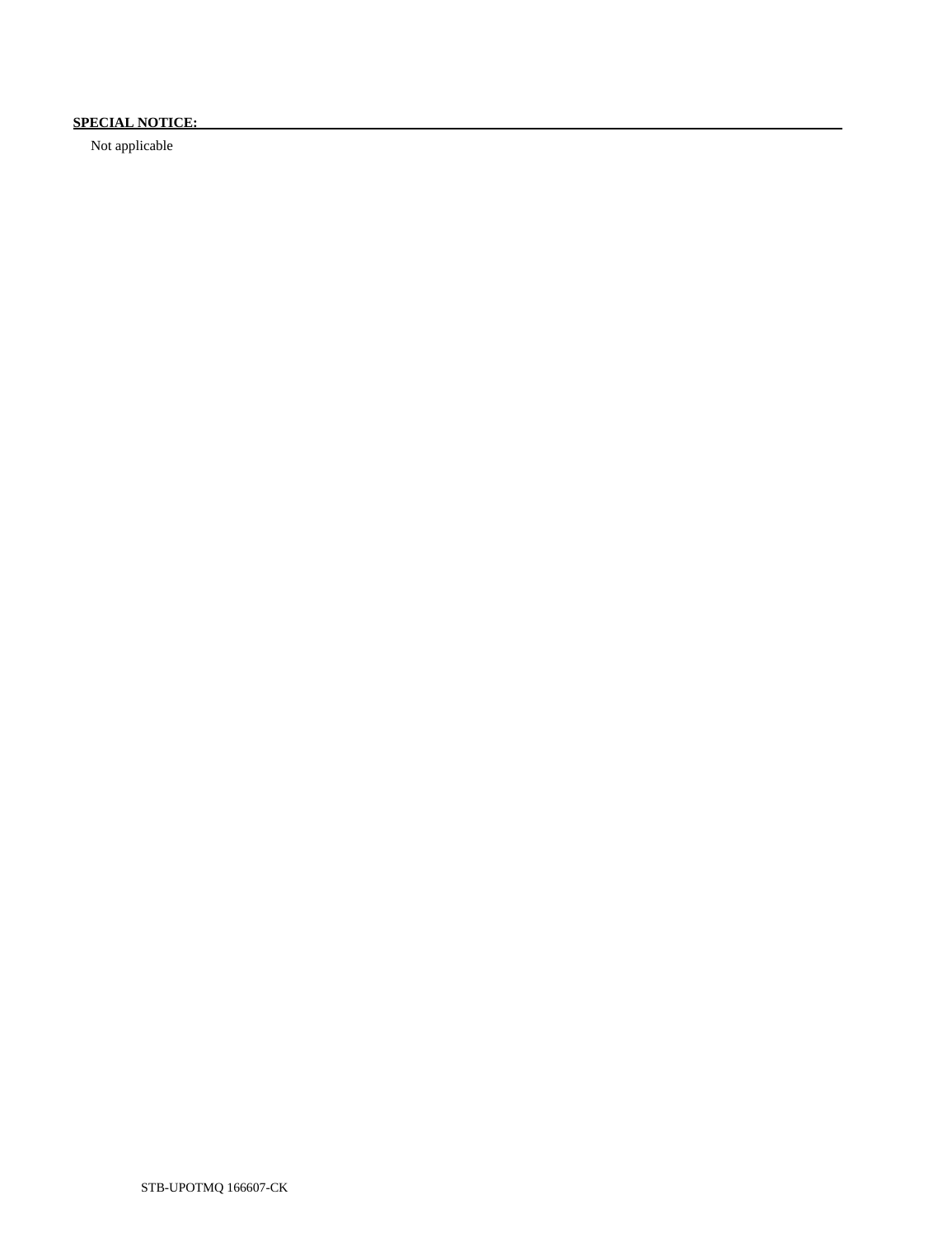OR - PORTLAND AGS consist of: ALBINA, OR **ADDITION**  ASTORIA, OR **ADDITION**  AUMSVILLE, OR **ADDITION**  AURORA, OR **ADDITION**  BARNES YARD, OR **ADDITION**  BATTERSON, OR **ADDITION**  BONNEVILLE, OR **ADDITION**  BRIDAL VEIL, OR **ADDITION**  BROOKS, OR **ADDITION**  BUXTON, OR **ADDITION**  CANBY, OR **ADDITION**  CLACKAMAS, OR **ADDITION**  COALCA, OR **ADDITION**  COCHRAN, OR **ADDITION**  DODSON, OR **ADDITION**  EAST MILWAUKIE, OR **ADDITION**  EAST PORTLAND, OR **ADDITION**  FIR, OR **ADDITION**  GARBALDI, OR **ADDITION**  GARIBALDI, OR **ADDITION**  GEER, OR **ADDITION**  GERVAIS, OR **ADDITION**  HEMLOCK, OR **ADDITION**  HITO, OR **ADDITION**  HUBBARD, OR **ADDITION**  KENTON, OR **ADDITION**  LAKE YARD, OR **ADDITION**  LIBERAL, OR **ADDITION**  MILWAUKIE, OR **ADDITION**  MOHLER, OR **ADDITION**  MT ANGEL, OR **ADDITION**  NORTH PORTLAND, OR **ADDITION**  OREGON CITY, OR **ADDITION**  OSWEGO, OR **ADDITION**  PORTLAND, OR **ADDITION**  PRATUM, OR **ADDITION**  PULP, OR **ADDITION**  RENARD, OR **ADDITION**  RIVER GATE, OR **ADDITION**  ROCKWOOD, OR **ADDITION**  SHAW, OR **ADDITION**  SILVERTON, OR **ADDITION**  ST JOHNS, OR **ADDITION**  STAYTON, OR **ADDITION**  TILLAMOOK, OR **ADDITION**  TROUTDALE, OR **ADDITION**  WARRENTON, OR **ADDITION**  WEST LINN, OR **ADDITION**  WHEELER, OR **ADDITION**  WOODBURN, OR **ADDITION**  AMPERE, WA **ADDITION**  BARBERTON, WA **ADDITION**  BATTLE GROUND, WA **ADDITION**  BRUSH PRAIRIE, WA **ADDITION**  CAMAS, WA **ADDITION**  CASTLE ROCK, WA **ADDITION**  CATHLAMET, WA **ADDITION**  CHELATCHIE, WA **ADDITION**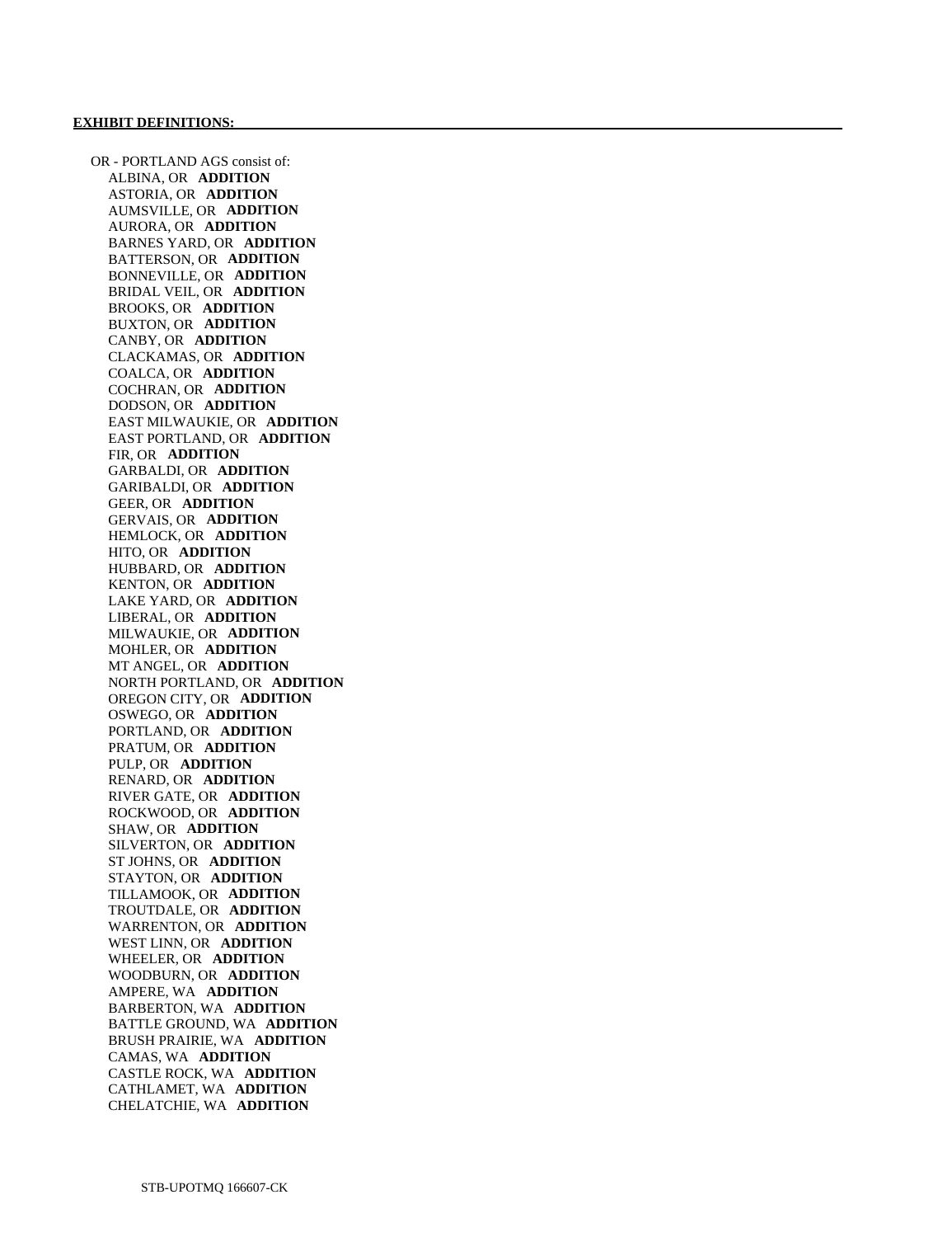COLUMBIA JCT, WA **ADDITION**  HEISON, WA **ADDITION**  HOMAN, WA **ADDITION**  KALAMA, WA **ADDITION**  KELSO, WA **ADDITION**  LONGVIEW, WA **ADDITION**  OSTRANDER, WA **ADDITION**  RIDGEFIELD, WA **ADDITION**  ROCKY POINT, WA **ADDITION**  RYE JCT, WA **ADDITION**  VANCOUVER, WA **ADDITION**  VANCOUVER JCT, WA **ADDITION**  WASHOUGAL, WA **ADDITION**  WOODLAND, WA **ADDITION**  YACOLT, WA **ADDITION**  TX - HOUSTON AGS consist of: AB CHANCE, TX **ADDITION**  ALDINE, TX **ADDITION**  ALGOA, TX **ADDITION**  ALLENHURST, TX **ADDITION**  ALMEDA, TX **ADDITION**  ALVIN, TX **ADDITION**  AMELBULK, TX **ADDITION**  AMELIA, TX **ADDITION**  AMES, TX **ADDITION**  ANGLETON, TX **ADDITION**  ARCOLA, TX **ADDITION**  ARENAL, TX **ADDITION**  ARMCO, TX **ADDITION**  ATRECO, TX **ADDITION**  AUDREY, TX **ADDITION**  BANCROFT, TX **ADDITION**  BARBOURS CUT, TX **ADDITION**  BASIN YARD, TX **ADDITION**  BAY CITY, TX **ADDITION**  BAYPORT, TX **ADDITION**  BAYTOWN, TX **ADDITION**  BEAUMONT, TX **ADDITION**  BENDER, TX **ADDITION**  BESSMAY, TX **ADDITION**  BILLPARK, TX **ADDITION**  BLESSING, TX **ADDITION**  BOBSHER, TX **ADDITION**  BOOTH YARD, TX **ADDITION**  BRAZORIA, TX **ADDITION**  BROOKSHIRE, TX **ADDITION**  BUCKEYE, TX **ADDITION**  CAMP STRAKE, TX **ADDITION**  CANDLERIDGE, TX **ADDITION**  CARDIFF, TX **ADDITION**  CAT SPRING, TX **ADDITION**  CHAISON, TX **ADDITION**  CHANNELVIEW, TX **ADDITION**  CHINA, TX **ADDITION**  CHOCOLATE BAYOU, TX **ADDITION**  CLEVELAND, TX **ADDITION**  CLUTE, TX **ADDITION**  COADY, TX **ADDITION**  CONNELL, TX **ADDITION**  CONROE, TX **ADDITION**  COTTON CREEK, TX **ADDITION**  CROSBY, TX **ADDITION**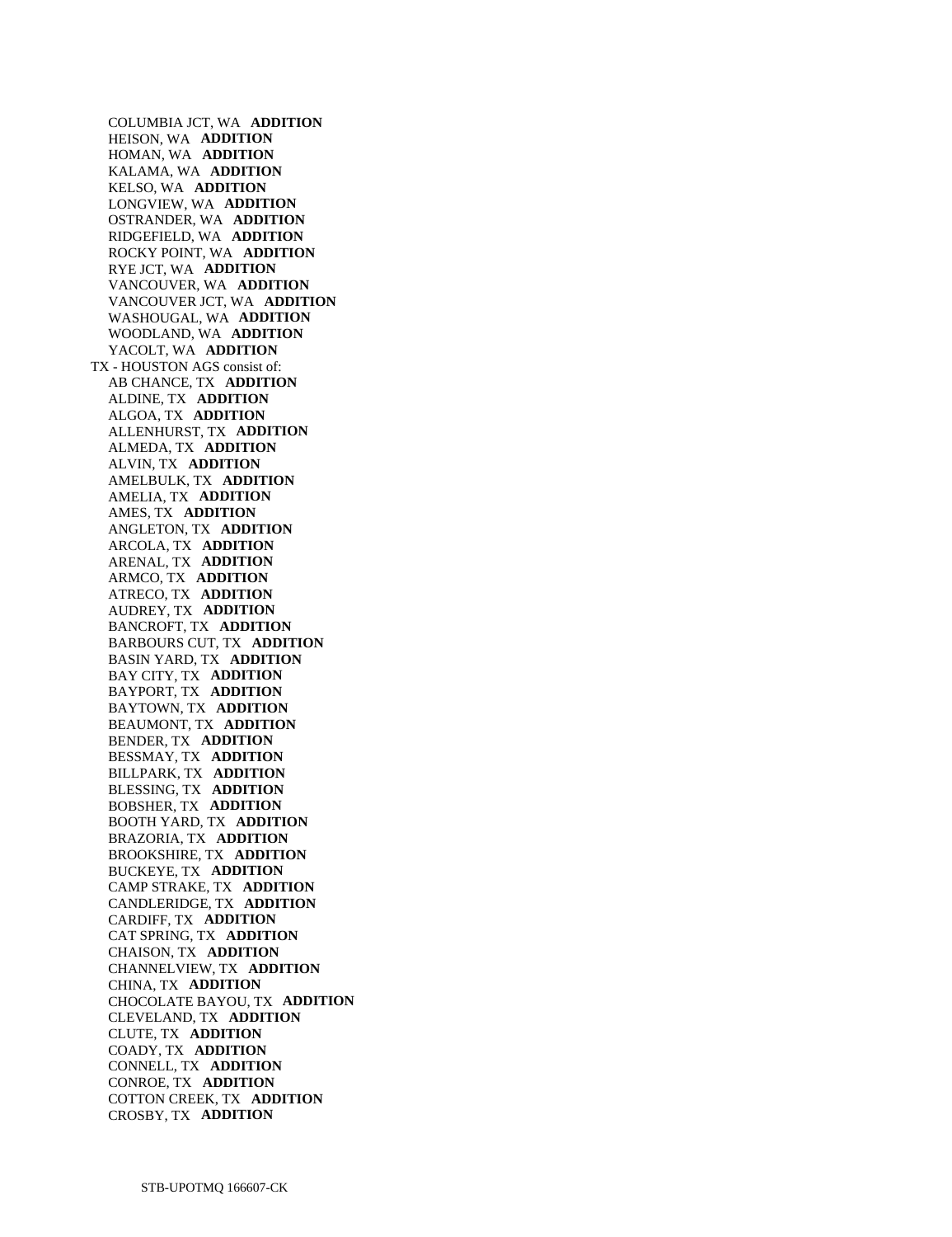CYPRESS, TX **ADDITION**  DANBURY, TX **ADDITION**  DAWES, TX **ADDITION**  DAYTON, TX **ADDITION**  DAYTON STORAGE, TX **ADDITION**  DEER PARK, TX **ADDITION**  DEVERS, TX **ADDITION**  DICKINSON, TX **ADDITION**  DIXICO, TX **ADDITION**  DODGE, TX **ADDITION**  DOWLING, TX **ADDITION**  DYERSDALE, TX **ADDITION**  E BAYTOWN STORAGE, TX **ADDITION**  EAGLE LAKE, TX **ADDITION**  EAST BAYTOWN, TX **ADDITION**  EAST BERNARD, TX **ADDITION**  ELDON, TX **ADDITION**  ELDON JCT, TX **ADDITION**  ELIZABETH, TX **ADDITION**  ELMATON, TX **ADDITION**  ENGLEWOOD, TX **ADDITION**  FAIRBANKS, TX **ADDITION**  FAUNA, TX **ADDITION**  FELICIA, TX **ADDITION**  FERN, TX **ADDITION**  FONDREN, TX **ADDITION**  FORMOSA, TX **ADDITION**  FRANCIS, TX **ADDITION**  FREEPORT, TX **ADDITION**  FRESNO, TX **ADDITION**  GALENA PARK, TX **ADDITION**  GALVESTON, TX **ADDITION**  GENOA, TX **ADDITION**  GISH, TX **ADDITION**  GOODRICH, TX **ADDITION**  GRAYBURG, TX **ADDITION**  GROVES, TX **ADDITION**  GUFFEY, TX **ADDITION**  HARDIN, TX **ADDITION**  HARDY, TX **ADDITION**  HASTINGS, TX **ADDITION**  HEACKER, TX **ADDITION**  HEMPSTEAD, TX **ADDITION**  HIGHLANDS, TX **ADDITION**  HOCKLEY, TX **ADDITION**  HOSKINS JCT, TX **ADDITION**  HOUSTON, TX **ADDITION**  HUFFMAN, TX **ADDITION**  HUFSMITH, TX **ADDITION**  HULL, TX **ADDITION**  HUMBLE, TX **ADDITION**  IGLOO SPUR, TX **ADDITION**  JETERO, TX **ADDITION**  JOYCE, TX **ADDITION**  KATY, TX **ADDITION**  KENEFICK, TX **ADDITION**  KILOWATT, TX **ADDITION**  KORF, TX **ADDITION**  LA MARQUE, TX **ADDITION**  LA PORTE, TX **ADDITION**  LA WARD, TX **ADDITION**  LAPACIFIC, TX **ADDITION**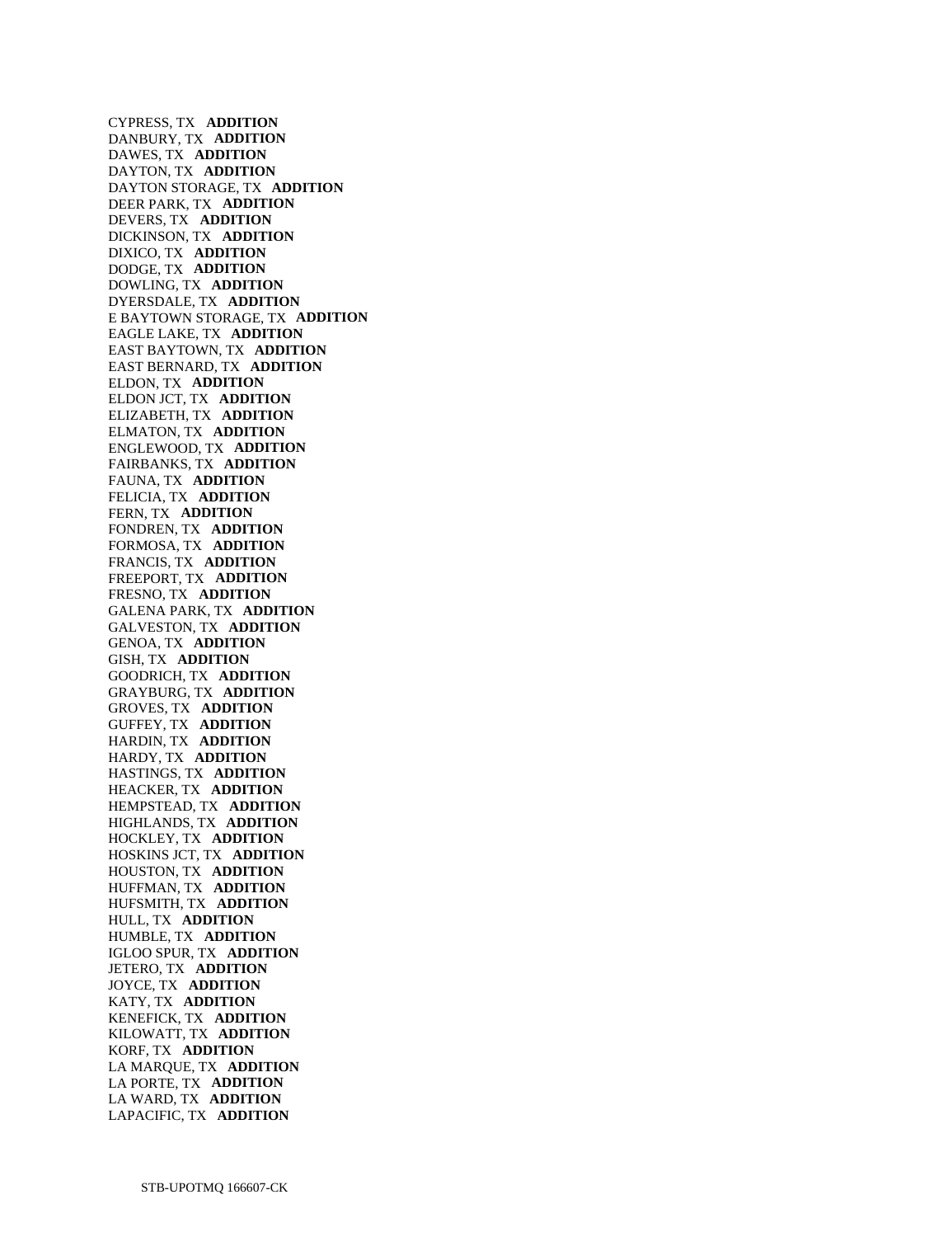LEAGUE CITY, TX **ADDITION**  LIBERTY, TX **ADDITION**  LISSIE, TX **ADDITION**  LIVERPOOL, TX **ADDITION**  LIVINGSTON, TX **ADDITION**  LOCKWOOD, TX **ADDITION**  LOIS, TX **ADDITION**  MAGNOLIA, TX **ADDITION**  MANTU, TX **ADDITION**  MARKET ST YARD, TX **ADDITION**  MARTHA, TX **ADDITION**  MCDONOUGH, TX **ADDITION**  MCHATTIE, TX **ADDITION**  MEDIO, TX **ADDITION**  MELENDY, TX **ADDITION**  MIMS, TX **ADDITION**  MISSOURI CITY, TX **ADDITION**  MONT BELVIEU, TX **ADDITION**  MYKAWA, TX **ADDITION**  NADEAU, TX **ADDITION**  NEDERLAND, TX **ADDITION**  NEW WAVERLY, TX **ADDITION**  NOME, TX **ADDITION**  OLCOTT, TX **ADDITION**  OLD OCEAN, TX **ADDITION**  ORANGE, TX **ADDITION**  PASADENA, TX **ADDITION**  PEARLAND, TX **ADDITION**  PEDECO, TX **ADDITION**  PEVETO, TX **ADDITION**  PHELPS, TX **ADDITION**  PIERCE JCT, TX **ADDITION**  PINEHURST, TX **ADDITION**  PORT ACRES, TX **ADDITION**  PORT ARTHUR, TX **ADDITION**  PORT NECHES, TX **ADDITION**  PRAIRIE VIEW, TX **ADDITION**  RAMSEY, TX **ADDITION**  RAYWOOD, TX **ADDITION**  RESCAR, TX **ADDITION**  RICHMOND, TX **ADDITION**  ROSENBERG, TX **ADDITION**  RULIFF, TX **ADDITION**  SALT MINE SPUR, TX **ADDITION**  SAN JACINTO, TX **ADDITION**  SAN LEON, TX **ADDITION**  SANDUNE, TX **ADDITION**  SCHINDLER, TX **ADDITION**  SEABROOK, TX **ADDITION**  SEALY, TX **ADDITION**  SHELDON, TX **ADDITION**  SINCO, TX **ADDITION**  SKULL CREEK, TX **ADDITION**  SMITHERS LAKE, TX **ADDITION**  SMITHS BLUFF, TX **ADDITION**  SOUTH BAY CITY, TX **ADDITION**  SPENCE, TX **ADDITION**  SPINDLETOP, TX **ADDITION**  SPLENDORA, TX **ADDITION**  SPRING, TX **ADDITION**  STAFFORD, TX **ADDITION**  STALLINGS, TX **ADDITION**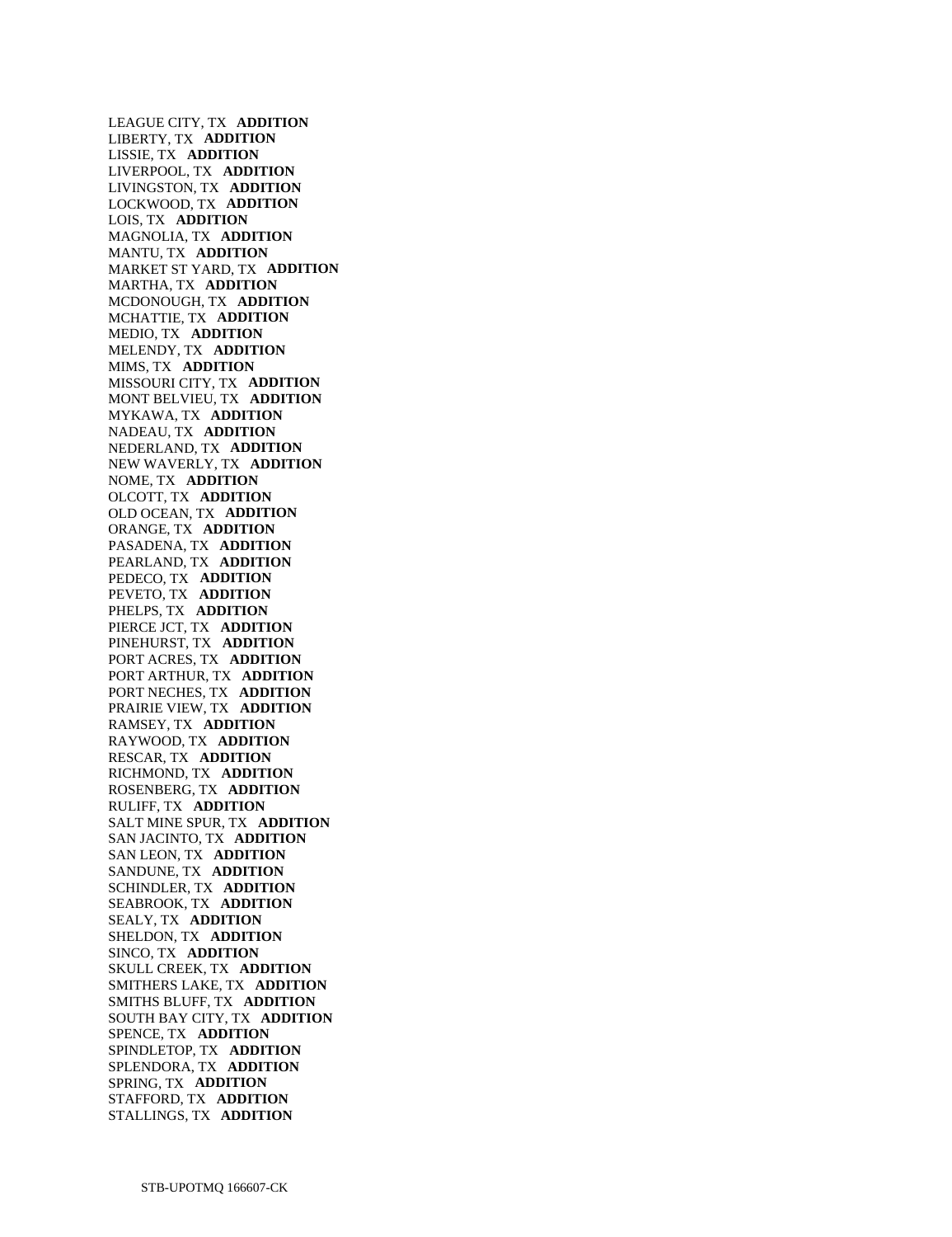STEELTOWN, TX **ADDITION**  STELLA, TX **ADDITION**  STRANG, TX **ADDITION**  SUGAR LAND, TX **ADDITION**  SWEENY, TX **ADDITION**  TAMINA, TX **ADDITION**  TEXAS CITY, TX **ADDITION**  TEXAS CITY JCT, TX **ADDITION**  TOWNLEY, TX **ADDITION**  VIDOR, TX **ADDITION**  VIRGINIA POINT, TX **ADDITION**  VITERBO, TX **ADDITION**  WALLER, TX **ADDITION**  WEBSTER, TX **ADDITION**  WEST JUNCTION, TX **ADDITION**  WEST PORT ARTHUR, TX **ADDITION**  WESTFIELD, TX **ADDITION**  WILLIAMS, TX **ADDITION**  WILLIS, TX **ADDITION**  ZUMMO, TX **ADDITION**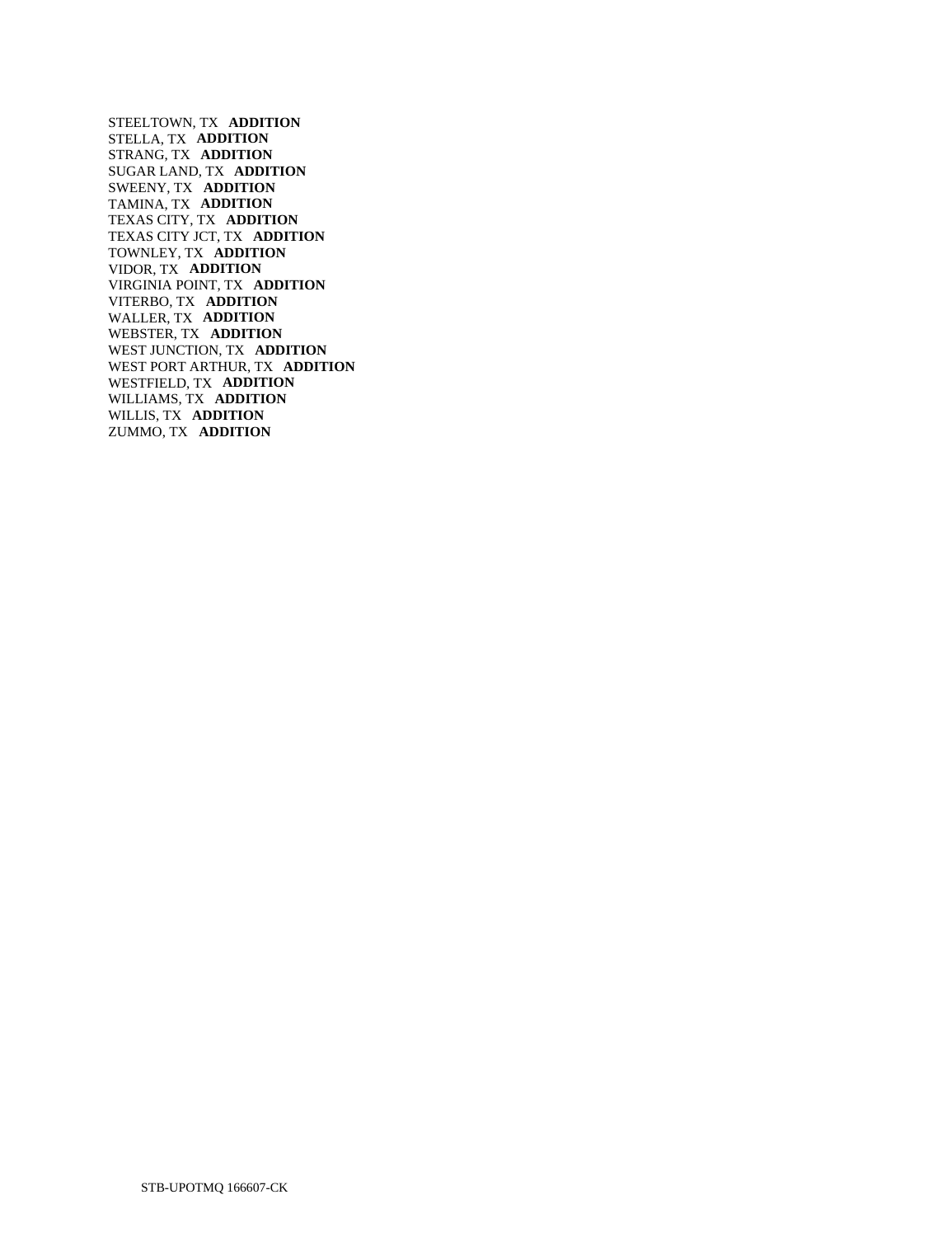

STB-UPOTMQ 166746-L

# **UNION PACIFIC RAILROAD COMPANY**

# **AMENDED CONTRACT SUMMARY**

**Issued:**  February 19, 2022

**Effective:** January 1, 2021

**Issued by:**  Rosa M. La Puente-Flowers Lead Price Applications 1400 Douglas Street Mail Stop 1340 OMAHA, NEBRASKA 68179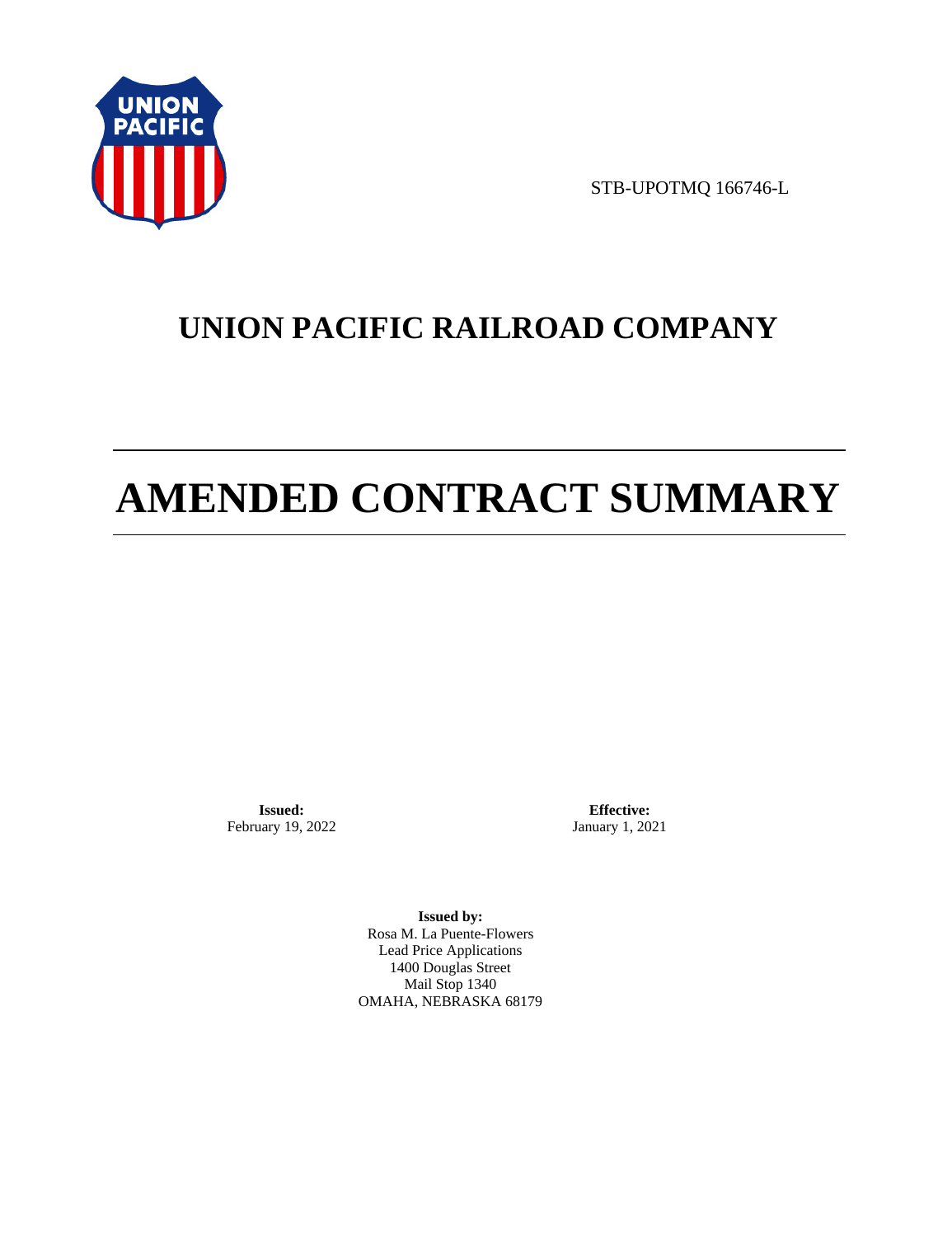### **PARTICIPATING CARRIERS:**

 UNION PACIFIC RAILROAD COMPANY 1400 Douglas St. Omaha, NE 68179

#### **COMMODITY:**

 Wheat Flour Exc.Blended Or Prepared See 20451- 20452 Wheat Bran, Middlings Or Shorts **ADDITION**  Wheat Exc.Buckwheat See 01139

#### **SHIPPER:**

BAY STATE MILLING CO

#### **ORIGIN(S):**

 TOLLESON, AZ **ADDITION**  PLATTEVILLE, CO CHICAGO, IL **ADDITION**  WOODLAND, CA WINONA, MN MORELAND, ID **ADDITION** 

### **DESTINATION(S):**

 CLEBURNE, TX MEMPHIS, TN **ADDITION**  WINONA, MN **ADDITION**  TOLLESON, AZ BUCKEYE, AZ **ADDITION**  PLATTEVILLE, CO **ADDITION**  MINNEAPOLIS, MN **ADDITION** 

#### **PORT(S):**

Not Applicable

#### **DURATION:**

 Effective Date: January 1, 2021 Amendment Effective Date: January 1, 2021 **ADDITION**  Expiration Date: December 31, 2021 **EXTENSION** 

#### **RAIL CAR DATA:**

No cars dedicated to service under this Contract. Cars are provided on a common carrier basis only.

### **RATES & CHARGES:**

Subject to increases.

#### **VOLUME:**

Single Car Shipments

# **SPECIAL FEATURES:**

Special Switching Provision

#### **SPECIAL NOTICE:**

Not applicable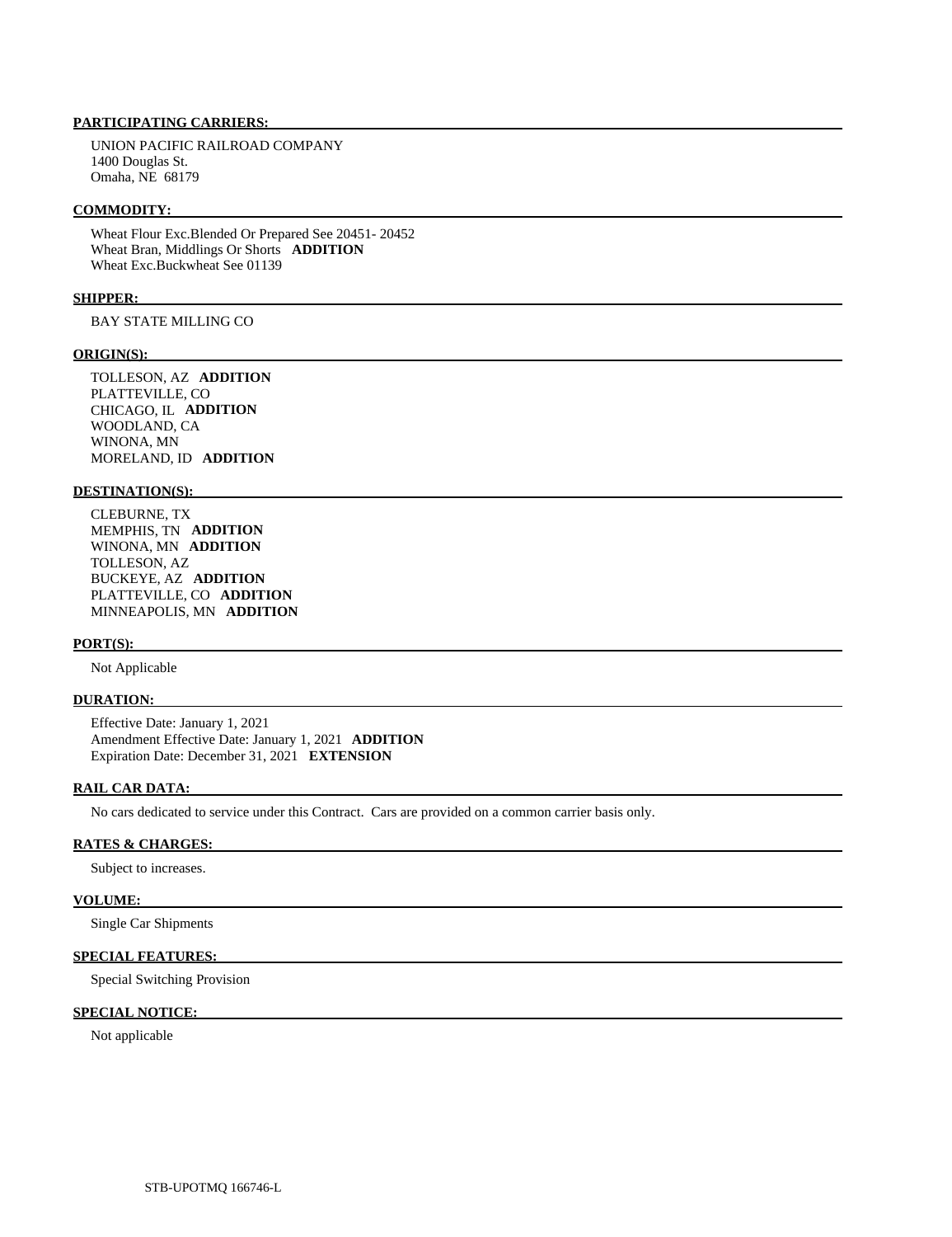

STB-UPOTMQ 166753-AC

# **UNION PACIFIC RAILROAD COMPANY**

# **AMENDED CONTRACT SUMMARY**

**Issued:**  February 15, 2022

**Effective:** January 1, 2021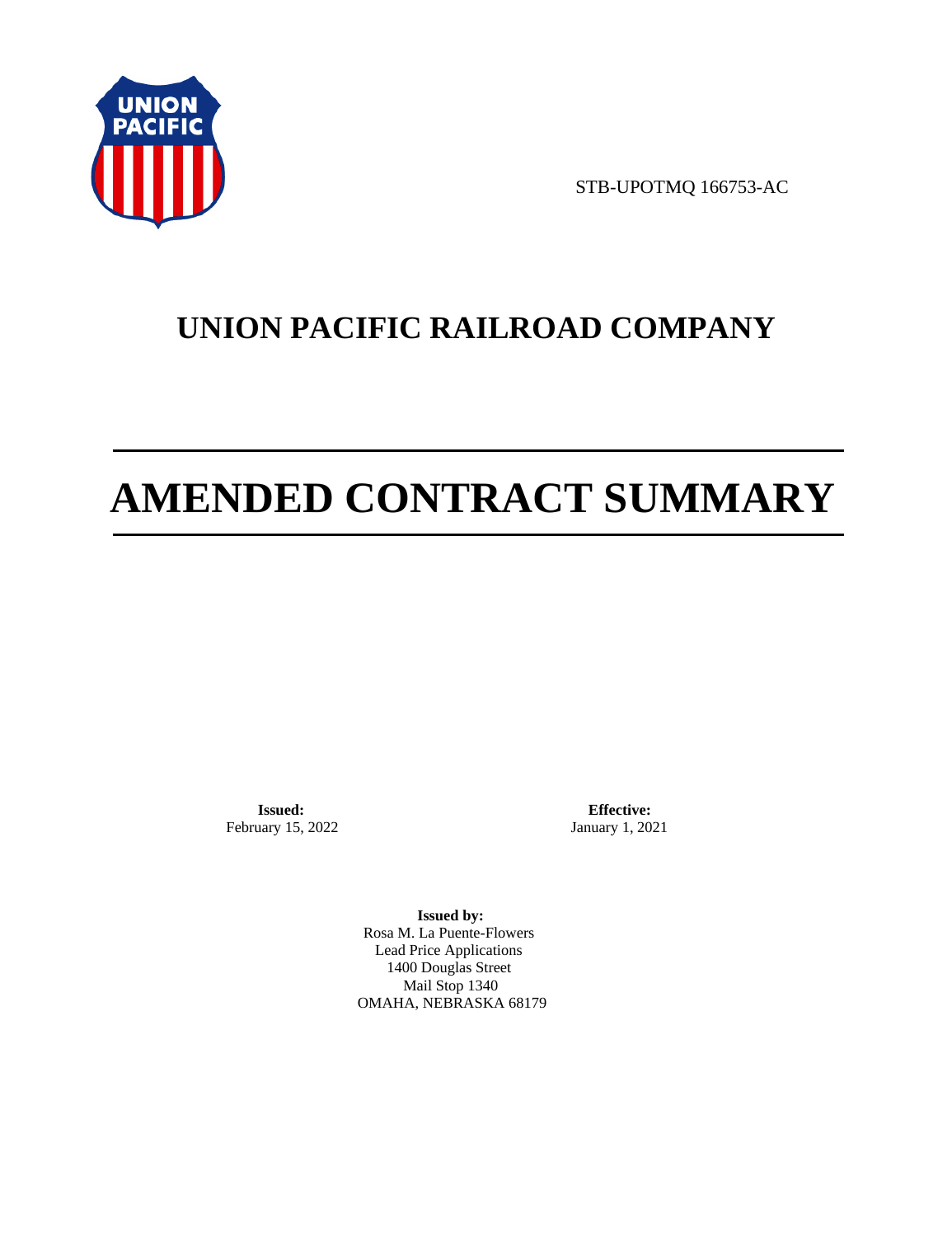UNION PACIFIC RAILROAD COMPANY 1400 Douglas St. Omaha, NE 68179

## **COMMODITY:**

 Wheat Flour Exc.Blended Or Prepared See 20451- 20452 **ADDITION**  Wheat Exc.Buckwheat See 01139 **ADDITION**  Corn Exc.Popcorn See 01152 **ADDITION** 

### **SHIPPER:**

ARDENT MILLS LLC **ADDITION** 

### **ORIGIN(S):**

 EAST MINNEAPOLIS, MN **ADDITION**  NORTH PLATTE, NE **ADDITION**  EAST ST LOUIS, IL **ADDITION**  RIRIE, ID **ADDITION**  WORDEN, OR **ADDITION**  KANSAS CITY, MO **ADDITION**  EVANSVILLE, WI **ADDITION**  DANVILLE, IL **ADDITION**  CHAPPELL, NE **ADDITION**  COUNCIL BLUFFS, IA **ADDITION**  MANKATO, MN **ADDITION**  OMAHA, NE **ADDITION**  CHICAGO, IL **ADDITION**  LINCOLN, ID **ADDITION**  WICHITA, KS **ADDITION**  NORTH LITTLE ROCK, AR **ADDITION**  BLOOMINGTON, IL **ADDITION**  FRUITA, CO **ADDITION**  VERNON, CA **ADDITION**  COMMERCE CITY, CO **ADDITION** 

### **DESTINATION(S):**

 PORT ALLEN, LA **ADDITION**  DENVER, CO **ADDITION**  COMMERCE CITY, CO **ADDITION**  KENOSHA, WI **ADDITION**  EAST ST LOUIS, IL **ADDITION**  LAREDO, TX **ADDITION**  ALTON, IL **ADDITION**  WICHITA, KS **ADDITION**  CHICAGO, IL **ADDITION**  WORDEN, OR **ADDITION**  BAIN, WI **ADDITION**  BATESVILLE, AR **ADDITION**  HEYBURN, ID **ADDITION**  COLTON, CA **ADDITION**  OMAHA, NE **ADDITION**  MCCLELLAN PARK, CA **ADDITION**  OGDEN, UT **ADDITION**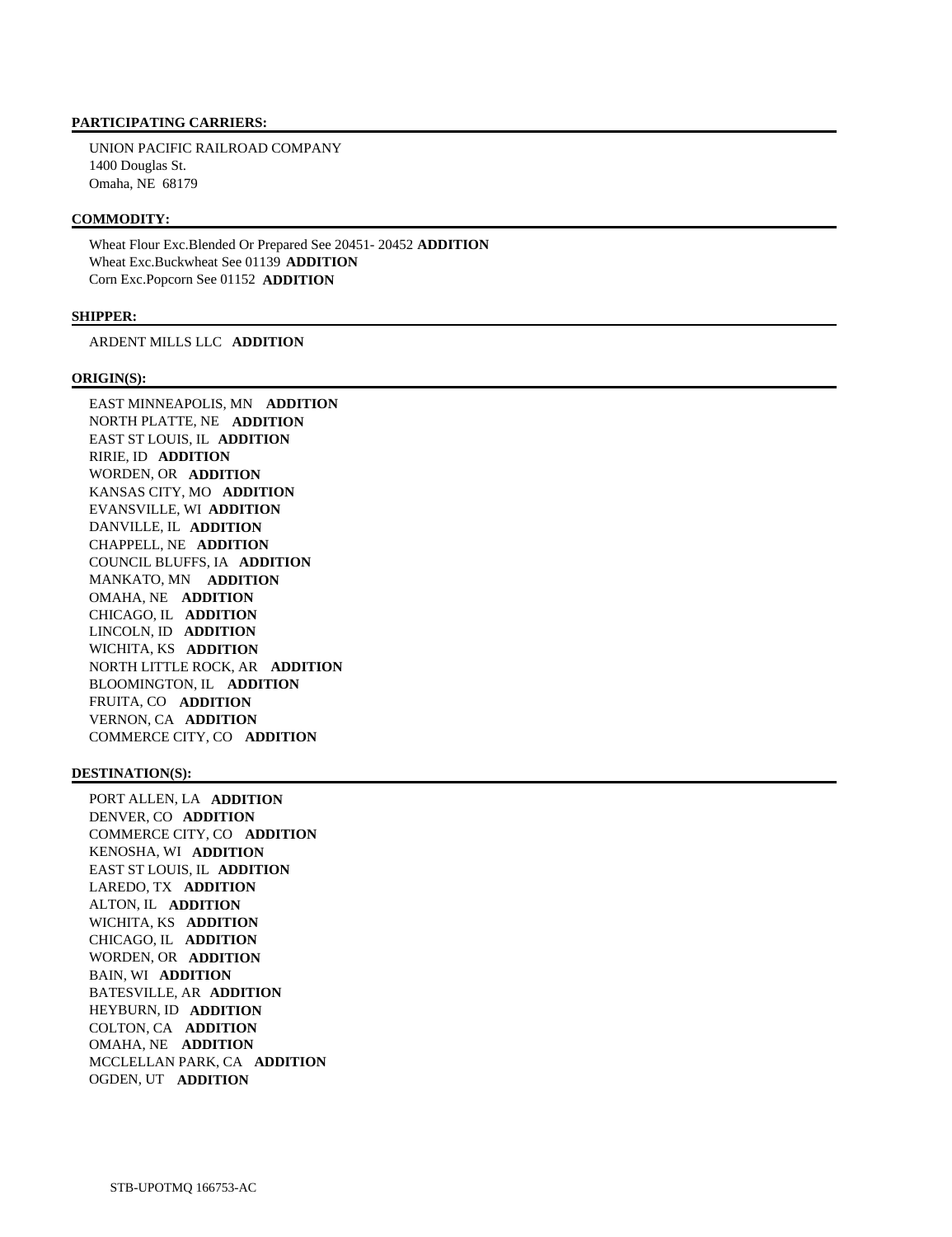### **PORT(S):**

Not Applicable

### **DURATION:**

 Effective Date: January 1, 2021 Amendment Effective Date: January 1, 2021 **ADDITION**  Expiration Date: December 31, 2021 **EXTENSION** 

# **RAIL CAR DATA:**

No cars dedicated to service under this Contract. Cars are provided on a common carrier basis only.

# **RATES & CHARGES:**

Not applicable

# **VOLUME:**

 Minimum shipment of 107 carloads. **ADDITION**  Multiple Car Shipments **ADDITION** 

# **SPECIAL FEATURES:**

 Special Switching Provision Not Applicable. This change pertained only to confidential data. (Switching)

## **SPECIAL NOTICE:**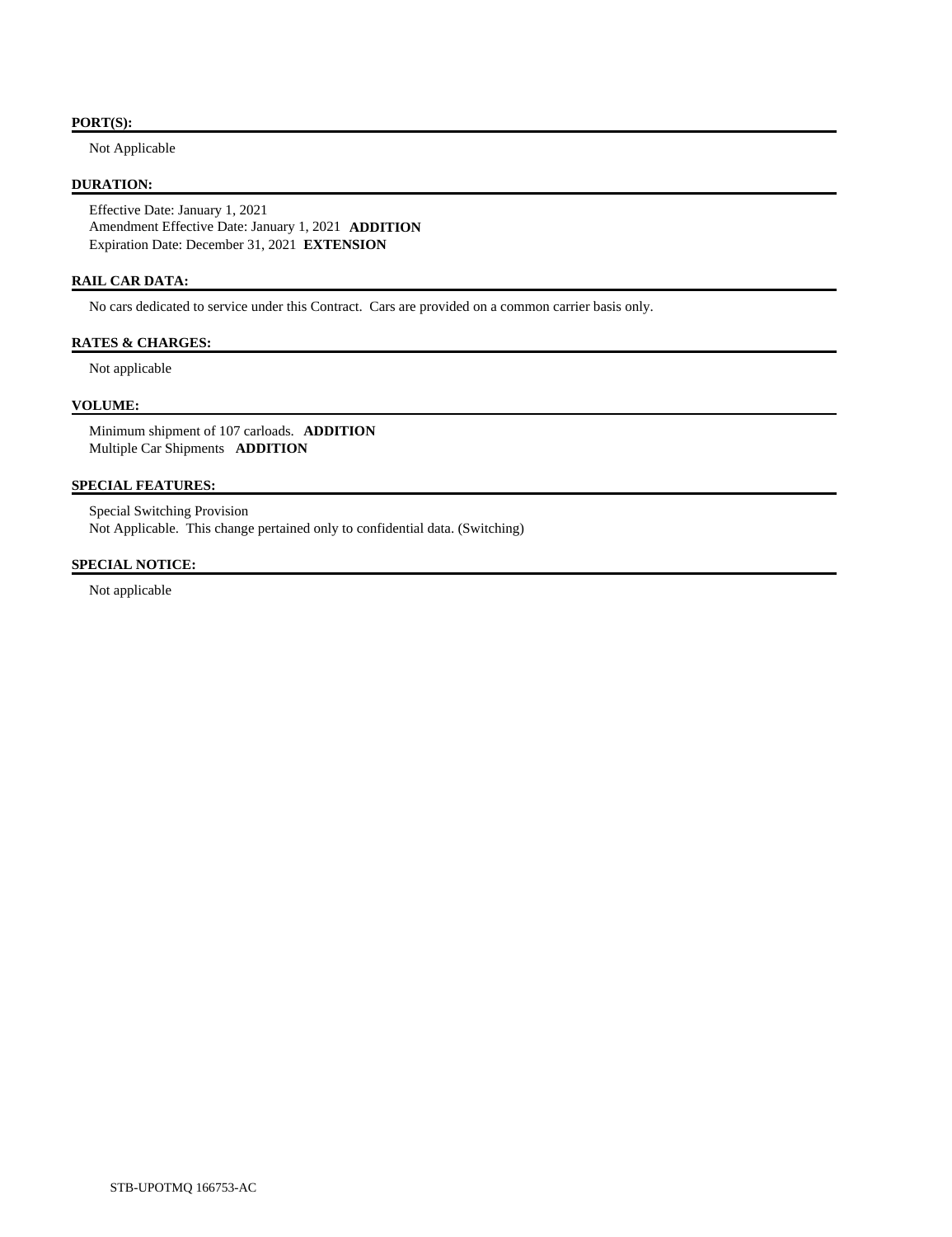

STB-UPOTMQ 168019-D

# **UNION PACIFIC RAILROAD COMPANY**

# **AMENDED CONTRACT SUMMARY**

**Issued:**  February 16, 2022

**Effective:** January 1, 2022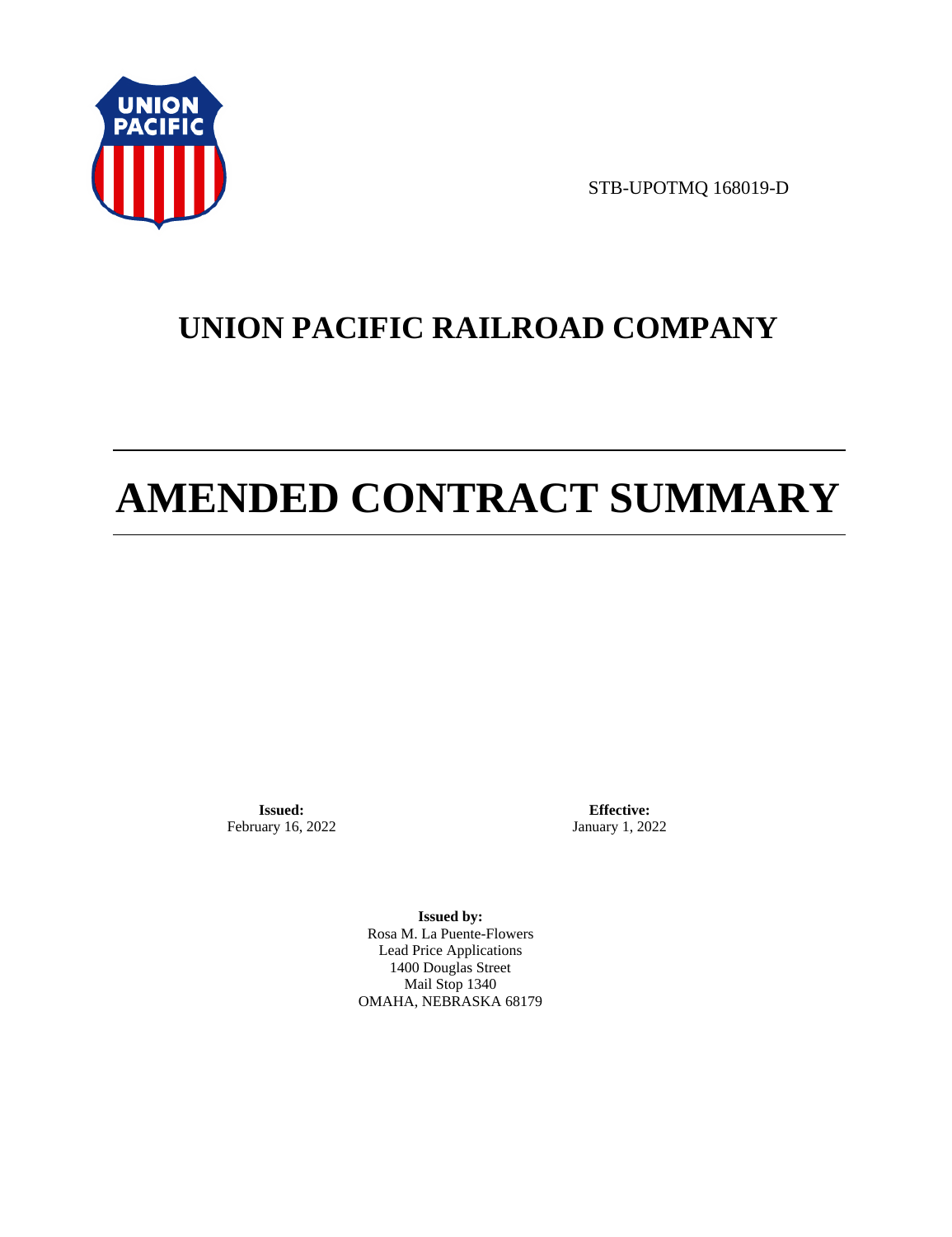AT & L RAILROAD CO INC P.O. Box 29 Watonga, OK 73772

 UNION PACIFIC RAILROAD COMPANY 1400 Douglas St. Omaha, NE 68179

### **COMMODITY:**

 Corn Exc.Popcorn See 01152 Wheat Exc.Buckwheat See 01139

#### **SHIPPER:**

THE ANDERSONS INC

### **ORIGIN(S):**

 ST ANNE, IL WATONGA, OK LINCOLN, NE SIOUX CITY, IA BROWNTON, MN **ADDITION** 

### **DESTINATION(S):**

 BRYAN, TX SHREVEPORT, LA EAGLE PASS, TX NACOGDOCHES, TX CLINTON, OK WUNOTOO, NV **ADDITION**  LAREDO, TX **ADDITION** 

### **PORT(S):**

Not Applicable

### **DURATION:**

 Effective Date: January 1, 2022 Amendment Effective Date: January 1, 2022 **ADDITION**  Expiration Date: December 31, 2022 **EXTENSION** 

### **RAIL CAR DATA:**

No cars dedicated to service under this Contract. Cars are provided on a common carrier basis only.

# **RATES & CHARGES:**

Not applicable

# **VOLUME:**

 Minimum shipment of 107 carloads. Multiple Car Shipments Single Car Shipments **DELETION** 

# **SPECIAL FEATURES:**

Special Switching Provision

# **SPECIAL NOTICE:**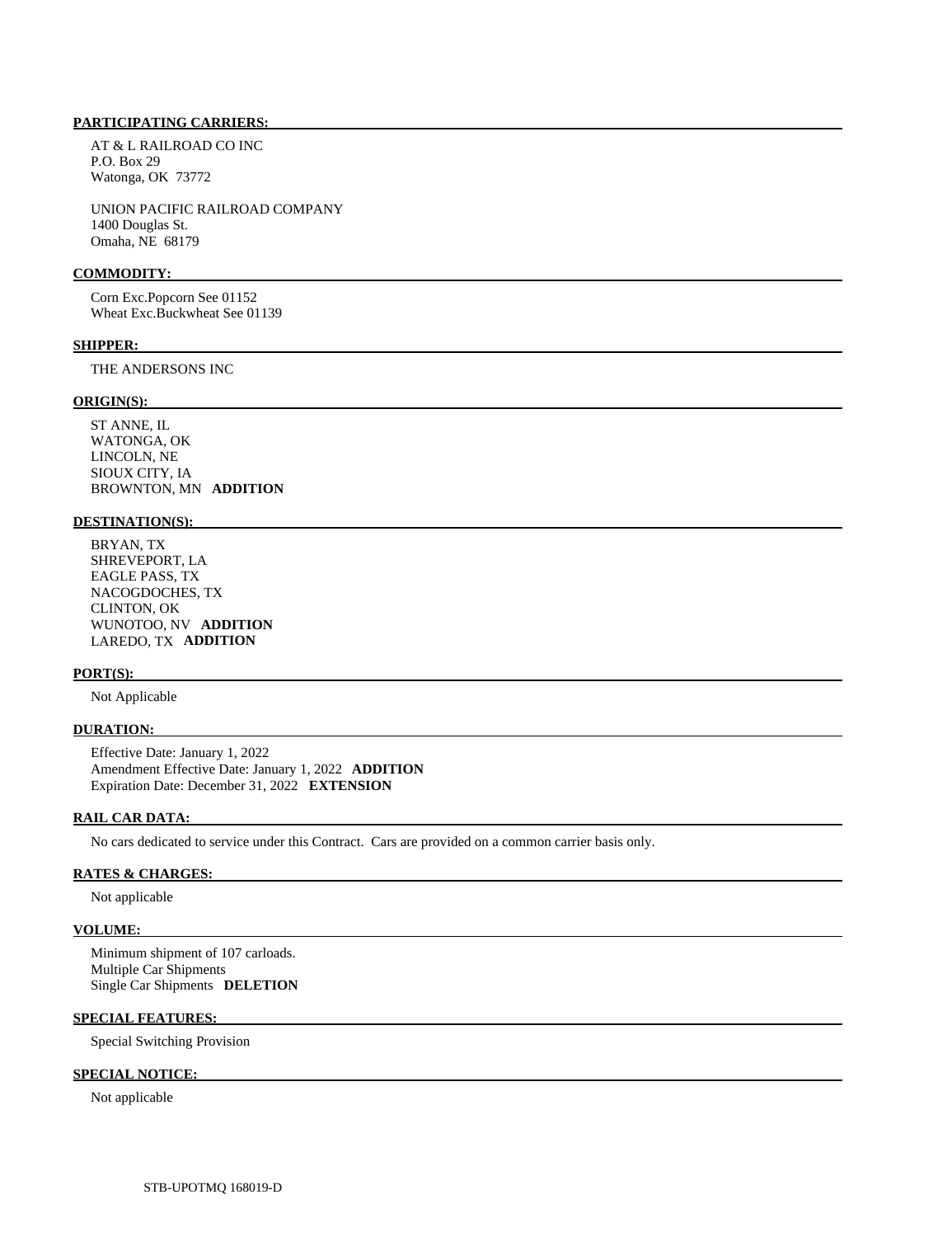

STB-UPOTMQ 168027-B

# **UNION PACIFIC RAILROAD COMPANY**

# **AMENDED CONTRACT SUMMARY**

**Issued:**  February 19, 2022

**Effective:** January 1, 2022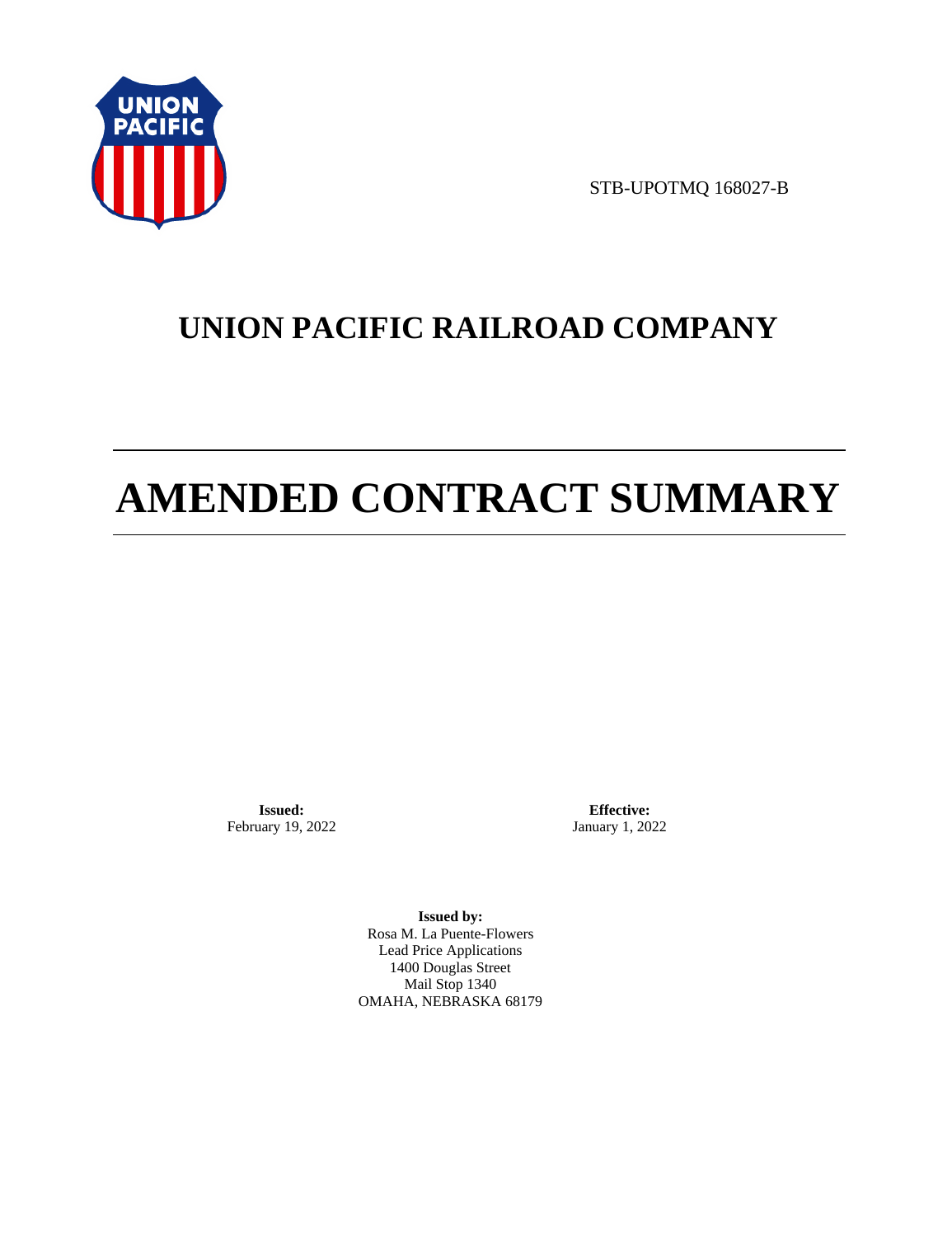UNION PACIFIC RAILROAD COMPANY 1400 Douglas St. Omaha, NE 68179

### **COMMODITY:**

 Soybeans (Soya Beans) **ADDITION**  Wheat Middlings Or Shorts,Pelletized **ADDITION** 

### **SHIPPER:**

GAVILON GLOBAL AG HOLDINGS LLC **ADDITION** 

### **ORIGIN(S):**

 GRAND ISLAND, NE **ADDITION**  AMES, IA **ADDITION** 

### **DESTINATION(S):**

 CA - LA BASIN AGS (See Exhibit Definition) IL - ST LOUIS AGS (See Exhibit Definition) PLEASANTON, TX **ADDITION** 

#### **PORT(S):**

Not Applicable

### **DURATION:**

 Effective Date: January 1, 2022 Amendment Effective Date: January 1, 2022 **ADDITION**  Expiration Date: December 31, 2022 **EXTENSION** 

#### **RAIL CAR DATA:**

No cars dedicated to service under this Contract. Cars are provided on a common carrier basis only.

# **RATES & CHARGES:**

Not applicable

### **VOLUME:**

Single Car Shipments **ADDITION** 

# **SPECIAL FEATURES:**

 Special Switching Provision Not Applicable. This change pertained only to confidential data. (Switching)

### **SPECIAL NOTICE:**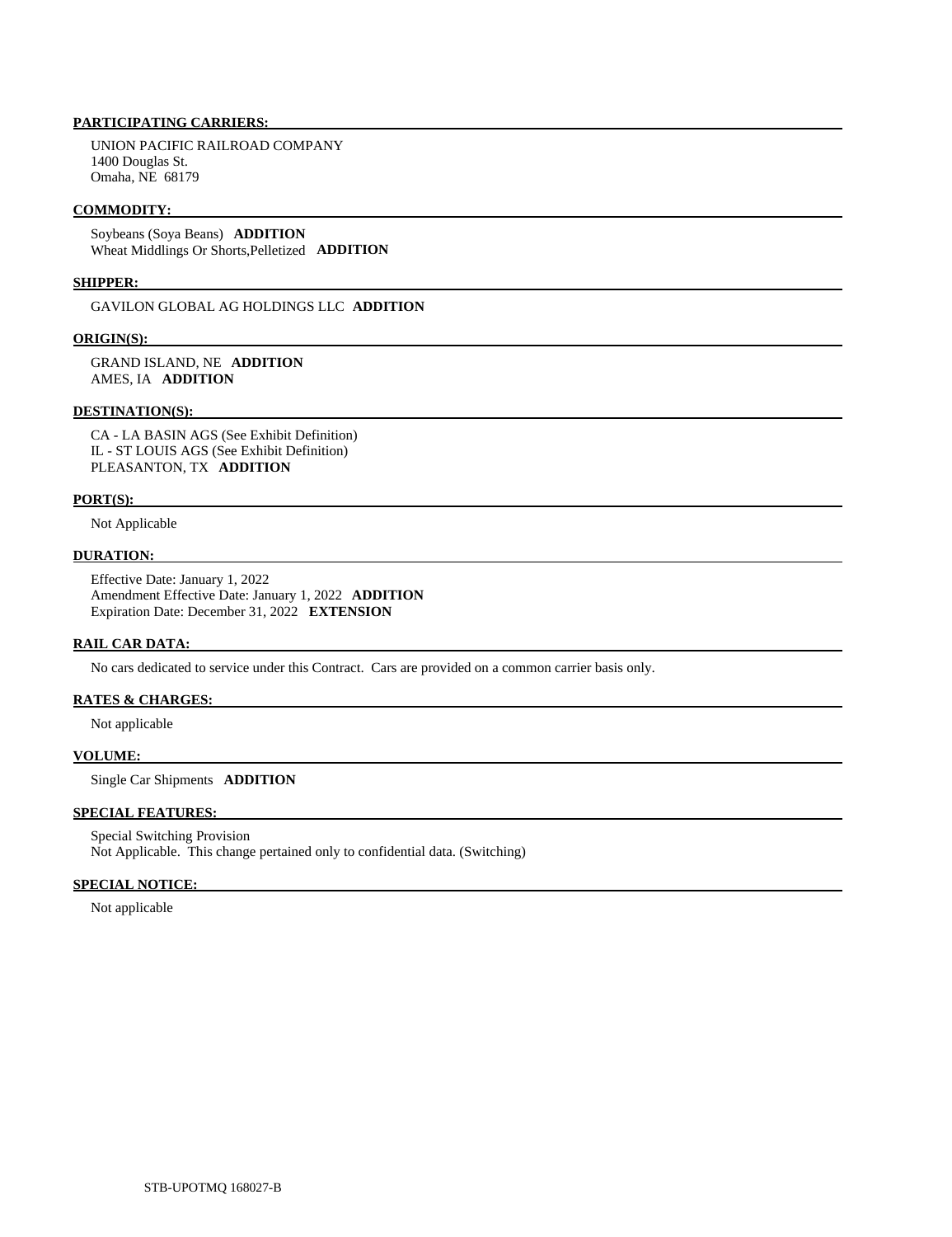CA - LA BASIN AGS consist of: AIRBASE, CA **ADDITION**  ALHAMBRA, CA **ADDITION**  ALRAY, CA **ADDITION**  ANAHEIM, CA **ADDITION**  ARLINGTON, CA **ADDITION**  AURANT, CA **ADDITION**  AZUSA, CA **ADDITION**  BALDWIN PARK, CA **ADDITION**  BALLOU, CA **ADDITION**  BARODA, CA **ADDITION**  BARSTOW, CA **ADDITION**  BASIN, CA **ADDITION**  BASSETT, CA **ADDITION**  BASTA, CA **ADDITION**  BEAUMONT, CA **ADDITION**  BELL, CA **ADDITION**  BETTERAVIA, CA **ADDITION**  BETTERAVIA JCT, CA **ADDITION**  BREA, CA **ADDITION**  BUENA PARK, CA **ADDITION**  BURBANK, CA **ADDITION**  CAJON, CA **ADDITION**  CAMARILLO, CA **ADDITION**  CANOGA PARK, CA **ADDITION**  CAPITAN, CA **ADDITION**  CARMENITA, CA **ADDITION**  CARPINTERIA, CA **ADDITION**  CARR, CA **ADDITION**  CARSON, CA **ADDITION**  CHAMPAGNE, CA **ADDITION**  CHATSWORTH, CA **ADDITION**  CHINO, CA **ADDITION**  CIMA, CA **ADDITION**  CITY OF COMMERCE, CA **ADDITION**  CITY OF INDUSTRY, CA **ADDITION**  COLTON, CA **ADDITION**  COLTON GATX, CA **ADDITION**  COMPTON, CA **ADDITION**  CONCEPCION, CA **ADDITION**  CORONA, CA **ADDITION**  COSTA MESA, CA **ADDITION**  COVINA, CA **ADDITION**  CRESTMORE, CA **ADDITION**  CRUTCHER, CA **ADDITION**  CUSHENBURY, CA **ADDITION**  DAGGETT, CA **ADDITION**  DECLEZVILLE, CA **ADDITION**  DEL AMO, CA **ADDITION**  DENIS, CA **ADDITION**  DES MOINES, CA **ADDITION**  DEVORE, CA **ADDITION**  DIKE, CA **ADDITION**  DOLORES, CA **ADDITION**  DOMINGUEZ, CA **ADDITION**  DONLON, CA **ADDITION**  DOWNEY, CA **ADDITION**  DUNN, CA **ADDITION**  DYER, CA **ADDITION**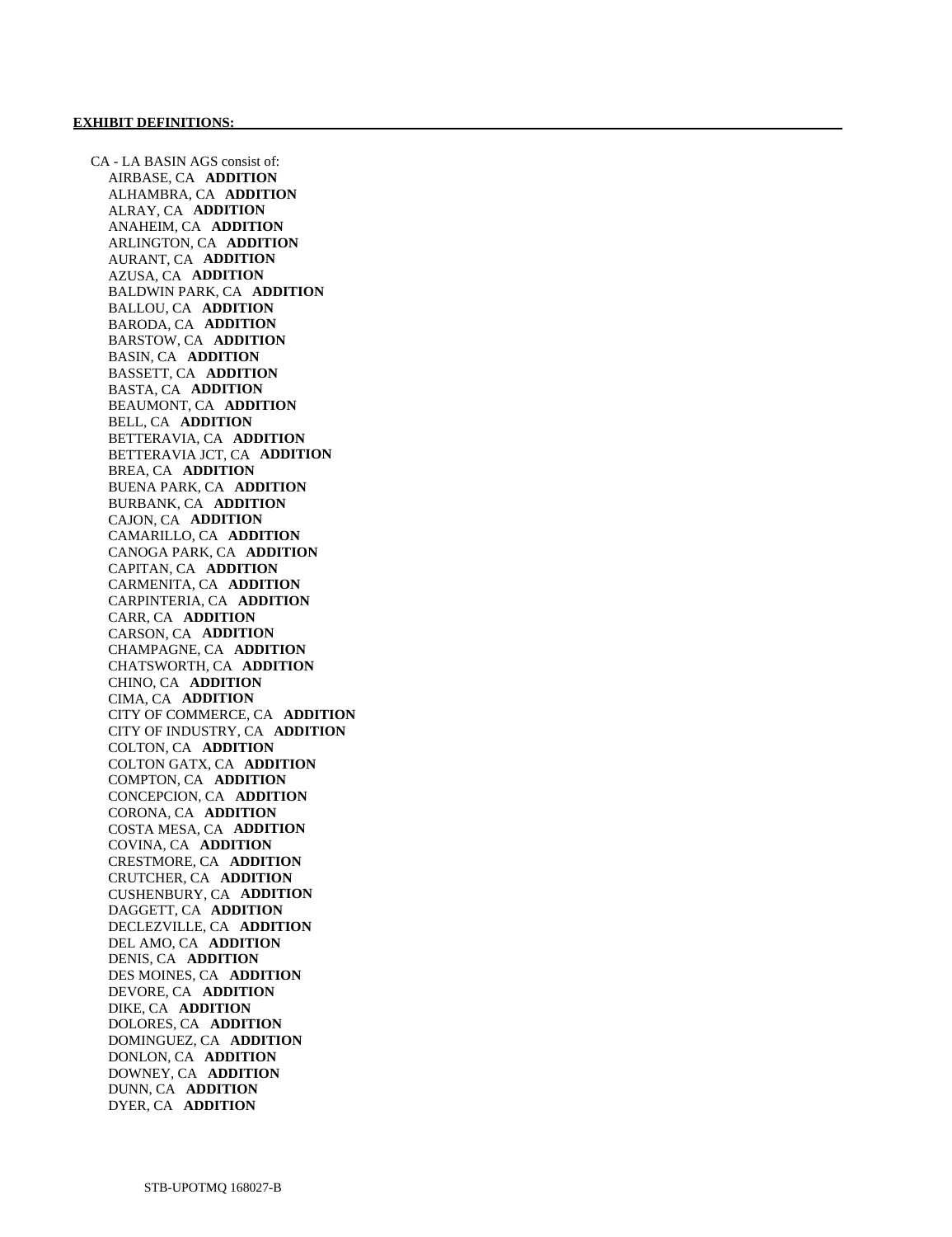E SANTA BARBARA, CA **ADDITION**  EAST SAN PEDRO, CA **ADDITION**  EAST WATSON, CA **ADDITION**  EL MONTE, CA **ADDITION**  EL SEGUNDO, CA **ADDITION**  ELFTMAN, CA **ADDITION**  ELLWOOD, CA **ADDITION**  FIELD, CA **ADDITION**  FIRESTONE PARK, CA **ADDITION**  FONTANA, CA **ADDITION**  FROST, CA **ADDITION**  FRUITLAND, CA **ADDITION**  FULLERTON, CA **ADDITION**  GARDENA, CA **ADDITION**  GAVIOTA, CA **ADDITION**  GEMCO, CA **ADDITION**  GLENDALE, CA **ADDITION**  GLOBAL GATEWAY SO, CA **ADDITION**  GOLETA, CA **ADDITION**  GRAND TERRACE, CA **ADDITION**  GUASTI, CA **ADDITION**  HAROLD, CA **ADDITION**  HAWTHORNE, CA **ADDITION**  HELENDALE, CA **ADDITION**  HESPERIA, CA **ADDITION**  HEWITT, CA **ADDITION**  HIGHGROVE, CA **ADDITION**  HINKLEY, CA **ADDITION**  HIVOLT, CA **ADDITION**  HOBART, CA **ADDITION**  HODGE, CA **ADDITION**  HOLLYDALE, CA **ADDITION**  HONBY, CA **ADDITION**  HONDA, CA **ADDITION**  HUNTINGTON PARK, CA **ADDITION**  ICTF, CA **ADDITION**  IRVING, CA **ADDITION**  IRWINDALE, CA **ADDITION**  IVANPAH, CA **ADDITION**  KAISER, CA **ADDITION**  KEENBROOK, CA **ADDITION**  KELSO, CA **ADDITION**  LA HABRA, CA **ADDITION**  LA HARBOR APM TERMI, CA **ADDITION**  LA METRO, CA **ADDITION**  LA MIRADA, CA **ADDITION**  LA PATERA, CA **ADDITION**  LA VERNE, CA **ADDITION**  LAKEWOOD, CA **ADDITION**  LANCASTER, CA **ADDITION**  LANG, CA **ADDITION**  LATC, CA **ADDITION**  LAXT, CA **ADDITION**  LEESDALE, CA **ADDITION**  LENWOOD, CA **ADDITION**  LOMA LINDA, CA **ADDITION**  LOMPOC, CA **ADDITION**  LONG BEACH, CA **ADDITION**  LONG BEACH A PIER, CA **ADDITION**  LONG BEACH E PIER, CA **ADDITION**  LONG BEACH ITS, CA **ADDITION**  LONG BEACH LBC, CA **ADDITION**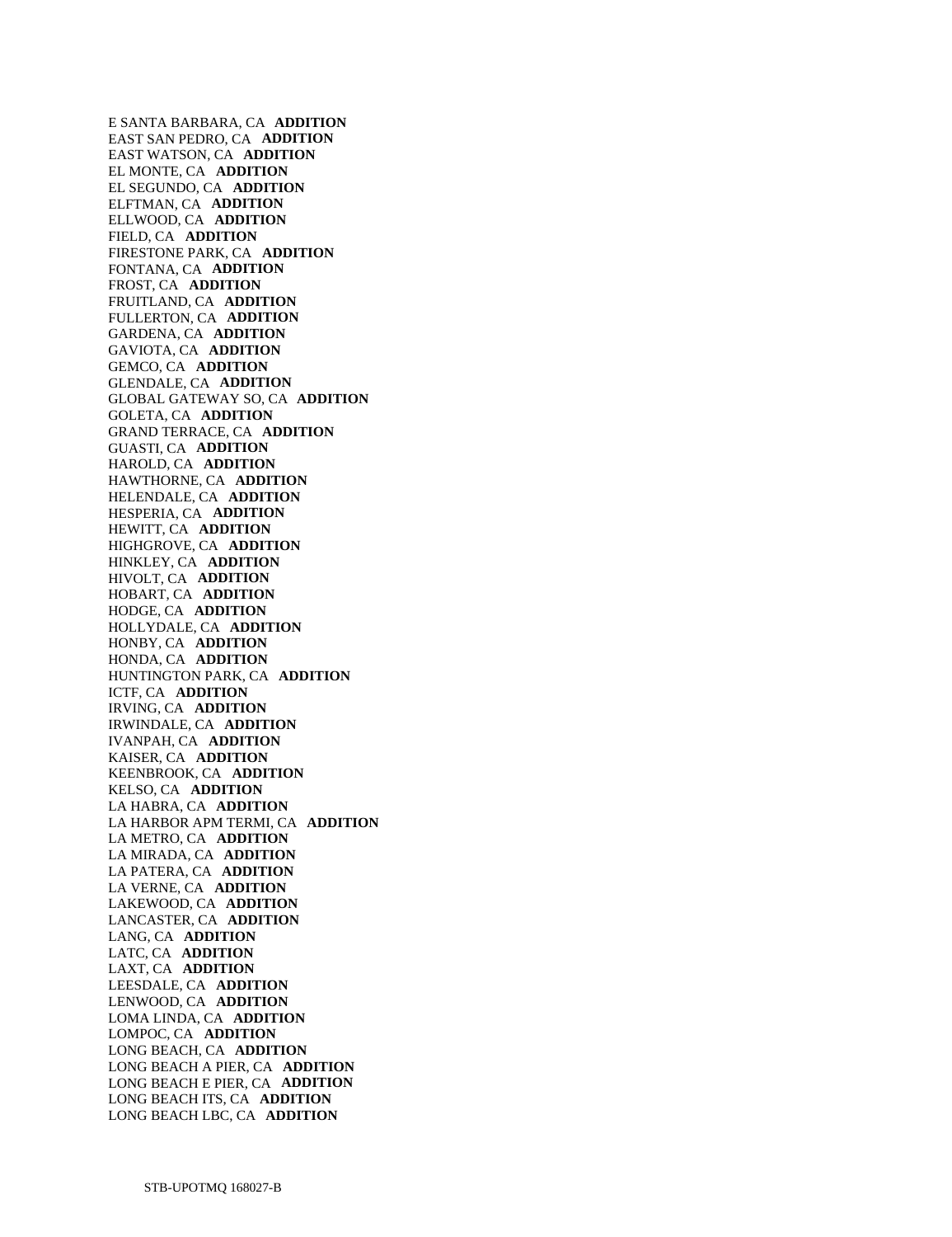LONG BEACH PCT, CA **ADDITION**  LONG BEACH T PIER, CA **ADDITION**  LOS ANGELES, CA **ADDITION**  LOS ANGELES HARBOR, CA **ADDITION**  LOS ANGELES JCT, CA **ADDITION**  LOS NIETOS, CA **ADDITION**  LYNWOOD, CA **ADDITION**  MANIX, CA **ADDITION**  MANUEL, CA **ADDITION**  MARLBORO, CA **ADDITION**  MARNE, CA **ADDITION**  MAYWOOD, CA **ADDITION**  MEAD TRANSFER, CA **ADDITION**  MIRA LOMA, CA **ADDITION**  MONTALVO, CA **ADDITION**  MONTCLAIR, CA **ADDITION**  MONTEBELLO, CA **ADDITION**  MOORPARK, CA **ADDITION**  NADEAU, CA **ADDITION**  NARLON, CA **ADDITION**  NEBO, CA **ADDITION**  NEWHALL, CA **ADDITION**  NIPTON, CA **ADDITION**  NORTH POMONA, CA **ADDITION**  NORTH SANTA MARIA, CA **ADDITION**  NORTH STANTON, CA **ADDITION**  NORTHRIDGE, CA **ADDITION**  NORWALK, CA **ADDITION**  ONO, CA **ADDITION**  ONTARIO, CA **ADDITION**  ORANGE, CA **ADDITION**  ORMAND, CA **ADDITION**  ORO GRANDE, CA **ADDITION**  OXNARD, CA **ADDITION**  PACOIMA, CA **ADDITION**  PALMDALE, CA **ADDITION**  PARAMOUNT, CA **ADDITION**  PATATA, CA **ADDITION**  PEDLEY, CA **ADDITION**  PICO RIVERA, CA **ADDITION**  POMONA, CA **ADDITION**  PORT HUENEME, CA **ADDITION**  POST, CA **ADDITION**  PT HUENEME NAV BASE, CA **ADDITION**  RAVENNA, CA **ADDITION**  RAYMER, CA **ADDITION**  REDLANDS, CA **ADDITION**  REYES, CA **ADDITION**  RIALTO, CA **ADDITION**  RIOCO, CA **ADDITION**  RIVERSIDE, CA **ADDITION**  ROSEMARY, CA **ADDITION**  SACATE, CA **ADDITION**  SAN BERNARDINO, CA **ADDITION**  SAN DIMAS, CA **ADDITION**  SAN FERNANDO, CA **ADDITION**  SAN GABRIEL, CA **ADDITION**  SAN PEDRO, CA **ADDITION**  SANTA ANA, CA **ADDITION**  SANTA BARBARA, CA **ADDITION**  SANTA FE SPRINGS, CA **ADDITION**  SANTA MARIA, CA **ADDITION**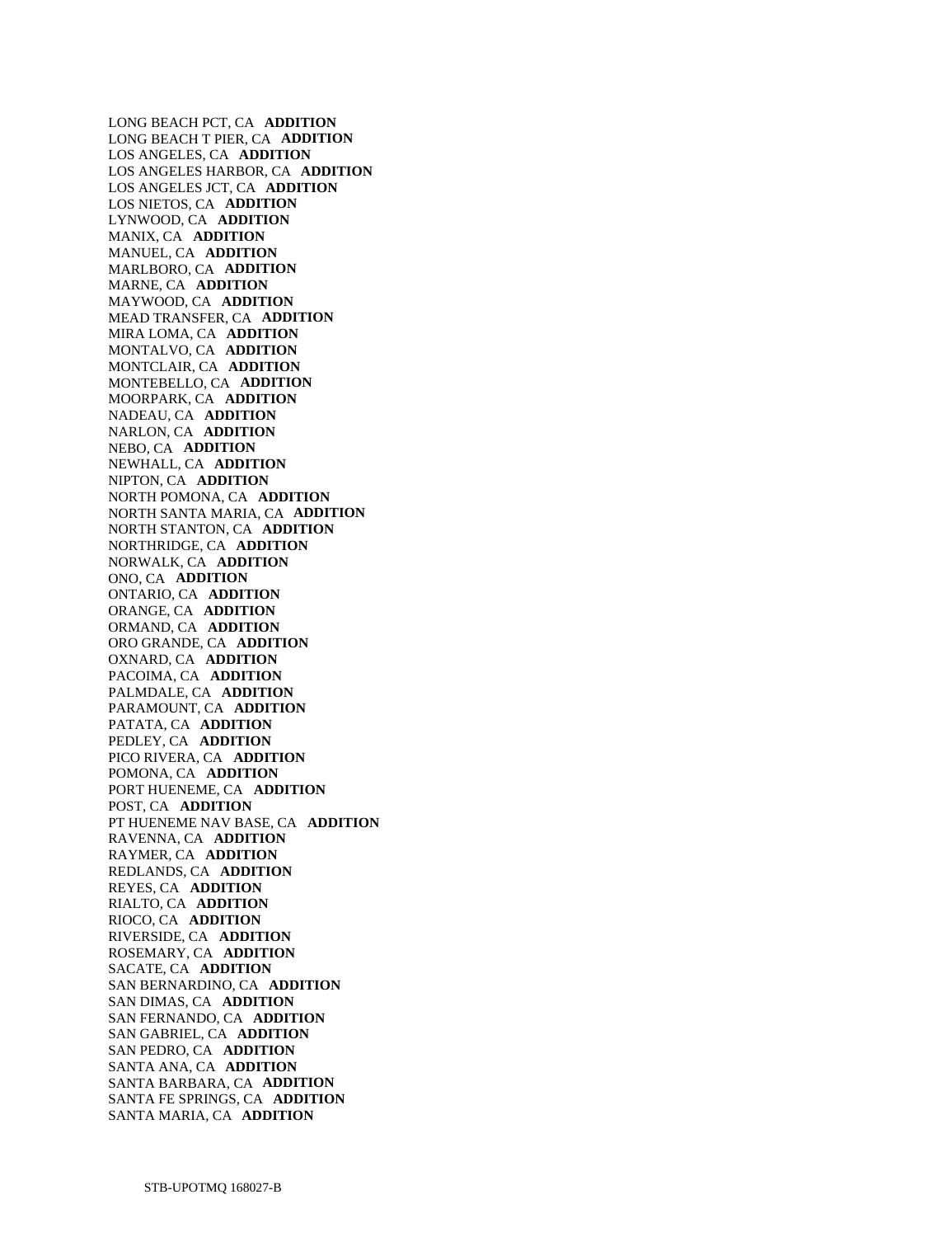SANTA PAULA, CA **ADDITION**  SANTA SUSANA, CA **ADDITION**  SATICOY, CA **ADDITION**  SAUGUS, CA **ADDITION**  SEA CLIFF, CA **ADDITION**  SIMI VALLEY, CA **ADDITION**  SMELTZER, CA **ADDITION**  SOMIS, CA **ADDITION**  SOUTH ANAHEIM, CA **ADDITION**  SOUTH FONTANA, CA **ADDITION**  SOUTH GATE, CA **ADDITION**  SOUTH LOS ANGELES, CA **ADDITION**  SOUTH OXNARD, CA **ADDITION**  SOUTH SANTA ANA, CA **ADDITION**  SOUTH VANDENBERG, CA **ADDITION**  SPADRA, CA **ADDITION**  SUDDEN, CA **ADDITION**  SUMMIT, CA **ADDITION**  SUN VALLEY, CA **ADDITION**  SURF, CA **ADDITION**  SYLMAR, CA **ADDITION**  TANGAIR, CA **ADDITION**  TEMPLE CITY, CA **ADDITION**  TERMINAL ISLAND, CA **ADDITION**  THENARD, CA **ADDITION**  THORN, CA **ADDITION**  TICTF, CA **ADDITION**  TORRANCE, CA **ADDITION**  VALLA, CA **ADDITION**  VENTURA, CA **ADDITION**  VERDEMONT, CA **ADDITION**  VERNON, CA **ADDITION**  VICTORVILLE, CA **ADDITION**  VINA VISTA, CA **ADDITION**  VINCENT, CA **ADDITION**  WALKER, CA **ADDITION**  WALNUT, CA **ADDITION**  WASH, CA **ADDITION**  WATSON, CA **ADDITION**  WATTS, CA **ADDITION**  WEST BASIN, CA **ADDITION**  WEST COLTON, CA **ADDITION**  WEST COVINA, CA **ADDITION**  WEST GLENDALE, CA **ADDITION**  WEST YERMO, CA **ADDITION**  WESTMINSTER, CA **ADDITION**  WHITE HILLS, CA **ADDITION**  WHITTIER JCT, CA **ADDITION**  WILDS, CA **ADDITION**  WILMINGTON, CA **ADDITION**  WINGFOOT, CA **ADDITION**  WINTERSBURG, CA **ADDITION**  WISE, CA **ADDITION**  WORKMAN, CA **ADDITION**  YERMO, CA **ADDITION**  YUSEN TERMINAL, CA **ADDITION**  IL - ST LOUIS AGS consist of: ALTON, IL **ADDITION**  BALDWIN, IL **ADDITION**  BEAUCOUP, IL **ADDITION**  BRIDGE JUNCTION, IL **ADDITION**  BRIGHTON, IL **ADDITION**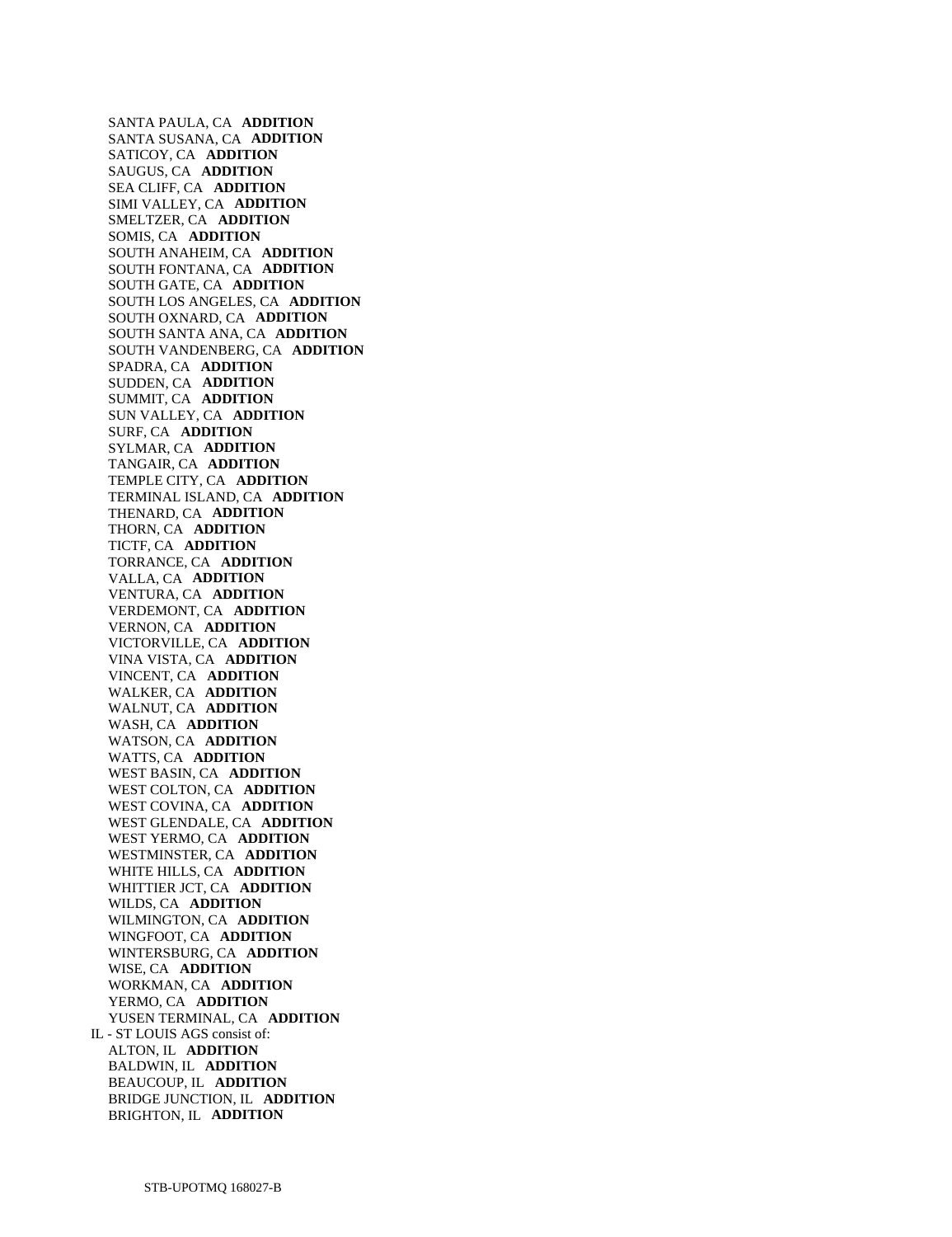BROOKLYN, IL **ADDITION**  BURNING STAR 2, IL **ADDITION**  BURNING STAR 3, IL **ADDITION**  CAHOKIA, IL **ADDITION**  CAPTAIN MINE, IL **ADDITION**  CARLINVILLE, IL **ADDITION**  CENTREVILLE, IL **ADDITION**  CHESTER, IL **ADDITION**  COULTERVILLE, IL **ADDITION**  CUTLER, IL **ADDITION**  DUPO, IL **ADDITION**  EAST ALTON, IL **ADDITION**  EAST ALTON, IL **ADDITION**  EAST GREENVILLE, IL **ADDITION**  EAST ST LOUIS, IL **ADDITION**  FEDERAL, IL **ADDITION**  FLINTON, IL **ADDITION**  FORD, IL **ADDITION**  FOUNTAIN, IL **ADDITION**  FULTS, IL **ADDITION**  GATEWAY MINE, IL **ADDITION**  GATEWAY YARD, IL **ADDITION**  GIRARD, IL **ADDITION**  GODFREY, IL **ADDITION**  GRANITE CITY, IL **ADDITION**  HARTFORD, IL **ADDITION**  HILLSBORO, IL **ADDITION**  IRVING, IL **ADDITION**  KELLOGG, IL **ADDITION**  LENOX, IL **ADDITION**  LENZBURG, IL **ADDITION**  LIVINGSTON, IL **ADDITION**  MADISON, IL **ADDITION**  MAPLEWOOD, IL **ADDITION**  MENARD, IL **ADDITION**  MITCHELL, IL **ADDITION**  MITCHELL YARD, IL **ADDITION**  MONTEREY MINE 1, IL **ADDITION**  NAMEOKI, IL **ADDITION**  NATIONAL STOCK YARD, IL **ADDITION**  NEW WILSON, IL **ADDITION**  NILWOOD, IL **ADDITION**  NOKOMIS, IL **ADDITION**  OHLMAN, IL **ADDITION**  PERCY, IL **ADDITION**  PINCKNEYVILLE, IL **ADDITION**  PLAINVIEW, IL **ADDITION**  PRAIRIE DU ROCHER, IL **ADDITION**  REILY LAKE, IL **ADDITION**  ROSAMOND, IL **ADDITION**  ROXANA, IL **ADDITION**  SAUGET, IL **ADDITION**  SHIPMAN, IL **ADDITION**  SPARTA, IL **ADDITION**  SPARTAN MINE, IL **ADDITION**  STEELEVILLE, IL **ADDITION**  TAMAROA, IL **ADDITION**  TAYLOR SPRINGS, IL **ADDITION**  TOLSON, IL **ADDITION**  VALLEY JCT, IL **ADDITION**  VALMEYER, IL **ADDITION**  VENICE, IL **ADDITION**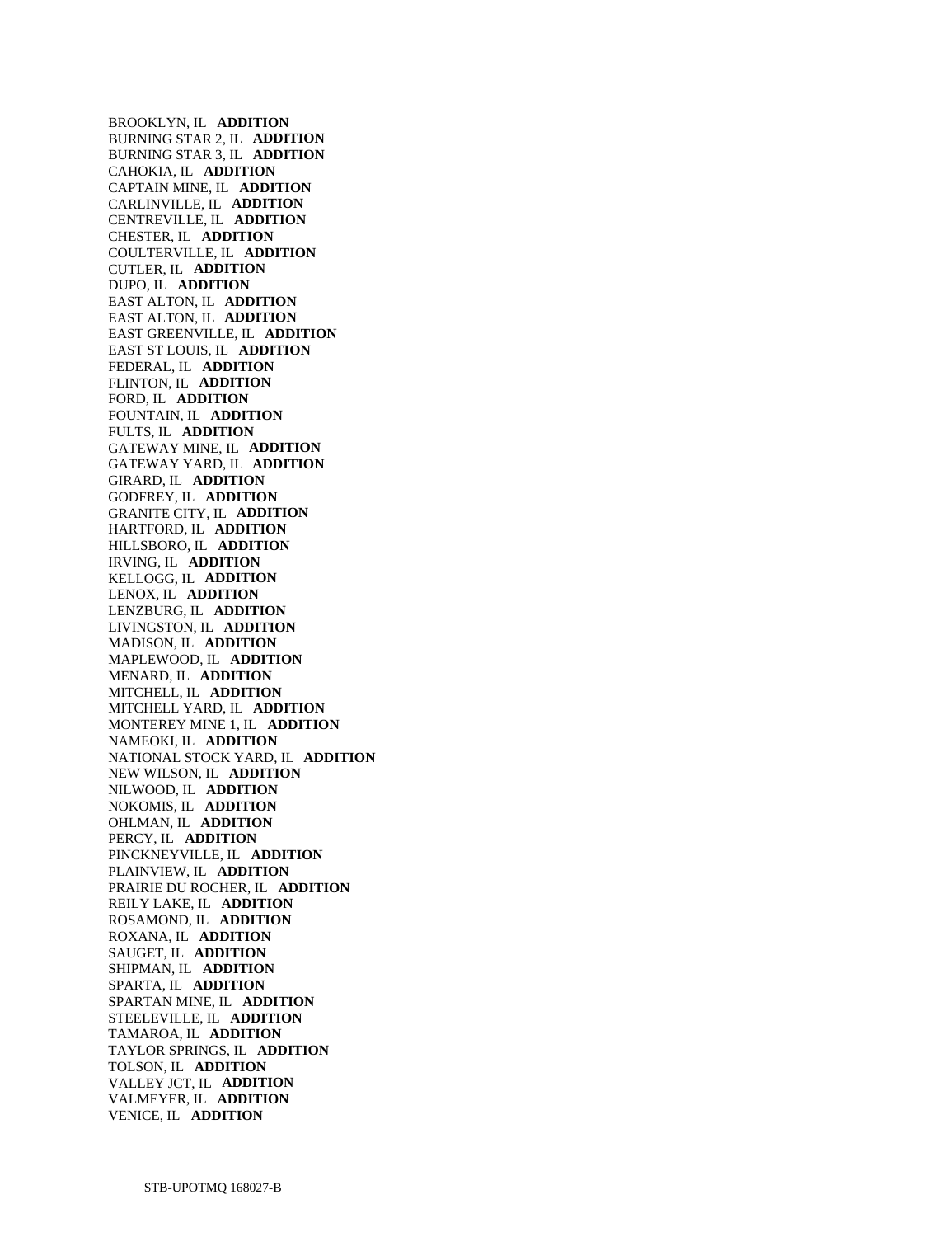VENICE JCT, IL **ADDITION**  VINER, IL **ADDITION**  VIRDEN, IL **ADDITION**  WANN, IL **ADDITION**  WARNOCK, IL **ADDITION**  WASHINGTON PARK, IL **ADDITION**  WELGE, IL **ADDITION**  WEST SMITHBORO, IL **ADDITION**  WITT, IL **ADDITION**  WOMAC, IL **ADDITION**  WOOD RIVER, IL **ADDITION**  AIR PARK, MO **ADDITION**  BADEN, MO **ADDITION**  BARRETTS, MO **ADDITION**  BEAUFORT, MO **ADDITION**  BON HOMME, MO **ADDITION**  BONHOMME, MO **ADDITION**  BRENTWOOD, MO **ADDITION**  BUSSEN SPUR, MO **ADDITION**  CENTAUR, MO **ADDITION**  CHESTERFIELD, MO **ADDITION**  CRYSTAL CITY, MO **ADDITION**  DESOTO, MO **ADDITION**  EUREKA, MO **ADDITION**  FESTUS, MO **ADDITION**  GLENDALE, MO **ADDITION**  GRAY SUMMIT, MO **ADDITION**  HERCULANEUM, MO **ADDITION**  HILL CREST, MO **ADDITION**  HILLSDALE, MO **ADDITION**  HINE, MO **ADDITION**  HORINE, MO **ADDITION**  IVORY, MO **ADDITION**  JEDBURG, MO **ADDITION**  JEFFERSON BARRACKS, MO **ADDITION**  JEFFRIESBURG, MO **ADDITION**  KIRKWOOD, MO **ADDITION**  LABADIE, MO **ADDITION**  LACKLAND, MO **ADDITION**  LADUE, MO **ADDITION**  LAKE JCT, MO **ADDITION**  LARKIN, MO **ADDITION**  MAPLEWOOD, MO **ADDITION**  MARYLAND HEIGHTS, MO **ADDITION**  OLIVETTE, MO **ADDITION**  OVERLAND, MO **ADDITION**  PACIFIC, MO **ADDITION**  PAGEDALE, MO **ADDITION**  PAGEDALE, MO **ADDITION**  PEVELY, MO **ADDITION**  SOUTH POINT, MO **ADDITION**  ST ALBANS, MO **ADDITION**  ST LOU MP, MO **ADDITION**  ST LOUIS, MO **ADDITION**  ST LOUIS (MP), MO **ADDITION**  UNION, MO **ADDITION**  UNIVERSITY CITY, MO **ADDITION**  VALLEY PARK, MO **ADDITION**  VIGUS, MO **ADDITION**  VILLA RIDGE, MO **ADDITION**  VILLAGE OF CHARLACK, MO **ADDITION**  VINITA PARK, MO **ADDITION**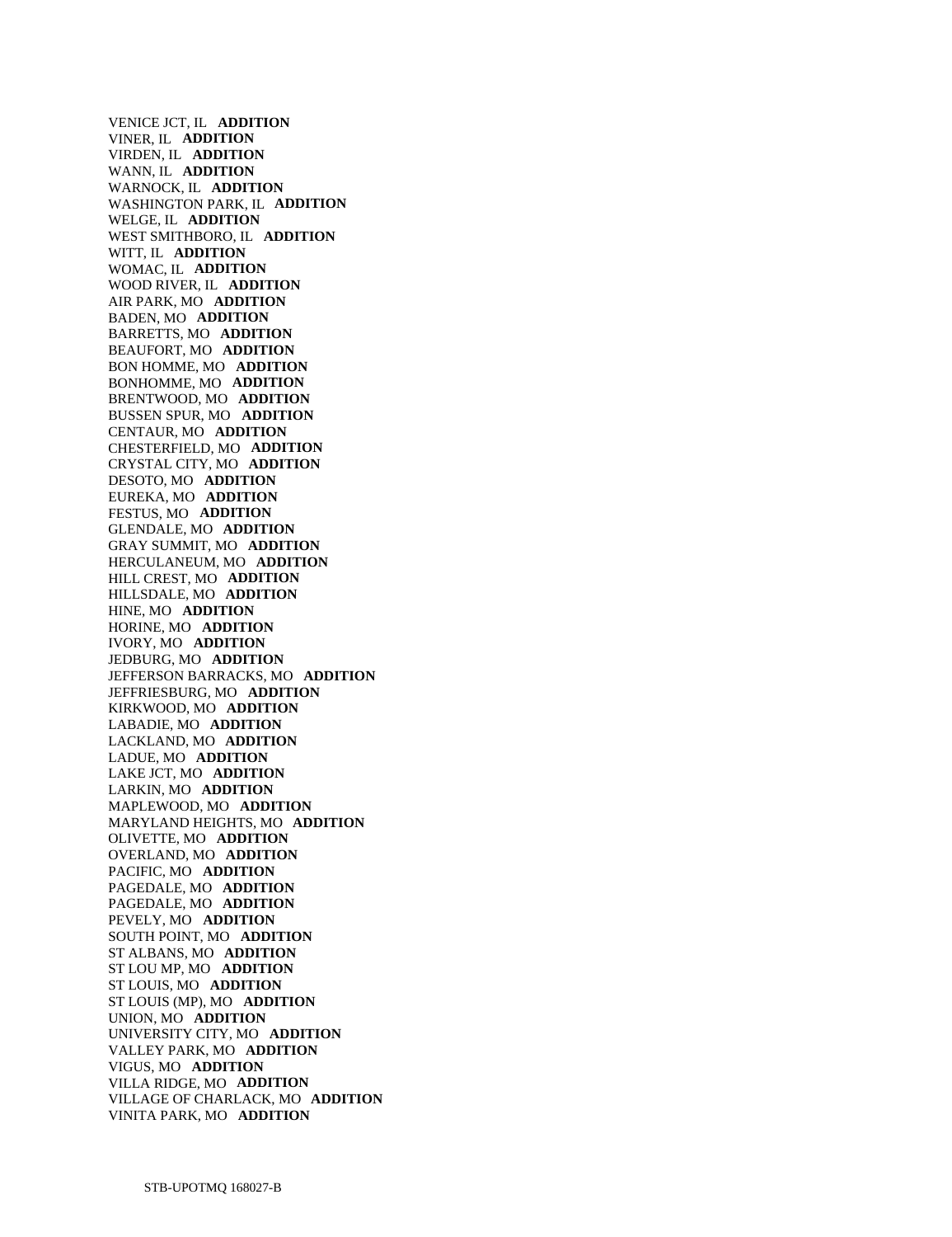WASHINGTON, MO **ADDITION**  WEBSTER GROVES, MO **ADDITION**  WELLSTON, MO **ADDITION**  WEST LABADIE, MO **ADDITION**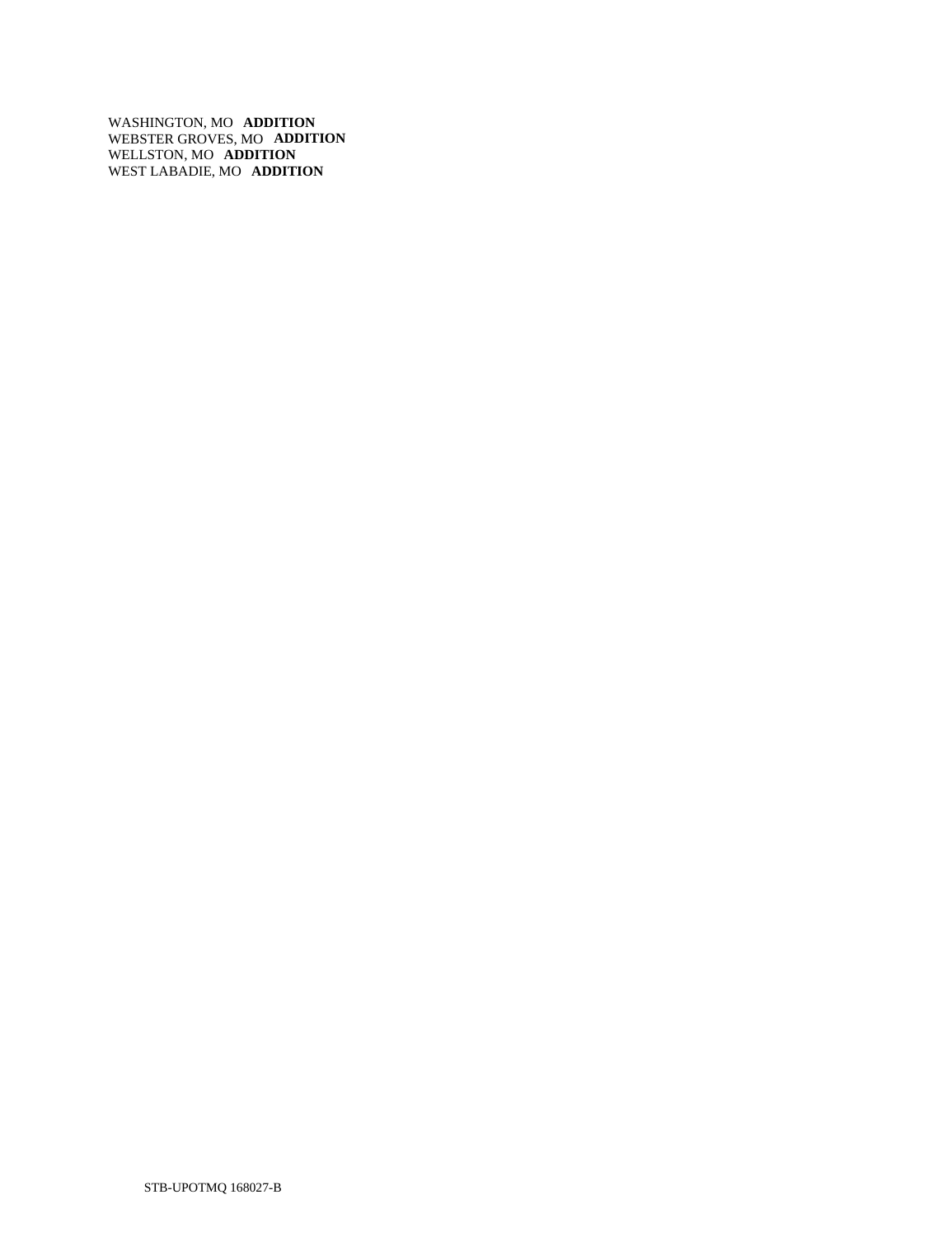

STB-UPOTMQ 168050-03

# **UNION PACIFIC RAILROAD COMPANY**

# **AMENDED CONTRACT SUMMARY**

**Issued:**  February 19, 2022

**Effective:** January 1, 2022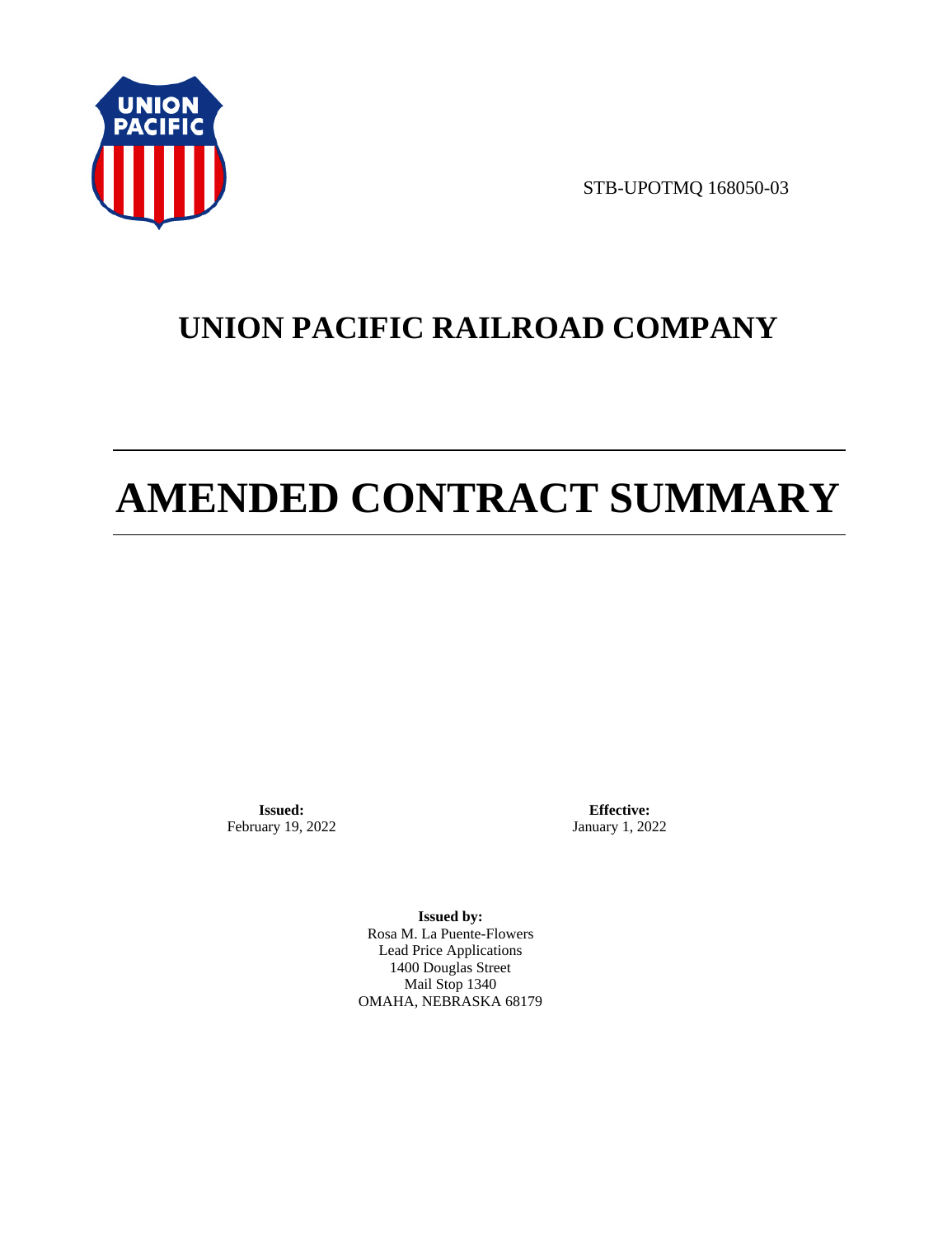UNION PACIFIC RAILROAD COMPANY 1400 Douglas St. Omaha, NE 68179

### **COMMODITY:**

Wheat Flour

## **SHIPPER:**

 ADM 4666 ARCHER DANIELS MIDLAND COMPANY ADM MILLING CO

### **ORIGIN(S):**

 MOUNT PLEASANT, TX MEMPHIS, TN **ADDITION**  VALLEY, NE **ADDITION**  VAN BUREN, AR

### **DESTINATION(S):**

 ST LOUIS, MO EAGLE PASS, TX **ADDITION**  LINCOLN, NE **ADDITION** 

### **PORT(S):**

Not Applicable

### **DURATION:**

 Effective Date: January 1, 2022 Amendment Effective Date: January 1, 2022 **ADDITION**  Expiration Date: March 28, 2022 **EXTENSION** 

#### **RAIL CAR DATA:**

No cars dedicated to service under this Contract. Cars are provided on a common carrier basis only.

### **RATES & CHARGES:**

Subject to increases.

### **VOLUME:**

Single Car Shipments

# **SPECIAL FEATURES:**

Special Switching Provision

# **SPECIAL NOTICE:**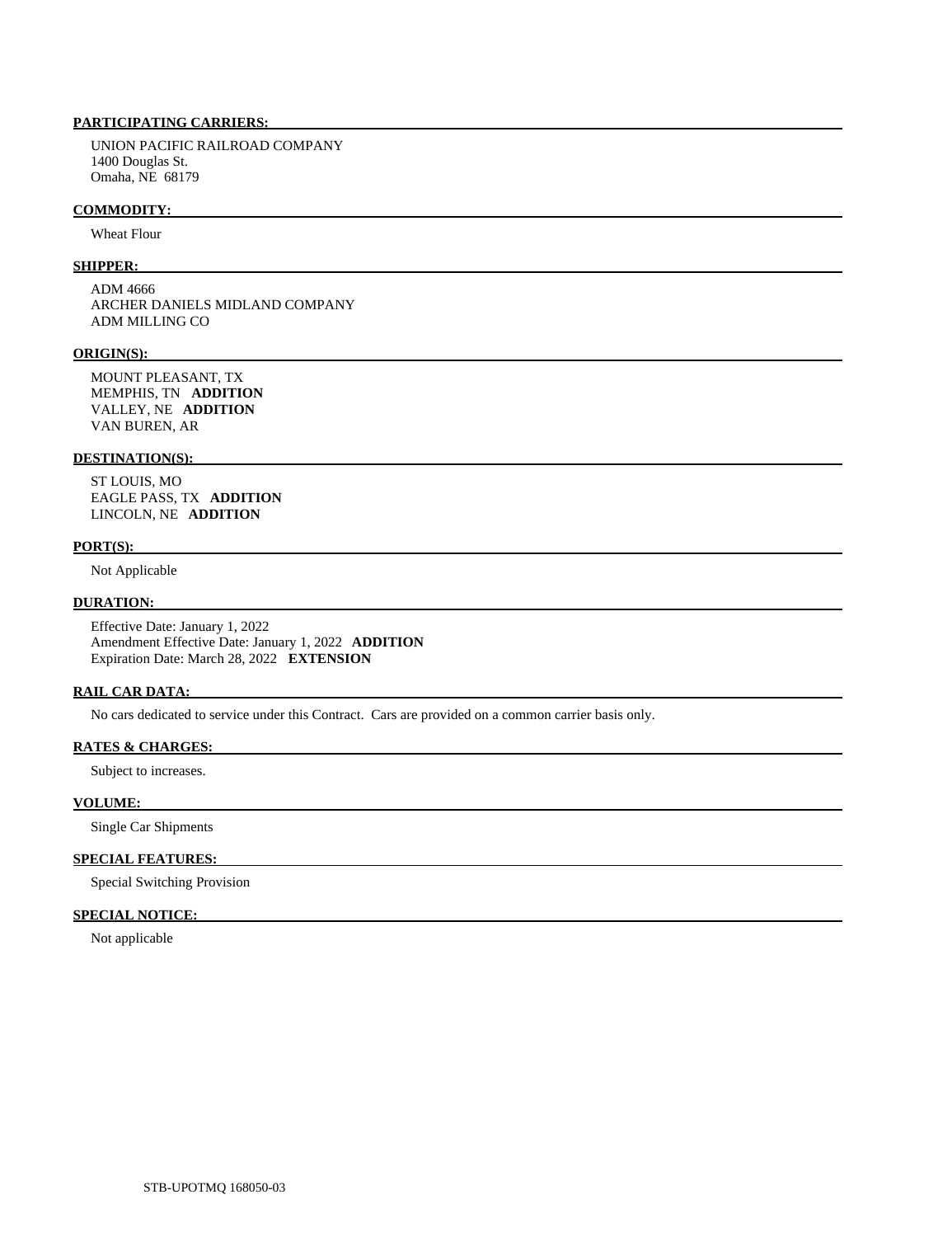

STB-UPOTMQ 168075-A

# **UNION PACIFIC RAILROAD COMPANY**

# **AMENDED CONTRACT SUMMARY**

**Issued:**  February 17, 2022

**Effective:** January 1, 2022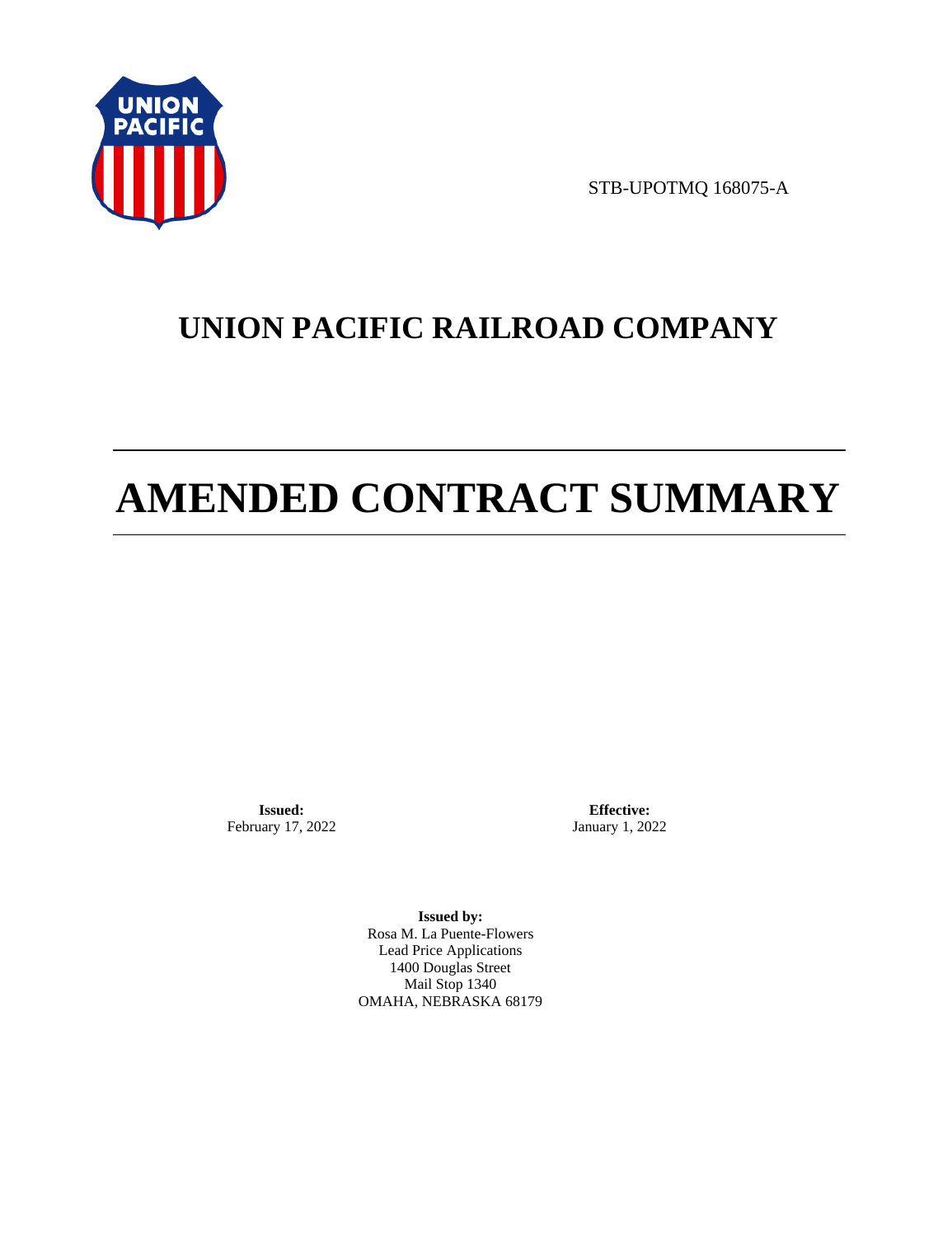UNION PACIFIC RAILROAD COMPANY 1400 Douglas St. Omaha, NE 68179

### **COMMODITY:**

Wheat Flour Exc.Blended Or Prepared See 20451- 20452 **ADDITION** 

### **SHIPPER:**

GRAIN CRAFT INC

### **ORIGIN(S):**

 TACOMA, WA **ADDITION**  KANSAS CITY, KS **ADDITION** 

#### **DESTINATION(S):**

 BLACKFOOT, ID **ADDITION**  COLLINS, ID **ADDITION** 

## **PORT(S):**

Not Applicable

## **DURATION:**

 Effective Date: January 1, 2022 Amendment Effective Date: January 1, 2022 **ADDITION**  Expiration Date: December 31, 2022 **EXTENSION** 

### **RAIL CAR DATA:**

No cars dedicated to service under this Contract. Cars are provided on a common carrier basis only.

## **RATES & CHARGES:**

Subject to increases.

### **VOLUME:**

Single Car Shipments **ADDITION** 

# **SPECIAL FEATURES:**

Special Switching Provision

# **SPECIAL NOTICE:**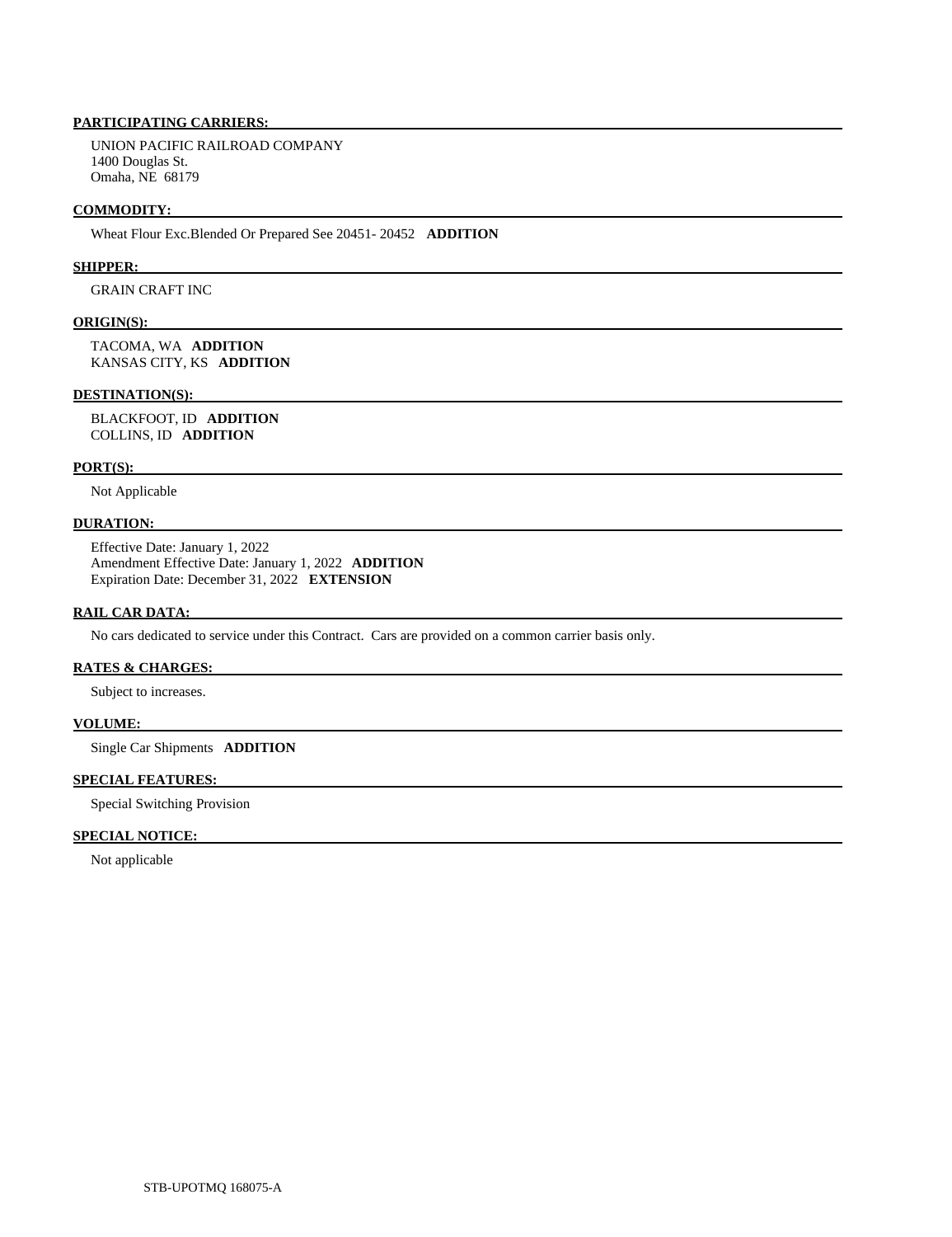

STB-UPOTMQ 168108-A

# **UNION PACIFIC RAILROAD COMPANY**

# **AMENDED CONTRACT SUMMARY**

**Issued:**  February 16, 2022

**Effective:** January 1, 2022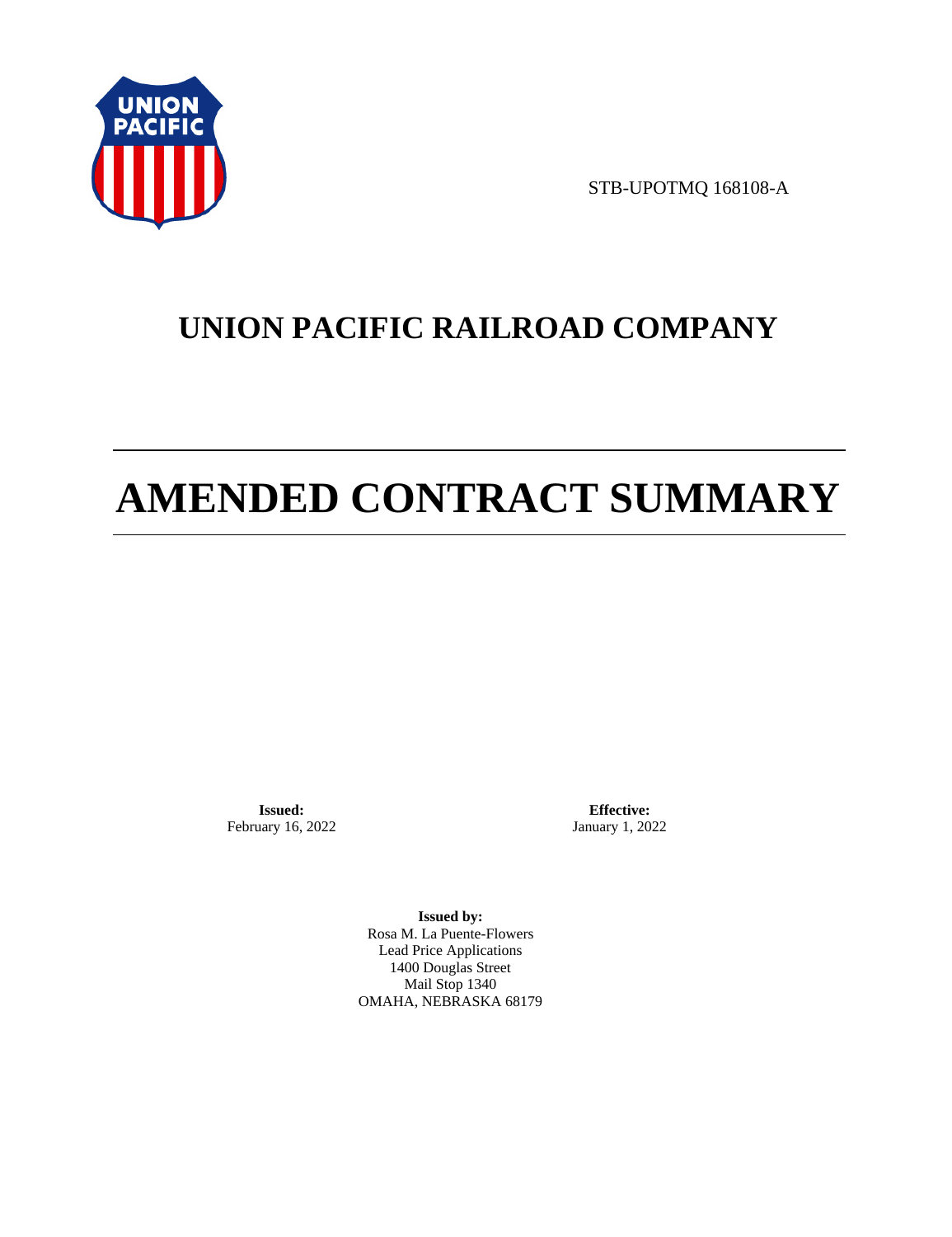UNION PACIFIC RAILROAD COMPANY 1400 Douglas St. Omaha, NE 68179

### **COMMODITY:**

Wheat Exc.Buckwheat See 01139

# **SHIPPER:**

 NORAG LLC SHAY GRAIN CO

#### **ORIGIN(S):**

LIMON, CO

## **DESTINATION(S):**

 LOS ANGELES, CA KANSAS CITY, MO **ADDITION** 

### **PORT(S):**

Not Applicable

# **DURATION:**

 Effective Date: January 1, 2022 Amendment Effective Date: January 1, 2022 **ADDITION**  Expiration Date: December 31, 2022 **EXTENSION** 

## **RAIL CAR DATA:**

No cars dedicated to service under this Contract. Cars are provided on a common carrier basis only.

### **RATES & CHARGES:**

Subject to increases.

### **VOLUME:**

Single Car Shipments

# **SPECIAL FEATURES:**

Special Switching Provision

# **SPECIAL NOTICE:**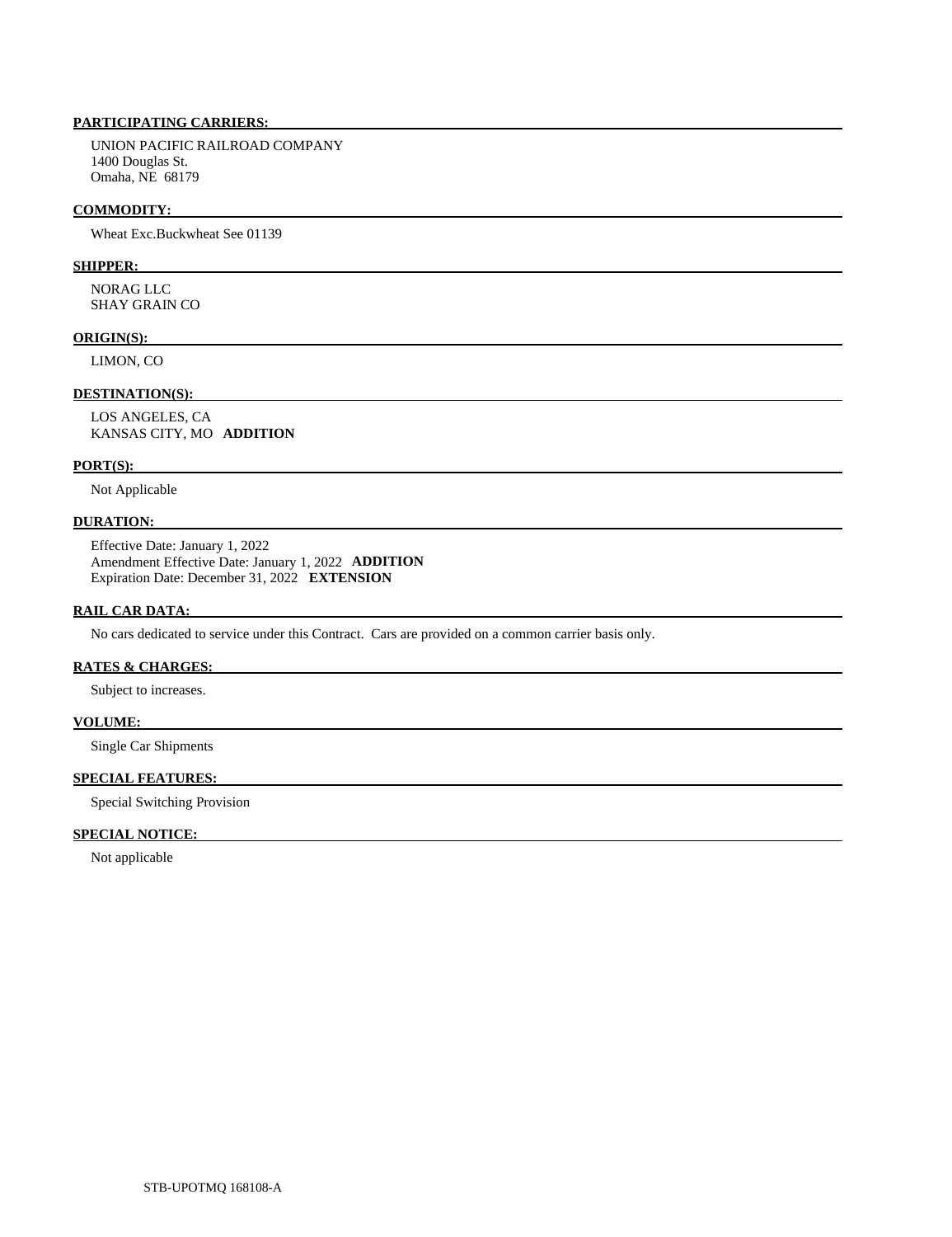

STB-UPOTMQ 168150

# **UNION PACIFIC RAILROAD COMPANY**

# **CONTRACT SUMMARY**

**Issued:**  February 16, 2022

**Effective:** January 1, 2022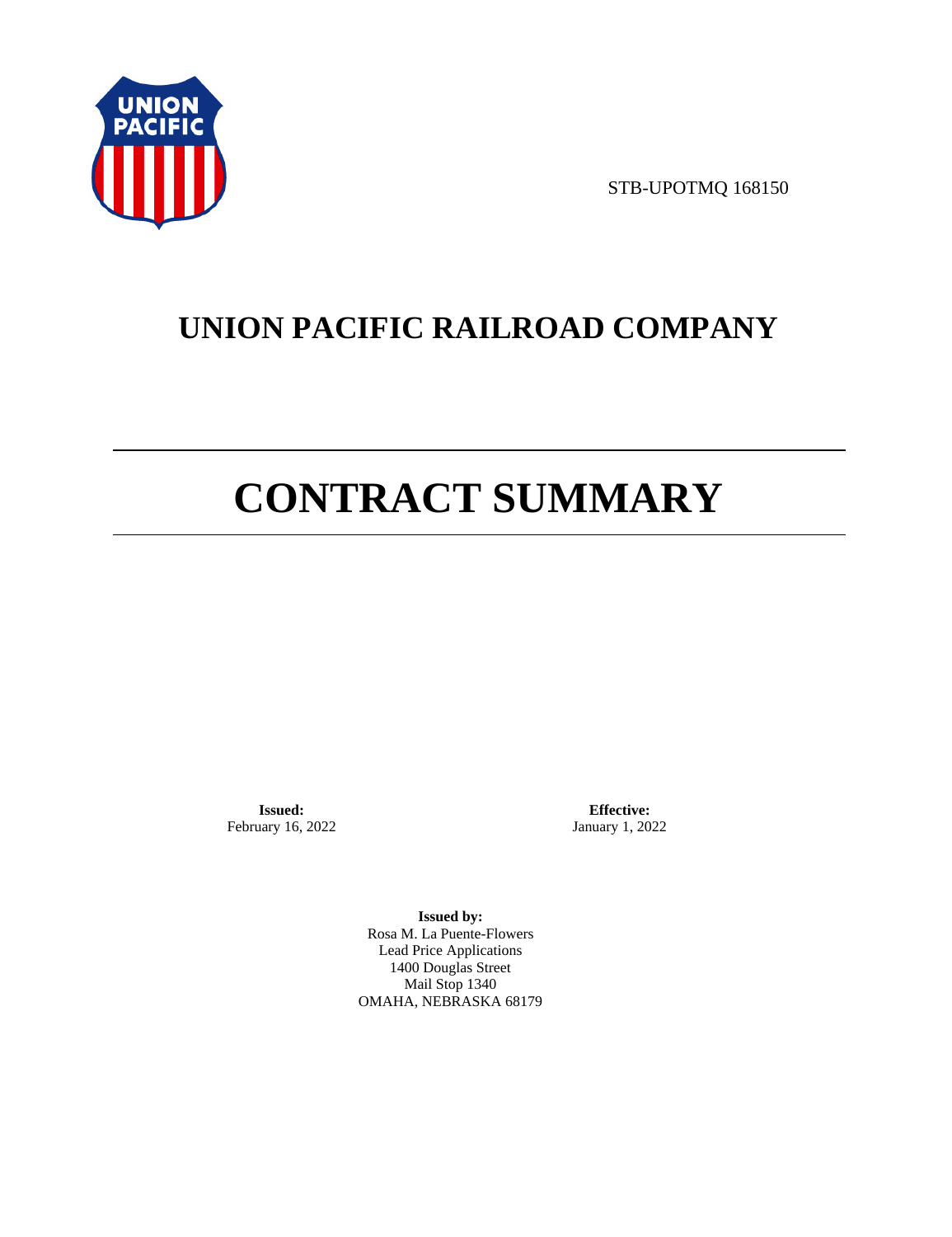UNION PACIFIC RAILROAD COMPANY 1400 Douglas St. Omaha, NE 68179

### **COMMODITY:**

Wheat Exc.Buckwheat See 01139

### **SHIPPER:**

BARTLETT AND COMPANY LP

# **ORIGIN(S):**

GREAT BEND, KS

### **DESTINATION(S):**

CHICAGO, IL

## **PORT(S):**

Not Applicable

### **DURATION:**

 Effective Date: January 1, 2022 Expiration Date: December 31, 2022

## **RAIL CAR DATA:**

No cars dedicated to service under this Contract. Cars are provided on a common carrier basis only.

### **RATES & CHARGES:**

Subject to increases.

# **VOLUME:**

 Minimum shipment of 107 carloads. Multiple Car Shipments

# **SPECIAL FEATURES:**

Special Switching Provision

# **SPECIAL NOTICE:**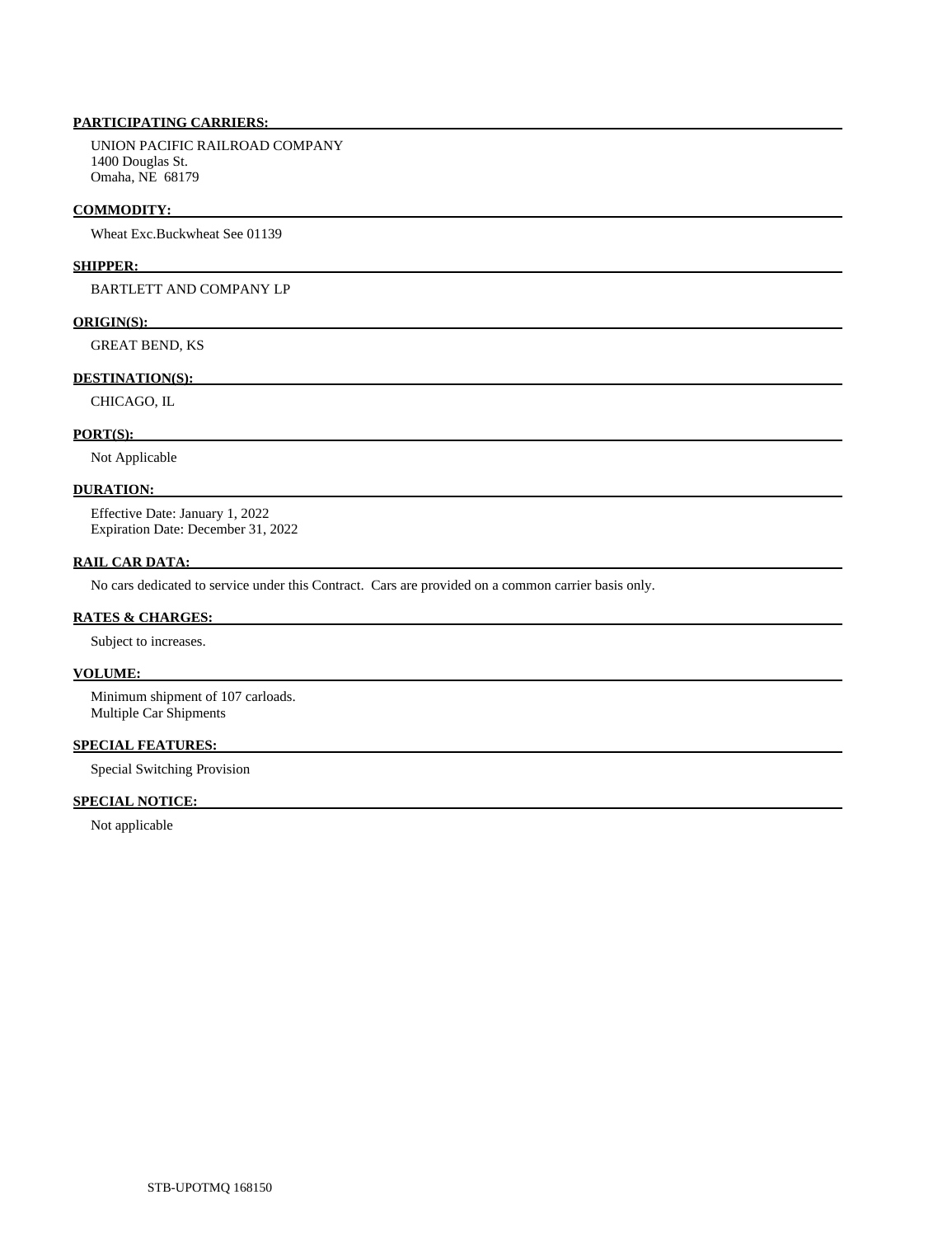

STB-UPOTMQ 168152

# **UNION PACIFIC RAILROAD COMPANY**

# **CONTRACT SUMMARY**

**Issued:**  February 16, 2022

**Effective:** November 1, 2021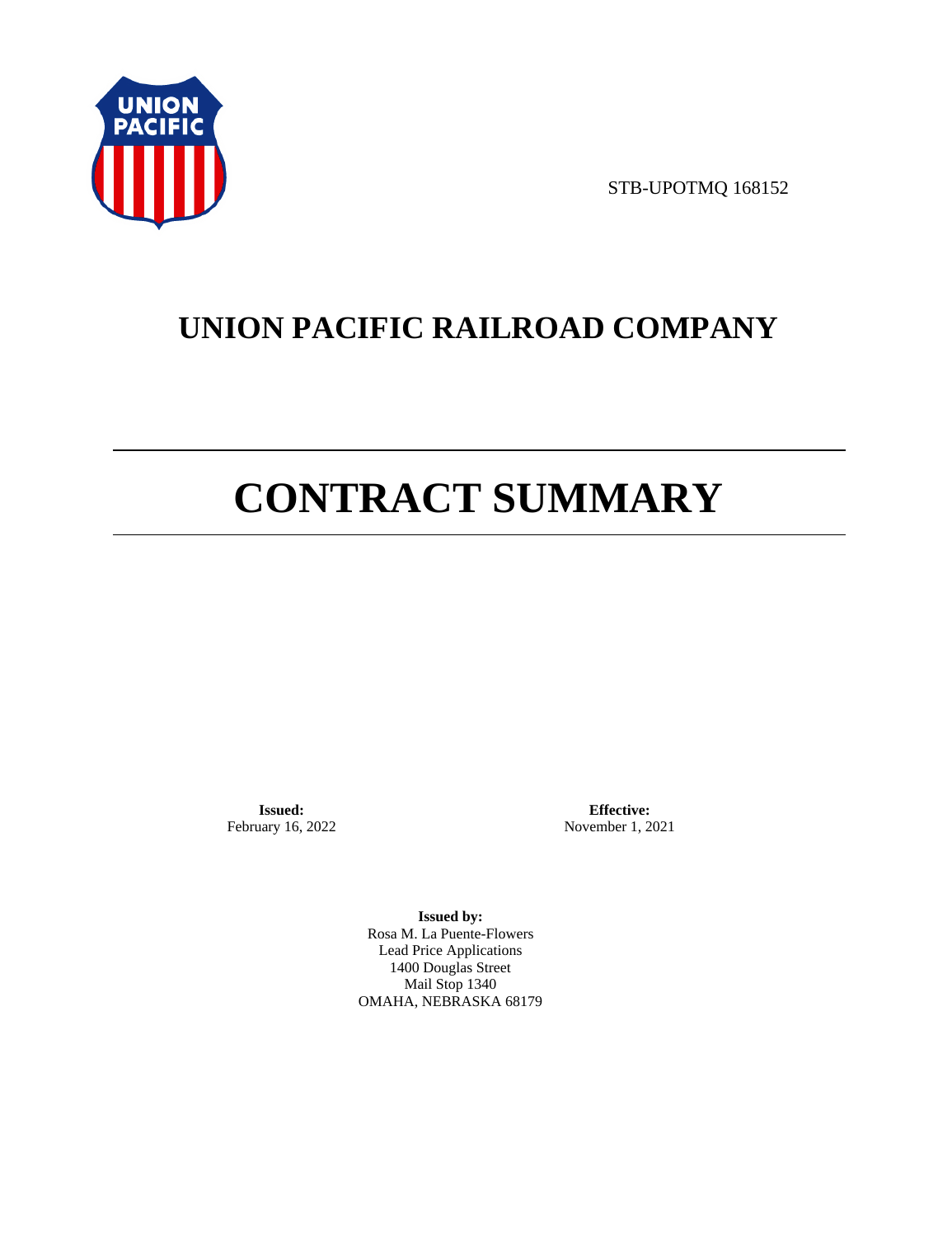UNION PACIFIC RAILROAD COMPANY 1400 Douglas St. Omaha, NE 68179

### **COMMODITY:**

Wheat Exc.Buckwheat See 01139

# **SHIPPER:**

 NORAG LLC SHAY GRAIN CO

### **ORIGIN(S):**

LIMON, CO

# **DESTINATION(S):**

LOS ANGELES, CA

### **PORT(S):**

Not Applicable

# **DURATION:**

 Effective Date: November 1, 2021 Expiration Date: December 31, 2021

## **RAIL CAR DATA:**

No cars dedicated to service under this Contract. Cars are provided on a common carrier basis only.

## **RATES & CHARGES:**

Subject to increases.

# **VOLUME:**

Single Car Shipments

# **SPECIAL FEATURES:**

Special Switching Provision

# **SPECIAL NOTICE:**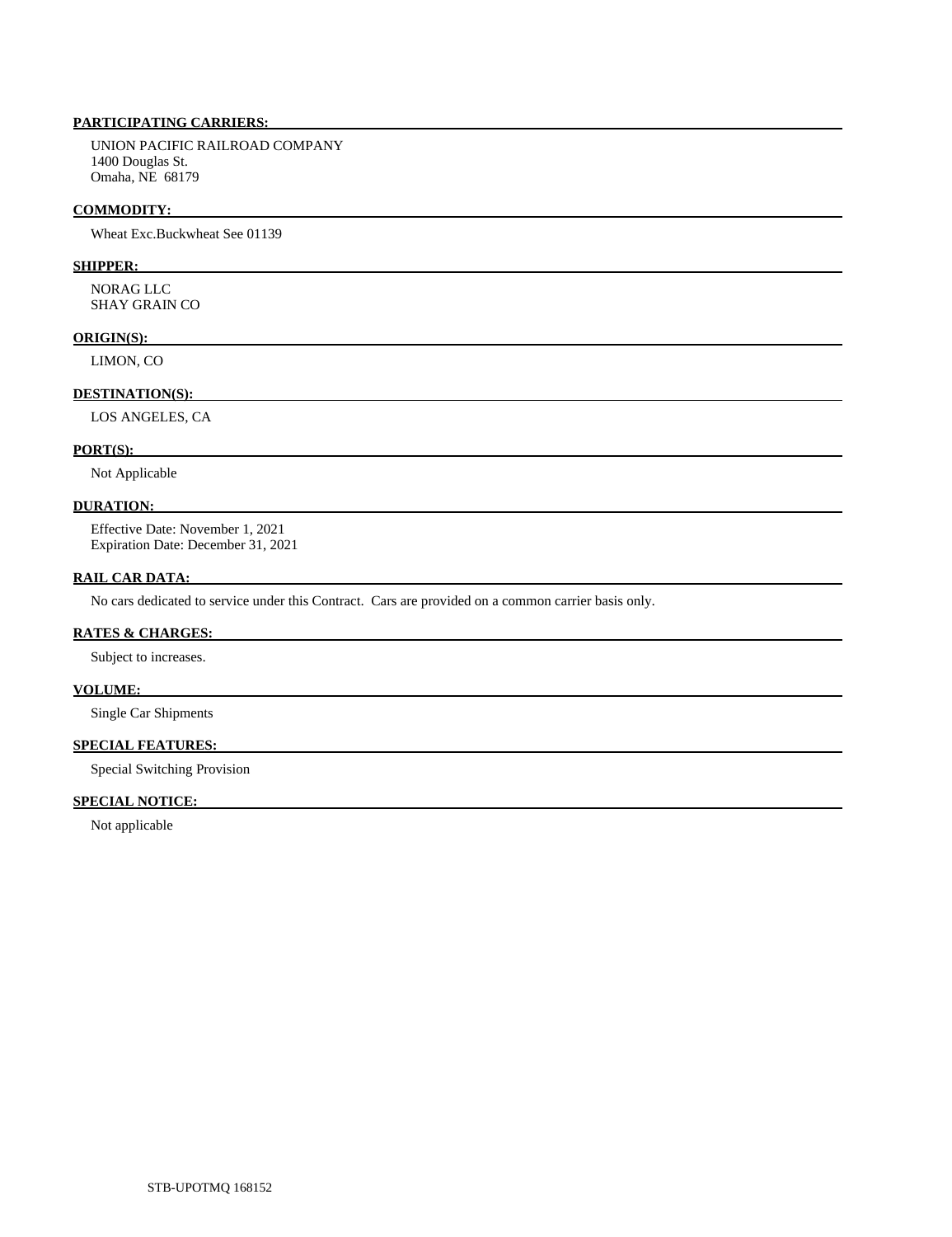

STB-UPOTMQ 168169-A

# **UNION PACIFIC RAILROAD COMPANY**

# **AMENDED CONTRACT SUMMARY**

**Issued:**  February 19, 2022

**Effective:** January 1, 2021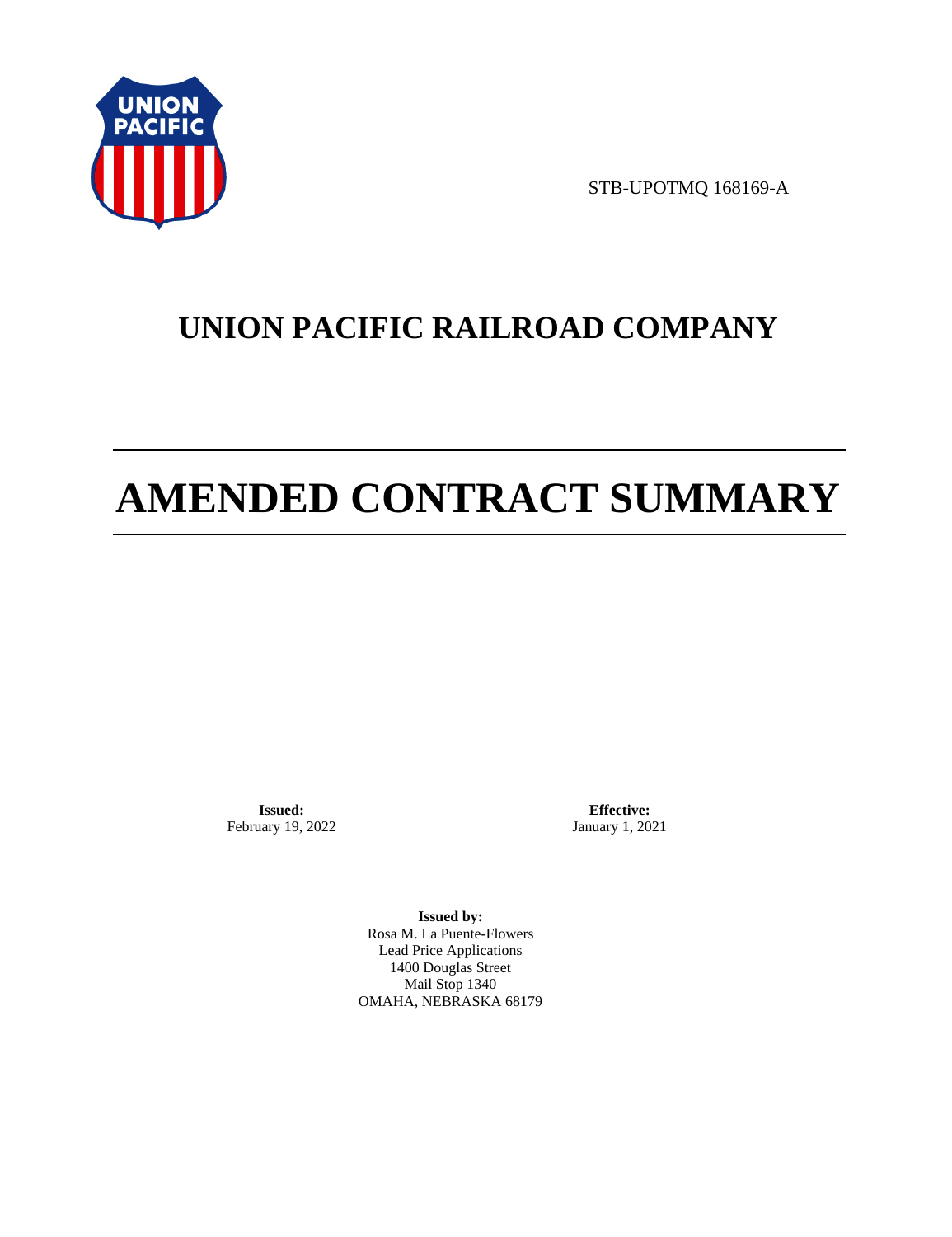UNION PACIFIC RAILROAD COMPANY 1400 Douglas St. Omaha, NE 68179

### **COMMODITY:**

Wheat Middlings Or Shorts,Pelletized **ADDITION** 

#### **SHIPPER:**

GAVILON GLOBAL AG HOLDINGS LLC **ADDITION** 

### **ORIGIN(S):**

AMES, IA **ADDITION** 

### **DESTINATION(S):**

 ABILENE, TX **ADDITION**  PLEASANTON, TX **ADDITION** 

### **PORT(S):**

Not Applicable

# **DURATION:**

 Effective Date: January 1, 2021 Amendment Effective Date: January 1, 2021 **ADDITION**  Expiration Date: December 31, 2021 **EXTENSION** 

### **RAIL CAR DATA:**

No cars dedicated to service under this Contract. Cars are provided on a common carrier basis only.

## **RATES & CHARGES:**

Subject to increases.

## **VOLUME:**

Single Car Shipments **ADDITION** 

# **SPECIAL FEATURES:**

 Special Switching Provision Not Applicable. This change pertained only to confidential data. (Switching)

# **SPECIAL NOTICE:**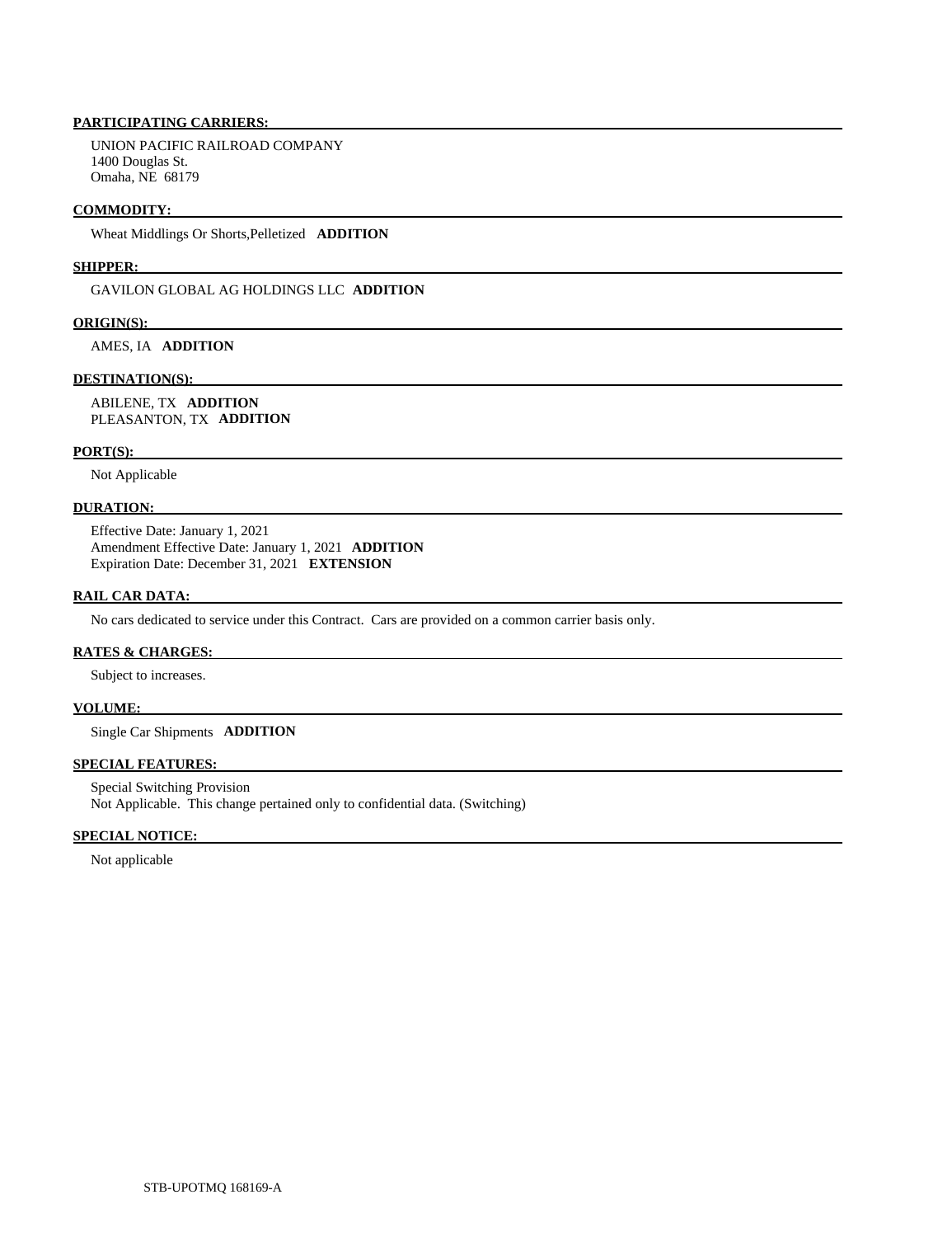

STB-UPUPAC 541-B

# **UNION PACIFIC RAILROAD COMPANY**

# **AMENDED CONTRACT SUMMARY**

**Issued:**  February 14, 2022

**Effective:** November 4, 2021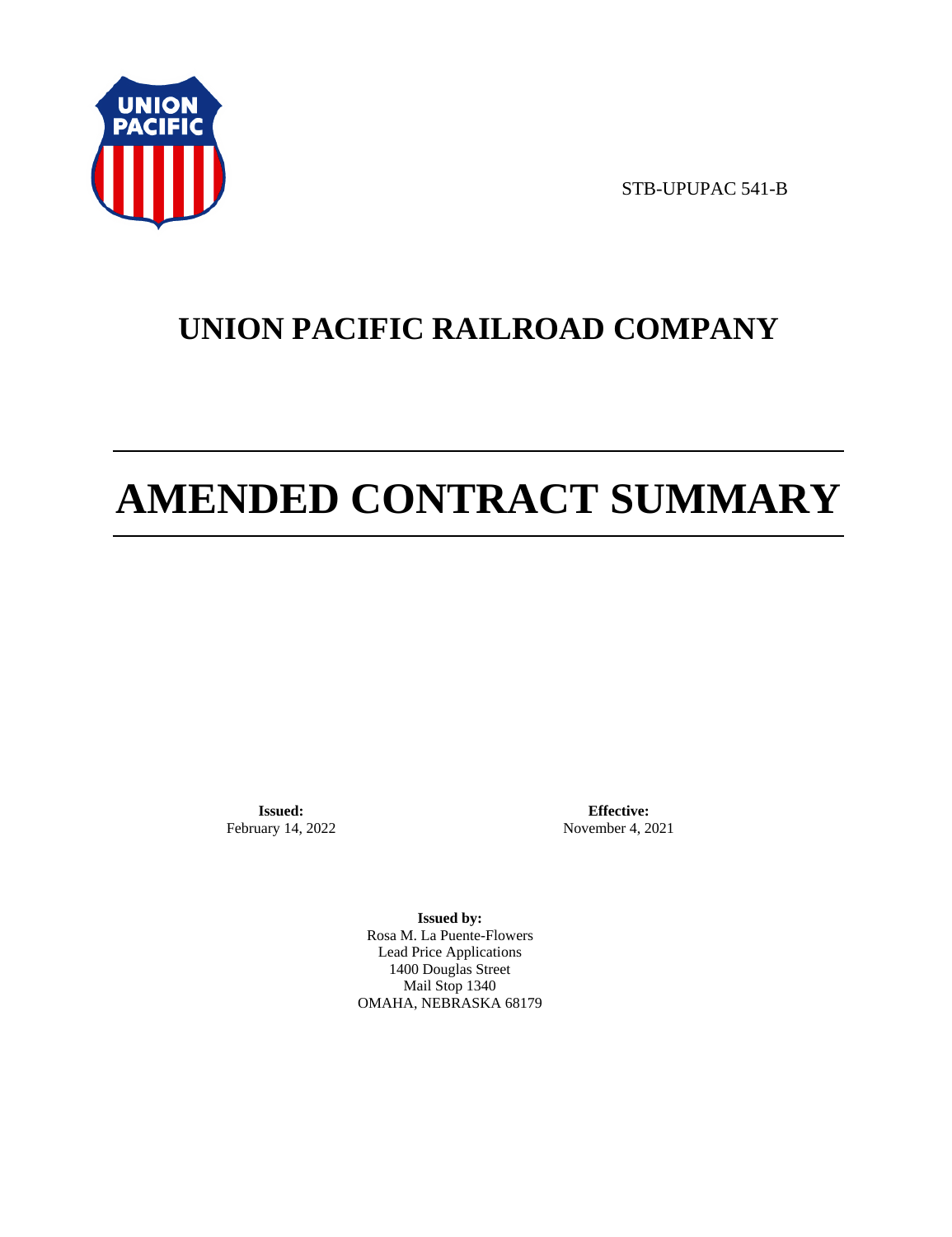UNION PACIFIC RAILROAD COMPANY 1400 Douglas St. STOP 1360 Omaha, NE 68179

### **COMMODITY:**

Farm Products

# **SHIPPER:**

ECO SERVICES OPERATIONS CORP

## **ORIGIN(S):**

DOMINGUEZ (See Exhibit Definition)

### **DESTINATION(S):**

DOMINGUEZ (See Exhibit Definition)

# **PORT(S):**

Not Applicable

### **DURATION:**

 Effective Date: November 4, 2015 Amendment Effective Date: November 4, 2021 **ADDITION**  Expiration Date: November 3, 2022 **EXTENSION** 

Subject to Automatic Renewals.

# **RAIL CAR DATA:**

Carrier Equipment not involved.

### **RATES & CHARGES:**

Not applicable

# **VOLUME:**

Single Car Shipments

# **SPECIAL FEATURES:**

Not applicable

# **SPECIAL NOTICE:**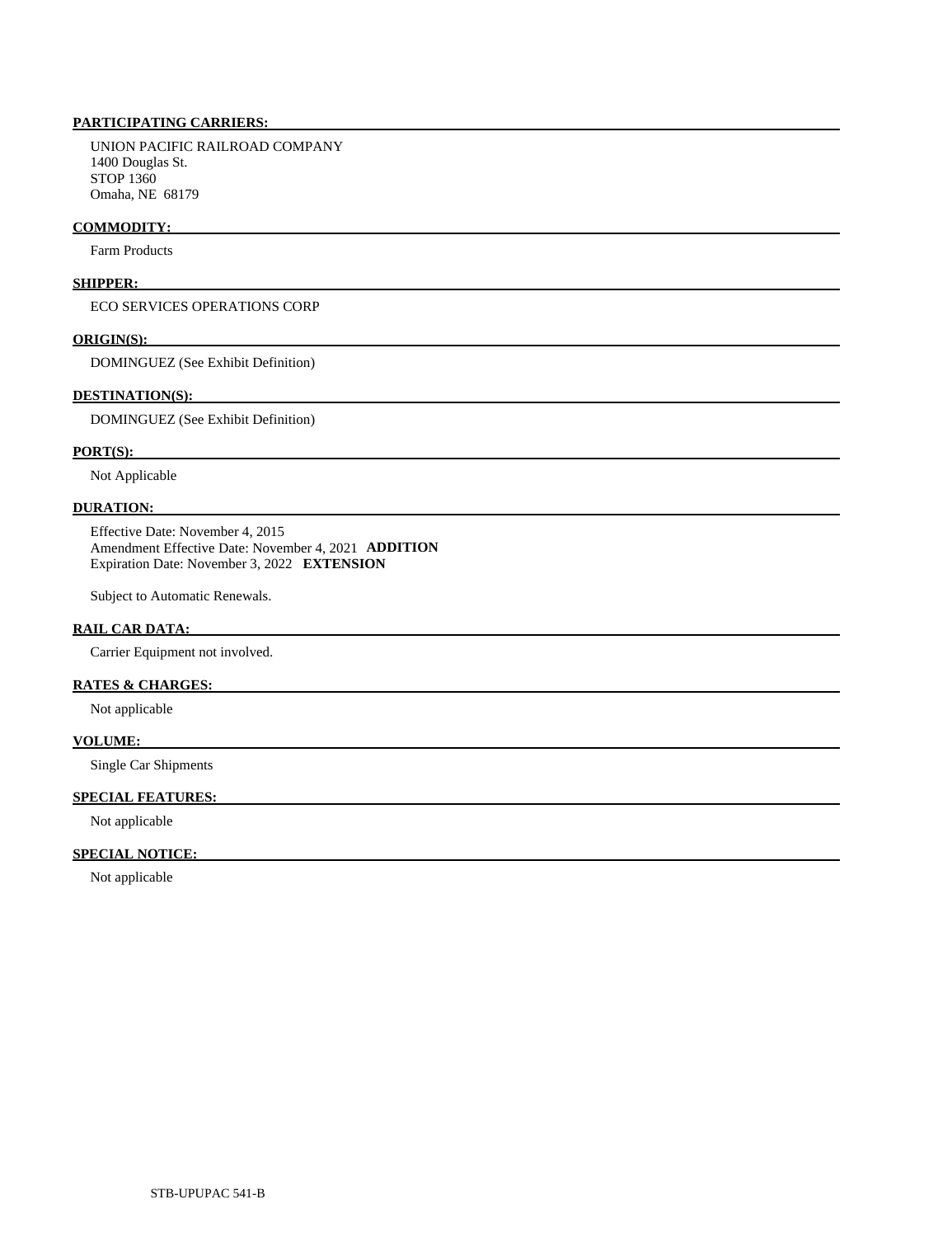# **EXHIBIT DEFINITIONS:**

 DOMINGUEZ consist of: CARSON, CA DOMINGUEZ, CA DOMINGUEZ consist of: CARSON, CA DOMINGUEZ, CA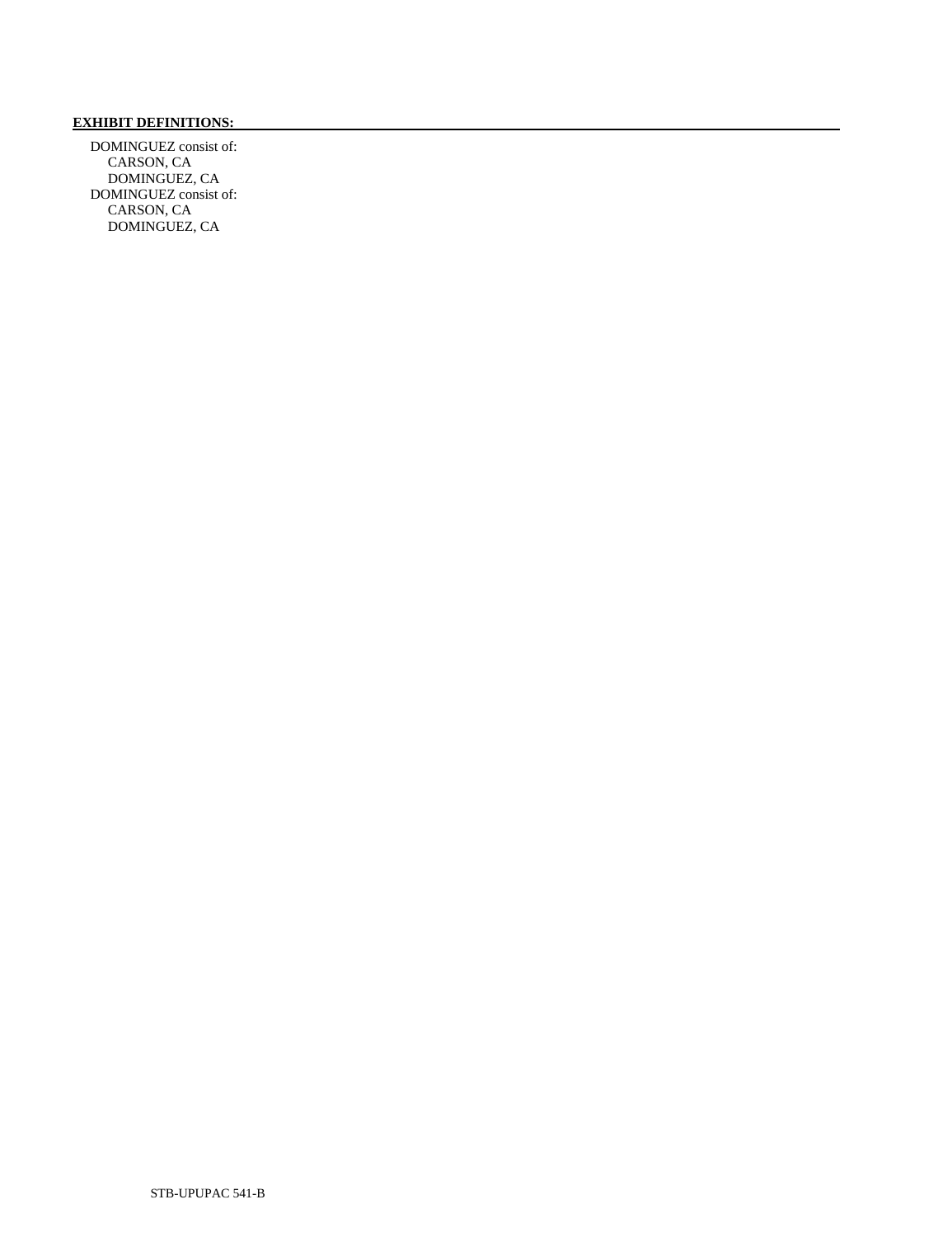

STB-UP-C-53760-41

# **UNION PACIFIC RAILROAD COMPANY**

# **AMENDED CONTRACT SUMMARY**

**Issued:**  February 19, 2022

**Effective:** September 1, 2021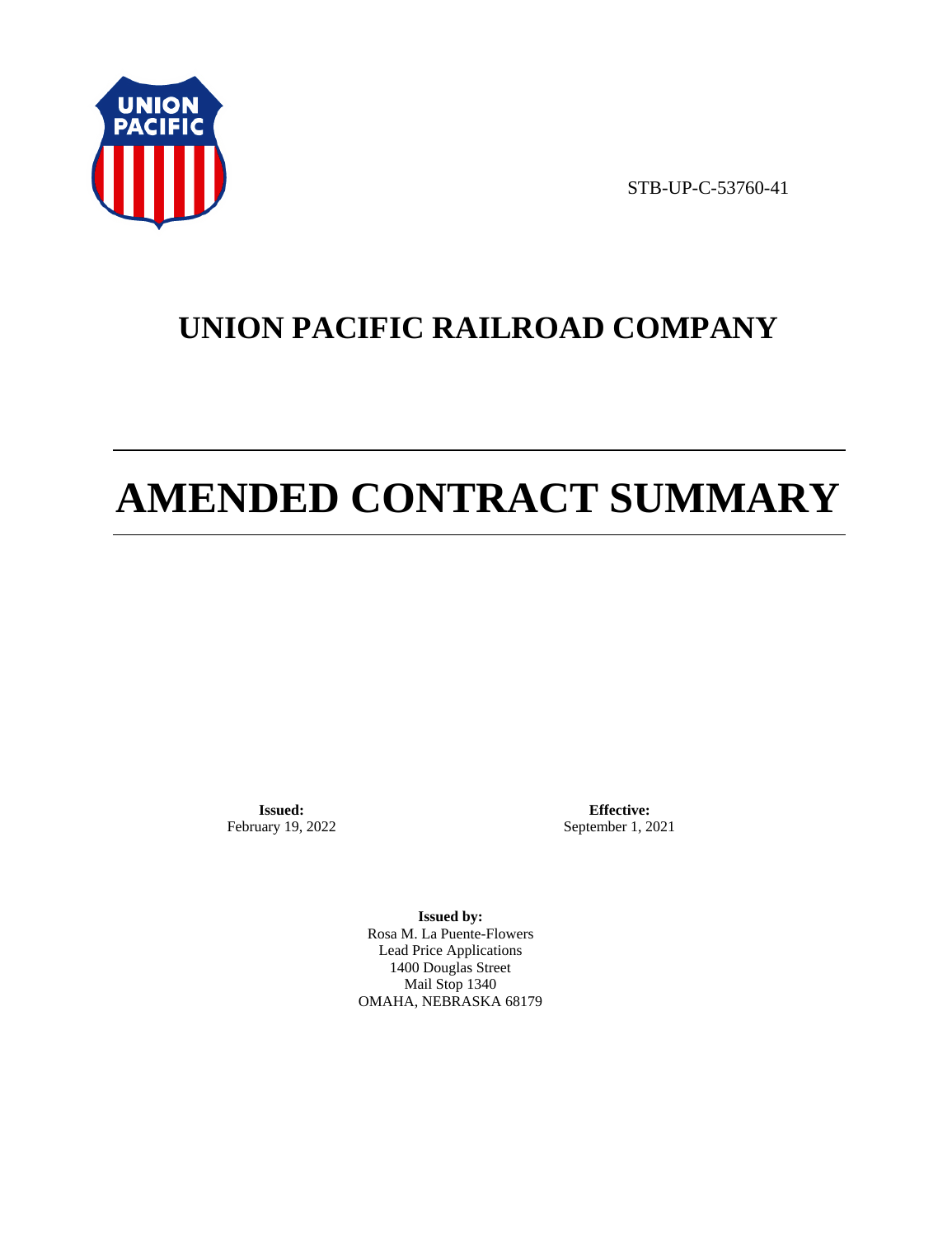UNION PACIFIC RAILROAD COMPANY 1400 Douglas St. Omaha, NE 68179

### **COMMODITY:**

 Soybeans (Soya Beans) Corn Exc.Popcorn See 01152 Wheat Exc.Buckwheat See 01139 Sorghum Grains Corn, Cracked

### **SHIPPER:**

GAVILON GRAIN LLC

# **ORIGIN(S):**

 AMARILLO/WICHITA GROUP (See Exhibit Definition) APPROVED SHUTTLE ORIGINS (See Exhibit Definition)

#### **DESTINATION(S):**

APPROVED SHUTTLE DESTINATIONS (See Exhibit Definition)

### **PORT(S):**

Not Applicable

# **DURATION:**

 Effective Date: October 1, 2009 Amendment Effective Date: September 1, 2021 **ADDITION**  Expiration Date: February 28, 2023 **EXTENSION** 

# **RAIL CAR DATA:**

No cars dedicated to service under this Contract. Cars are provided on a common carrier basis only.

## **RATES & CHARGES:**

Not applicable

#### **VOLUME:**

 Minimum shipment of 92 carloads. Multiple Car Shipments Single Car Shipments **DELETION** 

# **SPECIAL FEATURES:**

Not applicable

### **SPECIAL NOTICE:**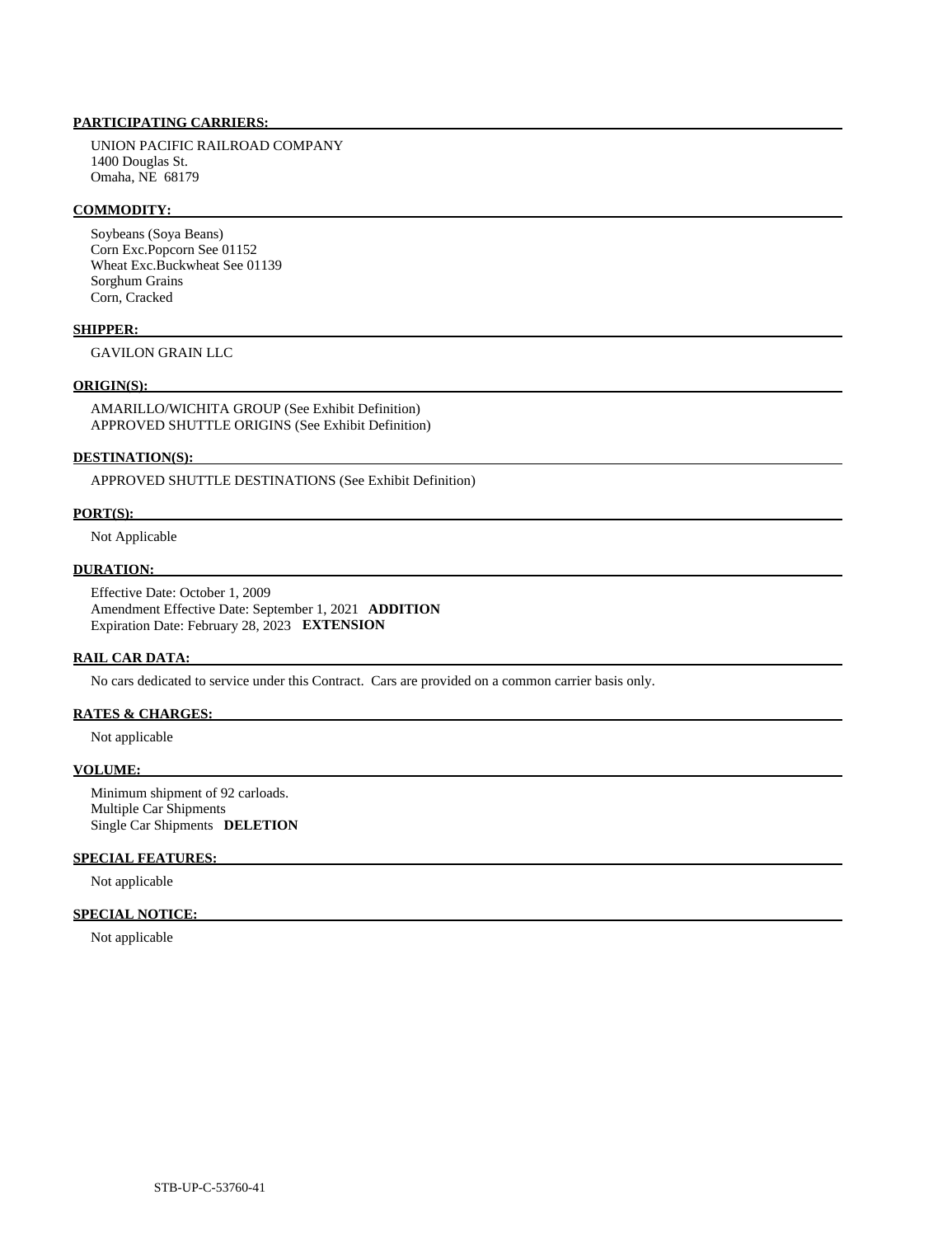### **EXHIBIT DEFINITIONS:**

 AMARILLO/WICHITA GROUP consist of: WICHITA, KS AMARILLO, TX APPROVED SHUTTLE ORIGINS consist of: BYERS, CO CHEYENNE WELLS, CO ALBERT CITY, IA ALTON, IA ASHTON, IA AVON, IA BELMOND, IA BRADFORD, IA BURT, IA CHAPIN, IA CLARE, IA CLARION, IA COUNCIL BLUFFS, IA DOWS, IA EMMETSBURG, IA FARNHAMVILLE, IA GARDEN CITY, IA GOWRIE, IA GRUVER, IA HANCOCK, IA HARTLEY, IA HAVELOCK, IA HINTON, IA JEFFERSON, IA JOICE, IA JORDAN, IA MALLARD, IA MARATHON, IA NEVADA, IA NORTHWOOD, IA PICKERING, IA RAKE, IA RALSTON, IA ROELYN, IA ROLFE, IA SLOAN, IA SUPERIOR, IA VINCENT, IA WEST BEND, IA BLISS, ID ALLEN, IL BLOOMINGTON, IL ELKHART, IL HARVARD, IL PONTIAC, IL ROYAL, IL SOUTH BELOIT, IL STERLING, IL TUSCOLA, IL ABILENE, KS ATCHISON, KS CANTON, KS COLBY, KS DOWNS, KS FRANKFORT, KS GLEN ELDER, KS GREAT BEND, KS HANOVER, KS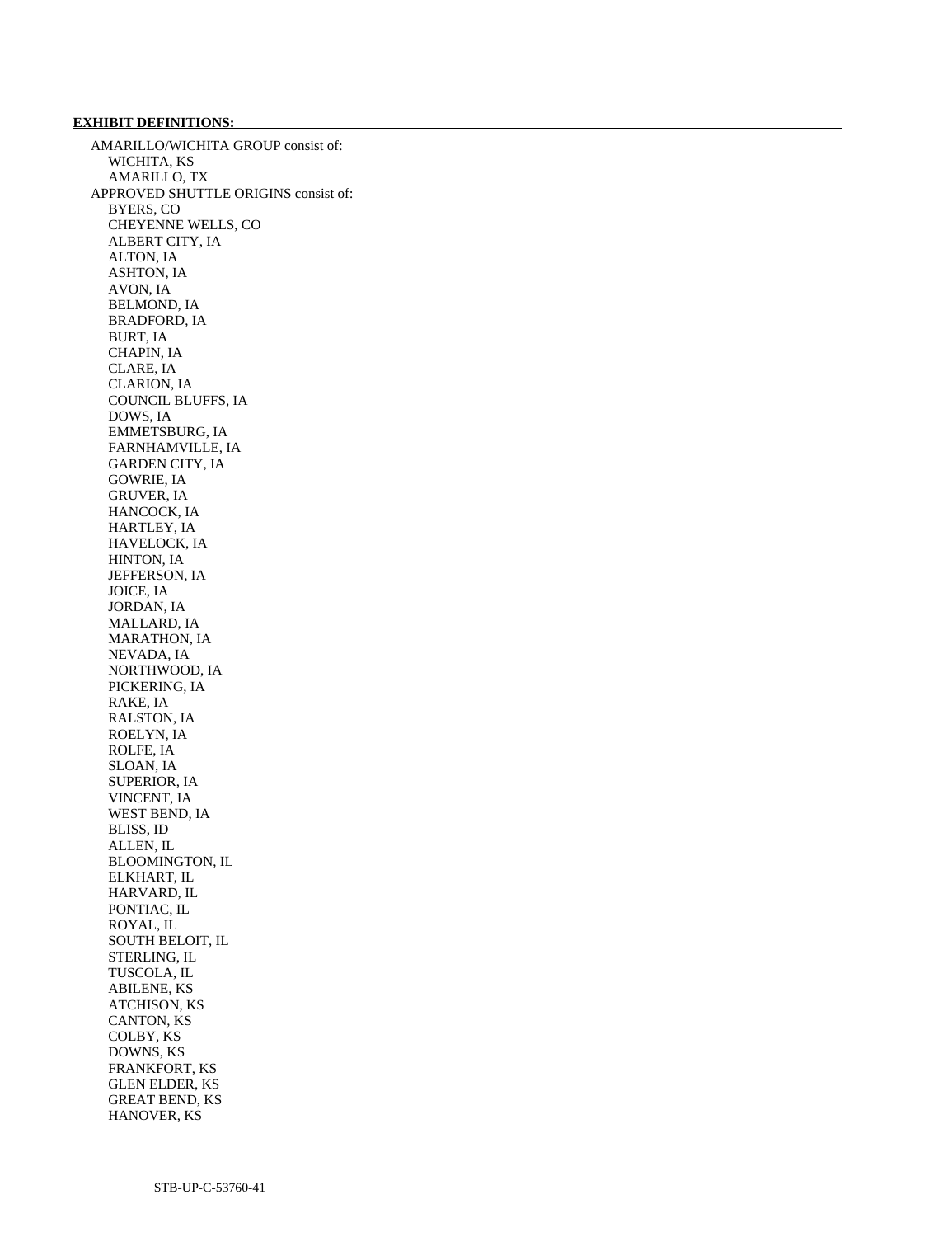HAVILAND, KS HUTCHINSON, KS KANSAS CITY, KS LIBERAL, KS NEW CAMBRIA, KS OGALLAH, KS PLAINS, KS PRATT, KS SALINA, KS SHARON SPRINGS, KS TOPEKA, KS WAKEENEY, KS WICHITA, KS APPLETON, MN BREWSTER, MN BROWNTON, MN BUFFALO LAKE, MN DANUBE, MN DELAVAN, MN DULUTH, MN FAIRMONT, MN HERON LAKE, MN HOPE, MN LAMBERTON, MN MADELIA, MN MARNA, MN MILOMA, MN MONTEVIDEO, MN MOUNTAIN LAKE, MN NEW ULM, MN RANDOLPH, MN SAVAGE, MN SPRINGFIELD, MN ST JAMES, MN WALNUT GROVE, MN WELCOME, MN ADRIAN, MO ESSEX, MO SANDSTONE, MO ST JOSEPH, MO ALBION, NE BRAINARD, NE BROWNSON, NE CARLETON, NE CHAPPELL, NE COZAD, NE ELM CREEK, NE ENOLA, NE FREMONT, NE GIBBON, NE GOTHENBURG, NE GRAND ISLAND, NE HASTINGS, NE HAYLAND, NE JANSEN, NE KEARNEY, NE KIMBALL, NE LEXINGTON, NE LINCOLN, NE MEAD, NE MONROE, NE NEBRASKA CITY, NE NORTH BEND, NE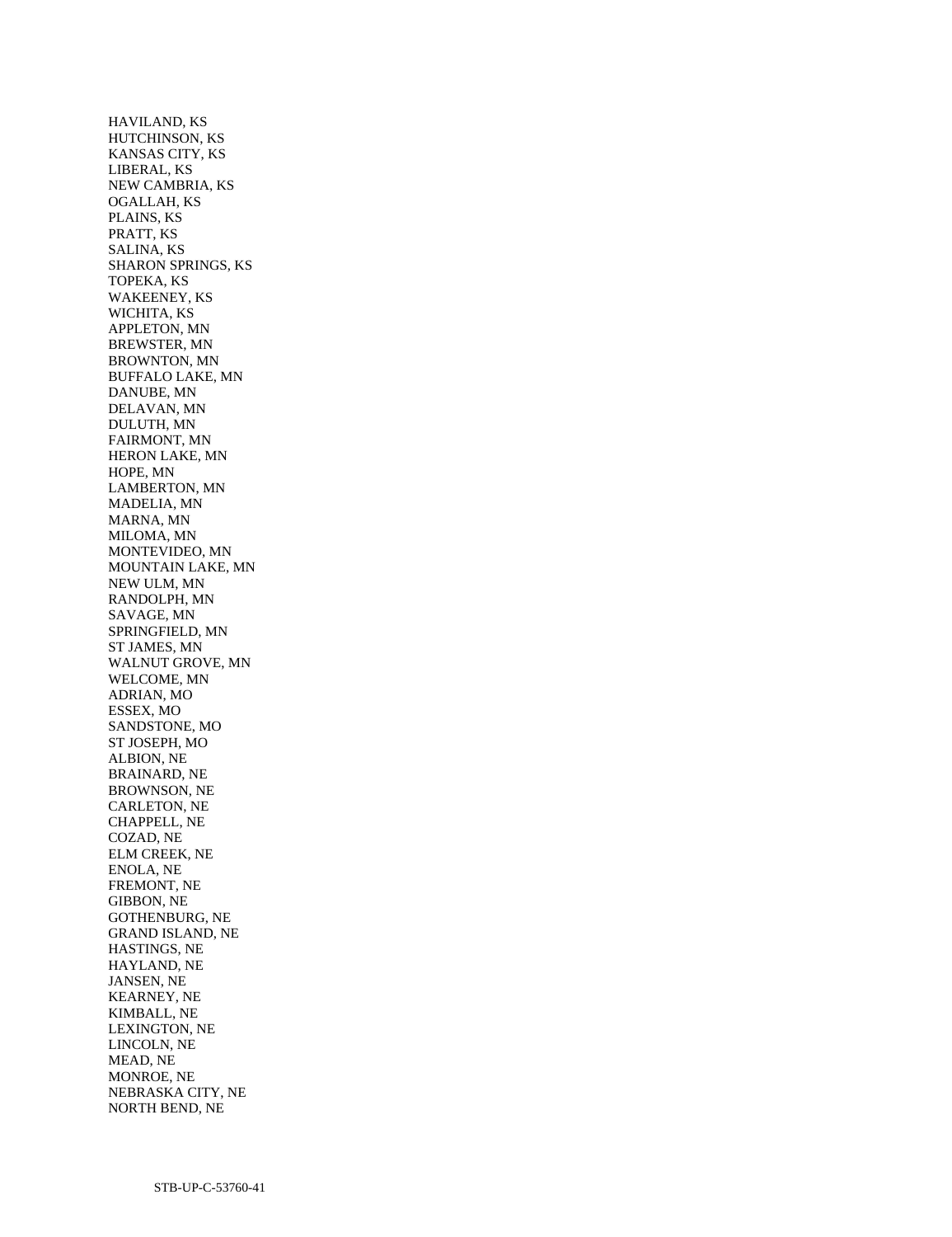NORTH PLATTE, NE ORD, NE OVERTON, NE PLYMOUTH, NE POLK, NE SCHAFER, NE SEDAN, NE SHELBY, NE SHELTON, NE ST EDWARD, NE STROMSBURG, NE SUPERIOR, NE SYRACUSE, NE THUMEL, NE WOOD RIVER, NE YANKA, NE KINGFISHER, OK MEDFORD, OK OPTIMA, OK AMARILLO, TX AVALON, WI EVANSVILLE, WI SUPERIOR, WI APPROVED SHUTTLE DESTINATIONS consist of: CHICALOTE, AG EL TULE, AG BERGMAN, AR BUTTERFIELD, AR EL DORADO, AR NASHVILLE, AR PERKINS, AR RUSSELLVILLE, AR SPADRA, AR SPRINGDALE, AR BUCKEYE, AZ DIXIE, AZ MARICOPA, AZ ROLL, AZ WELLTON, AZ CALIPATRIA, CA DELHI, CA FAMOSO, CA GOSHEN JCT, CA KAISER, CA KEYES, CA PIXLEY, CA STOCKTON, CA TRAVER, CA TULARE, CA TURLOCK, CA TABALAOPA, CI WINDSOR, CO TORREON, CU GOMEZ PALACIO, DG VINEDO, DG CUAUTITLAN, EM TLALNEPANTLA, EM APASEO, GJ CELAYA, GJ BOJAY, HG CEDAR RAPIDS, IA CLINTON, IA DES MOINES, IA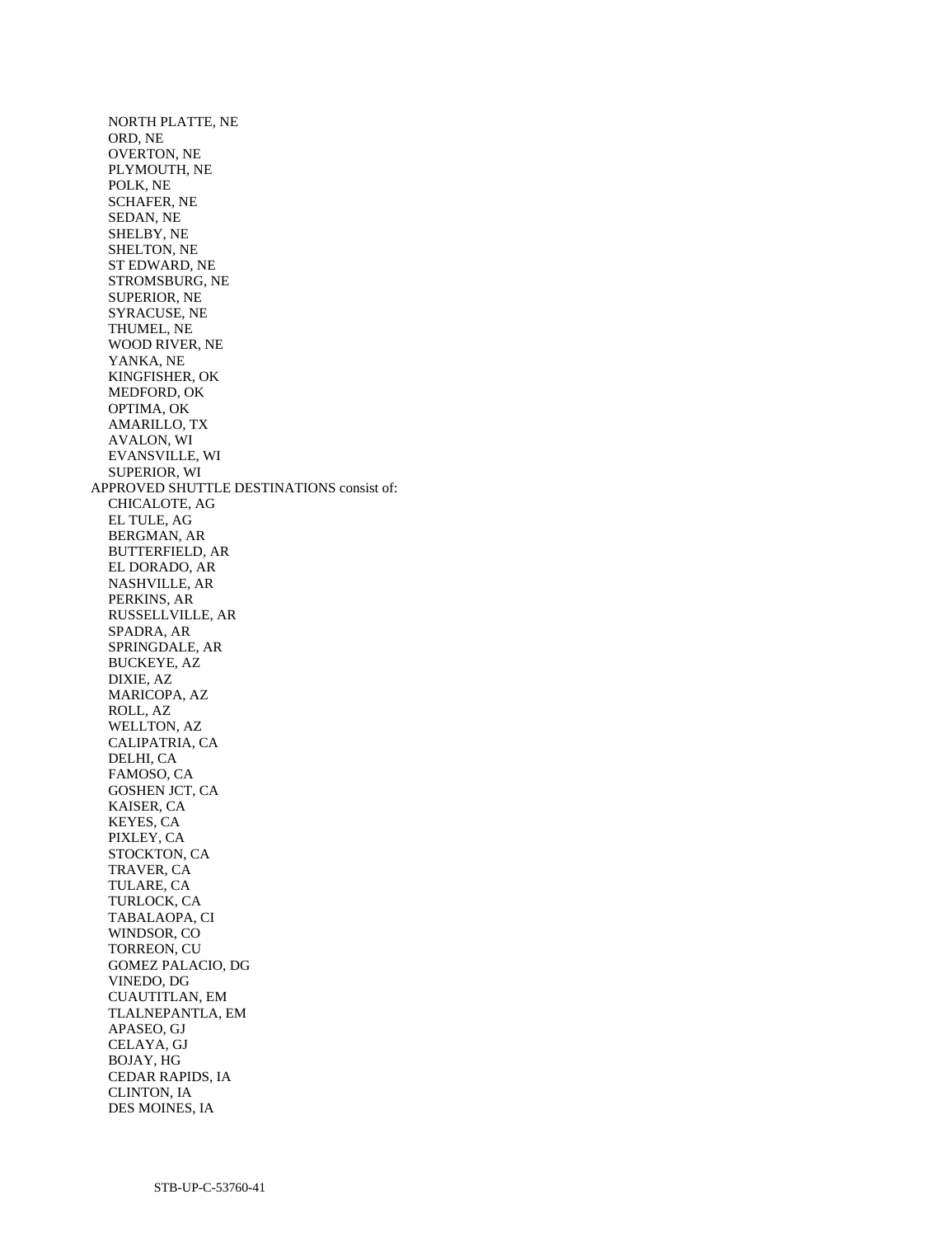FAIRFAX, IA BLISS, ID BURLEY, ID GOODING, ID JEROME, ID MOUNTAIN HOME, ID CAHOKIA, IL EAST ST LOUIS, IL FAIRMONT CITY, IL BEECH GROVE, IN EL CASTILLO, JA ENCARNACION, JA GUADALAJARA, JA LA BARCA, JA LA JUNTA, JA SAN JUAN DE LOS LAG, JA ATCHISON, KS LIBERAL, KS SHAMROCK, KS AMA, LA LAKE CHARLES, LA MYRTLE GROVE, LA NATCHITOCHES, LA WESTWEGO, LA AYER, MA PATTI, MH AURORA, MO EVE, MO ST LOUIS, MO COLUMBUS, NE DOULOM, NE CADEREYTA JIMENEZ, NL MONTERREY, NL MORALES, NL SALINAS VICTORIA, NL ALBANY, NY OPTIMA, OK BOARDMAN, OR RIVER GATE, OR MARTINS CREEK, PA AHORCADO, QA QUERETARO, QA SAN JUAN DEL RIO, QA VIBORILLAS, QA SAN RAFAEL, SI VITARUTO, SI SAN LUIS POTOSI, SL CIUDAD INDUSTRIAL, SO CIUDAD OBREGON, SO MATAMOROS, TM AMARILLO, TX BEAUMONT, TX BROWNSVILLE, TX CORPUS CHRISTI, TX EASTERLY, TX GALENA PARK, TX GALVESTON, TX HOUSTON, TX MINEOLA, TX NACOGDOCHES, TX OAKWOOD, TX PITTSBURG, TX TENAHA, TX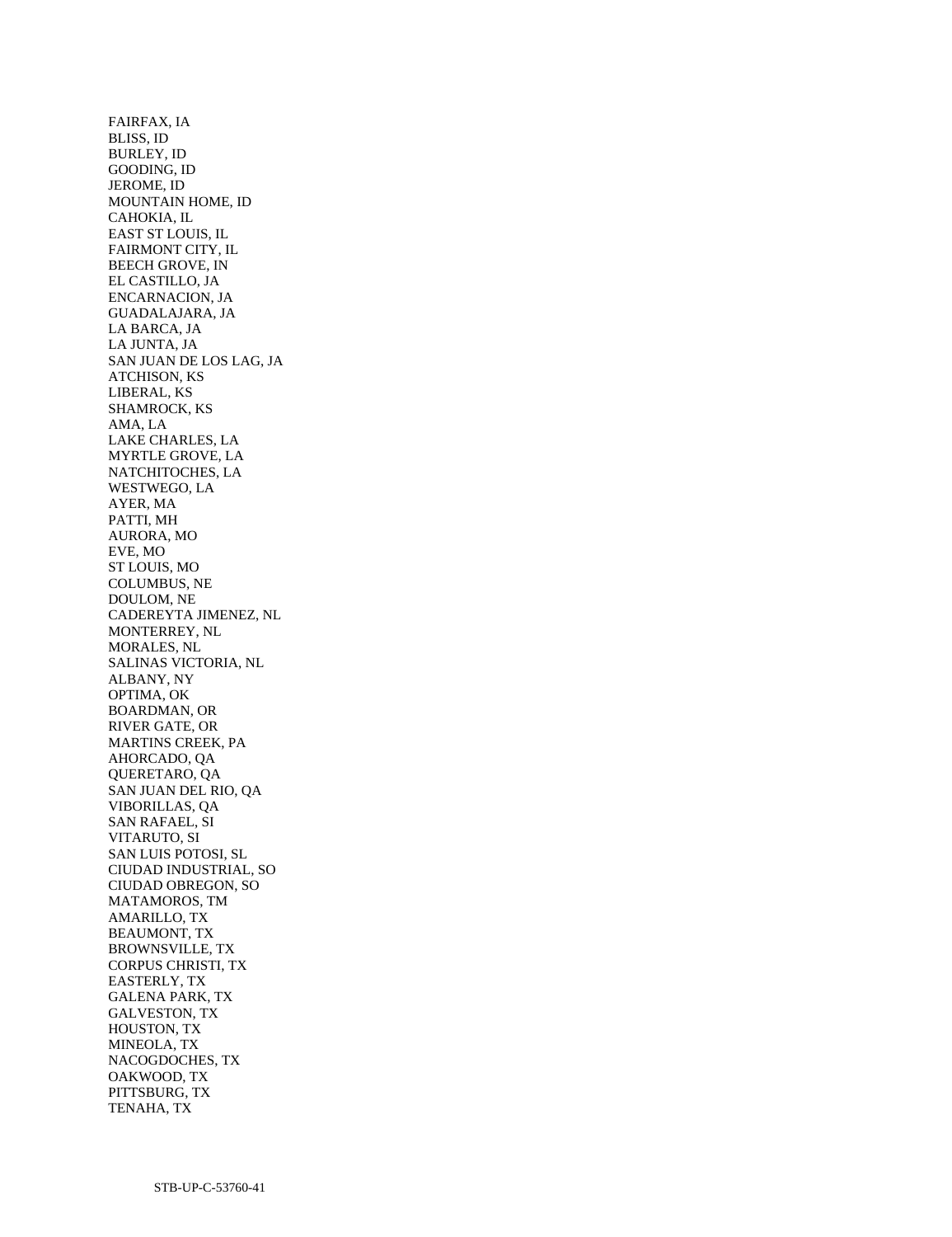MILFORD, UT NEPHI, UT OGDEN, UT SHARP, UT WINCHESTER, VA ABERDEEN, WA KALAMA, WA LONGVIEW, WA RICHLAND, WA SEATTLE, WA TACOMA, WA VANCOUVER, WA WALLULA HEIGHTS, WA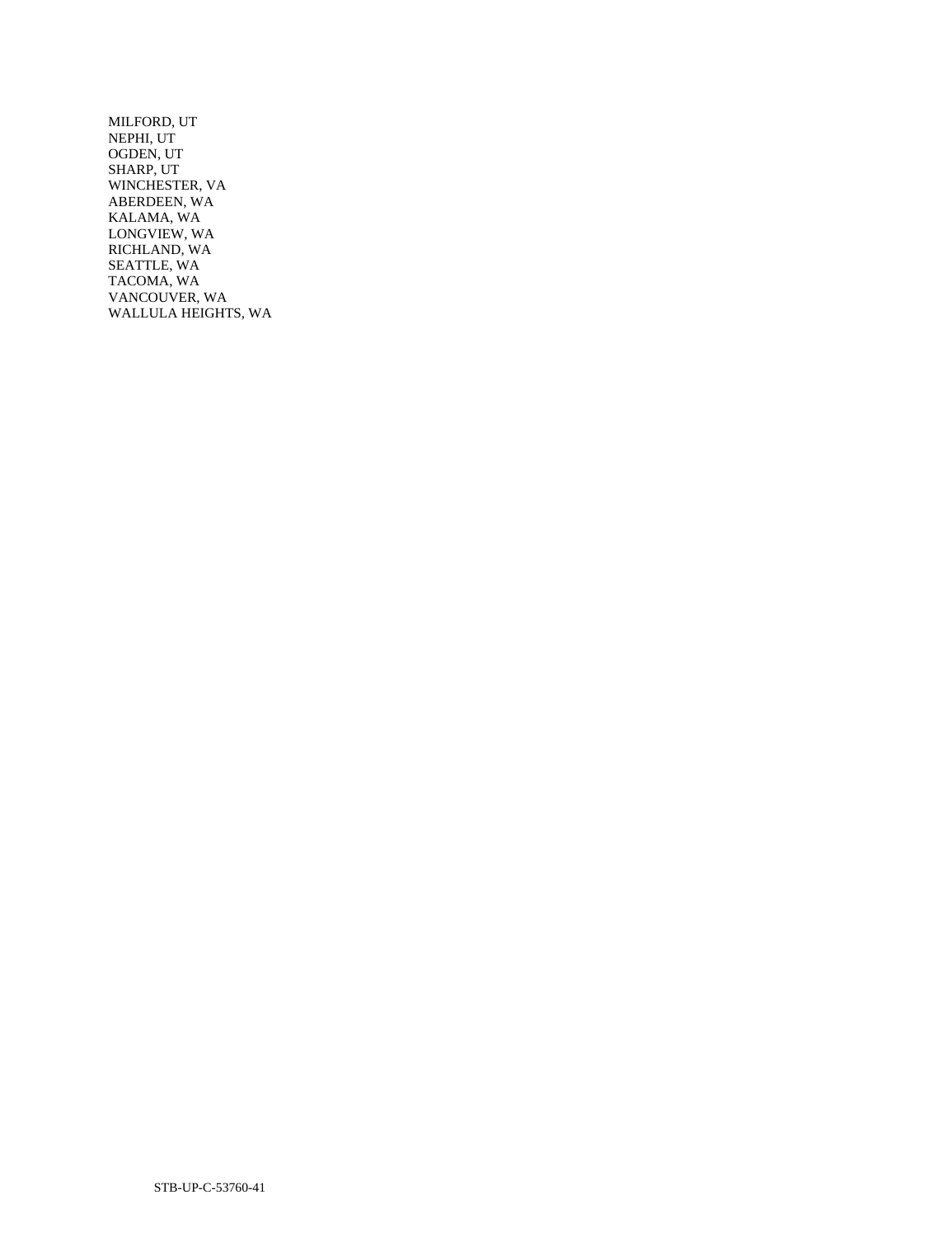

STB-UP-C-57657-03

# **UNION PACIFIC RAILROAD COMPANY**

# **AMENDED CONTRACT SUMMARY**

**Issued:**  February 14, 2022

**Effective:** April 1, 2022

**Issued by:**  Rosa M. La Puente-Flowers Lead Price Applications 1400 Douglas Street Mail Stop 1340 OMAHA, NEBRASKA 68179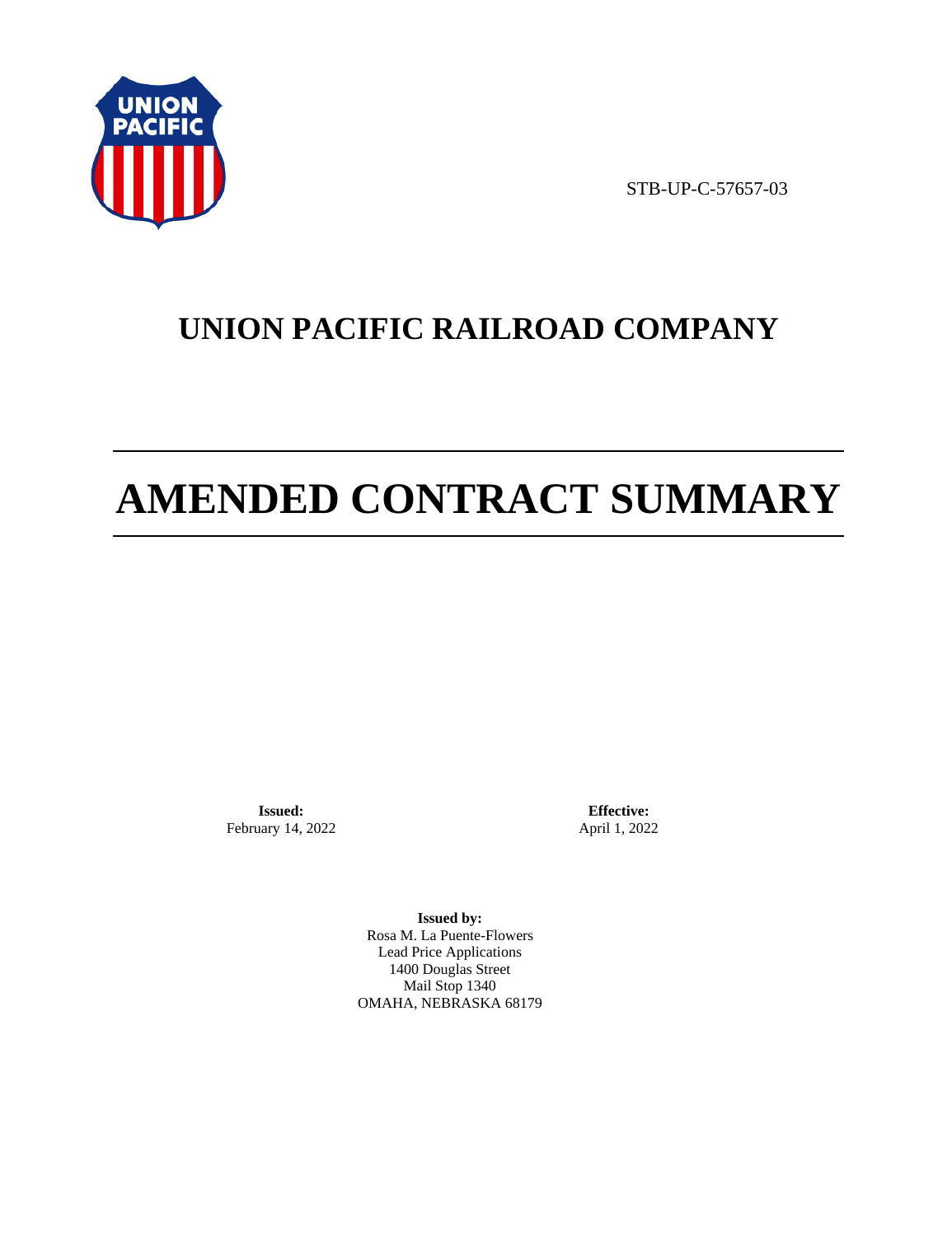#### **PARTICIPATING CARRIERS:**

 UNION PACIFIC RAILROAD COMPANY 1400 Douglas St. Omaha, NE 68179

## **COMMODITY:**

Soybeans (Soya Beans)

#### **SHIPPER:**

ARCHER DANIELS MIDLAND COMPANY

#### **ORIGIN(S):**

 APPROVED SHUTTLE ORIGINS (See Exhibit Definition) CAWKER CITY, KS **DELETION**  State of Illinois. (see Exhibit Definition) **DELETION**  State of Kansas. (see Exhibit Definition) **DELETION**  State of Minnesota. (see Exhibit Definition) **DELETION**  State of Missouri. (see Exhibit Definition) **DELETION**  State of Nebraska. (see Exhibit Definition) **DELETION**  State of Wisconsin. (see Exhibit Definition) **DELETION**  State of Iowa. (see Exhibit Definition) **DELETION** 

# **DESTINATION(S):**

MX BEAN GROUP (See Exhibit Definition)

#### **PORT(S):**

Not Applicable

### **DURATION:**

 Effective Date: February 1, 2021 Amendment Effective Date: April 1, 2022 **ADDITION**  Expiration Date: March 31, 2023 **EXTENSION** 

#### **RAIL CAR DATA:**

No cars dedicated to service under this Contract. Cars are provided on a common carrier basis only.

## **RATES & CHARGES:**

Not applicable

#### **VOLUME:**

 Minimum shipment of 92 carloads. Multiple Car Shipments Single Car Shipments **DELETION** 

# **SPECIAL FEATURES:**

Not applicable

# **SPECIAL NOTICE:**

Not applicable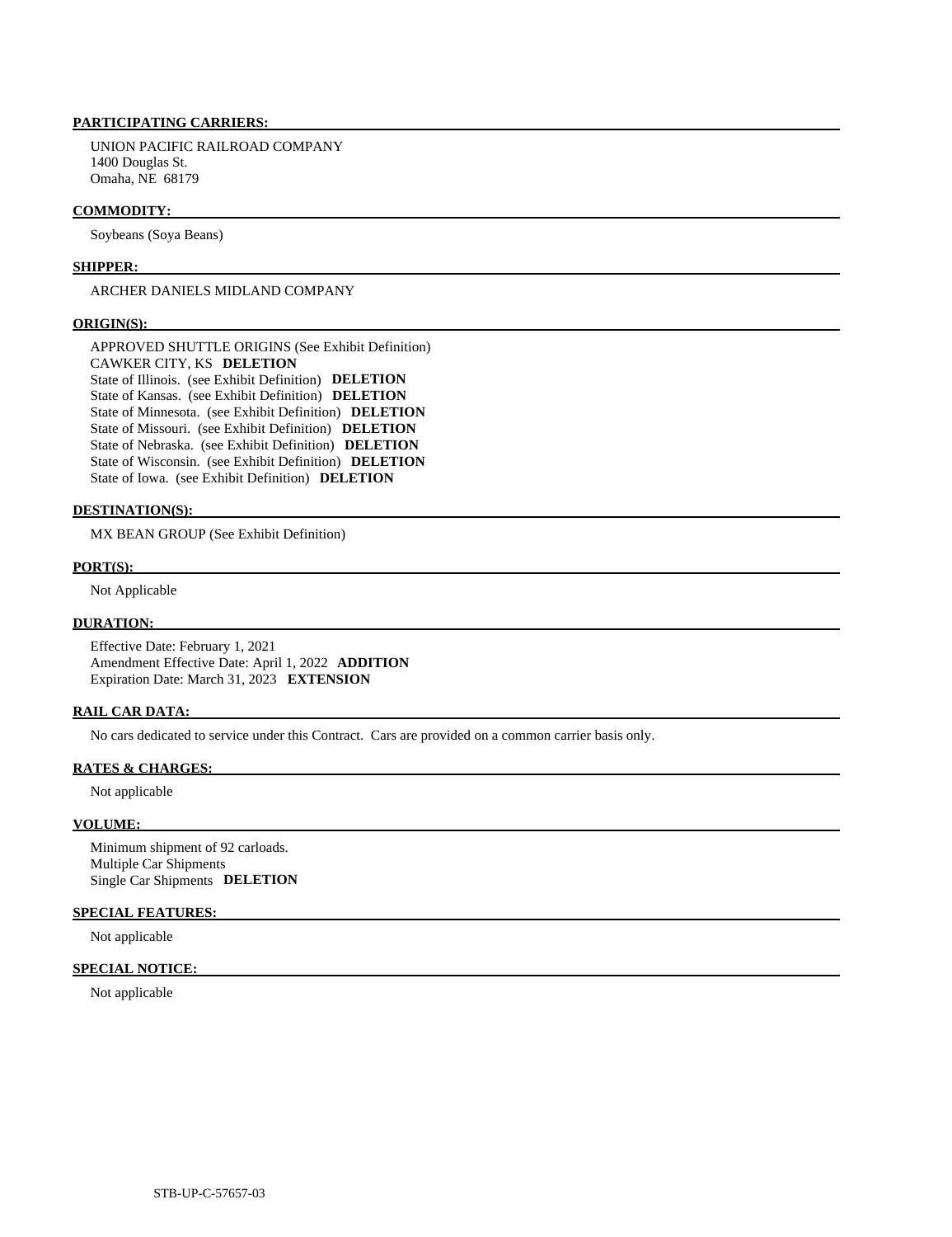APPROVED SHUTTLE ORIGINS consist of: BYERS, CO **ADDITION**  CHEYENNE WELLS, CO **ADDITION**  ALBERT CITY, IA ALTON, IA **ADDITION**  ASHTON, IA **ADDITION**  AVON, IA **ADDITION**  BELMOND, IA BRADFORD, IA **ADDITION**  BURT, IA **ADDITION**  CHAPIN, IA **ADDITION**  CLARE, IA CLARION, IA **ADDITION**  COUNCIL BLUFFS, IA **ADDITION**  DOWS, IA **ADDITION**  EMMETSBURG, IA **ADDITION**  FARNHAMVILLE, IA **ADDITION**  GARDEN CITY, IA **ADDITION**  GOWRIE, IA **ADDITION**  GRUVER, IA HANCOCK, IA **ADDITION**  HARTLEY, IA **ADDITION**  HAVELOCK, IA HINTON, IA **ADDITION**  JEFFERSON, IA **ADDITION**  JOICE, IA **ADDITION**  JORDAN, IA **ADDITION**  MALLARD, IA MARATHON, IA **ADDITION**  NEVADA, IA **ADDITION**  NORTHWOOD, IA **ADDITION**  PICKERING, IA **ADDITION**  RAKE, IA **ADDITION**  RALSTON, IA **ADDITION**  ROELYN, IA **ADDITION**  ROLFE, IA **ADDITION**  SLOAN, IA **ADDITION**  SUPERIOR, IA **ADDITION**  VINCENT, IA **ADDITION**  WEST BEND, IA **ADDITION**  BLISS, ID **ADDITION**  ALLEN, IL **ADDITION**  BLOOMINGTON, IL **ADDITION**  ELKHART, IL **ADDITION**  HARVARD, IL **ADDITION**  PONTIAC, IL **ADDITION**  ROYAL, IL **ADDITION**  SOUTH BELOIT, IL **ADDITION**  STERLING, IL **ADDITION**  TUSCOLA, IL **ADDITION**  ABILENE, KS **ADDITION**  ATCHISON, KS **ADDITION**  CANTON, KS **ADDITION**  COLBY, KS **ADDITION**  DOWNS, KS FRANKFORT, KS **ADDITION**  GLEN ELDER, KS GREAT BEND, KS **ADDITION**  HANOVER, KS **ADDITION**  HAVILAND, KS **ADDITION**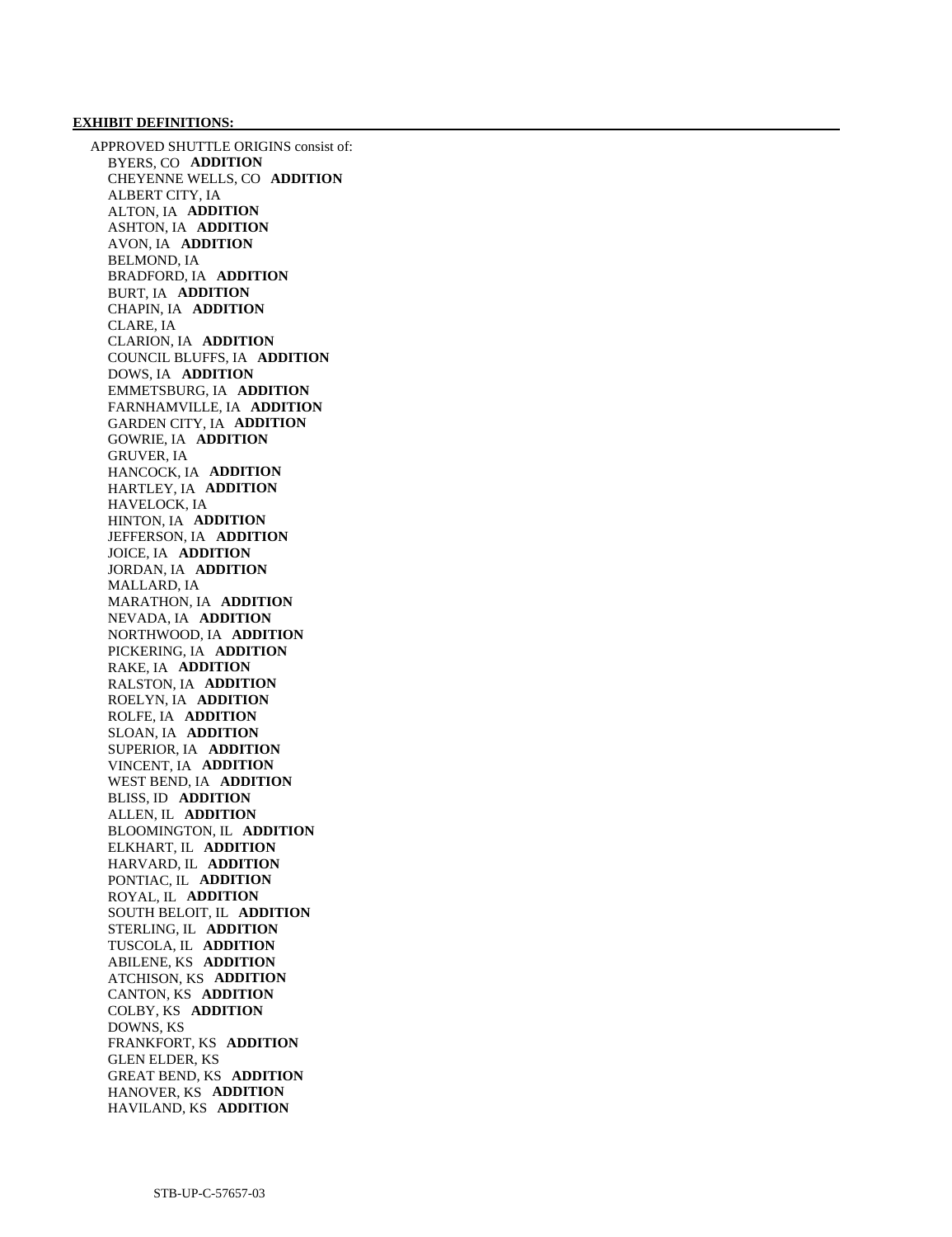HUTCHINSON, KS **ADDITION**  KANSAS CITY, KS **ADDITION**  LIBERAL, KS **ADDITION**  NEW CAMBRIA, KS **ADDITION**  OGALLAH, KS **ADDITION**  PLAINS, KS **ADDITION**  PRATT, KS **ADDITION**  SALINA, KS **ADDITION**  SHARON SPRINGS, KS **ADDITION**  TOPEKA, KS **ADDITION**  WAKEENEY, KS **ADDITION**  WICHITA, KS **ADDITION**  APPLETON, MN **ADDITION**  BREWSTER, MN **ADDITION**  BROWNTON, MN **ADDITION**  BUFFALO LAKE, MN **ADDITION**  DANUBE, MN **ADDITION**  DELAVAN, MN **ADDITION**  DULUTH, MN **ADDITION**  FAIRMONT, MN **ADDITION**  HERON LAKE, MN **ADDITION**  HOPE, MN **ADDITION**  LAMBERTON, MN **ADDITION**  MADELIA, MN **ADDITION**  MARNA, MN **ADDITION**  MILOMA, MN **ADDITION**  MONTEVIDEO, MN **ADDITION**  MOUNTAIN LAKE, MN **ADDITION**  NEW ULM, MN **ADDITION**  RANDOLPH, MN **ADDITION**  SAVAGE, MN **ADDITION**  SPRINGFIELD, MN **ADDITION**  ST JAMES, MN **ADDITION**  WALNUT GROVE, MN **ADDITION**  WELCOME, MN **ADDITION**  ADRIAN, MO **ADDITION**  ESSEX, MO **ADDITION**  SANDSTONE, MO **ADDITION**  ST JOSEPH, MO **ADDITION**  ALBION, NE **ADDITION**  BRAINARD, NE **ADDITION**  BROWNSON, NE **ADDITION**  CARLETON, NE **ADDITION**  CHAPPELL, NE **ADDITION**  COZAD, NE **ADDITION**  ELM CREEK, NE **ADDITION**  ENOLA, NE **ADDITION**  FREMONT, NE **ADDITION**  GIBBON, NE **ADDITION**  GOTHENBURG, NE **ADDITION**  GRAND ISLAND, NE **ADDITION**  HASTINGS, NE **ADDITION**  HAYLAND, NE **ADDITION**  JANSEN, NE **ADDITION**  KEARNEY, NE **ADDITION**  KIMBALL, NE **ADDITION**  LEXINGTON, NE **ADDITION**  LINCOLN, NE **ADDITION**  MEAD, NE **ADDITION**  MONROE, NE **ADDITION**  NEBRASKA CITY, NE **ADDITION**  NORTH BEND, NE **ADDITION**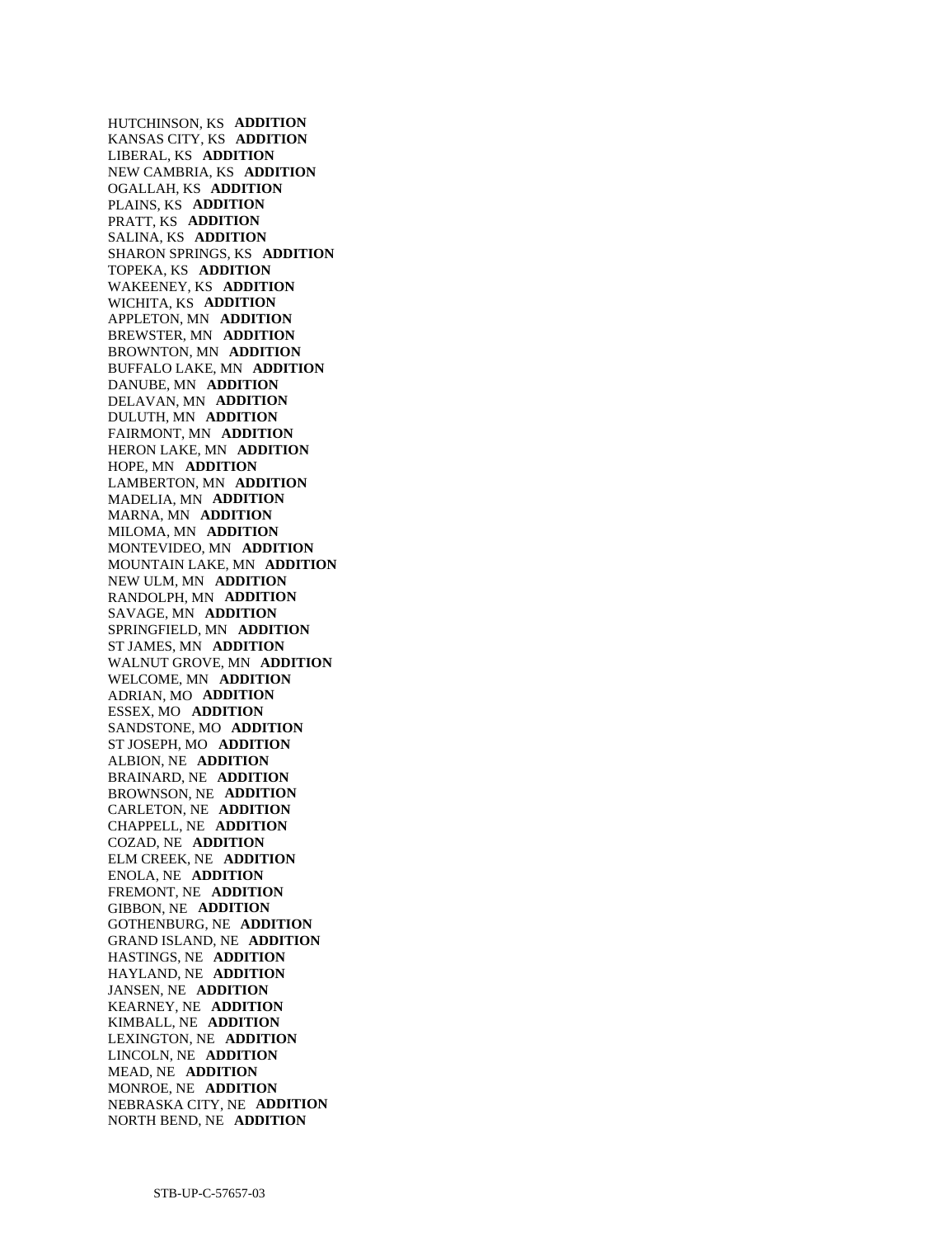NORTH PLATTE, NE **ADDITION**  ORD, NE **ADDITION**  OVERTON, NE **ADDITION**  PLYMOUTH, NE **ADDITION**  POLK, NE **ADDITION**  SCHAFER, NE **ADDITION**  SEDAN, NE **ADDITION**  SHELBY, NE **ADDITION**  SHELTON, NE **ADDITION**  ST EDWARD, NE **ADDITION**  STROMSBURG, NE **ADDITION**  SUPERIOR, NE **ADDITION**  SYRACUSE, NE **ADDITION**  THUMEL, NE **ADDITION**  WOOD RIVER, NE **ADDITION**  YANKA, NE **ADDITION**  KINGFISHER, OK **ADDITION**  MEDFORD, OK **ADDITION**  OPTIMA, OK **ADDITION**  AMARILLO, TX **ADDITION**  AVALON, WI **ADDITION**  EVANSVILLE, WI **ADDITION**  SUPERIOR, WI **ADDITION**  All railpoints in the state of Illinois as published in OPSL 6000-Series. Reference Item 80 in UP 4051 or UP 4052 MX BEAN GROUP consist of: TORREON, CU GOMEZ PALACIO, DG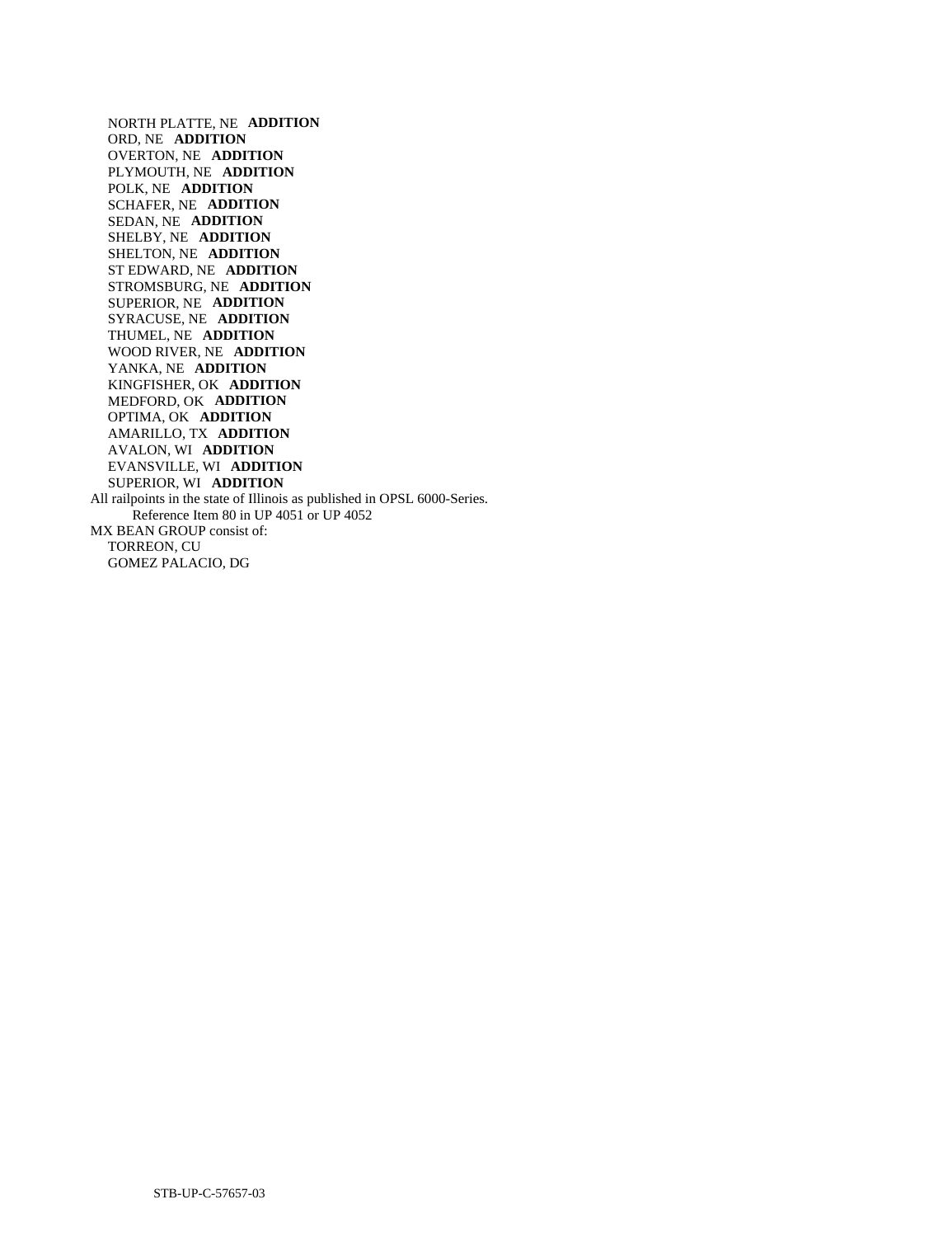

STB-UPUPCQ 101813-DE

# **UNION PACIFIC RAILROAD COMPANY**

# **AMENDED CONTRACT SUMMARY**

**Issued:**  February 14, 2022

**Effective:** June 1, 2021

**Issued by:**  Rosa M. La Puente-Flowers Lead Price Applications 1400 Douglas Street Mail Stop 1340 OMAHA, NEBRASKA 68179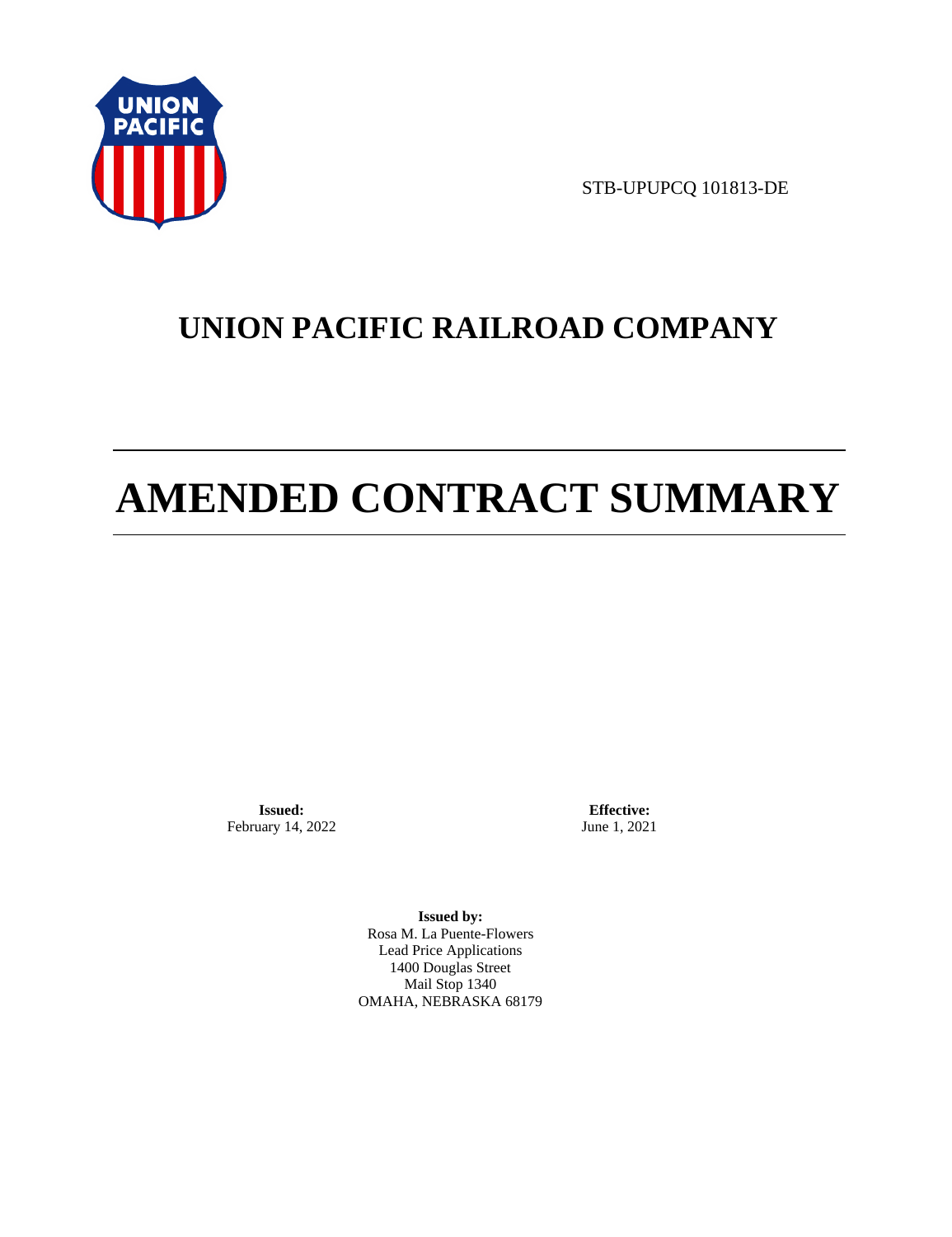# **PARTICIPATING CARRIERS:**

 UNION PACIFIC RAILROAD COMPANY 1400 Douglas St. Omaha, NE 68179

#### **COMMODITY:**

 Wheat Exc.Buckwheat See 01139 Barley **ADDITION** 

#### **SHIPPER:**

THE SCOULAR COMPANY

#### **ORIGIN(S):**

 DOWNS, KS GOODLAND, KS SIDNEY, NE GRAINFIELD, KS BUFFALO PARK, KS GORHAM, KS HAYS, KS HOISINGTON, KS TOULON, KS VICTORIA, KS WALKER, KS YOCEMENTO, KS DENMARK, KS LINCOLN, KS WINONA, KS BUCKLIN, KS PRATT, KS FREMONT, NE BROWNSON, NE SALINA, KS LEVANT, KS PITTSBURG, KS ADRIAN, MO SEIBERT, CO BAZINE, KS **ADDITION**  BISON, KS ALBERT, KS **ADDITION**  AMY, KS **ADDITION**  DIGHTON, KS **ADDITION**  BEELER, KS **ADDITION**  HANSTON, KS **ADDITION**  MARIENTHAL, KS **ADDITION**  JEROME, ID **ADDITION**  HERSHEY, NE PINE BLUFFS, WY LINDBERGH, WY HOOKER, OK TEXHOMA, OK **ADDITION**  TYHEE, ID BANCROFT, ID MICHAUD, ID RIRIE, ID REXBURG, ID OGDEN, UT LINCOLN, ID **ADDITION**  KANSAS CITY, MO **ADDITION**  STRATTON, CO **ADDITION**  FREDERICK, OK **ADDITION**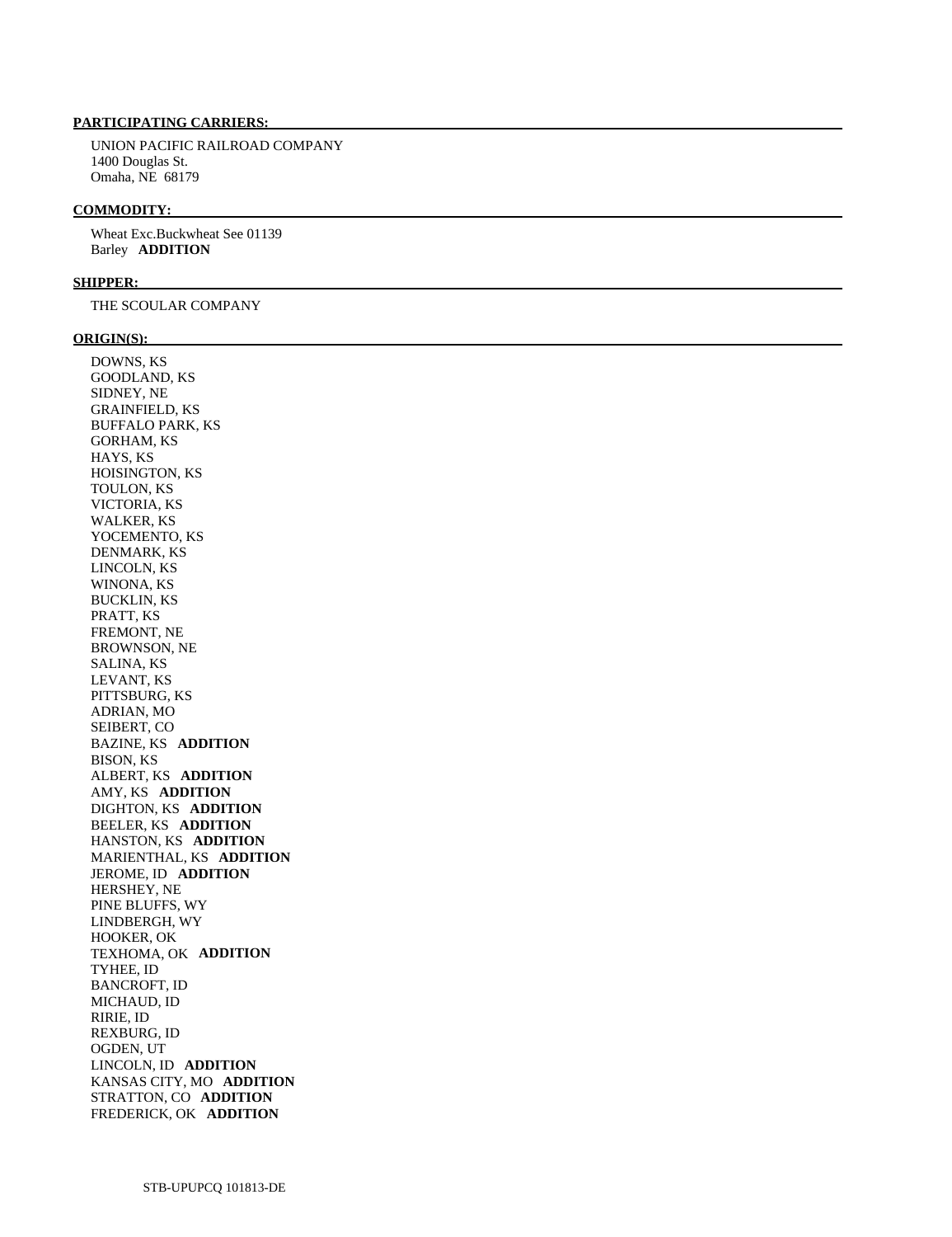HOLLISTER, OK **ADDITION**  GRANDFIELD, OK **ADDITION**  AVON, IA **ADDITION**  DRESDEN, KS **ADDITION**  SELDEN, KS **ADDITION**  TALMAGE, ID

# **DESTINATION(S):**

 CHICAGO, IL DENVER, CO STOCKTON, CA AVON, IA KANSAS CITY, MO ALTON, IL EAST ST LOUIS, IL MT VERNON, IL ST LOUIS, MO MEMPHIS, TN KENOSHA, WI PENDLETON, OR PORT ALLEN, LA TRAVER, CA MODESTO, CA PETALUMA, CA TOLLESON, AZ COLTON, CA LOS ANGELES, CA SAN BERNARDINO, CA FAMOSO, CA FRESNO, CA GOSHEN JCT, CA OAKLAND, CA TAGUS, CA CITY OF COMMERCE, CA PHOENIX, AZ **ADDITION**  PNW GROUP (See Exhibit Definition) EAGLE PASS, TX EL PASO, TX LAREDO, TX NOGALES, AZ CARLISLE, IA KEARNEY, CA WINONA, MN MILFORD, UT **ADDITION**  MANKATO, MN **ADDITION**  MINNEAPOLIS, MN **ADDITION**  WA - SEATTLE AGS (See Exhibit Definition) OR - PORTLAND AGS (See Exhibit Definition) HATCH, CA PORTLAND, OR SEATTLE, WA WILLIAMS, CA BUCKEYE, AZ VERDEMONT, CA ADRIAN, MO **ADDITION**  NEW BRAUNFELS, TX BAIN, WI **ADDITION**  SAN ANTONIO, TX TURLOCK, CA

#### **PORT(S):**

Not Applicable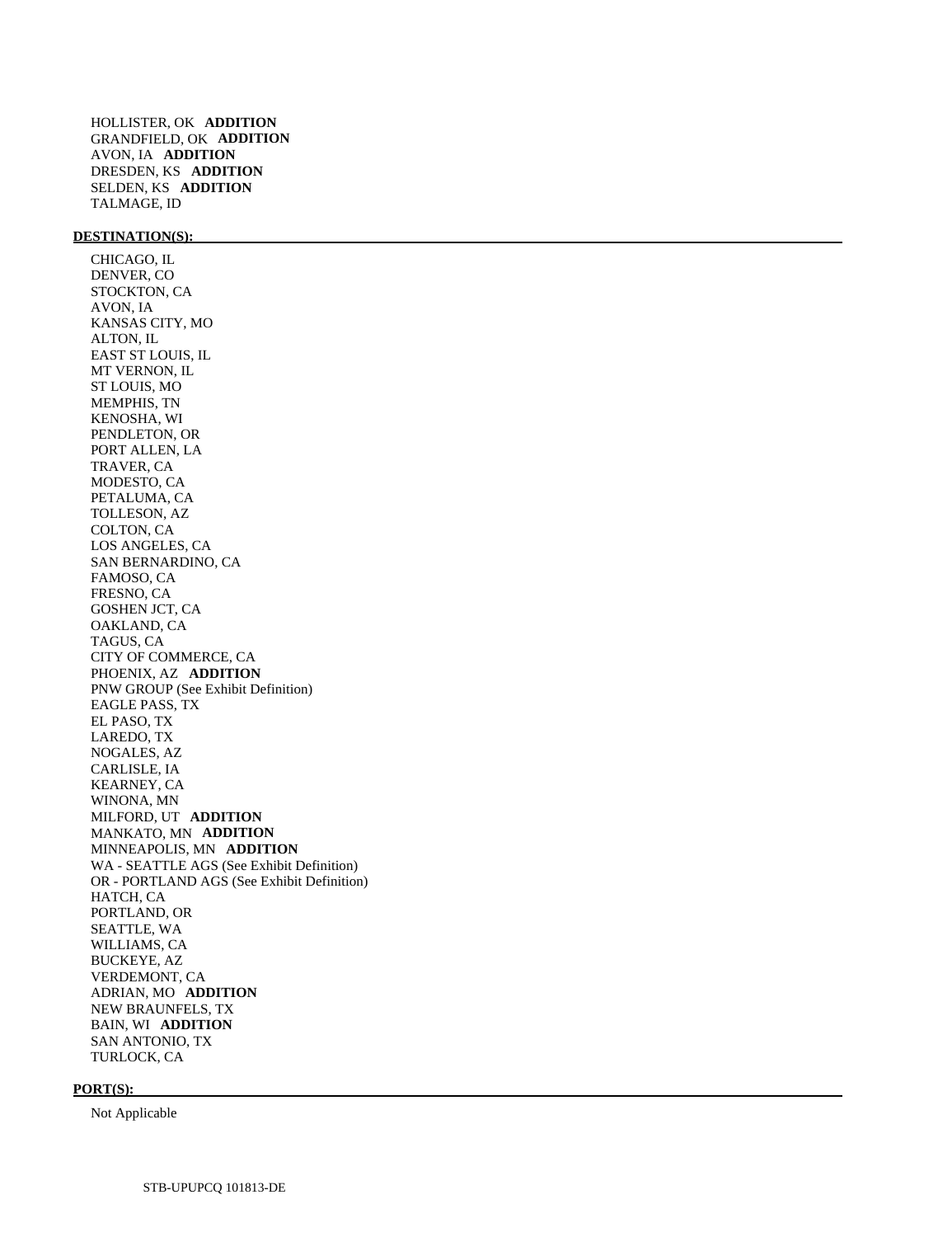# **DURATION:**

 Effective Date: January 1, 2018 Amendment Effective Date: June 1, 2021 **ADDITION**  Expiration Date: May 31, 2022 **EXTENSION** 

# **RAIL CAR DATA:**

Carrier Equipment not involved.

# **RATES & CHARGES:**

Not applicable

# **VOLUME:**

 Minimum shipment of 107 carloads. Multiple Car Shipments Single Car Shipments **DELETION** 

# **SPECIAL FEATURES:**

Special Switching Provision

# **SPECIAL NOTICE:**

Not applicable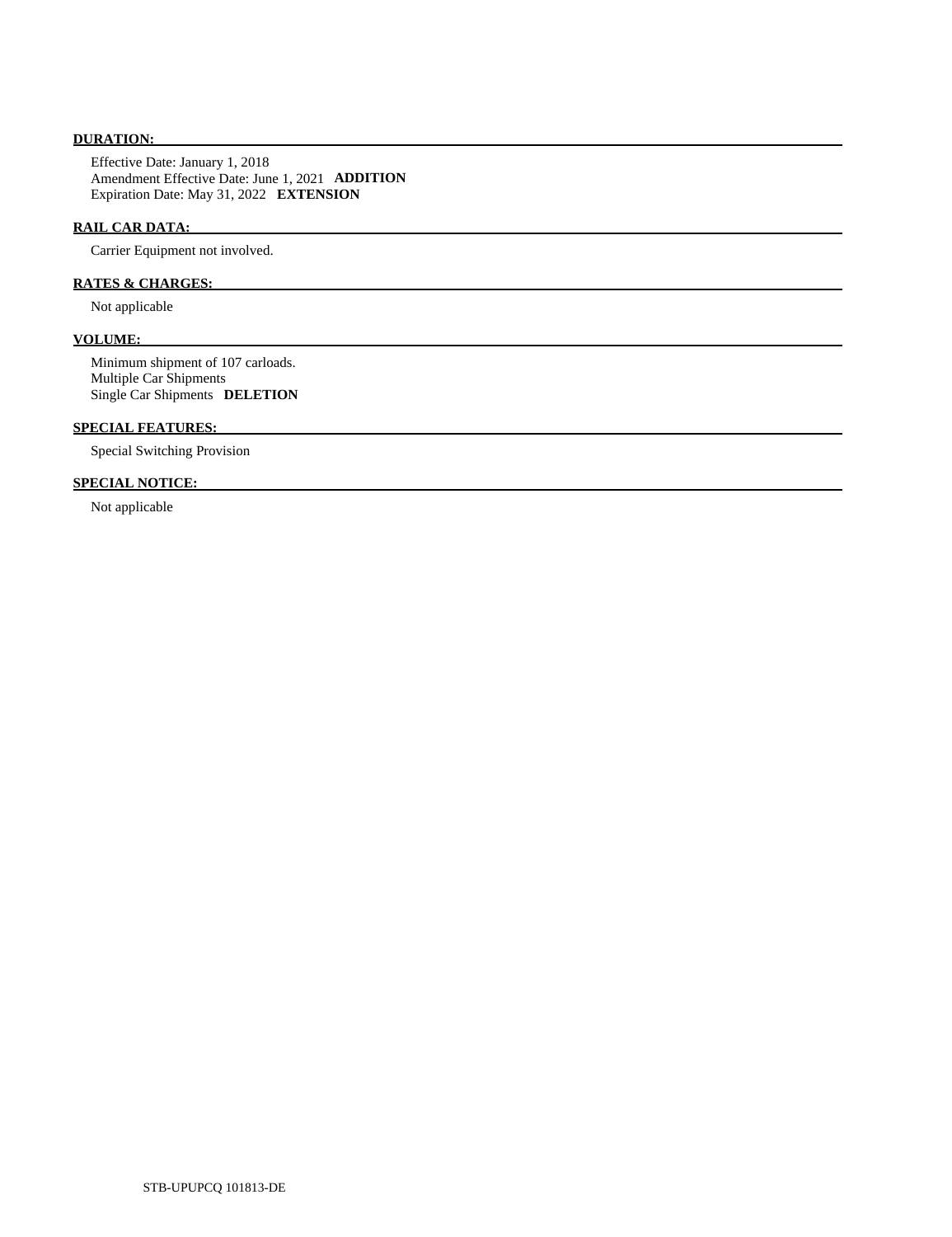PNW GROUP consist of: PORTLAND, OR RIVER GATE, OR KALAMA, WA LONGVIEW, WA WA - SEATTLE AGS consist of: ABERDEEN, WA ABERDEEN JCT, WA ALDERTON, WA ALLISON, WA ANDOVER, WA ARGO, WA AUBURN, WA BALLARD, WA BALLARD JCT, WA BANGOR, WA BAY SHORE, WA BELFAIR, WA BELLINGHAM, WA BELMORE, WA BLACK RIVER, WA BLAJCT, WA BLAKESLEE JCT, WA BREMERTON, WA BRIARWOOD, WA BUCODA, WA BURLINGTON, WA CAMP MURRAY, WA CAPITOL, WA CENPARK, WA CENTRALIA, WA CHEHALIS, WA CLAY CITY, WA CONCORA, WA DIVIDE, WA DUPONT, WA EAST OLYMPIA, WA EAST PUYALLUP, WA EATONVILLE JCT, WA EDMOND, WA EDMONDS, WA ELBE, WA ELMA, WA ESSEX, WA EVERETT, WA EVERETT, WA FERNDALE, WA FIFE, WA FREDERICKSON, WA FT LEWIS, WA GATE, WA GLOBAL GATEWAY NO, WA GRAHAM, WA GRAND MOUND, WA GREENDALE, WA HARBOR ISLAND, WA HILLSDALE, WA HOQUIAM, WA INTERBAY, WA JUNCTION CITY, WA KAPOWSIN, WA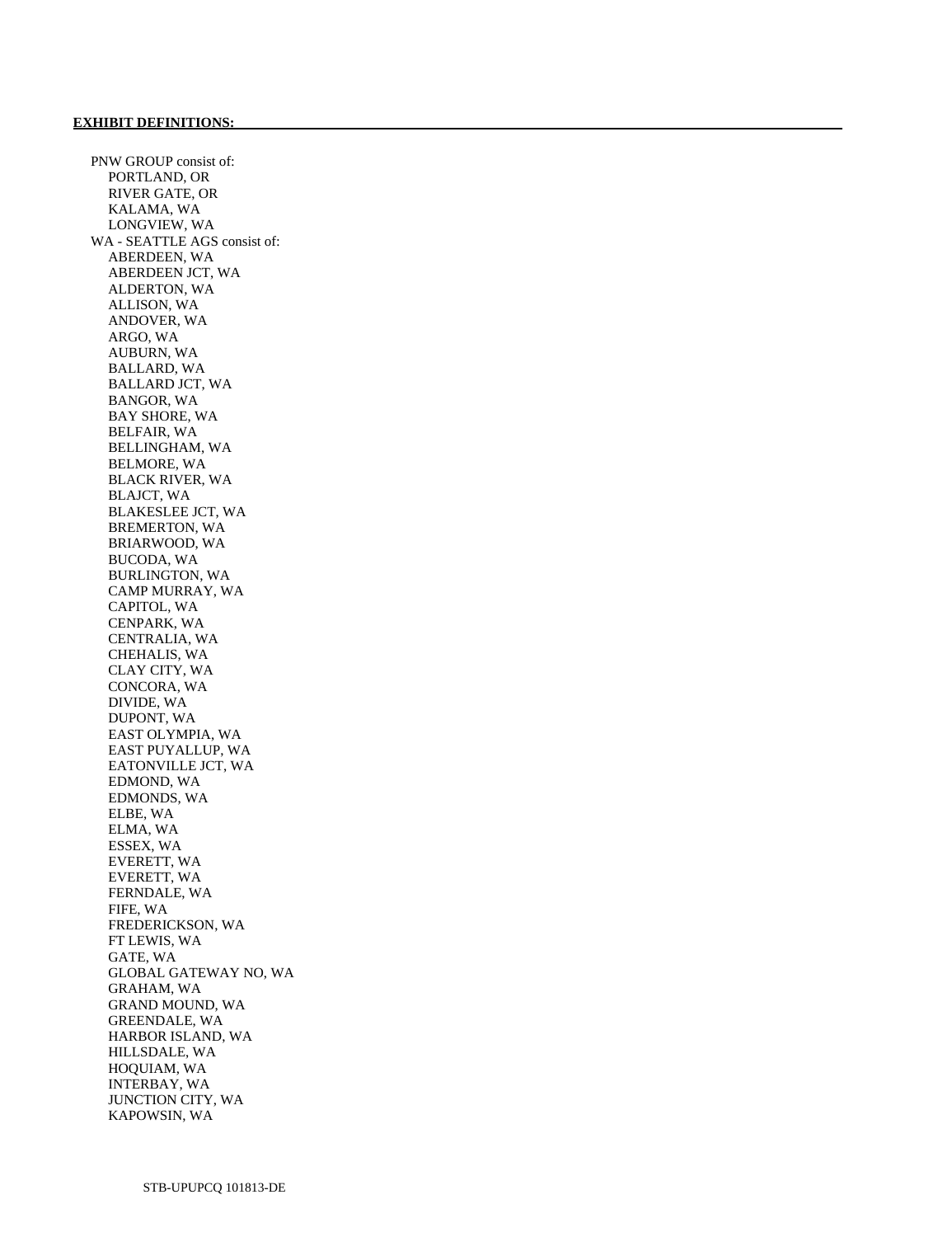KENT, WA KETRON, WA KYRO, WA LAKESIDE, WA LAKEVIEW, WA LOVELAND, WA LYNCH CREEK, WA LYNDEN, WA MALTBY, WA MARMAC, WA MAYTOWN, WA MCCLEARY, WA MCKENNA, WA MCMILLIN, WA MEEKER, WA MIDLAND, WA MINERAL, WA MONROE, WA MONTESANO, WA MORTON, WA MOUNT VERNON, WA MT VERNON, WA NAD JCT, WA NAPAVINE, WA NEW RELIANCE, WA NISQUALLY, WA NORTH PUYALLUP, WA OAKVILLE, WA OFFLAKE, WA OFFUTT LAKE, WA OHOP, WA OLYMPIA, WA PARK JCT, WA PIONEER, WA PORT TOWNSEND, WA PUYALLUP, WA RAINIER, WA RAISH, WA RESERVATION, WA ROCHESTER, WA ROY, WA SEATTLE, WA SEATTLE PIER, WA SHELTON, WA SILVERDALE, WA SKOOKUMCH, WA SKOOKUMCHUCK, WA SOUTH BELFAIR, WA SOUTH TACOMA, WA ST CLAIR, WA STEILACOOM, WA STIMSON, WA SUMNER, WA TACOMA, WA TACOMA EXP, WA TACOMA EXPORT, WA TACOMA JCT, WA TACOMA PCT, WA TAYLOR WAY, WA TENINO, WA THRIFT, WA TITLOW, WA TUKWILA, WA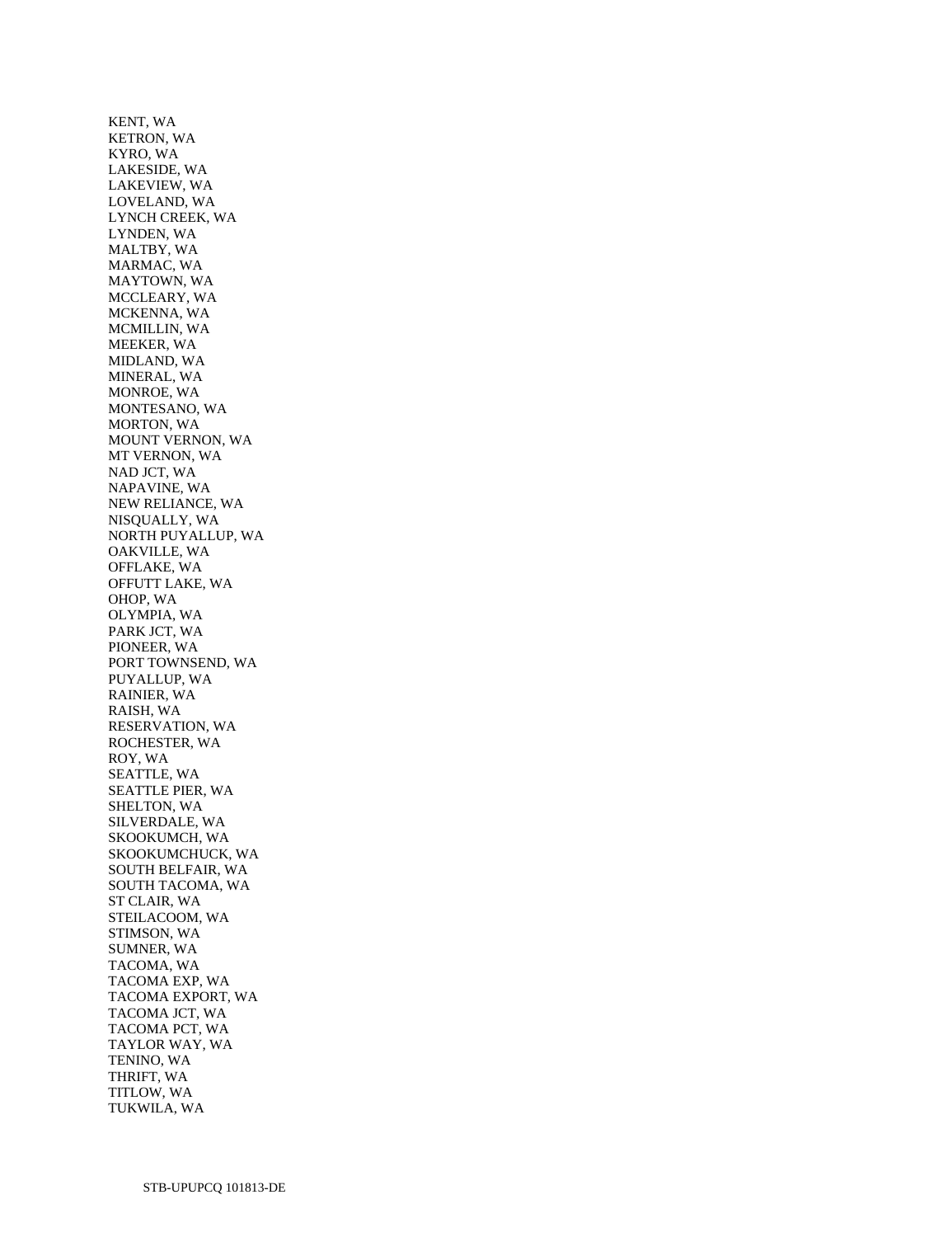TUMWATER, WA VADER, WA WABASH, WA WESCO, WA WEST BLAIR, WA WEST HILLSDALE, WA WEST TACOMA, WA WESTERN JCT, WA WHITES, WA WINLOCK, WA WJCT, WA WOODINVILLE, WA YELM, WA OR - PORTLAND AGS consist of: ALBINA, OR ASTORIA, OR AUMSVILLE, OR AURORA, OR BARNES YARD, OR BATTERSON, OR BONNEVILLE, OR BRIDAL VEIL, OR BROOKS, OR BUXTON, OR CANBY, OR CLACKAMAS, OR COALCA, OR COCHRAN, OR DODSON, OR EAST MILWAUKIE, OR EAST PORTLAND, OR FIR, OR GARBALDI, OR GARIBALDI, OR GEER, OR GERVAIS, OR HEMLOCK, OR HITO, OR HUBBARD, OR KENTON, OR LAKE YARD, OR LIBERAL, OR MILWAUKIE, OR MOHLER, OR MT ANGEL, OR NORTH PORTLAND, OR OREGON CITY, OR OSWEGO, OR PORTLAND, OR PRATUM, OR PULP, OR RENARD, OR RIVER GATE, OR ROCKWOOD, OR SHAW, OR SILVERTON, OR ST JOHNS, OR STAYTON, OR TILLAMOOK, OR TROUTDALE, OR WARRENTON, OR WEST LINN, OR WHEELER, OR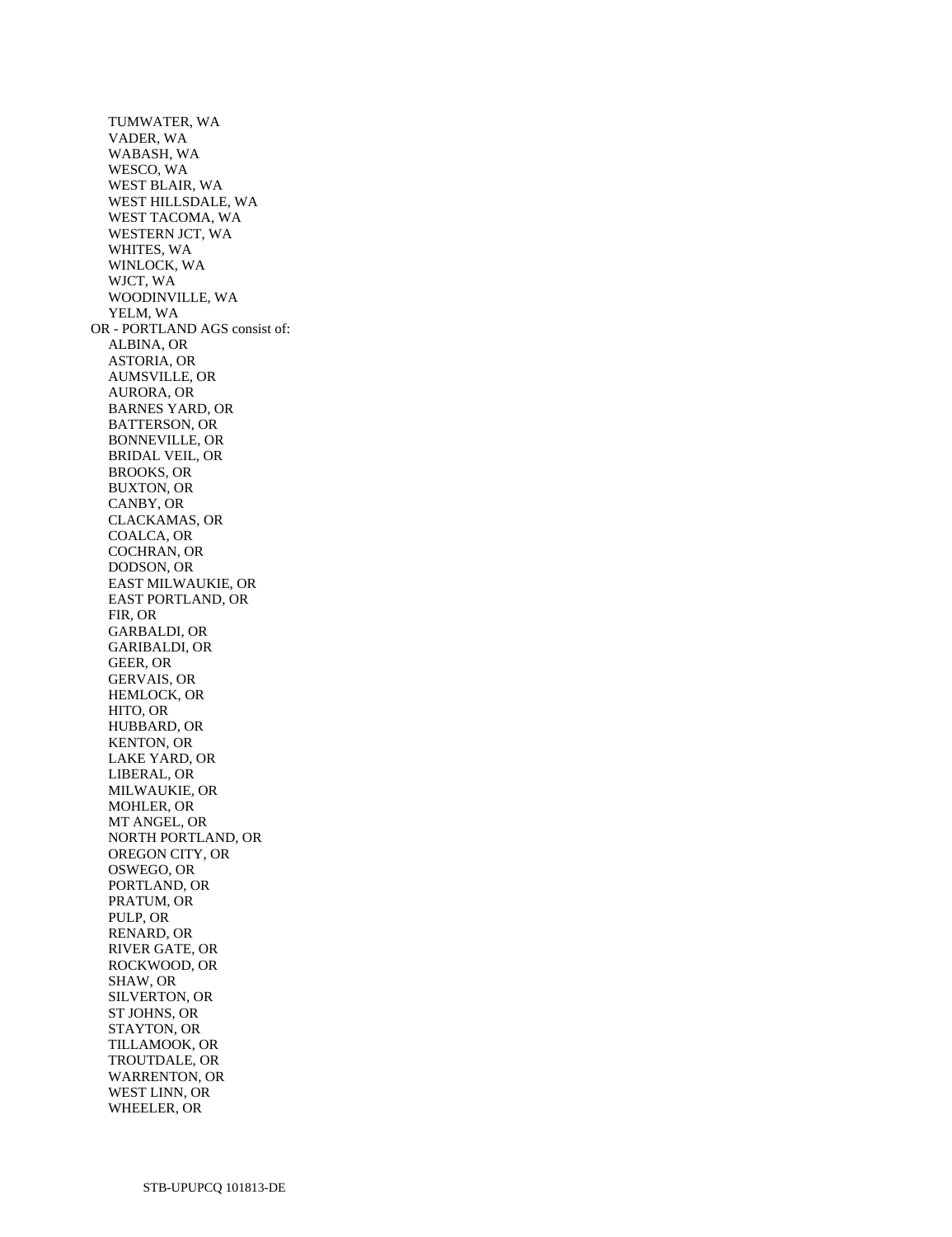WOODBURN, OR AMPERE, WA BARBERTON, WA BATTLE GROUND, WA BRUSH PRAIRIE, WA CAMAS, WA CASTLE ROCK, WA CATHLAMET, WA CHELATCHIE, WA COLUMBIA JCT, WA HEISON, WA HOMAN, WA KALAMA, WA KELSO, WA LONGVIEW, WA OSTRANDER, WA RIDGEFIELD, WA ROCKY POINT, WA RYE JCT, WA VANCOUVER, WA VANCOUVER JCT, WA WASHOUGAL, WA WOODLAND, WA YACOLT, WA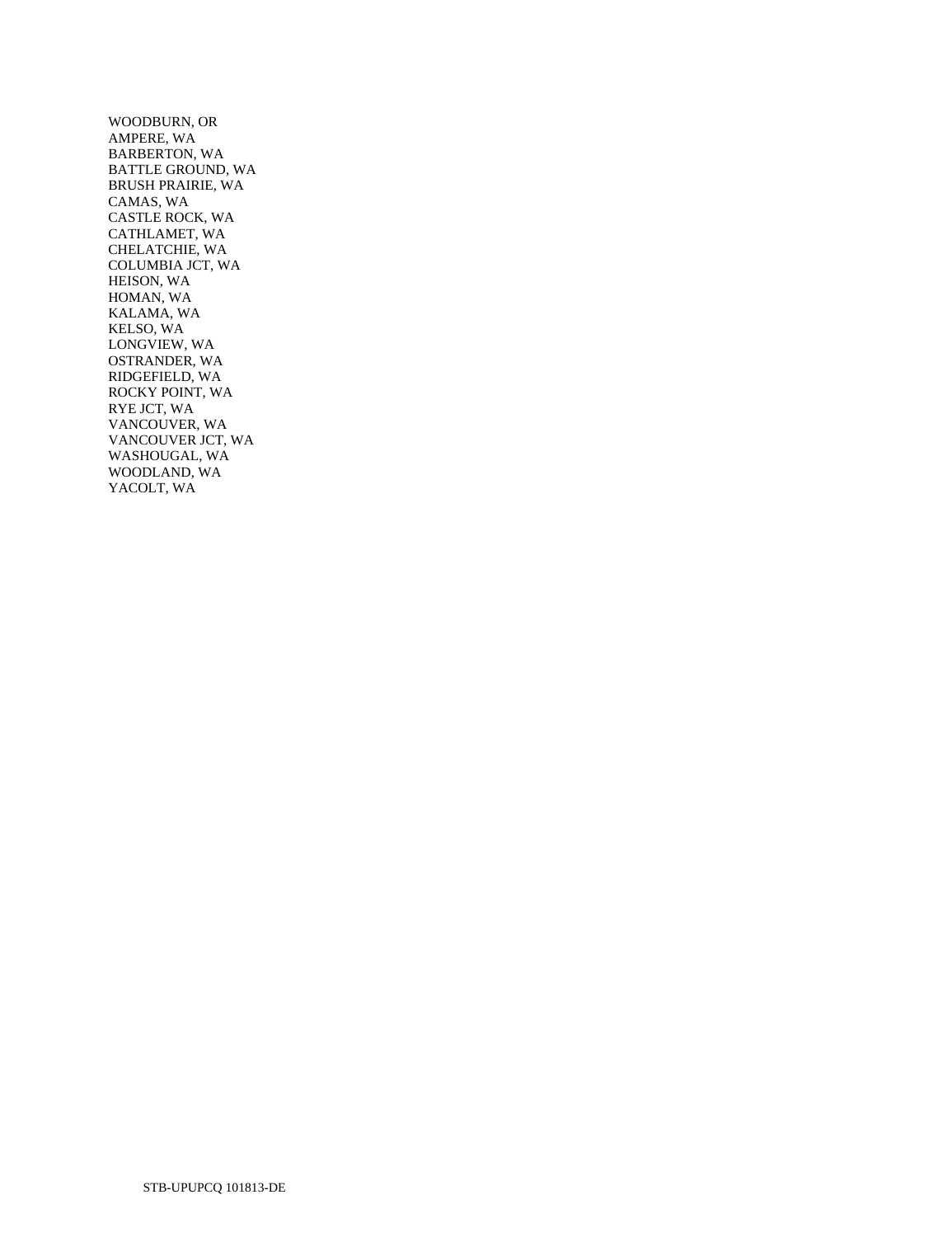

STB-UPUPCQ 101813-DD

# **UNION PACIFIC RAILROAD COMPANY**

# **AMENDED CONTRACT SUMMARY**

**Issued:**  February 14, 2022

**Effective:** June 1, 2021

**Issued by:**  Rosa M. La Puente-Flowers Lead Price Applications 1400 Douglas Street Mail Stop 1340 OMAHA, NEBRASKA 68179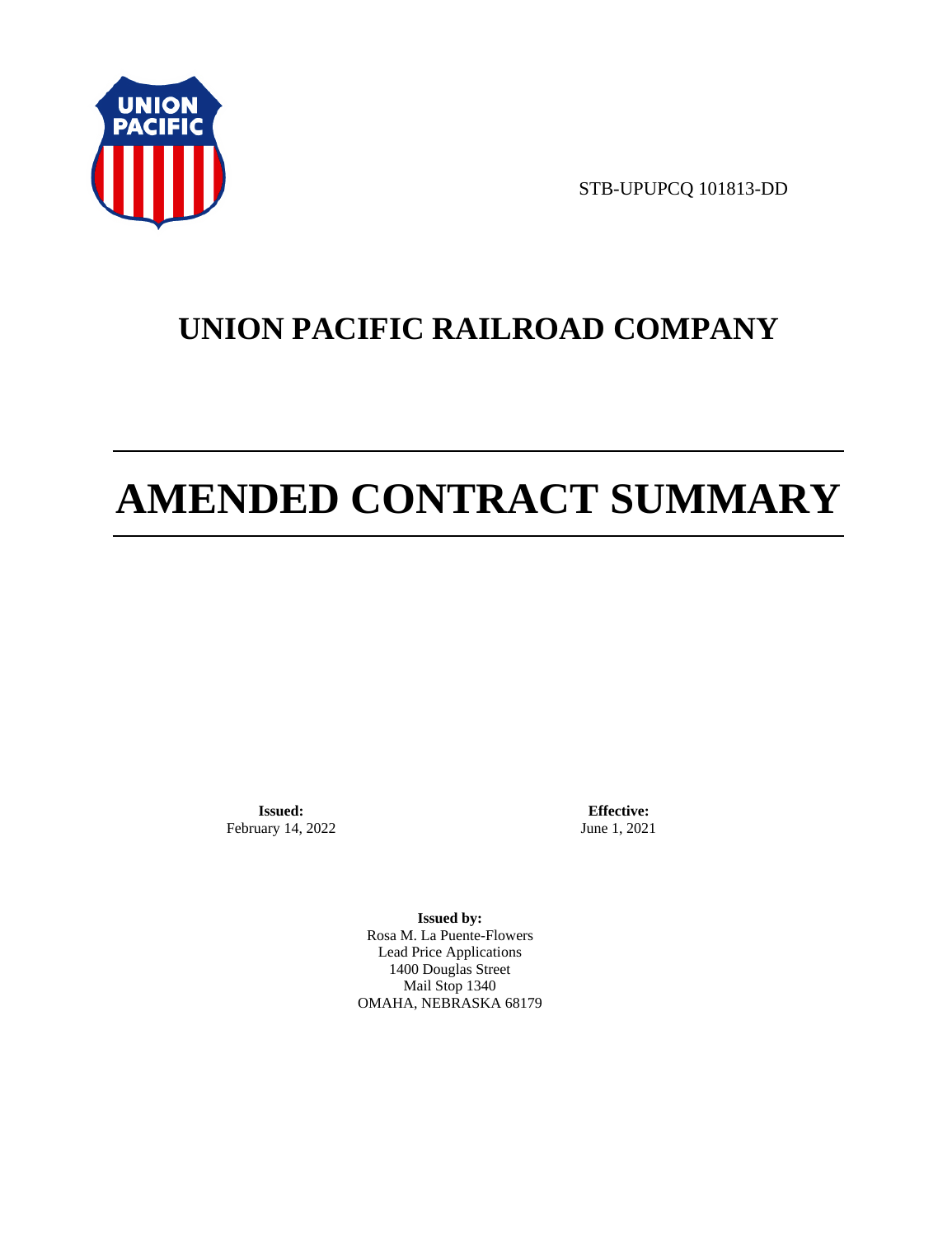#### **PARTICIPATING CARRIERS:**

 UNION PACIFIC RAILROAD COMPANY 1400 Douglas St. Omaha, NE 68179

## **COMMODITY:**

 Wheat Exc.Buckwheat See 01139 Barley **ADDITION** 

#### **SHIPPER:**

THE SCOULAR COMPANY

#### **ORIGIN(S):**

 DOWNS, KS GOODLAND, KS SIDNEY, NE GRAINFIELD, KS BUFFALO PARK, KS GORHAM, KS HAYS, KS HOISINGTON, KS TOULON, KS VICTORIA, KS WALKER, KS YOCEMENTO, KS DENMARK, KS LINCOLN, KS WINONA, KS BUCKLIN, KS PRATT, KS FREMONT, NE BROWNSON, NE SALINA, KS LEVANT, KS PITTSBURG, KS ADRIAN, MO SEIBERT, CO BAZINE, KS **ADDITION**  BISON, KS ALBERT, KS **ADDITION**  AMY, KS **ADDITION**  DIGHTON, KS **ADDITION**  BEELER, KS **ADDITION**  HANSTON, KS **ADDITION**  MARIENTHAL, KS **ADDITION**  JEROME, ID **ADDITION**  HERSHEY, NE PINE BLUFFS, WY LINDBERGH, WY HOOKER, OK TEXHOMA, OK **ADDITION**  TYHEE, ID MICHAUD, ID BANCROFT, ID RIRIE, ID REXBURG, ID OGDEN, UT LINCOLN, ID **ADDITION**  KANSAS CITY, MO **ADDITION**  STRATTON, CO **ADDITION**  FREDERICK, OK **ADDITION**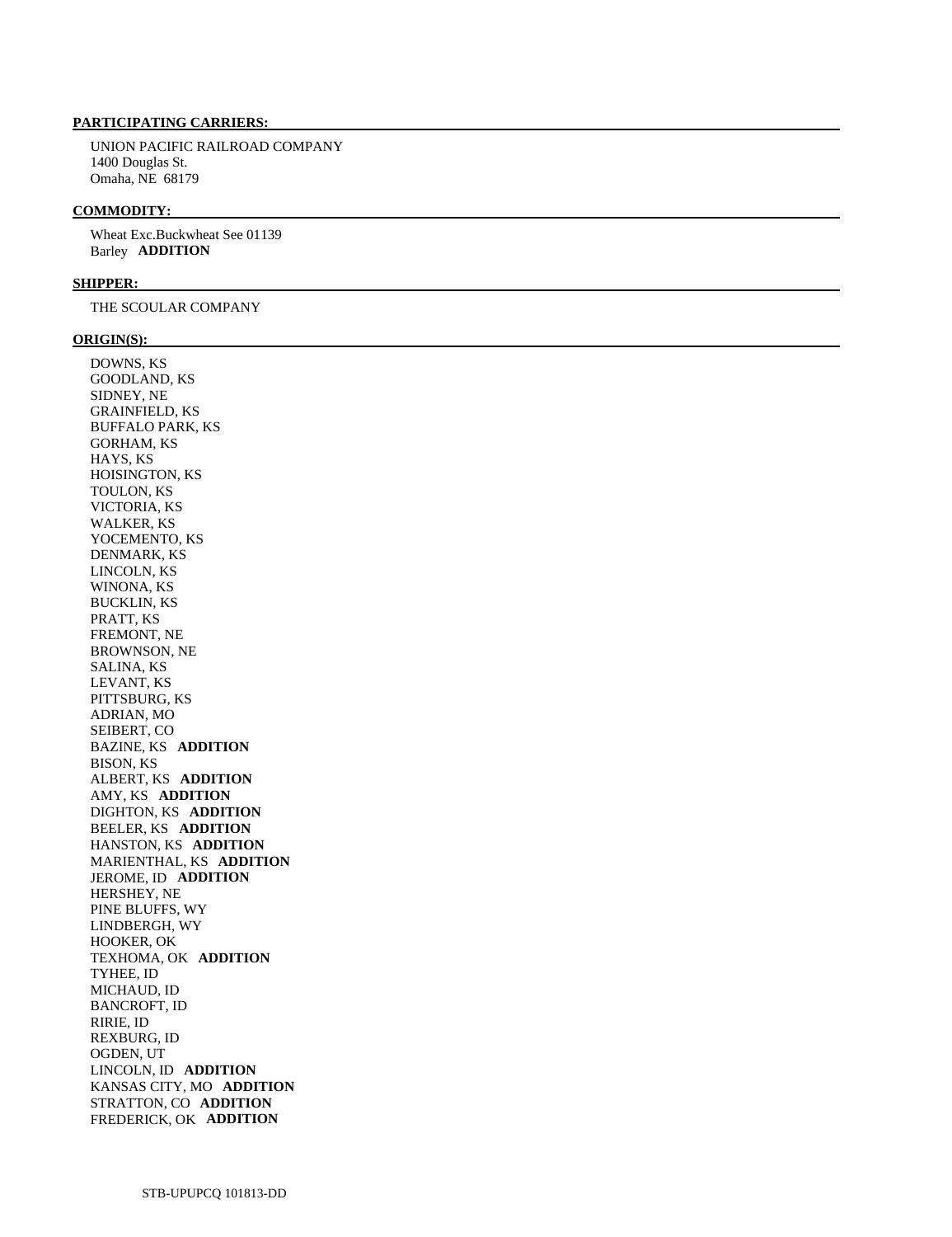HOLLISTER, OK **ADDITION**  GRANDFIELD, OK **ADDITION**  AVON, IA **ADDITION**  DRESDEN, KS **ADDITION**  SELDEN, KS **ADDITION**  TALMAGE, ID

## **DESTINATION(S):**

 CHICAGO, IL DENVER, CO STOCKTON, CA AVON, IA KANSAS CITY, MO ALTON, IL EAST ST LOUIS, IL MT VERNON, IL ST LOUIS, MO MEMPHIS, TN KENOSHA, WI PENDLETON, OR PORT ALLEN, LA TRAVER, CA MODESTO, CA PETALUMA, CA TOLLESON, AZ COLTON, CA LOS ANGELES, CA SAN BERNARDINO, CA FAMOSO, CA FRESNO, CA GOSHEN JCT, CA OAKLAND, CA TAGUS, CA CITY OF COMMERCE, CA PHOENIX, AZ **ADDITION**  PNW GROUP (See Exhibit Definition) EAGLE PASS, TX EL PASO, TX LAREDO, TX NOGALES, AZ CARLISLE, IA KEARNEY, CA WINONA, MN MILFORD, UT **ADDITION**  MANKATO, MN **ADDITION**  MINNEAPOLIS, MN **ADDITION**  WA - SEATTLE AGS (See Exhibit Definition) OR - PORTLAND AGS (See Exhibit Definition) HATCH, CA PORTLAND, OR SEATTLE, WA WILLIAMS, CA BUCKEYE, AZ VERDEMONT, CA ADRIAN, MO **ADDITION**  NEW BRAUNFELS, TX SAN ANTONIO, TX TURLOCK, CA

#### **PORT(S):**

Not Applicable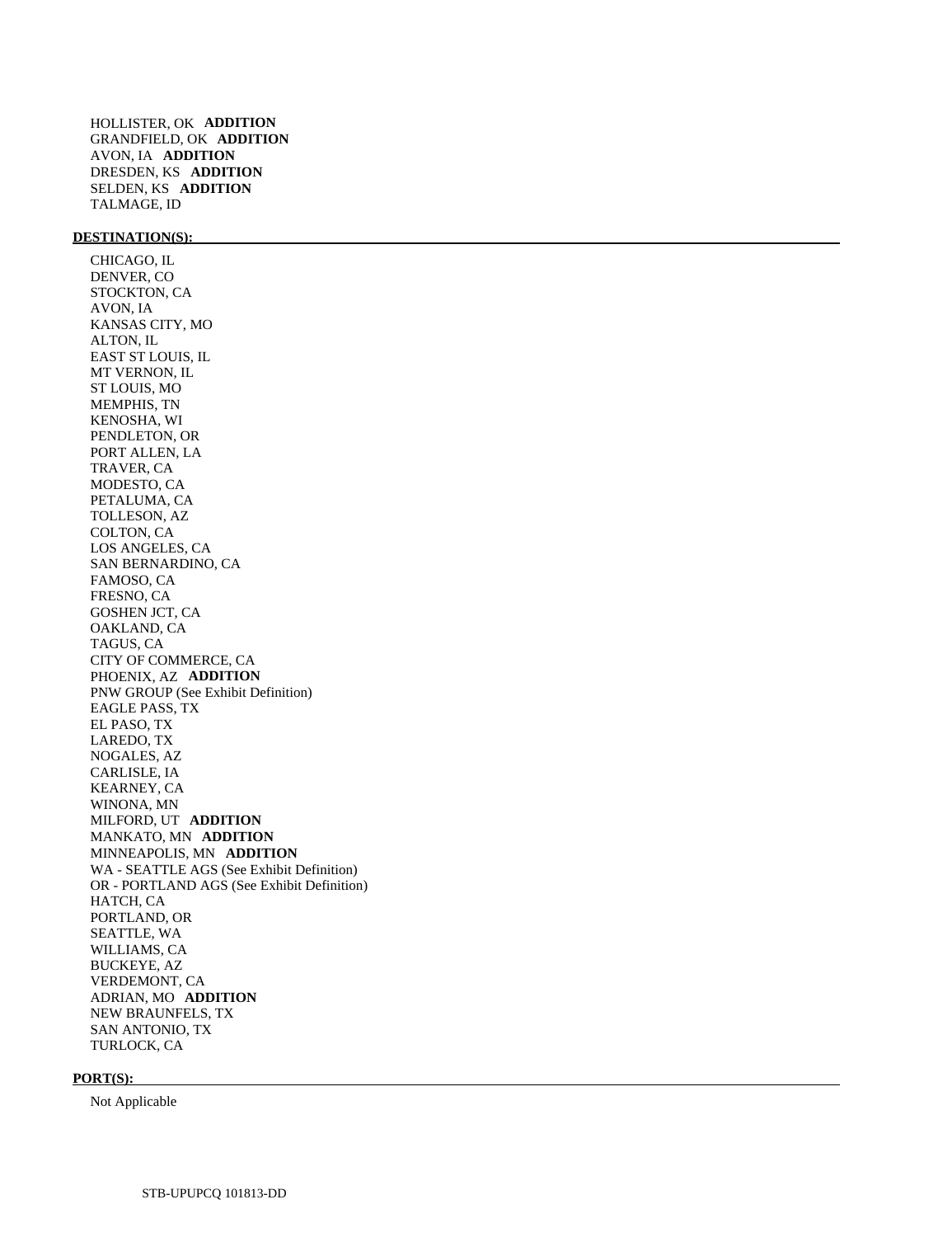# **DURATION:**

 Effective Date: January 1, 2018 Amendment Effective Date: June 1, 2021 **ADDITION**  Expiration Date: May 31, 2022 **EXTENSION** 

# **RAIL CAR DATA:**

Carrier Equipment not involved.

#### **RATES & CHARGES:**

Not applicable

# **VOLUME:**

 Minimum shipment of 107 carloads. Multiple Car Shipments Single Car Shipments **DELETION** 

# **SPECIAL FEATURES:**

Special Switching Provision

# **SPECIAL NOTICE:**

Not applicable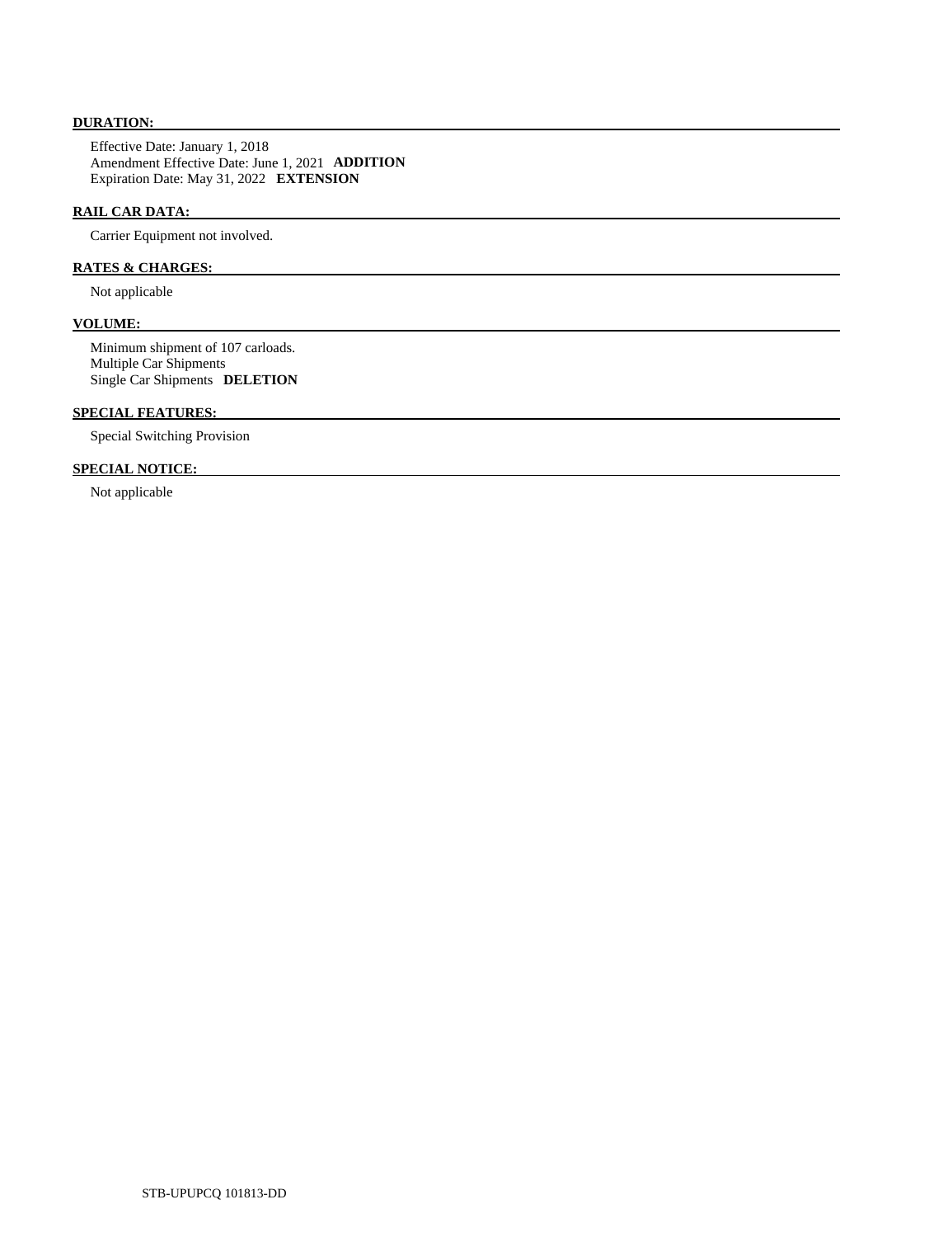PNW GROUP consist of: PORTLAND, OR RIVER GATE, OR KALAMA, WA LONGVIEW, WA WA - SEATTLE AGS consist of: ABERDEEN, WA ABERDEEN JCT, WA ALDERTON, WA ALLISON, WA ANDOVER, WA ARGO, WA AUBURN, WA BALLARD, WA BALLARD JCT, WA BANGOR, WA BAY SHORE, WA BELFAIR, WA BELLINGHAM, WA BELMORE, WA BLACK RIVER, WA BLAJCT, WA BLAKESLEE JCT, WA BREMERTON, WA BRIARWOOD, WA BUCODA, WA BURLINGTON, WA CAMP MURRAY, WA CAPITOL, WA CENPARK, WA CENTRALIA, WA CHEHALIS, WA CLAY CITY, WA CONCORA, WA DIVIDE, WA DUPONT, WA EAST OLYMPIA, WA EAST PUYALLUP, WA EATONVILLE JCT, WA EDMOND, WA EDMONDS, WA ELBE, WA ELMA, WA ESSEX, WA EVERETT, WA EVERETT, WA FERNDALE, WA FIFE, WA FREDERICKSON, WA FT LEWIS, WA GATE, WA GLOBAL GATEWAY NO, WA GRAHAM, WA GRAND MOUND, WA GREENDALE, WA HARBOR ISLAND, WA HILLSDALE, WA HOQUIAM, WA INTERBAY, WA JUNCTION CITY, WA KAPOWSIN, WA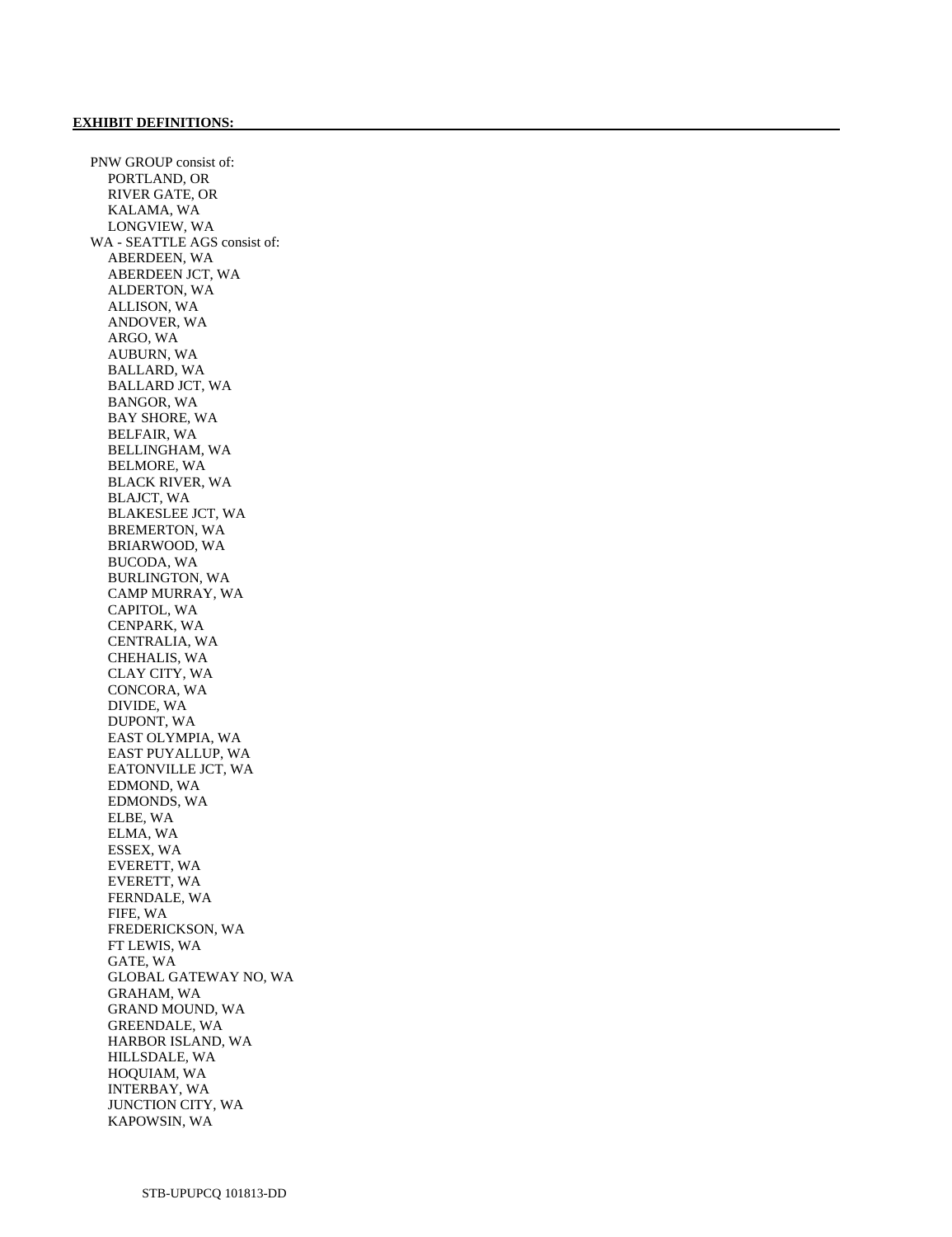KENT, WA KETRON, WA KYRO, WA LAKESIDE, WA LAKEVIEW, WA LOVELAND, WA LYNCH CREEK, WA LYNDEN, WA MALTBY, WA MARMAC, WA MAYTOWN, WA MCCLEARY, WA MCKENNA, WA MCMILLIN, WA MEEKER, WA MIDLAND, WA MINERAL, WA MONROE, WA MONTESANO, WA MORTON, WA MOUNT VERNON, WA MT VERNON, WA NAD JCT, WA NAPAVINE, WA NEW RELIANCE, WA NISQUALLY, WA NORTH PUYALLUP, WA OAKVILLE, WA OFFLAKE, WA OFFUTT LAKE, WA OHOP, WA OLYMPIA, WA PARK JCT, WA PIONEER, WA PORT TOWNSEND, WA PUYALLUP, WA RAINIER, WA RAISH, WA RESERVATION, WA ROCHESTER, WA ROY, WA SEATTLE, WA SEATTLE PIER, WA SHELTON, WA SILVERDALE, WA SKOOKUMCH, WA SKOOKUMCHUCK, WA SOUTH BELFAIR, WA SOUTH TACOMA, WA ST CLAIR, WA STEILACOOM, WA STIMSON, WA SUMNER, WA TACOMA, WA TACOMA EXP, WA TACOMA EXPORT, WA TACOMA JCT, WA TACOMA PCT, WA TAYLOR WAY, WA TENINO, WA THRIFT, WA TITLOW, WA TUKWILA, WA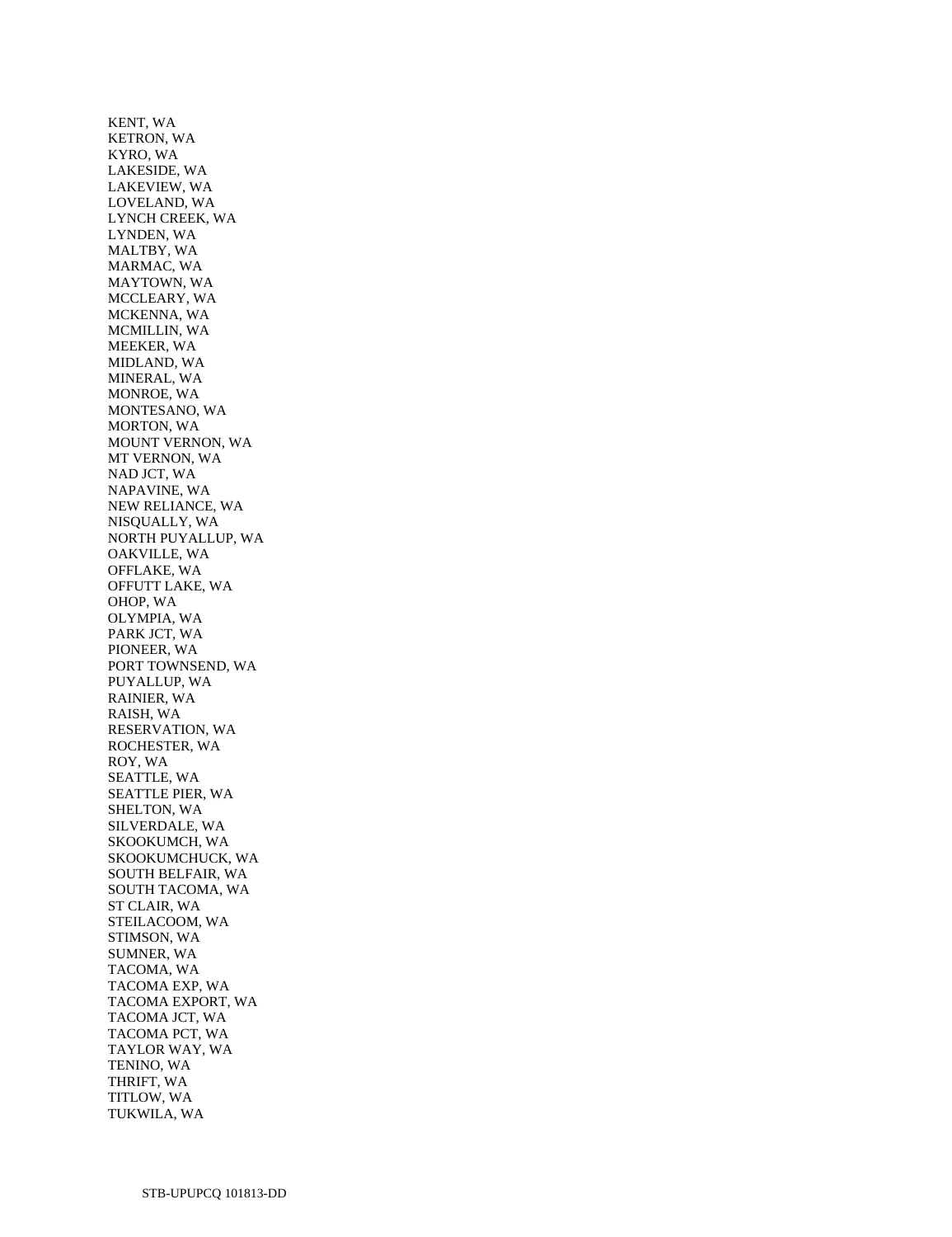TUMWATER, WA VADER, WA WABASH, WA WESCO, WA WEST BLAIR, WA WEST HILLSDALE, WA WEST TACOMA, WA WESTERN JCT, WA WHITES, WA WINLOCK, WA WJCT, WA WOODINVILLE, WA YELM, WA OR - PORTLAND AGS consist of: ALBINA, OR ASTORIA, OR AUMSVILLE, OR AURORA, OR BARNES YARD, OR BATTERSON, OR BONNEVILLE, OR BRIDAL VEIL, OR BROOKS, OR BUXTON, OR CANBY, OR CLACKAMAS, OR COALCA, OR COCHRAN, OR DODSON, OR EAST MILWAUKIE, OR EAST PORTLAND, OR FIR, OR GARBALDI, OR GARIBALDI, OR GEER, OR GERVAIS, OR HEMLOCK, OR HITO, OR HUBBARD, OR KENTON, OR LAKE YARD, OR LIBERAL, OR MILWAUKIE, OR MOHLER, OR MT ANGEL, OR NORTH PORTLAND, OR OREGON CITY, OR OSWEGO, OR PORTLAND, OR PRATUM, OR PULP, OR RENARD, OR RIVER GATE, OR ROCKWOOD, OR SHAW, OR SILVERTON, OR ST JOHNS, OR STAYTON, OR TILLAMOOK, OR TROUTDALE, OR WARRENTON, OR WEST LINN, OR WHEELER, OR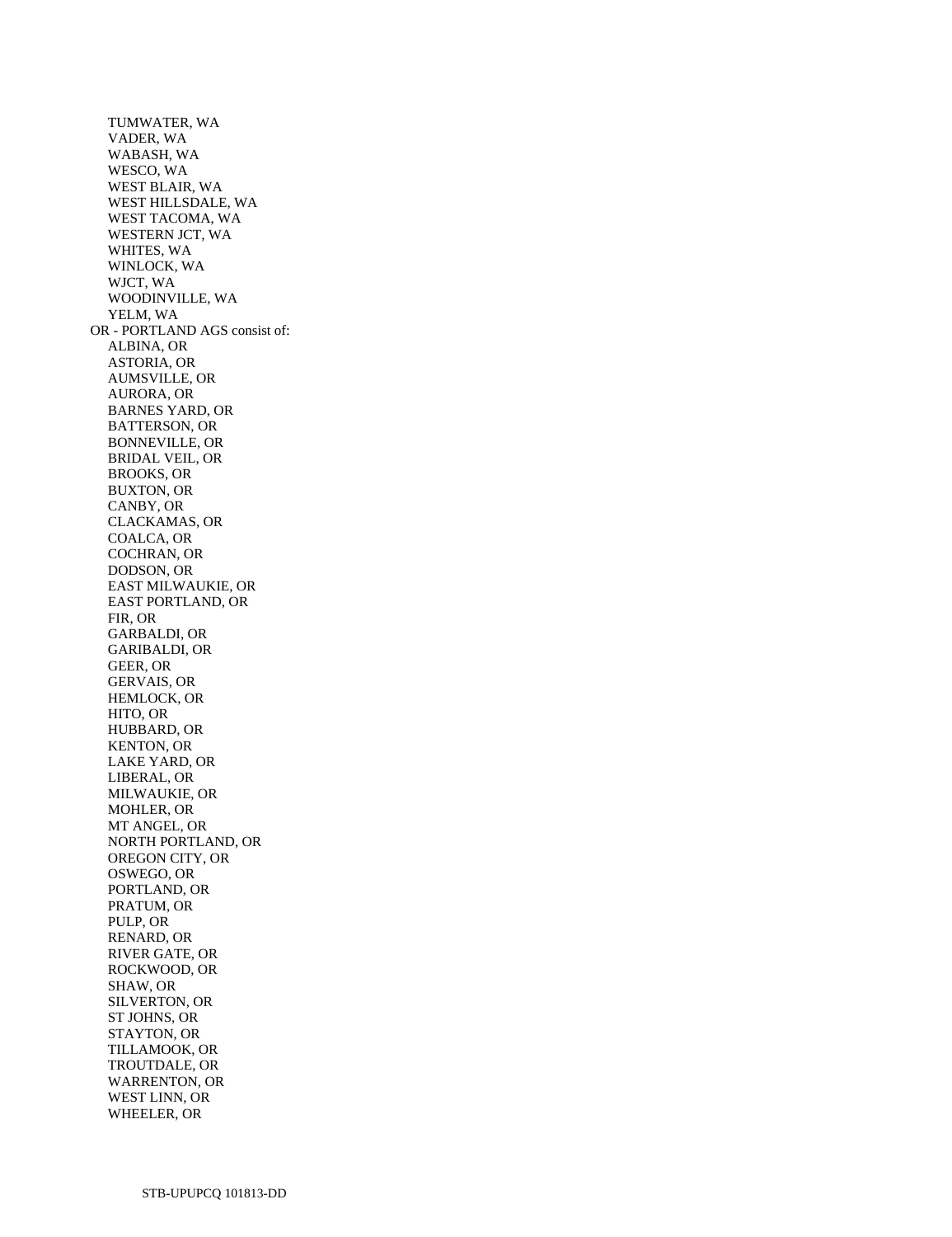WOODBURN, OR AMPERE, WA BARBERTON, WA BATTLE GROUND, WA BRUSH PRAIRIE, WA CAMAS, WA CASTLE ROCK, WA CATHLAMET, WA CHELATCHIE, WA COLUMBIA JCT, WA HEISON, WA HOMAN, WA KALAMA, WA KELSO, WA LONGVIEW, WA OSTRANDER, WA RIDGEFIELD, WA ROCKY POINT, WA RYE JCT, WA VANCOUVER, WA VANCOUVER JCT, WA WASHOUGAL, WA WOODLAND, WA YACOLT, WA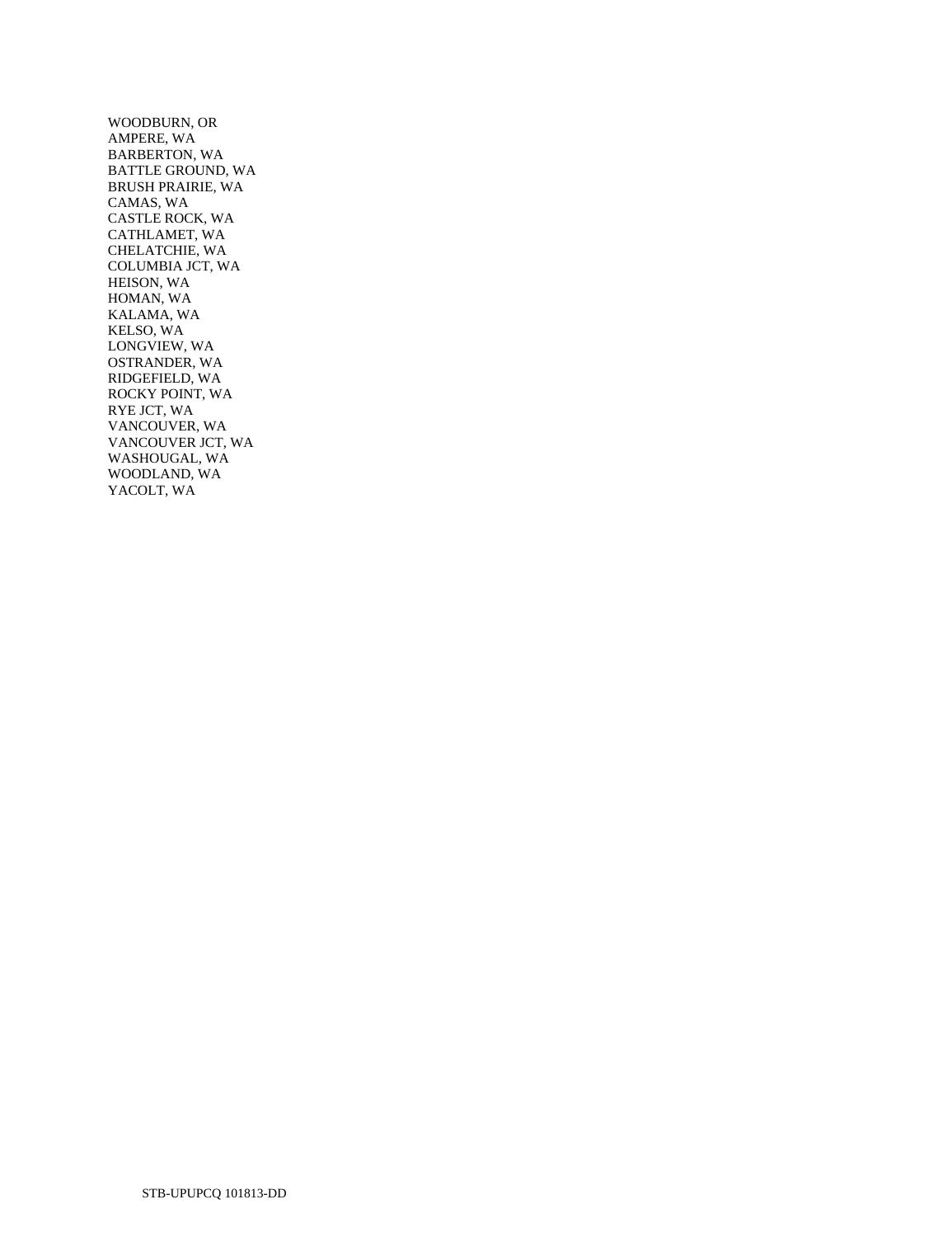

STB-UPUPCQ 102467-S

# **UNION PACIFIC RAILROAD COMPANY**

# **AMENDED CONTRACT SUMMARY**

**Issued:**  February 19, 2022

**Effective:** June 1, 2021

**Issued by:**  Rosa M. La Puente-Flowers Lead Price Applications 1400 Douglas Street Mail Stop 1340 OMAHA, NEBRASKA 68179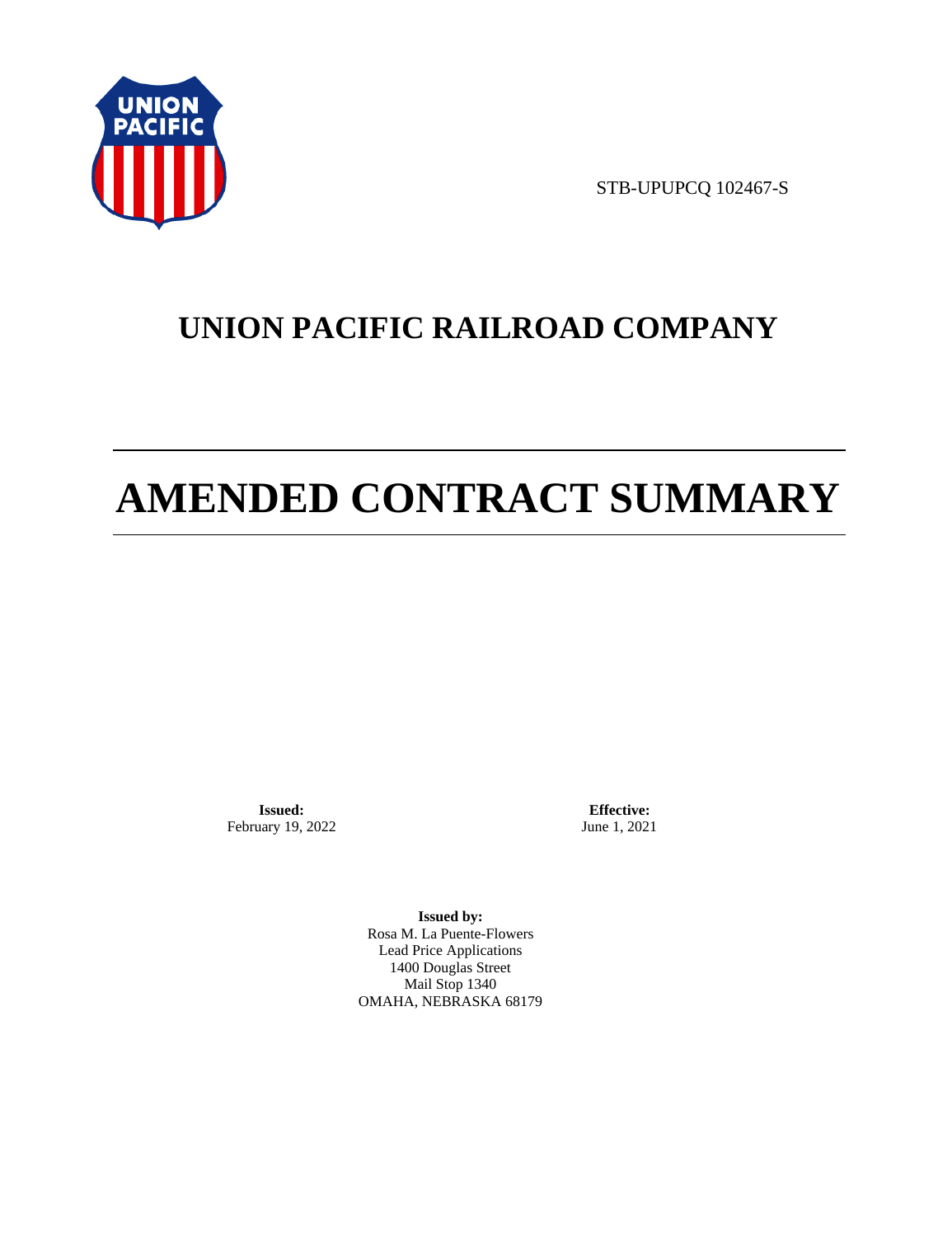#### **PARTICIPATING CARRIERS:**

 AT & L RAILROAD CO INC **ADDITION**  P.o. Box 29 Watonga, OK 73772

 UNION PACIFIC RAILROAD COMPANY 1400 Douglas St. Omaha, NE 68179

#### **COMMODITY:**

 Wheat, Feed, Nec **ADDITION**  Oats **ADDITION**  Wheat, Not Organically Grown Free Of Fertilizer And Or Pesticide Applications **ADDITION**  Wheat, Durum, Amber Or Red **ADDITION**  Oats, Feed, Nec **ADDITION**  Rye **ADDITION**  Rye, Feed, Nec **ADDITION**  Triticale **ADDITION**  Wheat,Organically Grown Free Of Fertilizer & Or Pesticide Applications **ADDITION** 

#### **SHIPPER:**

THE ANDERSONS INC **ADDITION** 

#### **ORIGIN(S):**

 BREWSTER, KS **ADDITION**  CLAYTON, KS **ADDITION**  COLLYER, KS **ADDITION**  COURTLAND, KS **ADDITION**  DOWNS, KS **ADDITION**  DRESDEN, KS **ADDITION**  EDSON, KS **ADDITION**  ESBON, KS **ADDITION**  GEM, KS **ADDITION**  GOODLAND, KS **ADDITION**  GORHAM, KS **ADDITION**  GRAINFIELD, KS **ADDITION**  GRETNA, KS **ADDITION**  GRINNELL, KS **ADDITION**  HAVILAND, KS **ADDITION**  JENNINGS, KS **ADDITION**  KANORADO, KS **ADDITION**  KENSINGTON, KS **ADDITION**  LEBANON, KS **ADDITION**  LEVANT, KS **ADDITION**  MANKATO, KS **ADDITION**  MINGO, KS **ADDITION**  NORTON, KS **ADDITION**  NORWAY, KS **ADDITION**  OAKLEY, KS **ADDITION**  OSBORNE, KS **ADDITION**  PHILLIPSBURG, KS **ADDITION**  PRAIRIE VIEW, KS **ADDITION**  PRATT, KS **ADDITION**  QUINTER, KS **ADDITION**  REXFORD, KS **ADDITION**  RULETON, KS **ADDITION**  SALINA, KS **ADDITION**  SCANDIA, KS **ADDITION**  SELDEN, KS **ADDITION**  SMITH CENTER, KS **ADDITION**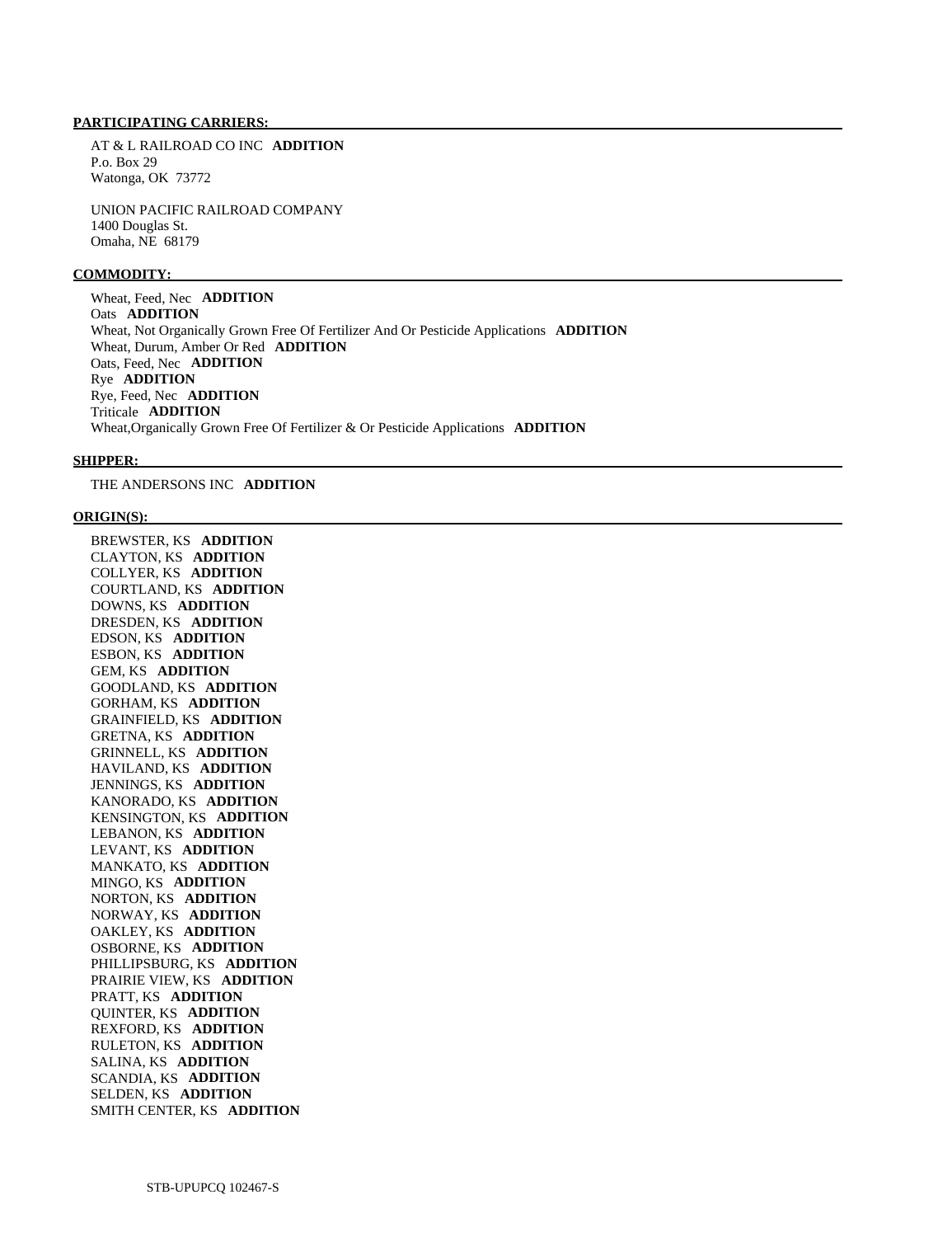STUTTGART, KS **ADDITION**  VICTORIA, KS **ADDITION**  WAKEENEY, KS **ADDITION**  WICHITA, KS **ADDITION**  NE - CHAPPELL AGS (See Exhibit Definition) GOODWELL, OK **ADDITION**  HOOKER, OK **ADDITION**  MEDFORD, OK **ADDITION**  TEXHOMA, OK **ADDITION**  WATONGA, OK **ADDITION**  CORPUS CHRISTI, TX **ADDITION**  STRATFORD, TX **ADDITION**  GRANVILLE, WI **ADDITION**  MILWAUKEE, WI **ADDITION**  ARRIBA, CO **ADDITION**  BETHUNE, CO **ADDITION**  BURLINGTON, CO **ADDITION**  FLAGLER, CO **ADDITION**  GENOA, CO **ADDITION**  SEIBERT, CO **ADDITION**  STRATTON, CO **ADDITION**  VONA, CO **ADDITION**  AGRA, KS **ADDITION**  ALMENA, KS **ADDITION**  ASTOR, KS **ADDITION**  ATHOL, KS **ADDITION**  BELLAIRE, KS **ADDITION**  BELLEVILLE, KS **ADDITION**  BRETON, KS **ADDITION** 

#### **DESTINATION(S):**

 NOGALES, AZ **ADDITION**  CALEXICO, CA **ADDITION**  EAGLE PASS, TX **ADDITION**  EL PASO, TX **ADDITION**  GALENA PARK, TX **ADDITION**  LAREDO, TX **ADDITION**  KANSAS CITY, MO **ADDITION**  TOLLESON, AZ **ADDITION**  SHERMAN, TX **ADDITION**  CHICAGO, IL **ADDITION**  OR - PORTLAND AGS (See Exhibit Definition) NEW BRAUNFELS, TX **ADDITION**  SAN ANTONIO, TX **ADDITION**  CA - LA BASIN AGS (See Exhibit Definition) EAST ST LOUIS, IL **ADDITION**  WINONA, MN **ADDITION**  PORTLAND, OR **ADDITION**  MEMPHIS, TN **ADDITION** 

#### **PORT(S):**

Not Applicable

#### **DURATION:**

 Effective Date: June 1, 2019 Amendment Effective Date: June 1, 2021 **ADDITION**  Expiration Date: March 31, 2022 **EXTENSION** 

#### **RAIL CAR DATA:**

No cars dedicated to service under this Contract. Cars are provided on a common carrier basis only.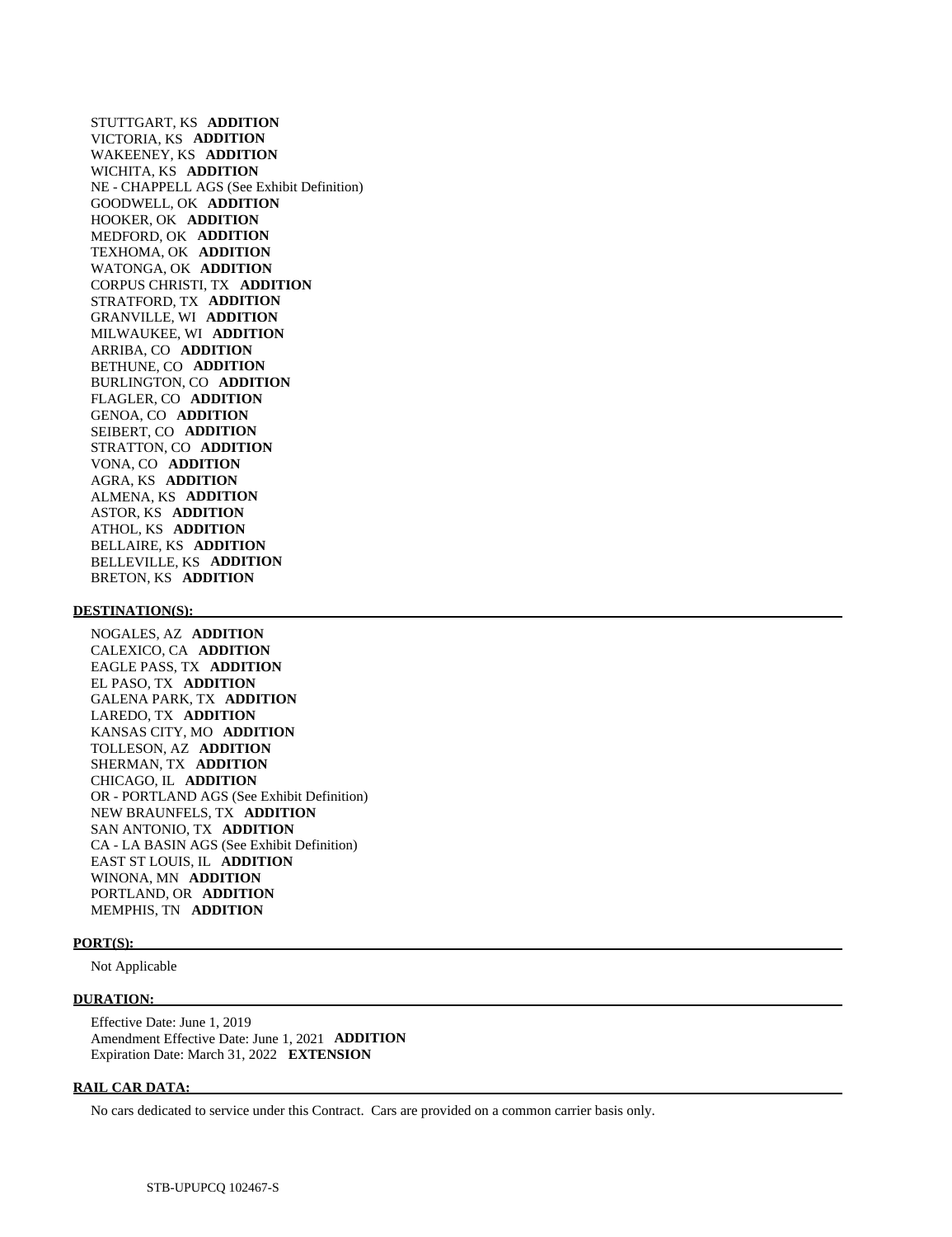# **RATES & CHARGES:**

Not applicable

# **VOLUME:**

 Minimum shipment of 107 carloads. **ADDITION**  Multiple Car Shipments **ADDITION** 

# **SPECIAL FEATURES:**

Special Switching Provision

# **SPECIAL NOTICE:**

Not applicable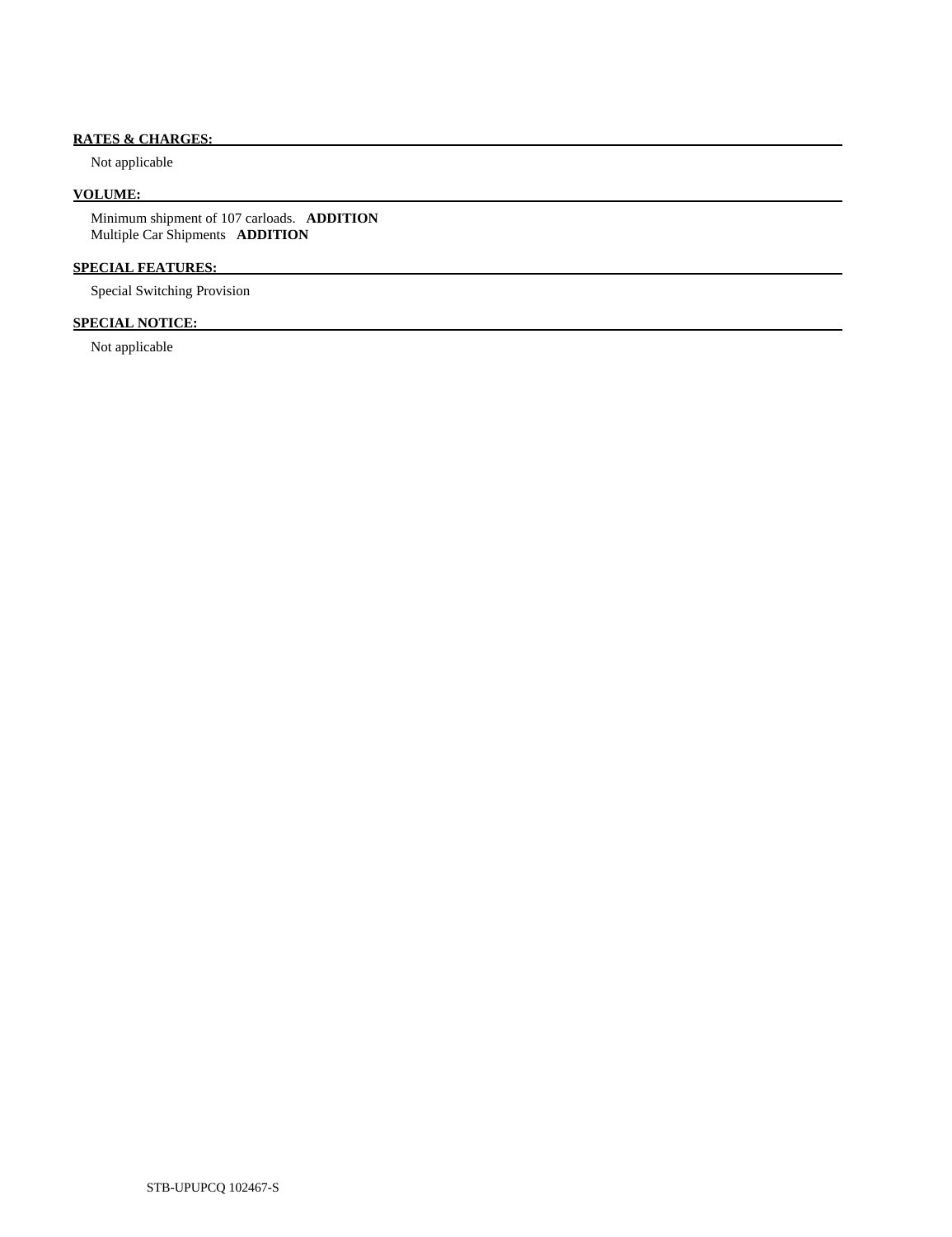#### **EXHIBIT DEFINITIONS:**

 NE - CHAPPELL AGS consist of: AJAY, NE **ADDITION**  BIG SPRINGS, NE **ADDITION**  BRIDGEPORT, NE **ADDITION**  BROADWATER, NE **ADDITION**  BROWNSON, NE **ADDITION**  BRULE, NE **ADDITION**  BUSHNELL, NE **ADDITION**  CHAPPELL, NE **ADDITION**  COLTON, NE **ADDITION**  DIX, NE **ADDITION**  GERING, NE **ADDITION**  HENRY, NE **ADDITION**  HUNTSMAN, NE **ADDITION**  JACINTO, NE **ADDITION**  JOYCE, NE **ADDITION**  KEYSTONE, NE **ADDITION**  KIMBALL, NE **ADDITION**  LEWELLEN, NE **ADDITION**  LISCO, NE **ADDITION**  LODGEPOLE, NE **ADDITION**  LYMAN, NE **ADDITION**  MARTIN, NE **ADDITION**  MELBETA, NE **ADDITION**  NEVENS, NE **ADDITION**  NORTHPORT, NE **ADDITION**  OGALLALA, NE **ADDITION**  OSHKOSH, NE **ADDITION**  OWASCO, NE **ADDITION**  PAXTON, NE **ADDITION**  POTTER, NE **ADDITION**  ROSCOE, NE **ADDITION**  RUTHTON, NE **ADDITION**  SARBEN, NE **ADDITION**  SIDNEY, NE **ADDITION**  SOUTH MITCHELL, NE **ADDITION**  SOUTH MORRILL, NE **ADDITION**  SUNOL, NE **ADDITION**  TOWERS, NE **ADDITION**  OR - PORTLAND AGS consist of: ALBINA, OR **ADDITION**  ASTORIA, OR **ADDITION**  AUMSVILLE, OR **ADDITION**  AURORA, OR **ADDITION**  BARNES YARD, OR **ADDITION**  BATTERSON, OR **ADDITION**  BONNEVILLE, OR **ADDITION**  BRIDAL VEIL, OR **ADDITION**  BROOKS, OR **ADDITION**  BUXTON, OR **ADDITION**  CANBY, OR **ADDITION**  CLACKAMAS, OR **ADDITION**  COALCA, OR **ADDITION**  COCHRAN, OR **ADDITION**  DODSON, OR **ADDITION**  EAST MILWAUKIE, OR **ADDITION**  EAST PORTLAND, OR **ADDITION**  FIR, OR **ADDITION**  GARBALDI, OR **ADDITION**  GARIBALDI, OR **ADDITION**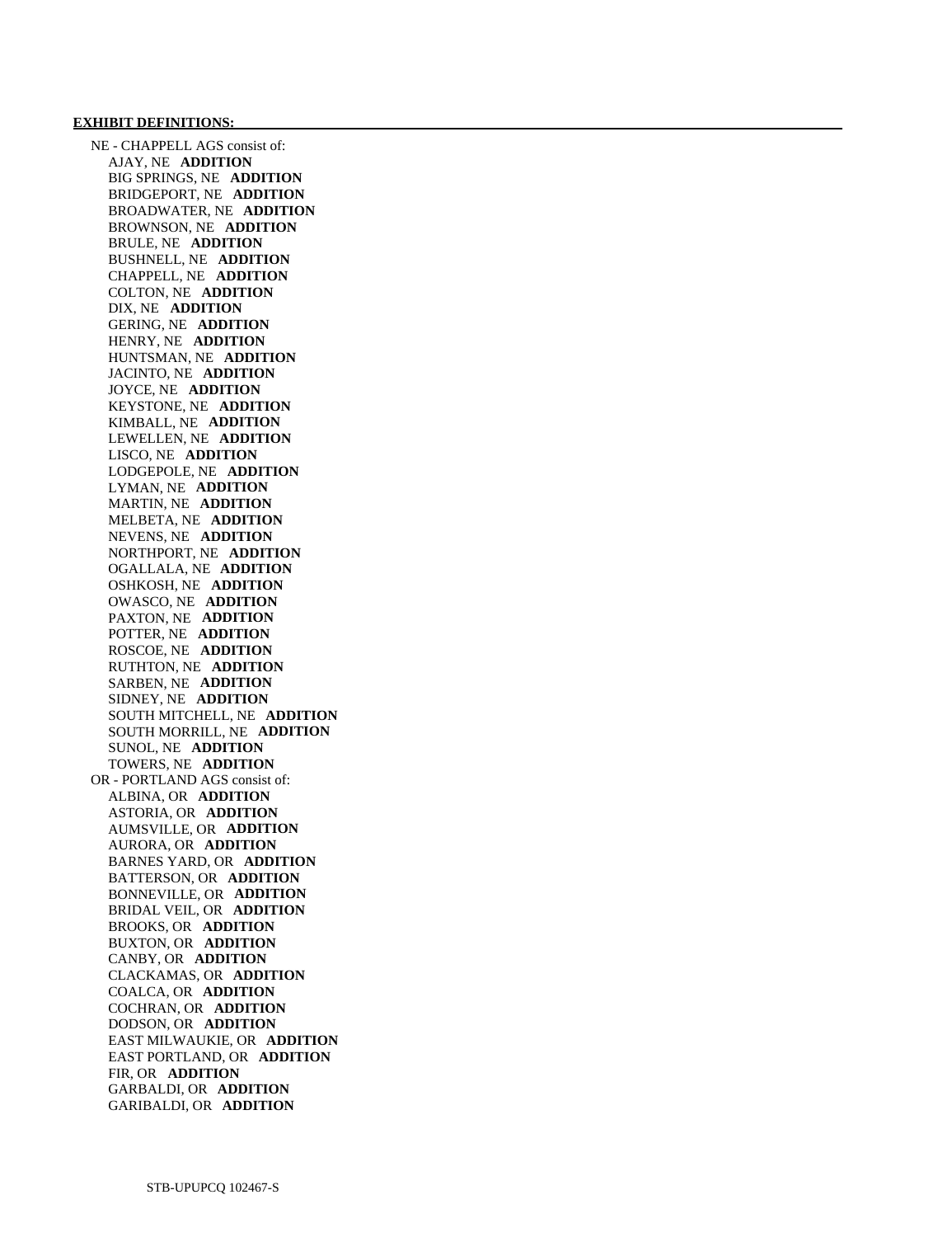GEER, OR **ADDITION**  GERVAIS, OR **ADDITION**  HEMLOCK, OR **ADDITION**  HITO, OR **ADDITION**  HUBBARD, OR **ADDITION**  KENTON, OR **ADDITION**  LAKE YARD, OR **ADDITION**  LIBERAL, OR **ADDITION**  MILWAUKIE, OR **ADDITION**  MOHLER, OR **ADDITION**  MT ANGEL, OR **ADDITION**  NORTH PORTLAND, OR **ADDITION**  OREGON CITY, OR **ADDITION**  OSWEGO, OR **ADDITION**  PORTLAND, OR **ADDITION**  PRATUM, OR **ADDITION**  PULP, OR **ADDITION**  RENARD, OR **ADDITION**  RIVER GATE, OR **ADDITION**  ROCKWOOD, OR **ADDITION**  SHAW, OR **ADDITION**  SILVERTON, OR **ADDITION**  ST JOHNS, OR **ADDITION**  STAYTON, OR **ADDITION**  TILLAMOOK, OR **ADDITION**  TROUTDALE, OR **ADDITION**  WARRENTON, OR **ADDITION**  WEST LINN, OR **ADDITION**  WHEELER, OR **ADDITION**  WOODBURN, OR **ADDITION**  AMPERE, WA **ADDITION**  BARBERTON, WA **ADDITION**  BATTLE GROUND, WA **ADDITION**  BRUSH PRAIRIE, WA **ADDITION**  CAMAS, WA **ADDITION**  CASTLE ROCK, WA **ADDITION**  CATHLAMET, WA **ADDITION**  CHELATCHIE, WA **ADDITION**  COLUMBIA JCT, WA **ADDITION**  HEISON, WA **ADDITION**  HOMAN, WA **ADDITION**  KALAMA, WA **ADDITION**  KELSO, WA **ADDITION**  LONGVIEW, WA **ADDITION**  OSTRANDER, WA **ADDITION**  RIDGEFIELD, WA **ADDITION**  ROCKY POINT, WA **ADDITION**  RYE JCT, WA **ADDITION**  VANCOUVER, WA **ADDITION**  VANCOUVER JCT, WA **ADDITION**  WASHOUGAL, WA **ADDITION**  WOODLAND, WA **ADDITION**  YACOLT, WA **ADDITION**  CA - LA BASIN AGS consist of: AIRBASE, CA **ADDITION**  ALHAMBRA, CA **ADDITION**  ALRAY, CA **ADDITION**  ANAHEIM, CA **ADDITION**  ARLINGTON, CA **ADDITION**  AURANT, CA **ADDITION**  AZUSA, CA **ADDITION**  BALDWIN PARK, CA **ADDITION**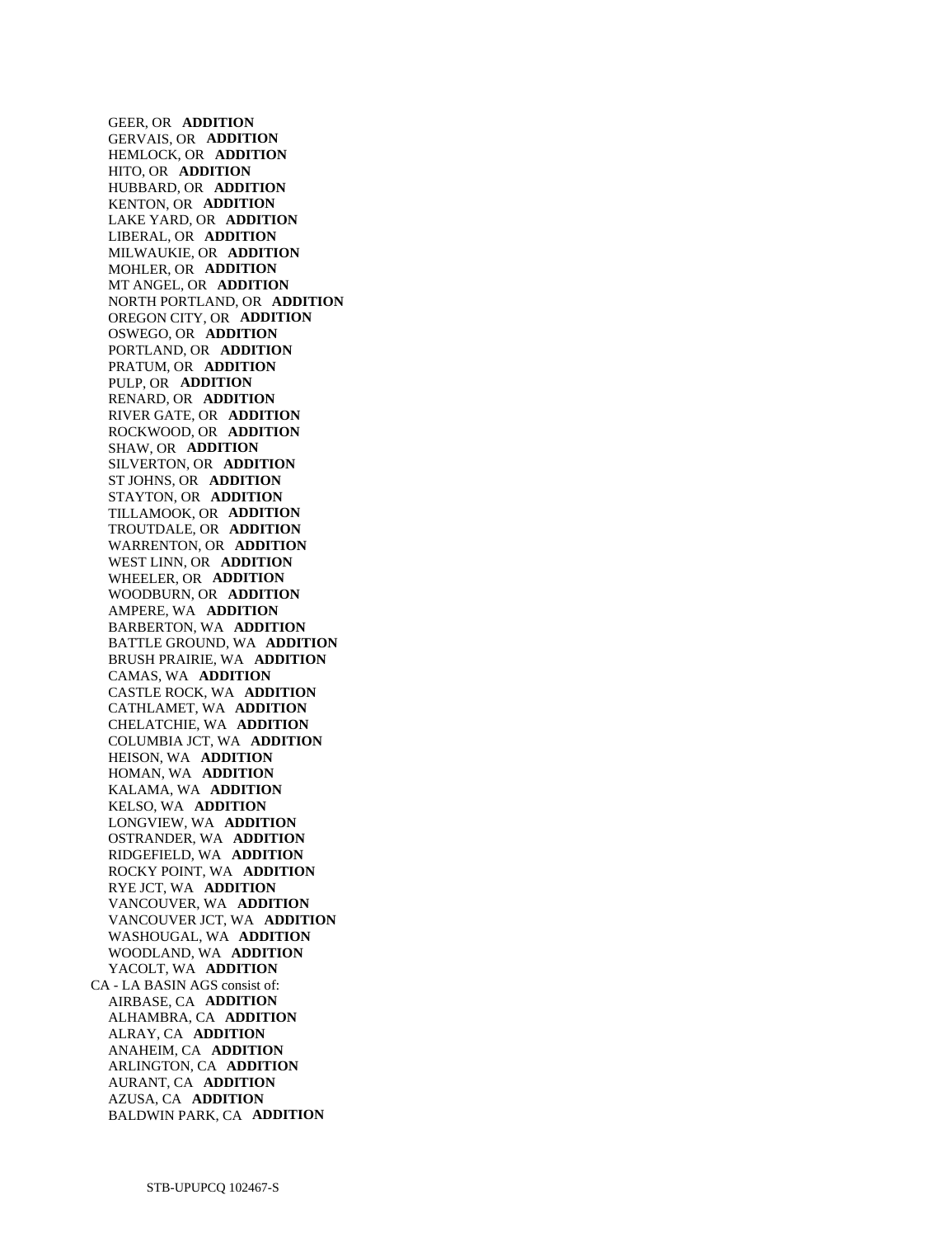BALLOU, CA **ADDITION**  BARODA, CA **ADDITION**  BARSTOW, CA **ADDITION**  BASIN, CA **ADDITION**  BASSETT, CA **ADDITION**  BASTA, CA **ADDITION**  BEAUMONT, CA **ADDITION**  BELL, CA **ADDITION**  BETTERAVIA, CA **ADDITION**  BETTERAVIA JCT, CA **ADDITION**  BREA, CA **ADDITION**  BUENA PARK, CA **ADDITION**  BURBANK, CA **ADDITION**  CAJON, CA **ADDITION**  CAMARILLO, CA **ADDITION**  CANOGA PARK, CA **ADDITION**  CAPITAN, CA **ADDITION**  CARMENITA, CA **ADDITION**  CARPINTERIA, CA **ADDITION**  CARR, CA **ADDITION**  CARSON, CA **ADDITION**  CHAMPAGNE, CA **ADDITION**  CHATSWORTH, CA **ADDITION**  CHINO, CA **ADDITION**  CIMA, CA **ADDITION**  CITY OF COMMERCE, CA **ADDITION**  CITY OF INDUSTRY, CA **ADDITION**  COLTON, CA **ADDITION**  COLTON GATX, CA **ADDITION**  COMPTON, CA **ADDITION**  CONCEPCION, CA **ADDITION**  CORONA, CA **ADDITION**  COSTA MESA, CA **ADDITION**  COVINA, CA **ADDITION**  CRESTMORE, CA **ADDITION**  CRUTCHER, CA **ADDITION**  CUSHENBURY, CA **ADDITION**  DAGGETT, CA **ADDITION**  DECLEZVILLE, CA **ADDITION**  DEL AMO, CA **ADDITION**  DENIS, CA **ADDITION**  DES MOINES, CA **ADDITION**  DEVORE, CA **ADDITION**  DIKE, CA **ADDITION**  DOLORES, CA **ADDITION**  DOMINGUEZ, CA **ADDITION**  DONLON, CA **ADDITION**  DOWNEY, CA **ADDITION**  DUNN, CA **ADDITION**  DYER, CA **ADDITION**  E SANTA BARBARA, CA **ADDITION**  EAST SAN PEDRO, CA **ADDITION**  EAST WATSON, CA **ADDITION**  EL MONTE, CA **ADDITION**  EL SEGUNDO, CA **ADDITION**  ELFTMAN, CA **ADDITION**  ELLWOOD, CA **ADDITION**  FIELD, CA **ADDITION**  FIRESTONE PARK, CA **ADDITION**  FONTANA, CA **ADDITION**  FROST, CA **ADDITION**  FRUITLAND, CA **ADDITION**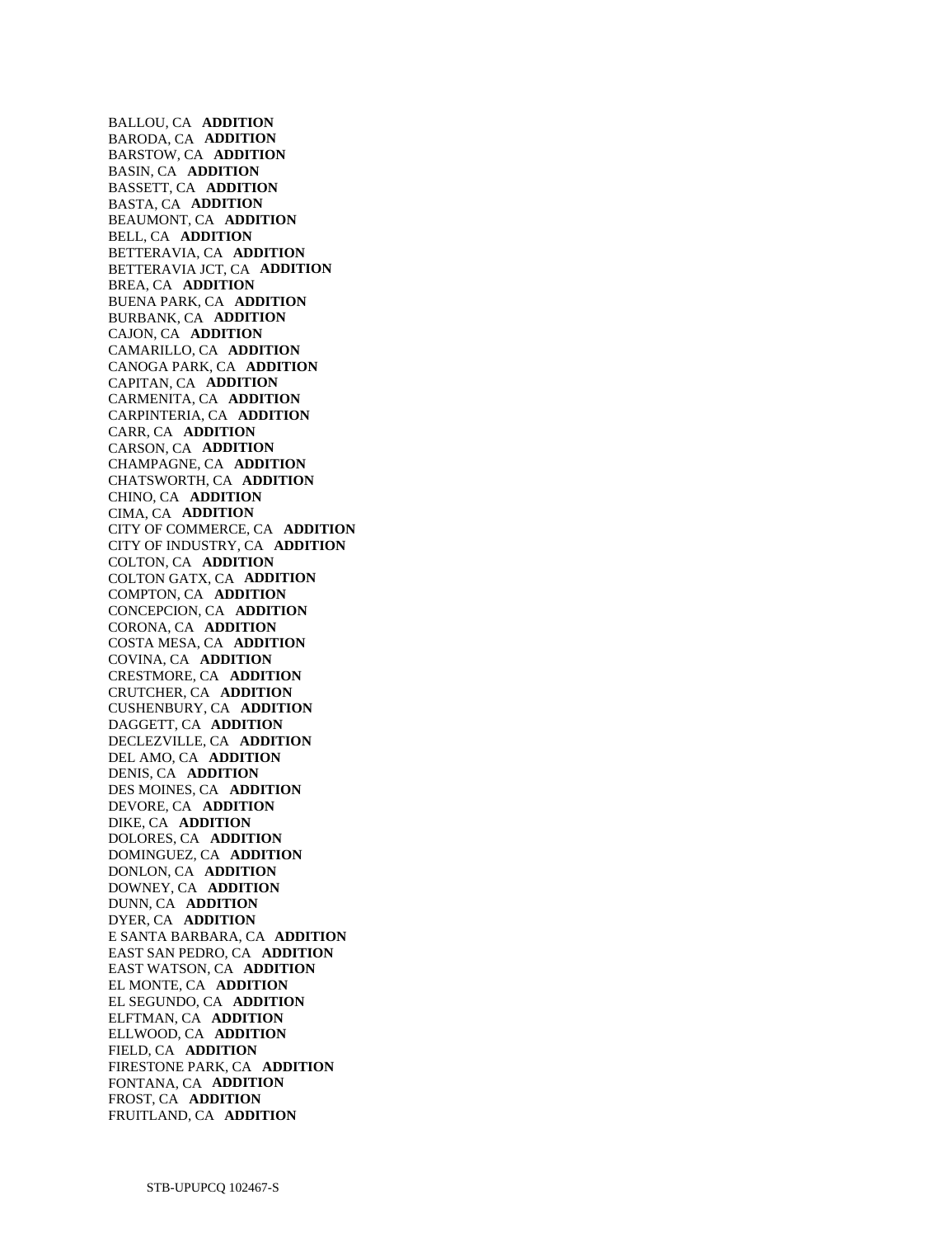FULLERTON, CA **ADDITION**  GARDENA, CA **ADDITION**  GAVIOTA, CA **ADDITION**  GEMCO, CA **ADDITION**  GLENDALE, CA **ADDITION**  GLOBAL GATEWAY SO, CA **ADDITION**  GOLETA, CA **ADDITION**  GRAND TERRACE, CA **ADDITION**  GUASTI, CA **ADDITION**  HAROLD, CA **ADDITION**  HAWTHORNE, CA **ADDITION**  HELENDALE, CA **ADDITION**  HESPERIA, CA **ADDITION**  HEWITT, CA **ADDITION**  HIGHGROVE, CA **ADDITION**  HINKLEY, CA **ADDITION**  HIVOLT, CA **ADDITION**  HOBART, CA **ADDITION**  HODGE, CA **ADDITION**  HOLLYDALE, CA **ADDITION**  HONBY, CA **ADDITION**  HONDA, CA **ADDITION**  HUNTINGTON PARK, CA **ADDITION**  ICTF, CA **ADDITION**  IRVING, CA **ADDITION**  IRWINDALE, CA **ADDITION**  IVANPAH, CA **ADDITION**  KAISER, CA **ADDITION**  KEENBROOK, CA **ADDITION**  KELSO, CA **ADDITION**  LA HABRA, CA **ADDITION**  LA HARBOR APM TERMI, CA **ADDITION**  LA METRO, CA **ADDITION**  LA MIRADA, CA **ADDITION**  LA PATERA, CA **ADDITION**  LA VERNE, CA **ADDITION**  LAKEWOOD, CA **ADDITION**  LANCASTER, CA **ADDITION**  LANG, CA **ADDITION**  LATC, CA **ADDITION**  LAXT, CA **ADDITION**  LEESDALE, CA **ADDITION**  LENWOOD, CA **ADDITION**  LOMA LINDA, CA **ADDITION**  LOMPOC, CA **ADDITION**  LONG BEACH, CA **ADDITION**  LONG BEACH A PIER, CA **ADDITION**  LONG BEACH E PIER, CA **ADDITION**  LONG BEACH ITS, CA **ADDITION**  LONG BEACH LBC, CA **ADDITION**  LONG BEACH PCT, CA **ADDITION**  LONG BEACH T PIER, CA **ADDITION**  LOS ANGELES, CA **ADDITION**  LOS ANGELES HARBOR, CA **ADDITION**  LOS ANGELES JCT, CA **ADDITION**  LOS NIETOS, CA **ADDITION**  LYNWOOD, CA **ADDITION**  MANIX, CA **ADDITION**  MANUEL, CA **ADDITION**  MARLBORO, CA **ADDITION**  MARNE, CA **ADDITION**  MAYWOOD, CA **ADDITION**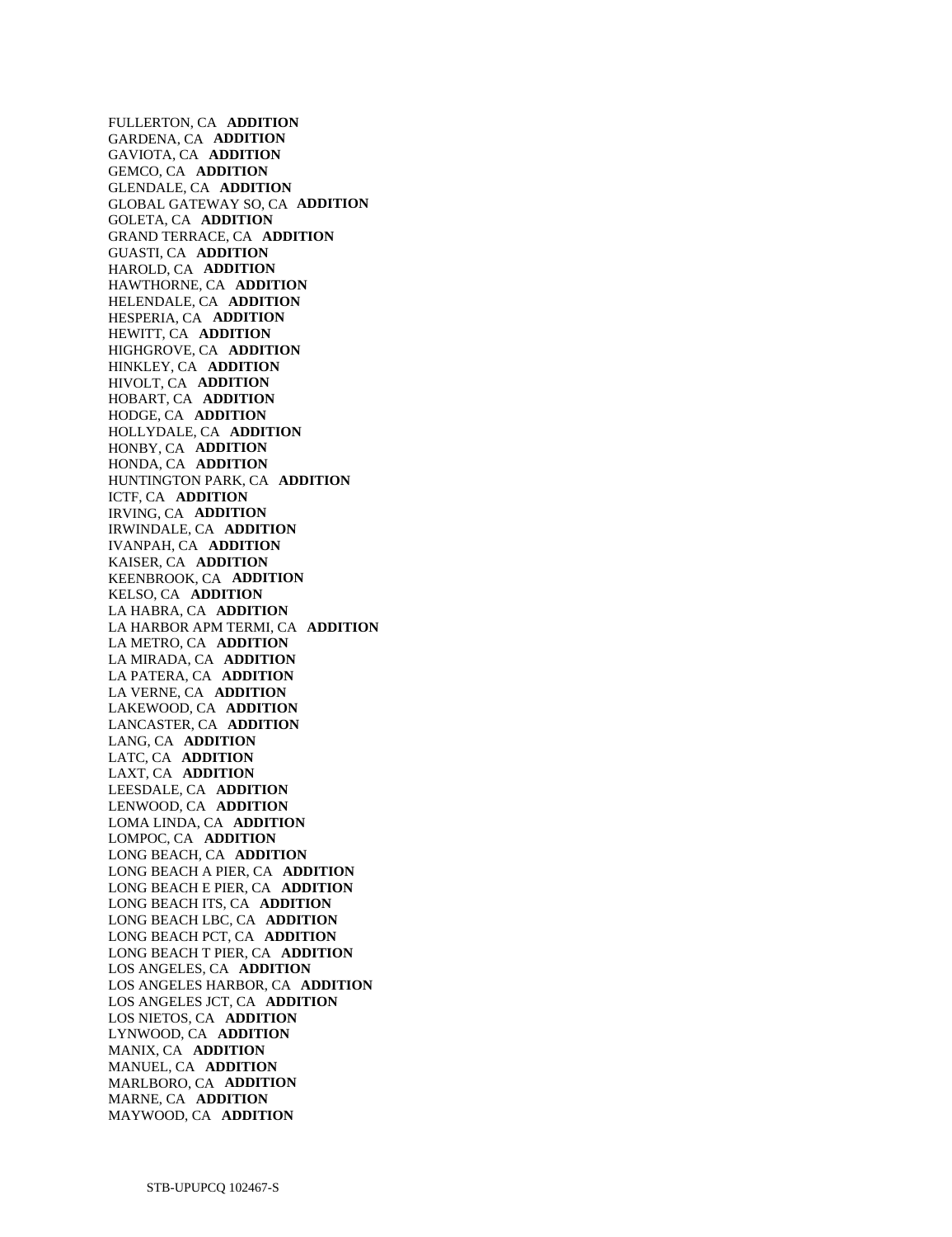MEAD TRANSFER, CA **ADDITION**  MIRA LOMA, CA **ADDITION**  MONTALVO, CA **ADDITION**  MONTCLAIR, CA **ADDITION**  MONTEBELLO, CA **ADDITION**  MOORPARK, CA **ADDITION**  NADEAU, CA **ADDITION**  NARLON, CA **ADDITION**  NEBO, CA **ADDITION**  NEWHALL, CA **ADDITION**  NIPTON, CA **ADDITION**  NORTH POMONA, CA **ADDITION**  NORTH SANTA MARIA, CA **ADDITION**  NORTH STANTON, CA **ADDITION**  NORTHRIDGE, CA **ADDITION**  NORWALK, CA **ADDITION**  ONO, CA **ADDITION**  ONTARIO, CA **ADDITION**  ORANGE, CA **ADDITION**  ORMAND, CA **ADDITION**  ORO GRANDE, CA **ADDITION**  OXNARD, CA **ADDITION**  PACOIMA, CA **ADDITION**  PALMDALE, CA **ADDITION**  PARAMOUNT, CA **ADDITION**  PATATA, CA **ADDITION**  PEDLEY, CA **ADDITION**  PICO RIVERA, CA **ADDITION**  POMONA, CA **ADDITION**  PORT HUENEME, CA **ADDITION**  POST, CA **ADDITION**  PT HUENEME NAV BASE, CA **ADDITION**  RAVENNA, CA **ADDITION**  RAYMER, CA **ADDITION**  REDLANDS, CA **ADDITION**  REYES, CA **ADDITION**  RIALTO, CA **ADDITION**  RIOCO, CA **ADDITION**  RIVERSIDE, CA **ADDITION**  ROSEMARY, CA **ADDITION**  SACATE, CA **ADDITION**  SAN BERNARDINO, CA **ADDITION**  SAN DIMAS, CA **ADDITION**  SAN FERNANDO, CA **ADDITION**  SAN GABRIEL, CA **ADDITION**  SAN PEDRO, CA **ADDITION**  SANTA ANA, CA **ADDITION**  SANTA BARBARA, CA **ADDITION**  SANTA FE SPRINGS, CA **ADDITION**  SANTA MARIA, CA **ADDITION**  SANTA PAULA, CA **ADDITION**  SANTA SUSANA, CA **ADDITION**  SATICOY, CA **ADDITION**  SAUGUS, CA **ADDITION**  SEA CLIFF, CA **ADDITION**  SIMI VALLEY, CA **ADDITION**  SMELTZER, CA **ADDITION**  SOMIS, CA **ADDITION**  SOUTH ANAHEIM, CA **ADDITION**  SOUTH FONTANA, CA **ADDITION**  SOUTH GATE, CA **ADDITION**  SOUTH LOS ANGELES, CA **ADDITION**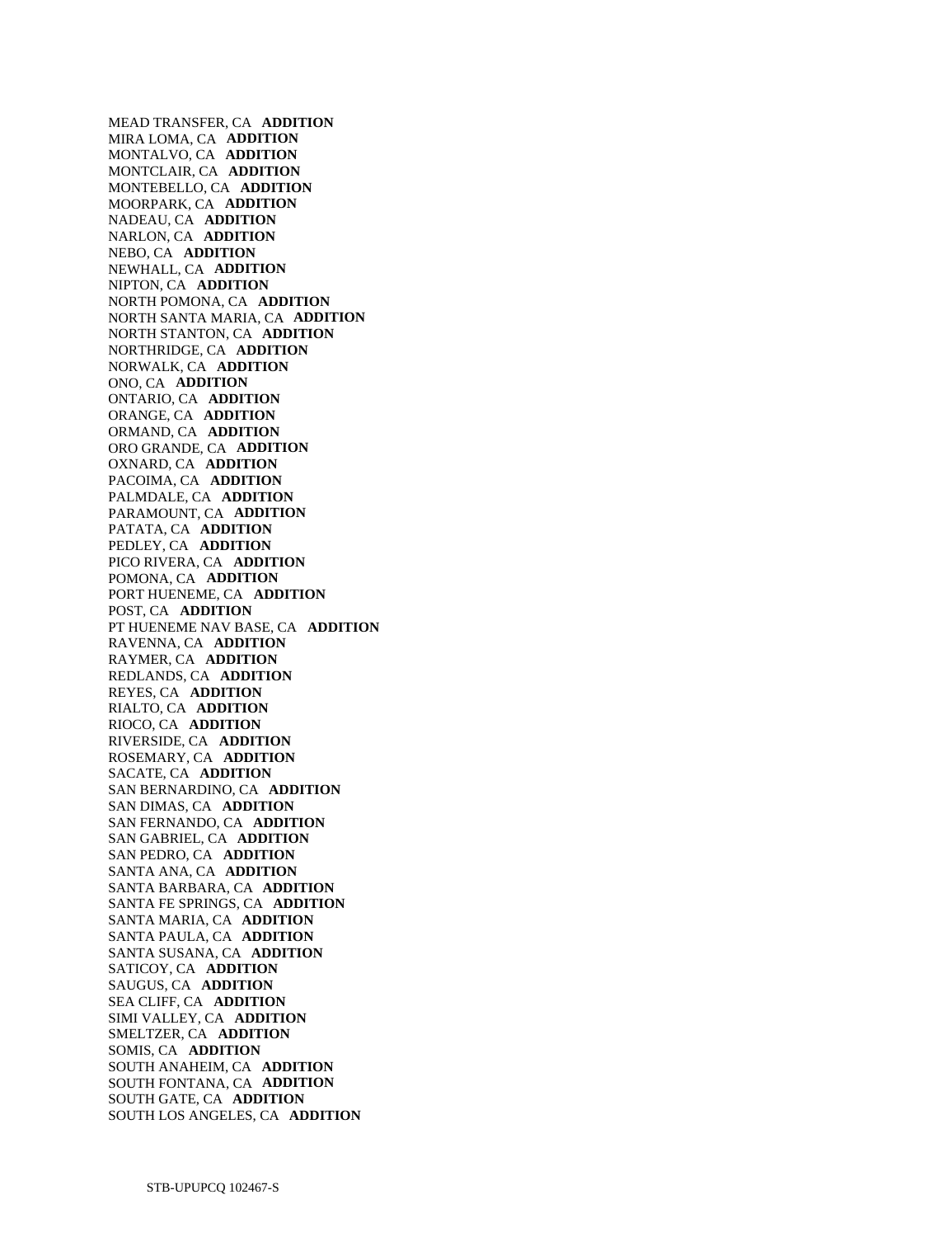SOUTH OXNARD, CA **ADDITION**  SOUTH SANTA ANA, CA **ADDITION**  SOUTH VANDENBERG, CA **ADDITION**  SPADRA, CA **ADDITION**  SUDDEN, CA **ADDITION**  SUMMIT, CA **ADDITION**  SUN VALLEY, CA **ADDITION**  SURF, CA **ADDITION**  SYLMAR, CA **ADDITION**  TANGAIR, CA **ADDITION**  TEMPLE CITY, CA **ADDITION**  TERMINAL ISLAND, CA **ADDITION**  THENARD, CA **ADDITION**  THORN, CA **ADDITION**  TICTF, CA **ADDITION**  TORRANCE, CA **ADDITION**  VALLA, CA **ADDITION**  VENTURA, CA **ADDITION**  VERDEMONT, CA **ADDITION**  VERNON, CA **ADDITION**  VICTORVILLE, CA **ADDITION**  VINA VISTA, CA **ADDITION**  VINCENT, CA **ADDITION**  WALKER, CA **ADDITION**  WALNUT, CA **ADDITION**  WASH, CA **ADDITION**  WATSON, CA **ADDITION**  WATTS, CA **ADDITION**  WEST BASIN, CA **ADDITION**  WEST COLTON, CA **ADDITION**  WEST COVINA, CA **ADDITION**  WEST GLENDALE, CA **ADDITION**  WEST YERMO, CA **ADDITION**  WESTMINSTER, CA **ADDITION**  WHITE HILLS, CA **ADDITION**  WHITTIER JCT, CA **ADDITION**  WILDS, CA **ADDITION**  WILMINGTON, CA **ADDITION**  WINGFOOT, CA **ADDITION**  WINTERSBURG, CA **ADDITION**  WISE, CA **ADDITION**  WORKMAN, CA **ADDITION**  YERMO, CA **ADDITION**  YUSEN TERMINAL, CA **ADDITION**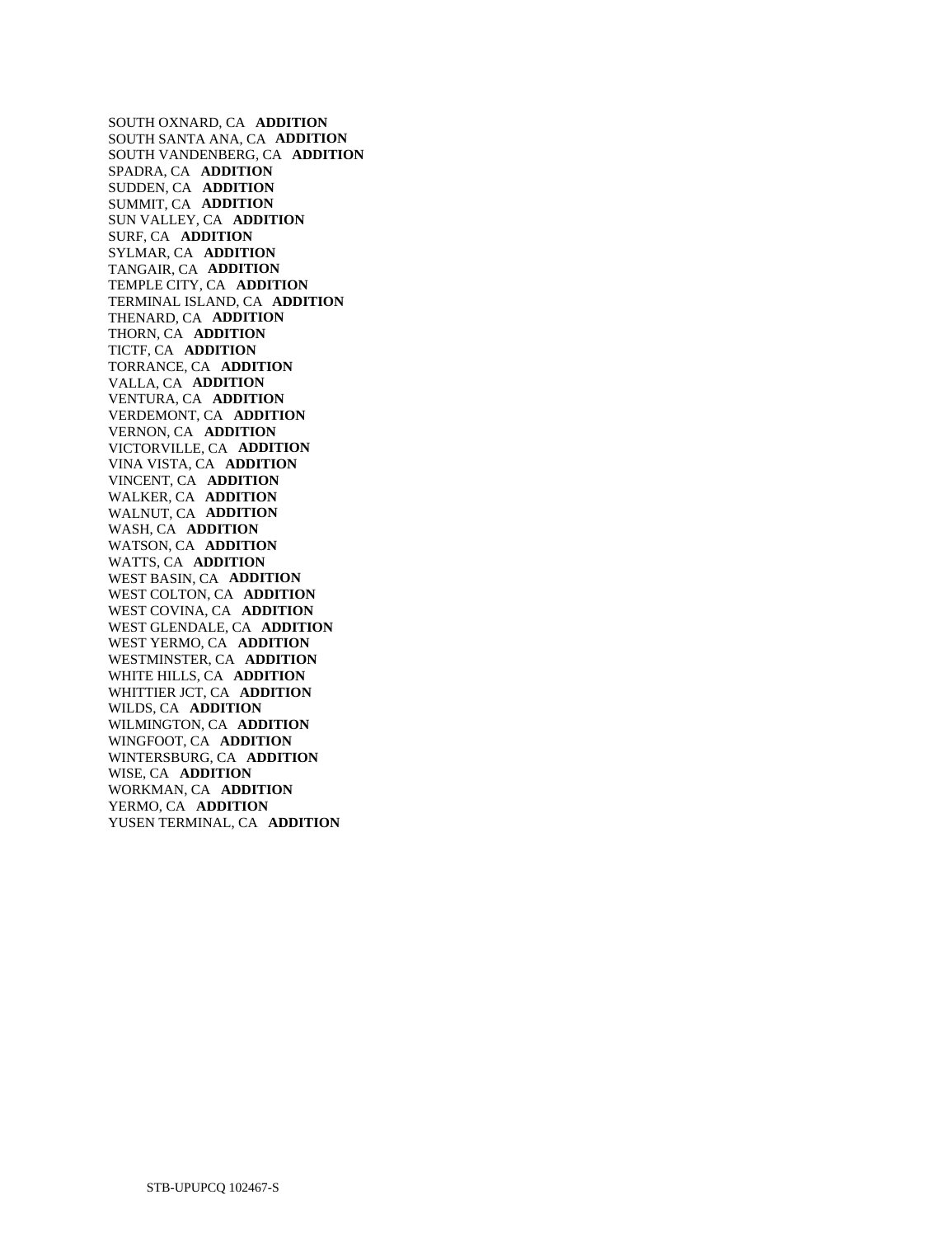

STB-UPUPCQ 102534-V

# **UNION PACIFIC RAILROAD COMPANY**

# **AMENDED CONTRACT SUMMARY**

**Issued:**  February 19, 2022

**Effective:** September 1, 2021

**Issued by:**  Rosa M. La Puente-Flowers Lead Price Applications 1400 Douglas Street Mail Stop 1340 OMAHA, NEBRASKA 68179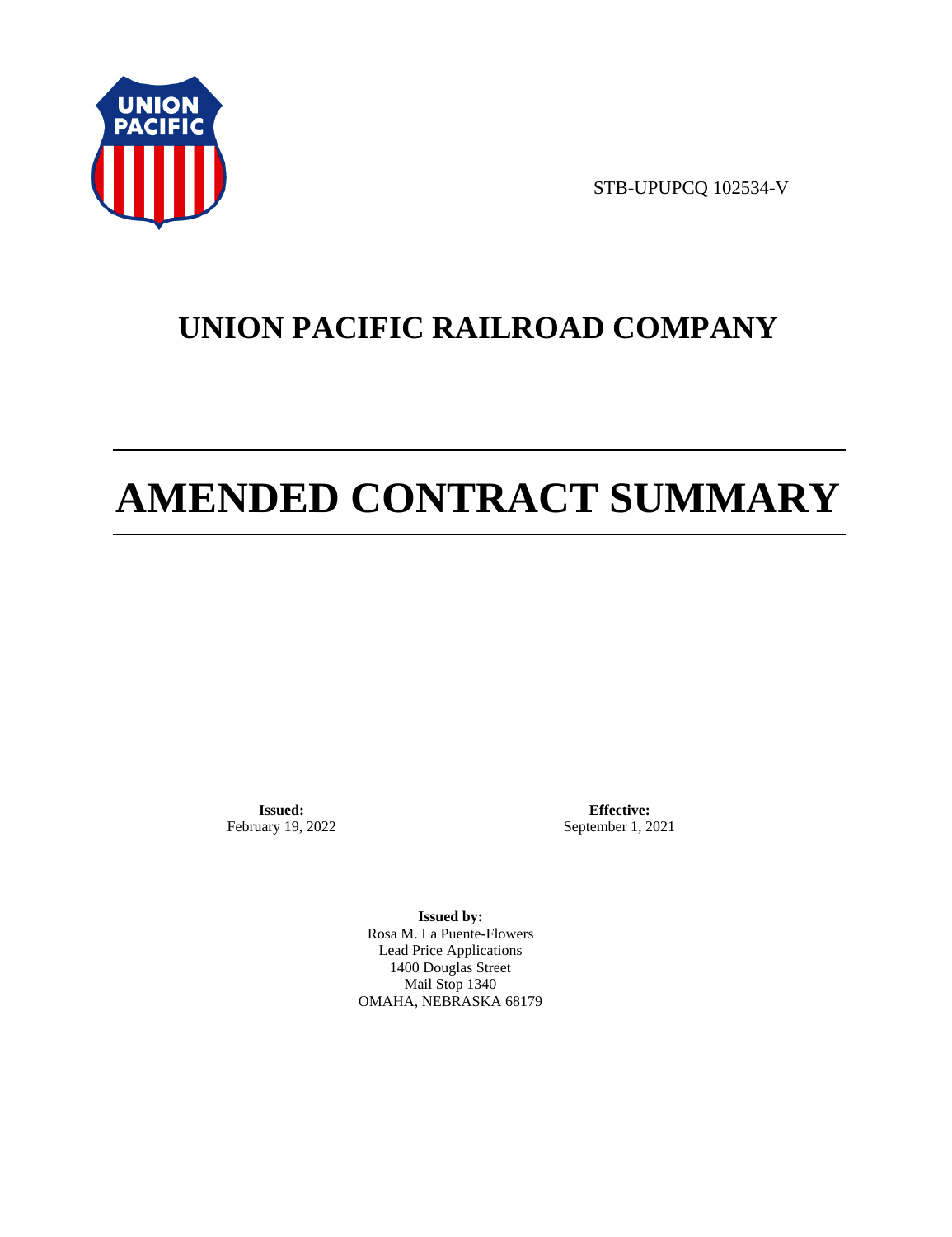# **PARTICIPATING CARRIERS:**

 UNION PACIFIC RAILROAD COMPANY 1400 Douglas St. Omaha, NE 68179

#### **COMMODITY:**

Sorghum Grains **ADDITION** 

#### **SHIPPER:**

CARGILL INC

#### **ORIGIN(S):**

 LABETTE, KS **ADDITION**  EAGLE PASS, TX **ADDITION**  PARAGOULD, AR **ADDITION**  HEARNE, TX **ADDITION**  HOOKS, TX **ADDITION**  LAREDO, TX **ADDITION**  WICHITA FALLS, TX **ADDITION**  HUTCHINSON, KS **ADDITION**  BROWNSVILLE, TX **ADDITION**  CRESSON, TX **ADDITION**  HOCKLEY, TX **ADDITION**  LOLITA, TX **ADDITION**  FT WORTH, TX **ADDITION**  SALINA, KS **ADDITION**  TOPEKA, KS **ADDITION**  WAKEENEY, KS **ADDITION**  CHEYENNE WELLS, CO **ADDITION**  COLBY, KS **ADDITION**  HARLINGEN, TX **ADDITION**  GRAND ISLAND, NE **ADDITION**  EAST ST LOUIS, IL **ADDITION**  OMAHA, NE **ADDITION**  CONNELL, TX **ADDITION**  CEDAR RAPIDS, IA **ADDITION** 

#### **DESTINATION(S):**

 GRAND ISLAND, NE **ADDITION**  SIOUX CITY, IA **ADDITION**  KANSAS CITY, MO **ADDITION**  EAST ST LOUIS, IL **ADDITION**  OMAHA, NE **ADDITION**  EDDYVILLE, IA **ADDITION**  CHICAGO, IL **ADDITION**  CEDAR RAPIDS, IA **ADDITION**  BATON ROUGE, LA **ADDITION**  CAMANCHE, IA **ADDITION**  AVONDALE, LA **ADDITION**  HOOKS, TX **ADDITION**  HOUSTON, TX **ADDITION**  BLAIR, NE **ADDITION**  BRIDGEPORT, IA **ADDITION**  FT DODGE, IA **ADDITION**  MEMPHIS, TN **ADDITION**  OR - PORTLAND AGS (See Exhibit Definition) WORTHINGTON, MN **ADDITION**  IOWA FALLS, IA **ADDITION**  TIMPIE, UT **ADDITION**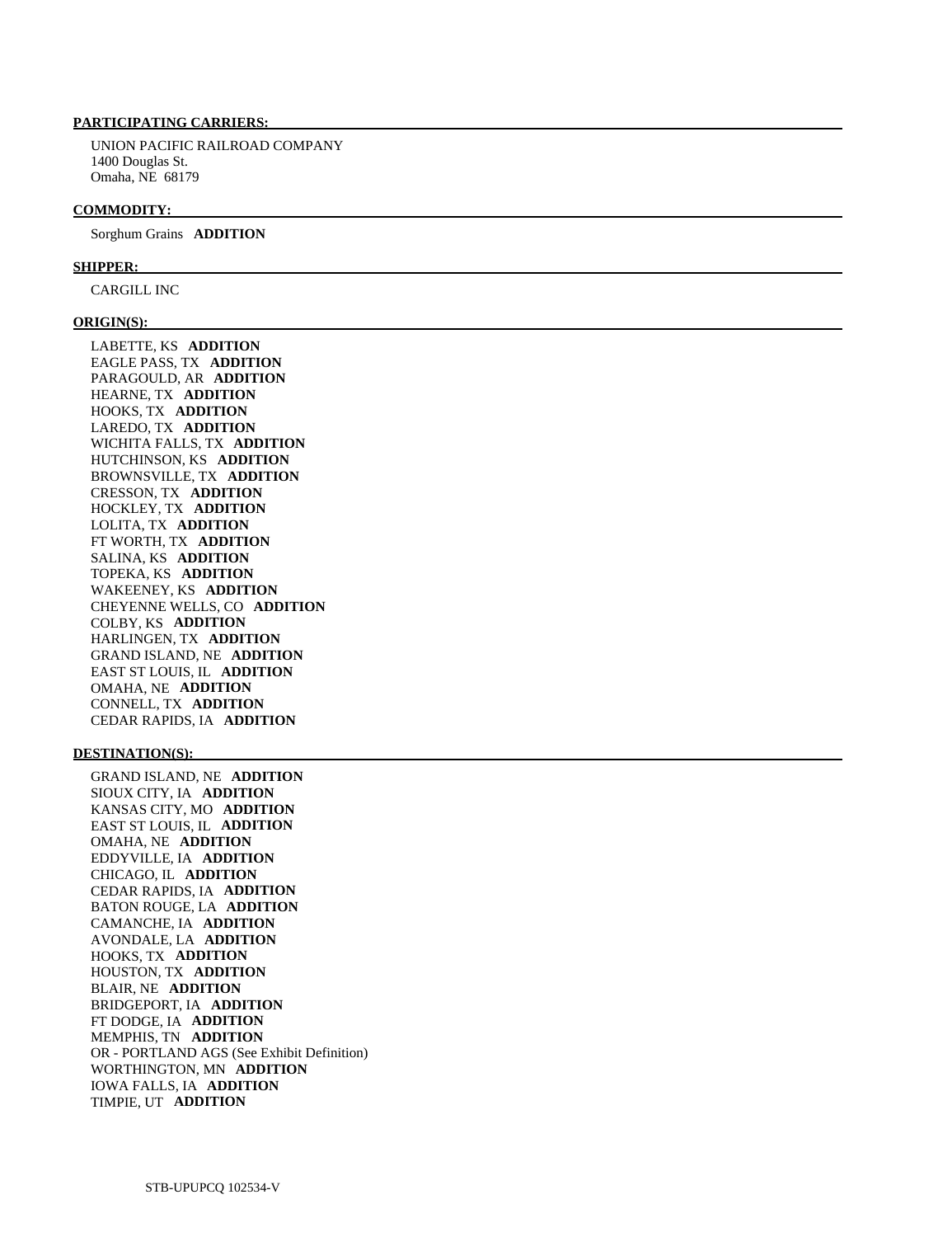# **PORT(S):**

Not Applicable

#### **DURATION:**

 Effective Date: August 1, 2019 Amendment Effective Date: September 1, 2021 **ADDITION**  Expiration Date: July 31, 2022 **EXTENSION** 

# **RAIL CAR DATA:**

No cars dedicated to service under this Contract. Cars are provided on a common carrier basis only.

#### **RATES & CHARGES:**

Subject to increases.

# **VOLUME:**

 Minimum shipment of 107 carloads. **ADDITION**  Multiple Car Shipments **ADDITION** 

#### **SPECIAL FEATURES:**

 Special Switching Provision Not Applicable. This change pertained only to confidential data. (Switching)

# **SPECIAL NOTICE:**

Not applicable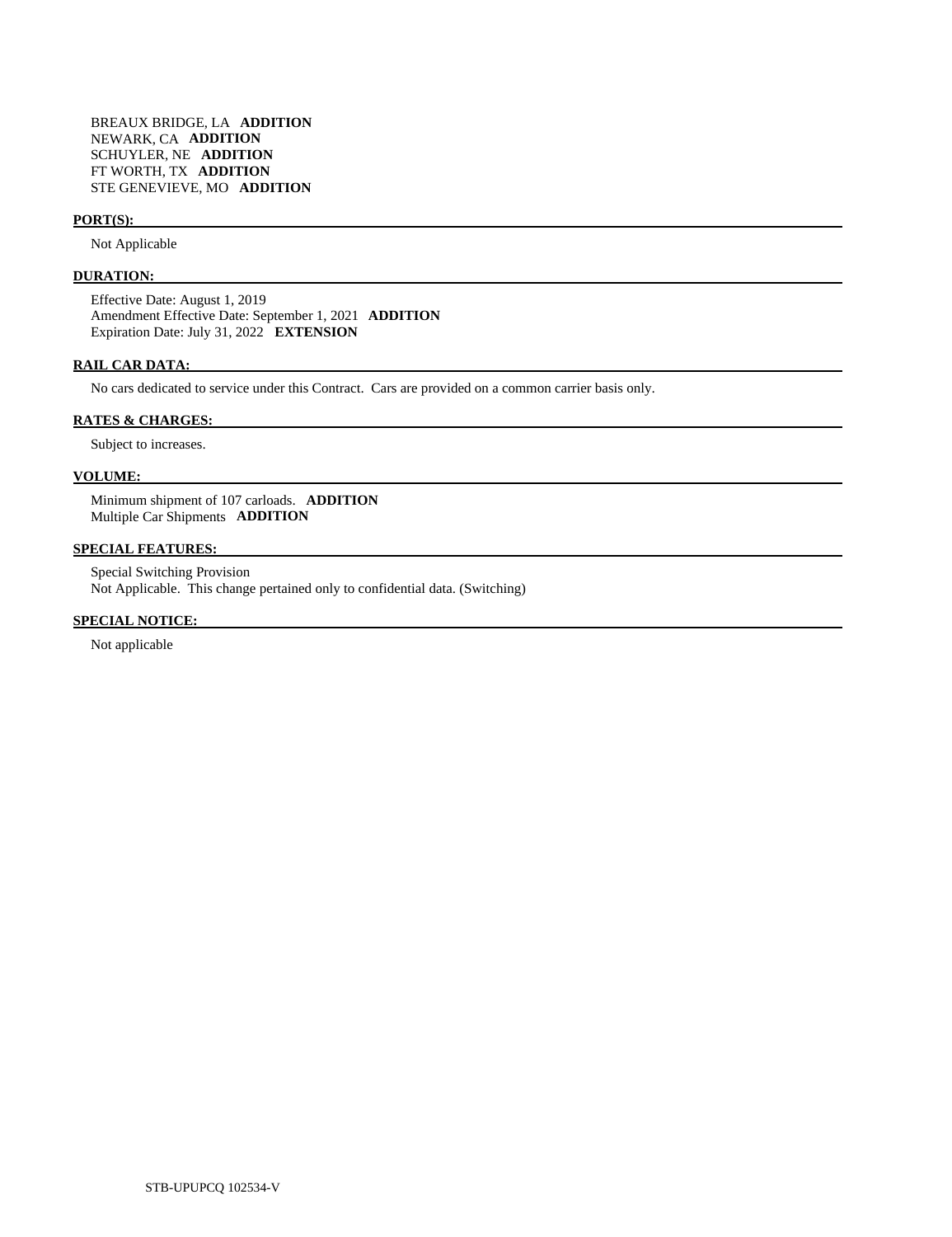OR - PORTLAND AGS consist of: ALBINA, OR **ADDITION**  ASTORIA, OR **ADDITION**  AUMSVILLE, OR **ADDITION**  AURORA, OR **ADDITION**  BARNES YARD, OR **ADDITION**  BATTERSON, OR **ADDITION**  BONNEVILLE, OR **ADDITION**  BRIDAL VEIL, OR **ADDITION**  BROOKS, OR **ADDITION**  BUXTON, OR **ADDITION**  CANBY, OR **ADDITION**  CLACKAMAS, OR **ADDITION**  COALCA, OR **ADDITION**  COCHRAN, OR **ADDITION**  DODSON, OR **ADDITION**  EAST MILWAUKIE, OR **ADDITION**  EAST PORTLAND, OR **ADDITION**  FIR, OR **ADDITION**  GARBALDI, OR **ADDITION**  GARIBALDI, OR **ADDITION**  GEER, OR **ADDITION**  GERVAIS, OR **ADDITION**  HEMLOCK, OR **ADDITION**  HITO, OR **ADDITION**  HUBBARD, OR **ADDITION**  KENTON, OR **ADDITION**  LAKE YARD, OR **ADDITION**  LIBERAL, OR **ADDITION**  MILWAUKIE, OR **ADDITION**  MOHLER, OR **ADDITION**  MT ANGEL, OR **ADDITION**  NORTH PORTLAND, OR **ADDITION**  OREGON CITY, OR **ADDITION**  OSWEGO, OR **ADDITION**  PORTLAND, OR **ADDITION**  PRATUM, OR **ADDITION**  PULP, OR **ADDITION**  RENARD, OR **ADDITION**  RIVER GATE, OR **ADDITION**  ROCKWOOD, OR **ADDITION**  SHAW, OR **ADDITION**  SILVERTON, OR **ADDITION**  ST JOHNS, OR **ADDITION**  STAYTON, OR **ADDITION**  TILLAMOOK, OR **ADDITION**  TROUTDALE, OR **ADDITION**  WARRENTON, OR **ADDITION**  WEST LINN, OR **ADDITION**  WHEELER, OR **ADDITION**  WOODBURN, OR **ADDITION**  AMPERE, WA **ADDITION**  BARBERTON, WA **ADDITION**  BATTLE GROUND, WA **ADDITION**  BRUSH PRAIRIE, WA **ADDITION**  CAMAS, WA **ADDITION**  CASTLE ROCK, WA **ADDITION**  CATHLAMET, WA **ADDITION**  CHELATCHIE, WA **ADDITION**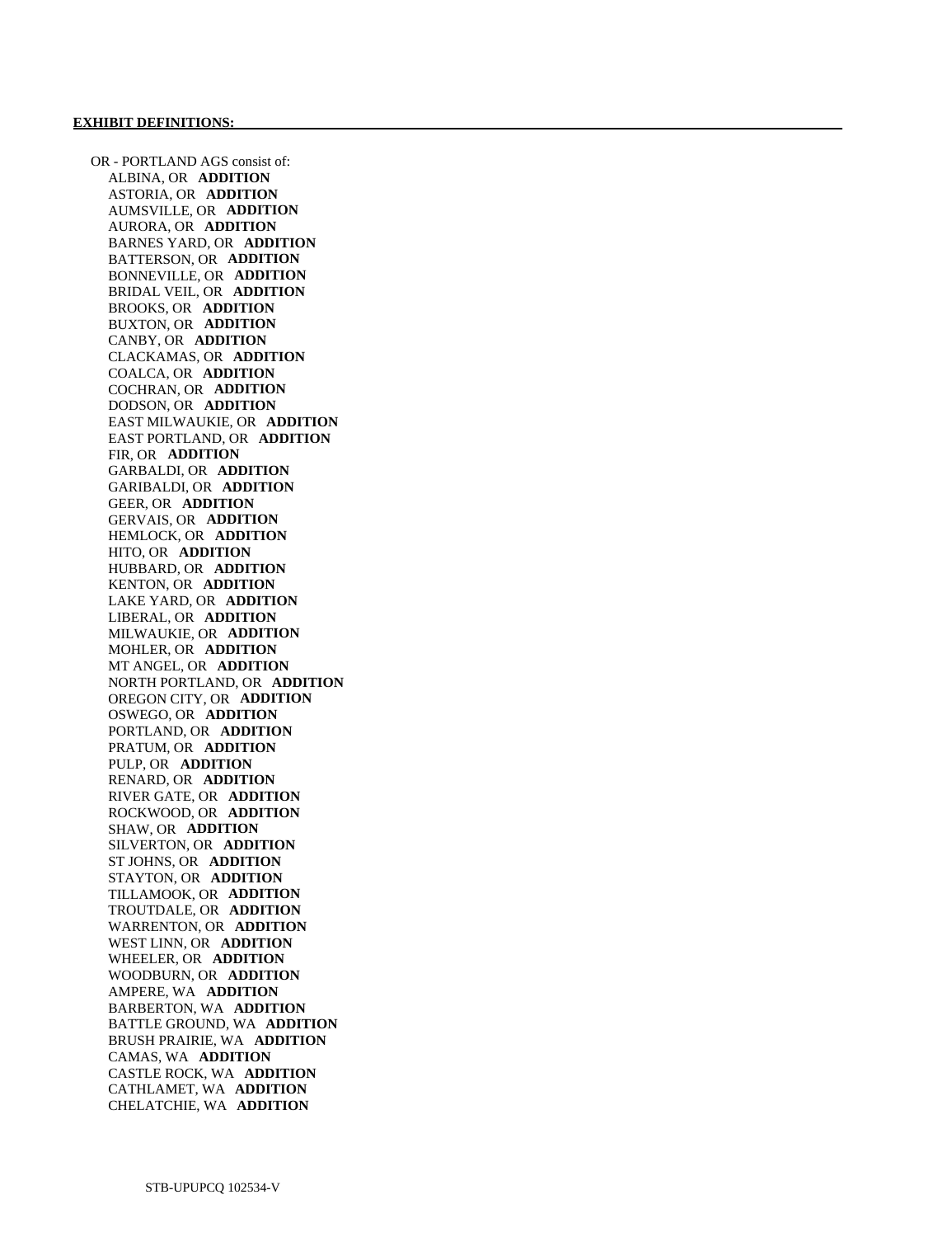COLUMBIA JCT, WA **ADDITION**  HEISON, WA **ADDITION**  HOMAN, WA **ADDITION**  KALAMA, WA **ADDITION**  KELSO, WA **ADDITION**  LONGVIEW, WA **ADDITION**  OSTRANDER, WA **ADDITION**  RIDGEFIELD, WA **ADDITION**  ROCKY POINT, WA **ADDITION**  RYE JCT, WA **ADDITION**  VANCOUVER, WA **ADDITION**  VANCOUVER JCT, WA **ADDITION**  WASHOUGAL, WA **ADDITION**  WOODLAND, WA **ADDITION**  YACOLT, WA **ADDITION**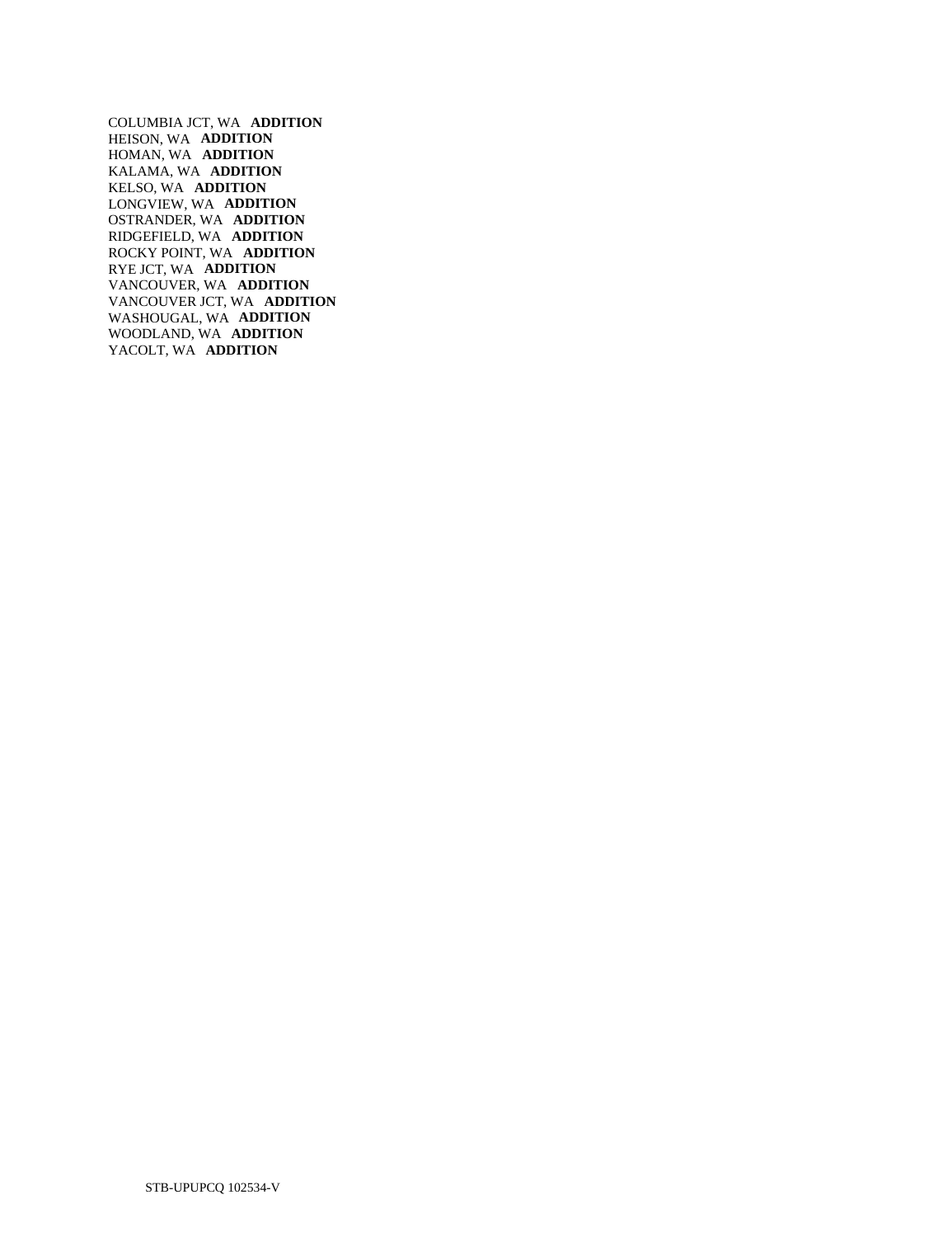

STB-UPUPCQ 103045-P

# **UNION PACIFIC RAILROAD COMPANY**

# **AMENDED CONTRACT SUMMARY**

**Issued:**  February 19, 2022

**Effective:** June 1, 2021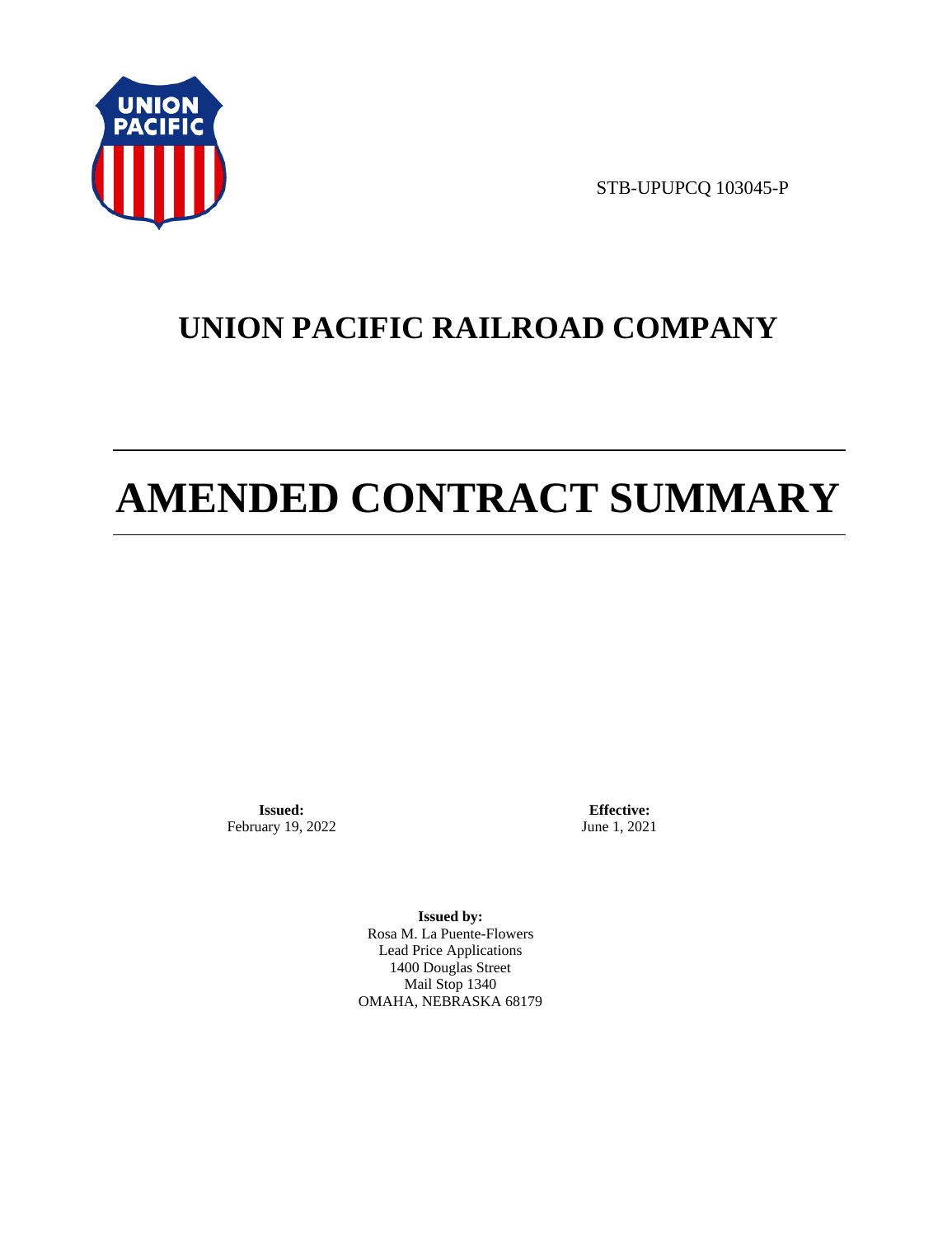UNION PACIFIC RAILROAD COMPANY 1400 Douglas St. Omaha, NE 68179

#### **COMMODITY:**

 Wheat Middlings Or Shorts,Pelletized Wheat Middlings Or Shorts,Non- Pelletized Wheat Exc.Buckwheat See 01139

#### **SHIPPER:**

GAVILON GRAIN LLC

#### **ORIGIN(S):**

 AMES, IA MEMPHIS, TN WICHITA, KS ARKANSAS CITY, KS

#### **DESTINATION(S):**

 BROWNSVILLE, TX SAGINAW, TX OGDEN, UT TOLLESON, AZ LOS ANGELES, CA AMARILLO, TX NOLTE, TX GIDDINGS, TX GONZALES, TX TX - HOUSTON AGS (See Exhibit Definition) COMANCHE, TX VAN BUREN, AR PLEASANTON, TX EL PASO, TX CHICKASHA, OK NACOGDOCHES, TX OAKLAND, CA EAGLE PASS, TX ABILENE, TX **ADDITION**  CHICAGO, IL

#### **PORT(S):**

Not Applicable

#### **DURATION:**

 Effective Date: January 1, 2021 Amendment Effective Date: June 1, 2021 **ADDITION**  Expiration Date: May 31, 2022 **EXTENSION** 

#### **RAIL CAR DATA:**

No cars dedicated to service under this Contract. Cars are provided on a common carrier basis only.

#### **RATES & CHARGES:**

Not applicable

#### **VOLUME:**

Single Car Shipments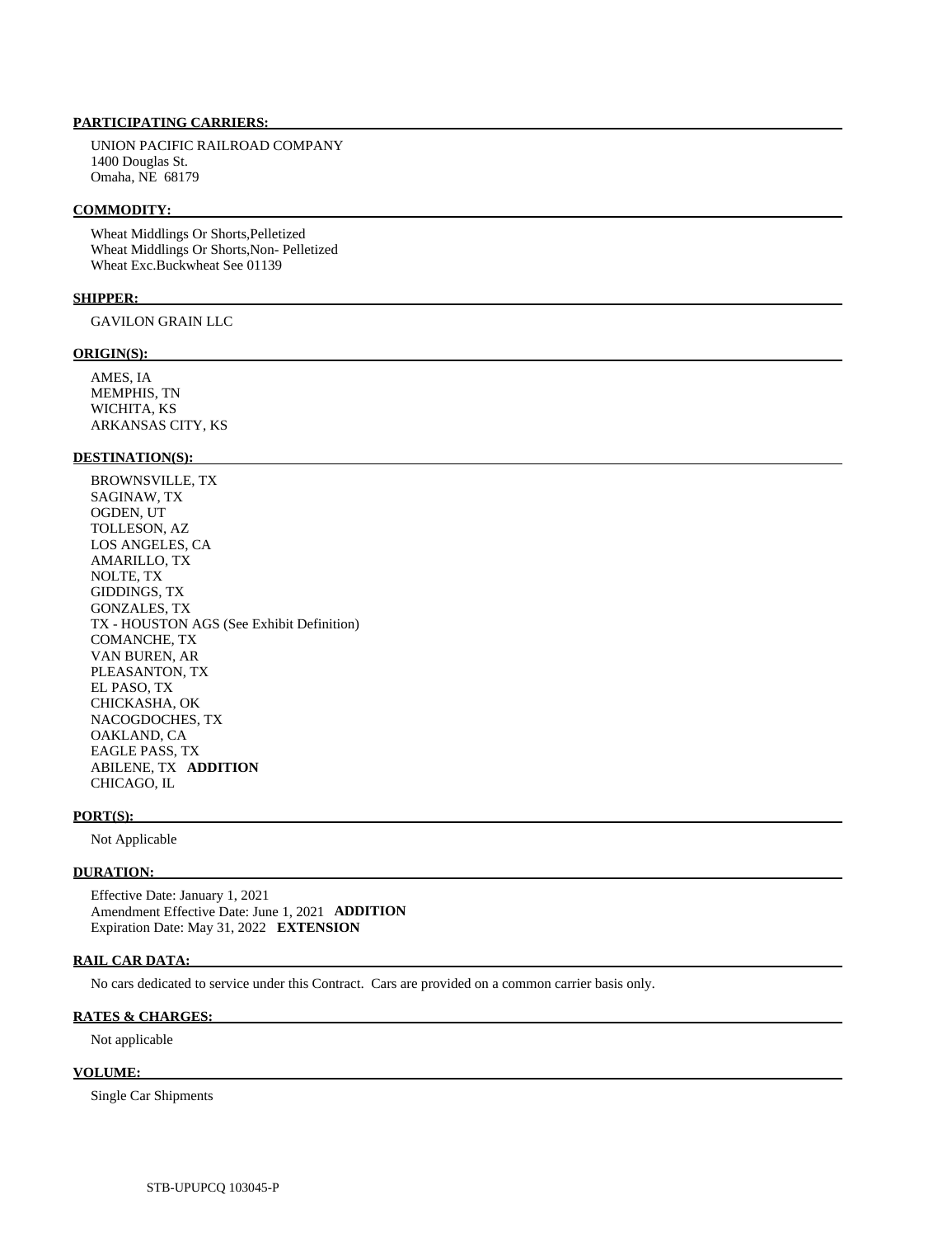# **SPECIAL FEATURES:**

Special Switching Provision

# **SPECIAL NOTICE:**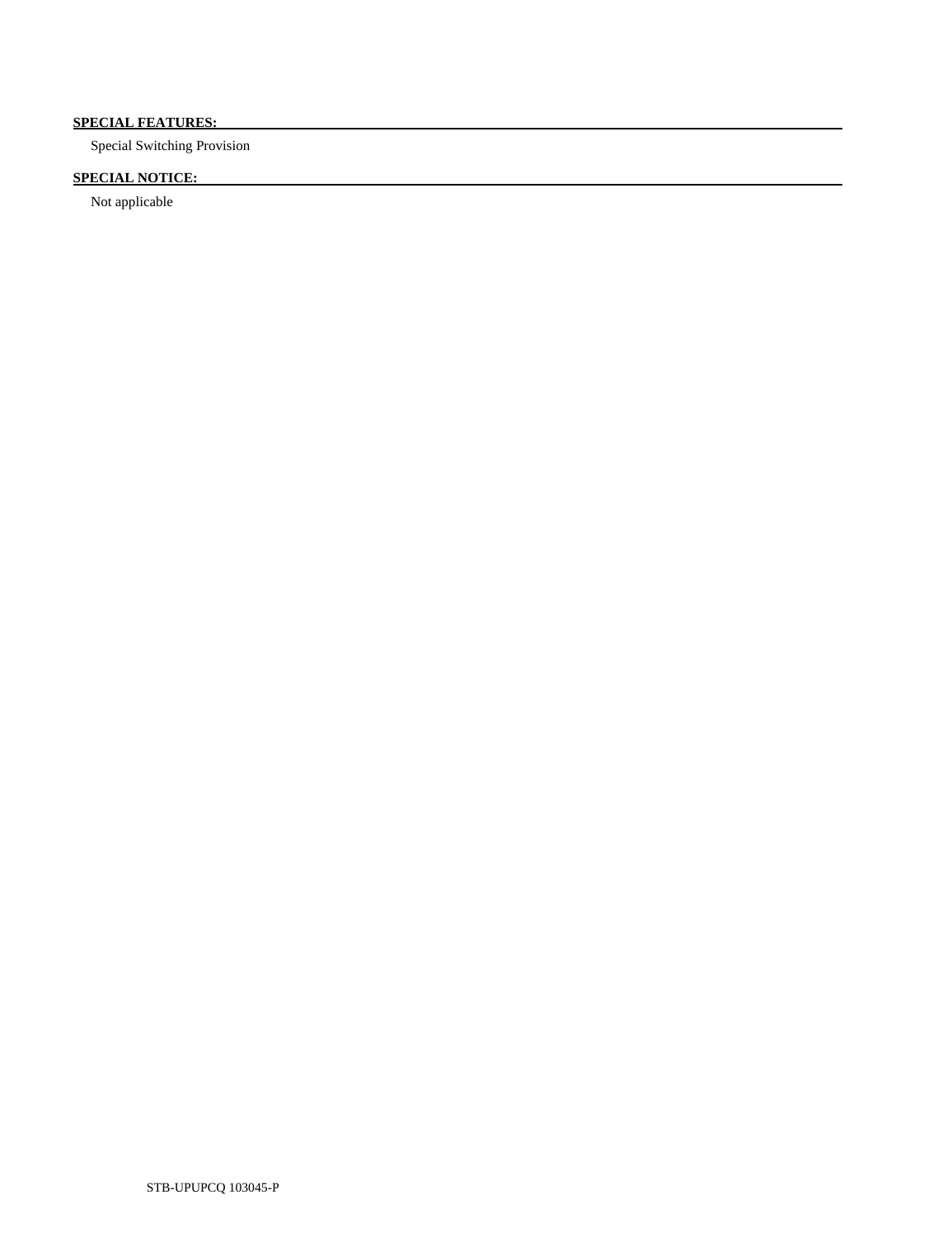TX - HOUSTON AGS consist of: AB CHANCE, TX ALDINE, TX ALGOA, TX ALLENHURST, TX ALMEDA, TX ALVIN, TX AMELBULK, TX AMELIA, TX AMES, TX ANGLETON, TX ARCOLA, TX ARENAL, TX ARMCO, TX ATRECO, TX AUDREY, TX BANCROFT, TX BARBOURS CUT, TX BASIN YARD, TX BAY CITY, TX BAYPORT, TX BAYTOWN, TX BEAUMONT, TX BENDER, TX BESSMAY, TX BILLPARK, TX BLESSING, TX BOBSHER, TX BOOTH YARD, TX BRAZORIA, TX BROOKSHIRE, TX BUCKEYE, TX CAMP STRAKE, TX CANDLERIDGE, TX CARDIFF, TX CAT SPRING, TX CHAISON, TX CHANNELVIEW, TX CHINA, TX CHOCOLATE BAYOU, TX CLEVELAND, TX CLUTE, TX COADY, TX CONNELL, TX CONROE, TX COTTON CREEK, TX CROSBY, TX CYPRESS, TX DANBURY, TX DAWES, TX DAYTON, TX DAYTON STORAGE, TX DEER PARK, TX DEVERS, TX DICKINSON, TX DIXICO, TX DODGE, TX DOWLING, TX DYERSDALE, TX E BAYTOWN STORAGE, TX EAGLE LAKE, TX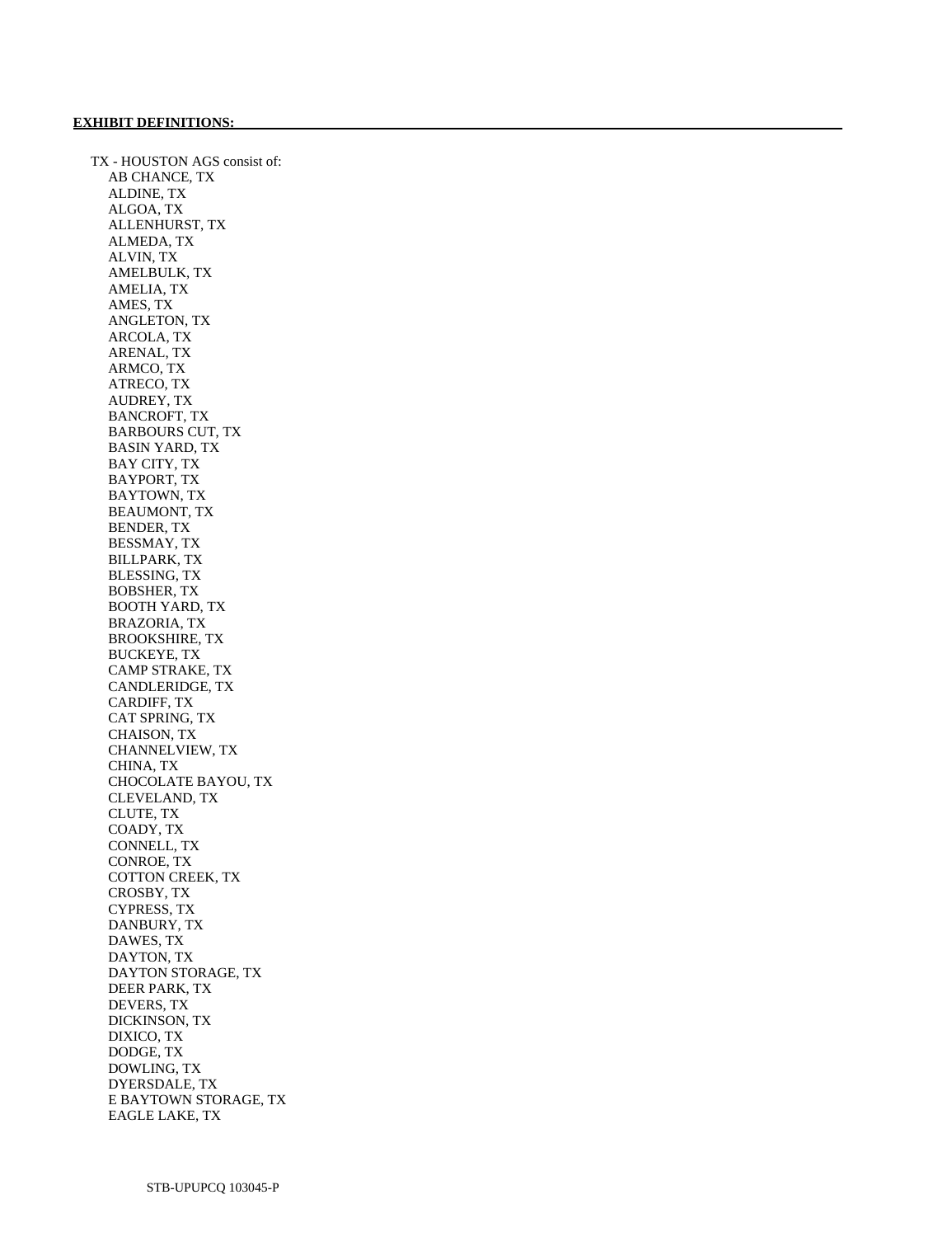EAST BAYTOWN, TX EAST BERNARD, TX ELDON, TX ELDON JCT, TX ELIZABETH, TX ELMATON, TX ENGLEWOOD, TX FAIRBANKS, TX FAUNA, TX FELICIA, TX FERN, TX FONDREN, TX FORMOSA, TX FRANCIS, TX FREEPORT, TX FRESNO, TX GALENA PARK, TX GALVESTON, TX GENOA, TX GISH, TX GOODRICH, TX GRAYBURG, TX GROVES, TX GUFFEY, TX HARDIN, TX HARDY, TX HASTINGS, TX HEACKER, TX HEMPSTEAD, TX HIGHLANDS, TX HOCKLEY, TX HOSKINS JCT, TX HOUSTON, TX HUFFMAN, TX **ADDITION**  HUFSMITH, TX HULL, TX HUMBLE, TX IGLOO SPUR, TX JETERO, TX JOYCE, TX KATY, TX KENEFICK, TX KILOWATT, TX KORF, TX LA MARQUE, TX LA PORTE, TX LA WARD, TX LAPACIFIC, TX LEAGUE CITY, TX LIBERTY, TX LISSIE, TX LIVERPOOL, TX LIVINGSTON, TX LOCKWOOD, TX LOIS, TX MAGNOLIA, TX MANTU, TX MARKET ST YARD, TX MARTHA, TX MCDONOUGH, TX MCHATTIE, TX MEDIO, TX MELENDY, TX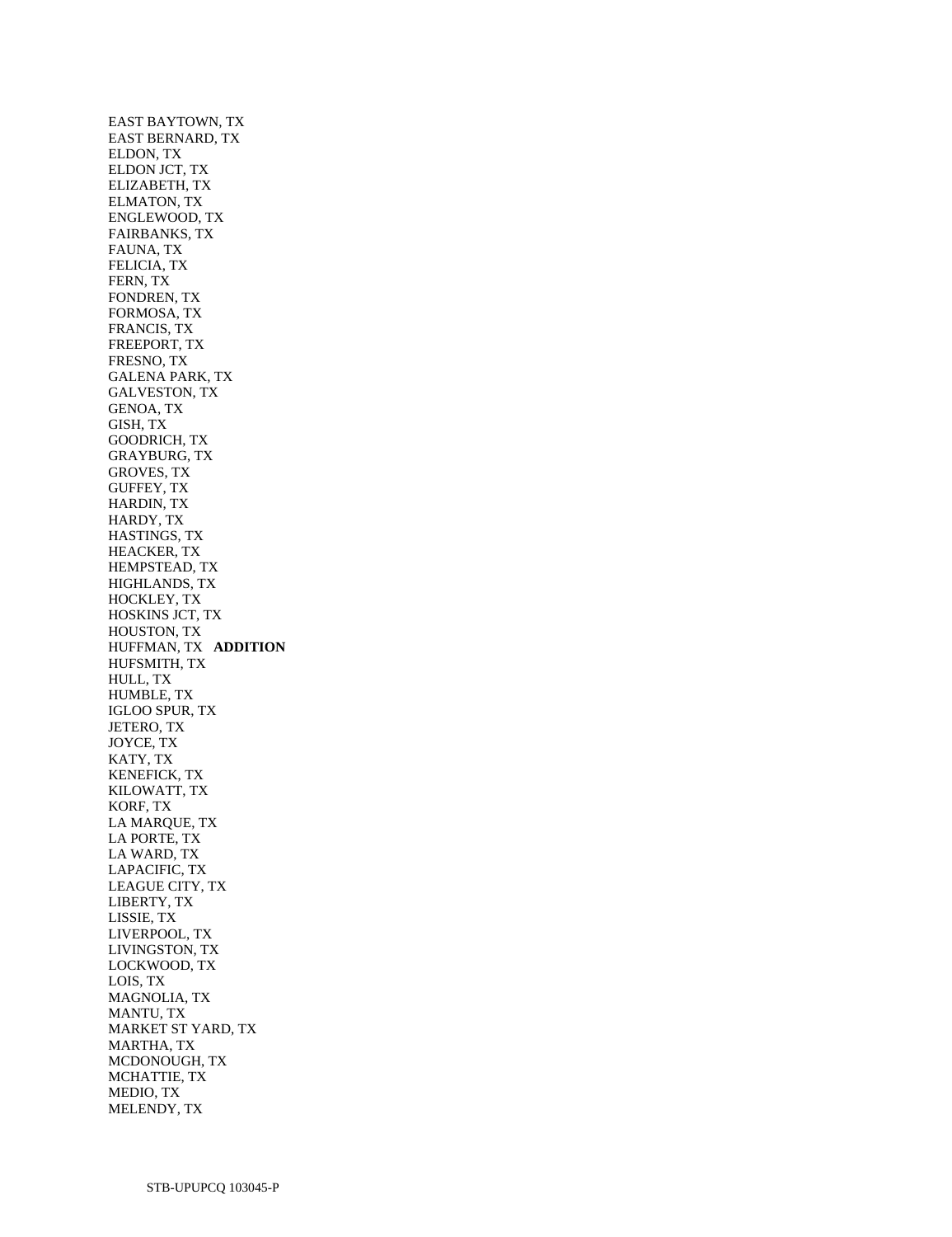MIMS, TX MISSOURI CITY, TX MONT BELVIEU, TX MYKAWA, TX NADEAU, TX NEDERLAND, TX NEW WAVERLY, TX NOME, TX OLCOTT, TX OLD OCEAN, TX ORANGE, TX PASADENA, TX PEARLAND, TX PEDECO, TX PEVETO, TX PHELPS, TX PIERCE JCT, TX PINEHURST, TX PORT ACRES, TX PORT ARTHUR, TX PORT NECHES, TX **ADDITION**  PRAIRIE VIEW, TX RAMSEY, TX RAYWOOD, TX RESCAR, TX RICHMOND, TX ROSENBERG, TX RULIFF, TX SALT MINE SPUR, TX SAN JACINTO, TX SAN LEON, TX SANDUNE, TX SCHINDLER, TX SEABROOK, TX SEALY, TX SHELDON, TX SINCO, TX SKULL CREEK, TX SMITHERS LAKE, TX SMITHS BLUFF, TX SOUTH BAY CITY, TX SPENCE, TX SPINDLETOP, TX SPLENDORA, TX SPRING, TX STAFFORD, TX STALLINGS, TX STEELTOWN, TX STELLA, TX STRANG, TX SUGAR LAND, TX SWEENY, TX TAMINA, TX TEXAS CITY, TX TEXAS CITY JCT, TX TOWNLEY, TX VIDOR, TX VIRGINIA POINT, TX VITERBO, TX WALLER, TX WEBSTER, TX WEST JUNCTION, TX WEST PORT ARTHUR, TX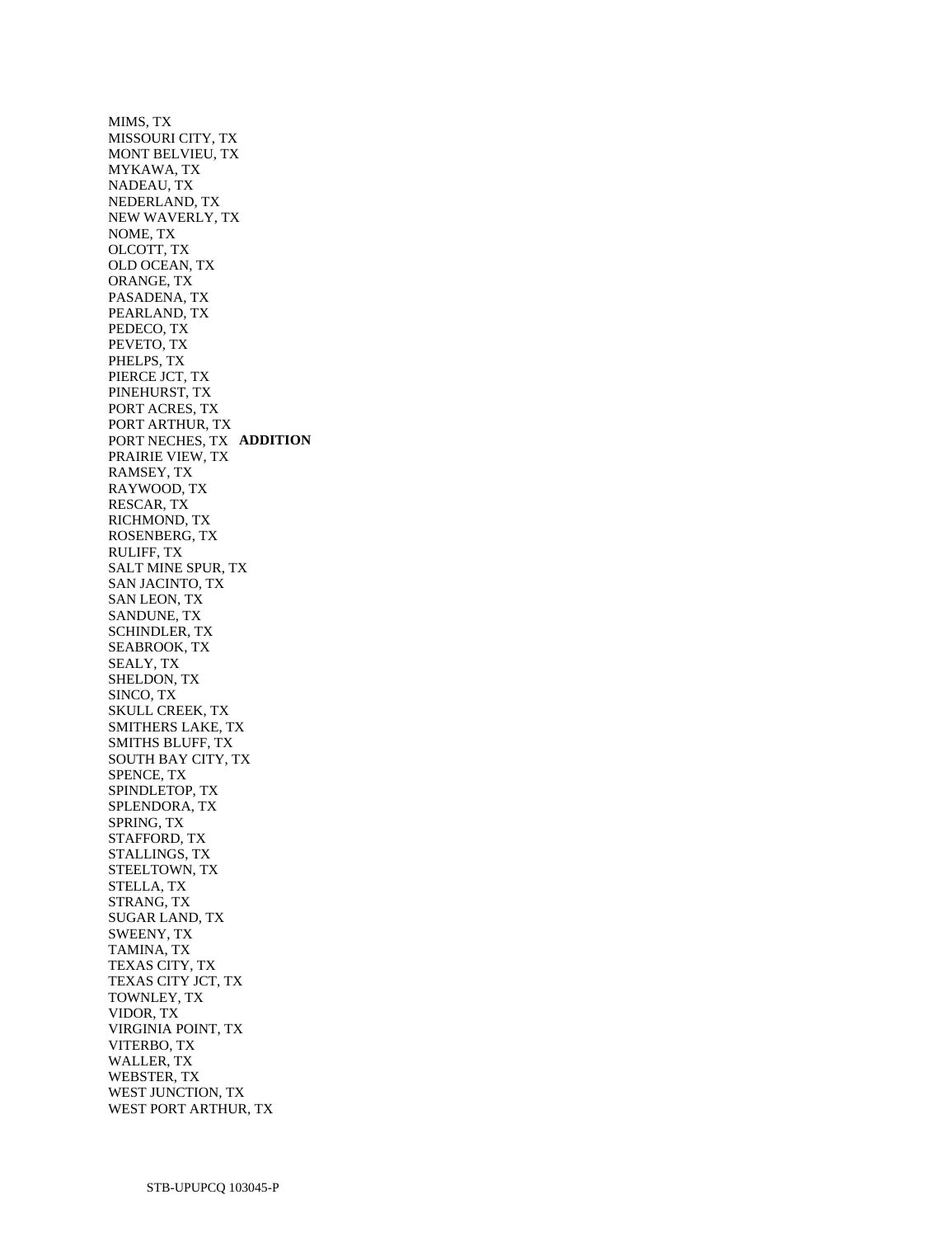WESTFIELD, TX WILLIAMS, TX WILLIS, TX WORKMAN, TX ZUMMO, TX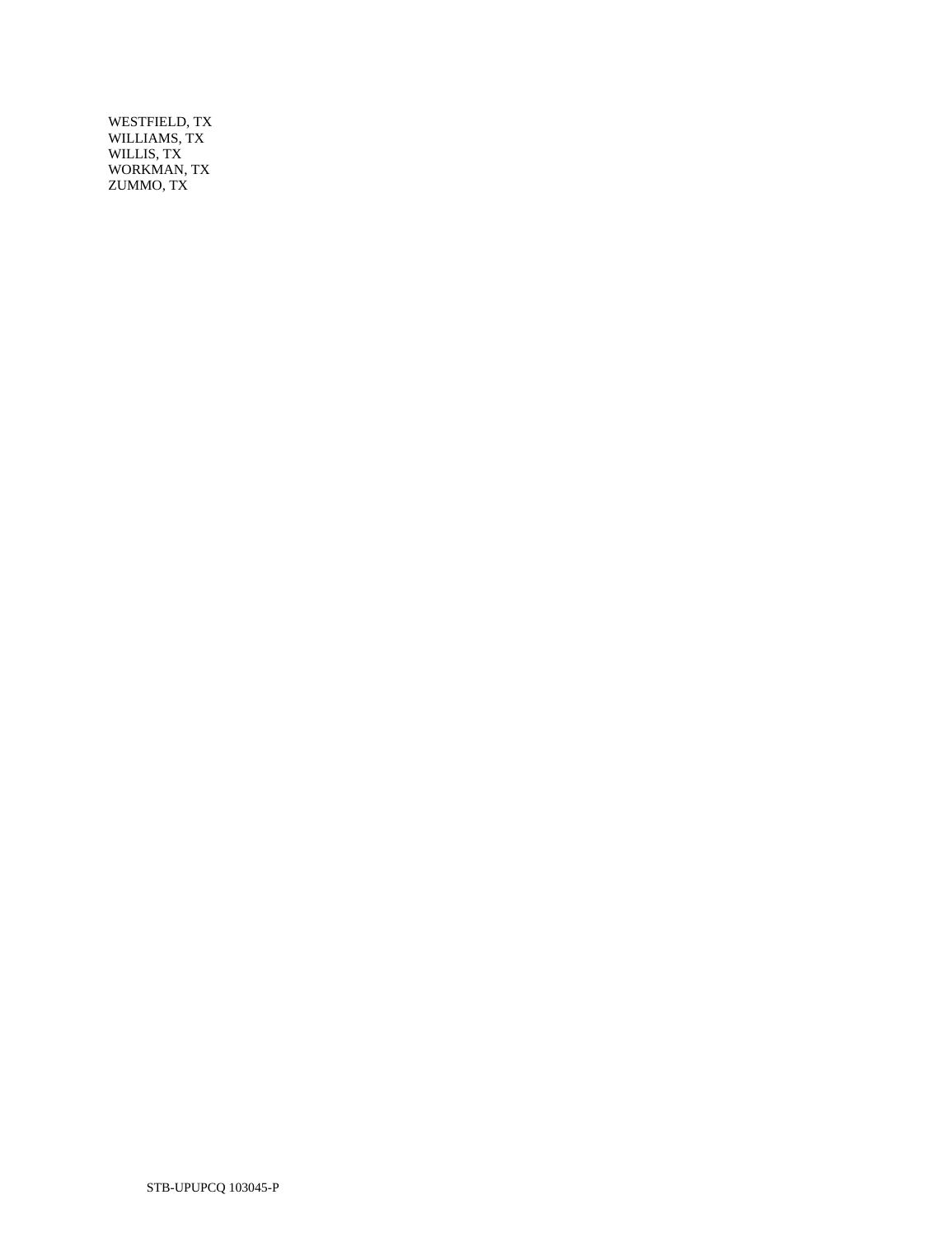

STB-UPUPCQ 103076-F

# **UNION PACIFIC RAILROAD COMPANY**

# **AMENDED CONTRACT SUMMARY**

**Issued:**  February 16, 2022

**Effective:** March 1, 2022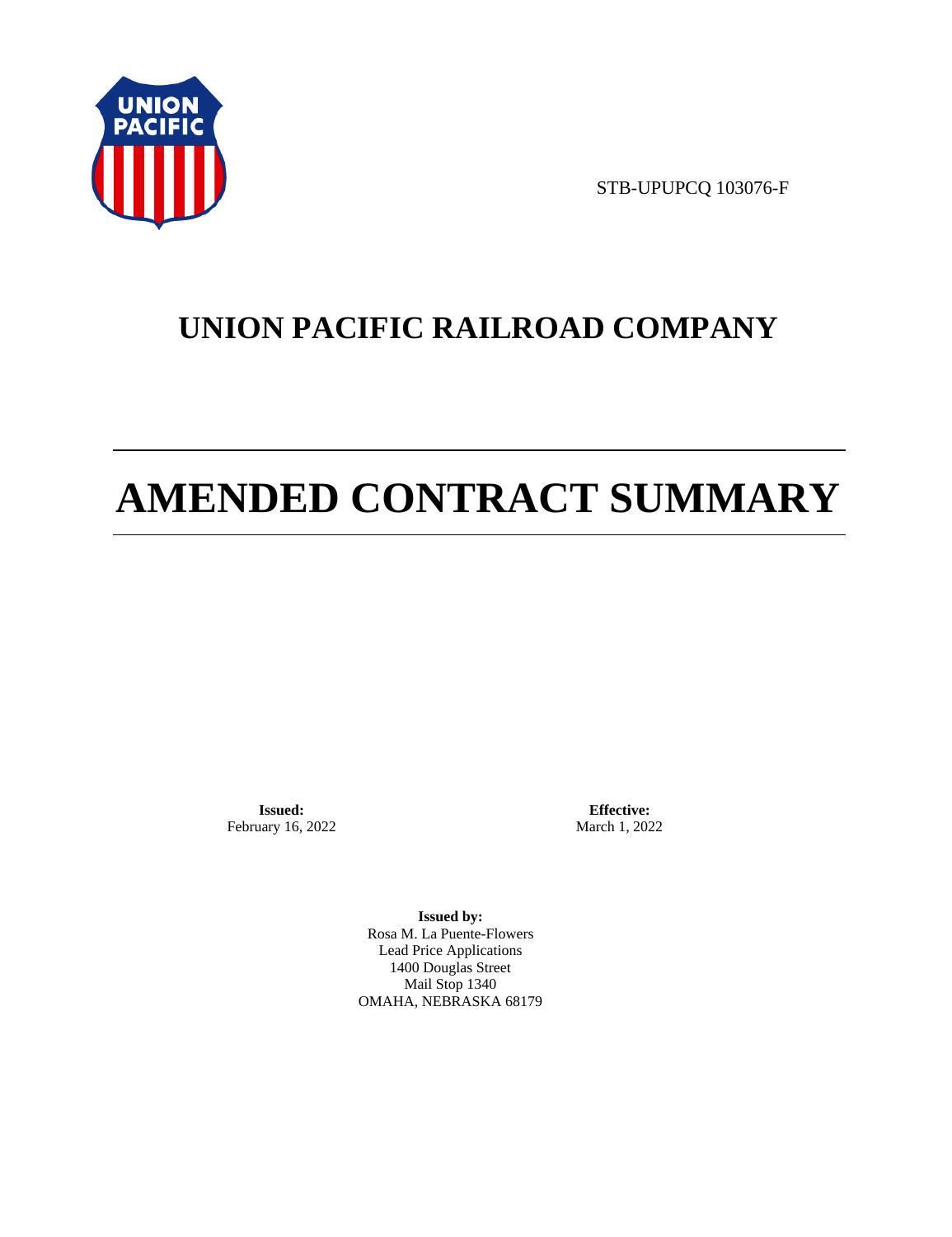UNION PACIFIC RAILROAD COMPANY 1400 Douglas St. Omaha, NE 68179

#### **COMMODITY:**

Corn Exc.Popcorn See 01152

#### **SHIPPER:**

# THE SCOULAR COMPANY

#### **ORIGIN(S):**

 MN - BREWSTER AGS (See Exhibit Definition) NE - CARLETON AGS (See Exhibit Definition) KS - FRANKFORT AGS (See Exhibit Definition) IA - INTERIOR IOWA HEAVY AGS (See Exhibit Definition) MN - HOPE AGS (See Exhibit Definition) NE - HASTINGS AGS (See Exhibit Definition)

#### **DESTINATION(S):**

 LIBERAL, KS SHAMROCK, KS

#### **PORT(S):**

Not Applicable

#### **DURATION:**

 Effective Date: January 1, 2021 Amendment Effective Date: March 1, 2022 **ADDITION**  Expiration Date: September 30, 2022 **EXTENSION** 

#### **RAIL CAR DATA:**

No cars dedicated to service under this Contract. Cars are provided on a common carrier basis only.

## **RATES & CHARGES:**

Not applicable

# **VOLUME:**

 Minimum shipment of 107 carloads. Multiple Car Shipments Single Car Shipments **DELETION** 

## **SPECIAL FEATURES:**

Special Switching Provision

# **SPECIAL NOTICE:**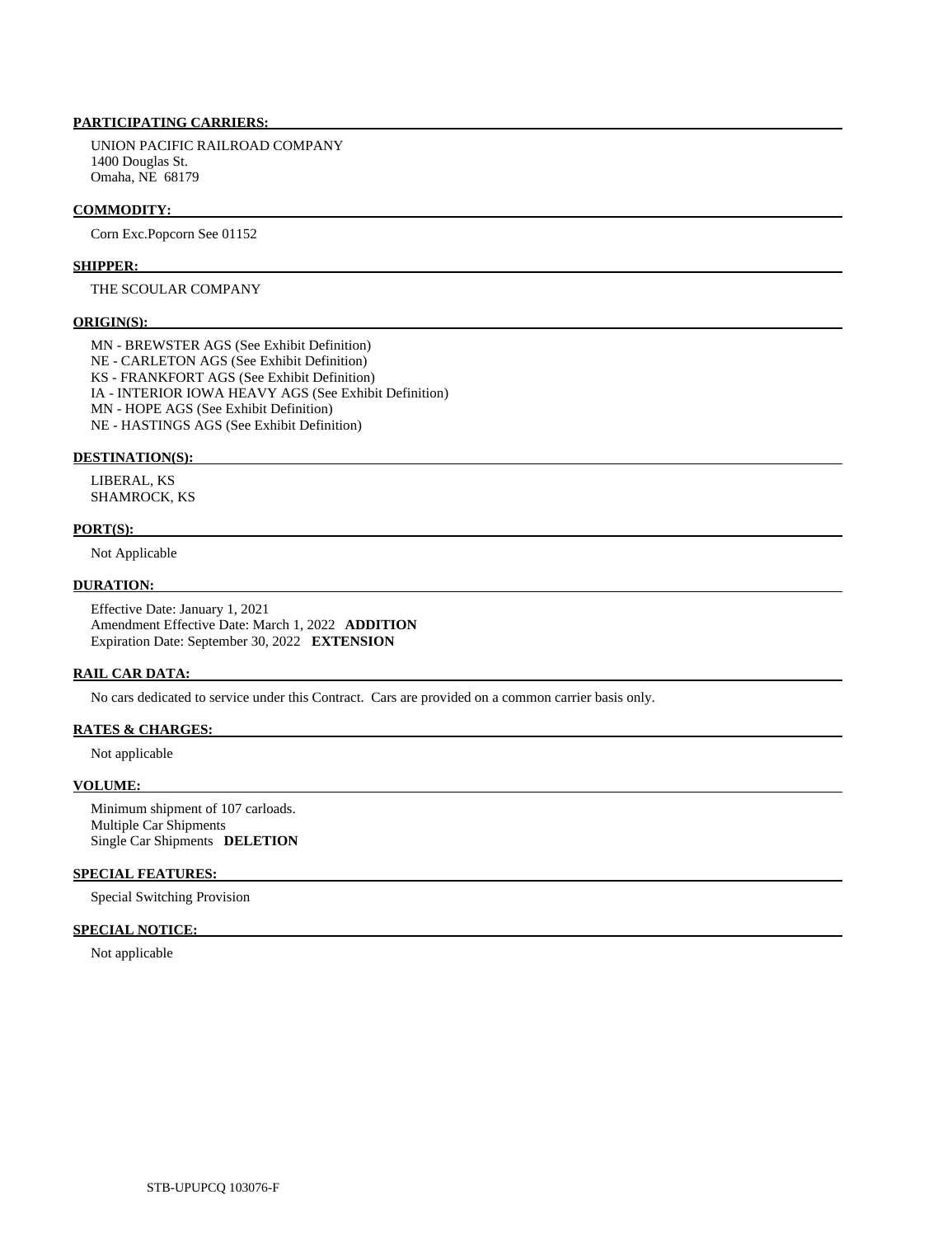#### **EXHIBIT DEFINITIONS:**

 MN - BREWSTER AGS consist of: ADRIAN, MN AGATE, MN BEAVER CREEK, MN BIGELOW, MN BINGHAM LAKE, MN BREWSTER, MN BUTTERFIELD, MN FIVE STAR, MN HERON LAKE, MN KASOTA, MN LAKE CRYSTAL, MN LUVERNE, MN MADELIA, MN MAGNOLIA, MN MANKATO, MN MANLEY, MN MILOMA, MN MINNEOPA, MN MOUNTAIN LAKE, MN ODIN, MN OTTAWA, MN RUSHMORE, MN ST JAMES, MN TRIMONT, MN WILDER, MN WINDOM, MN WORTHINGTON, MN NE - CARLETON AGS consist of: HOLLENBERG, KS ALEXANDRIA, NE ANAN, NE BELVIDERE, NE CARLETON, NE CLATONIA, NE DAVENPORT, NE EDGAR, NE ENDICOTT, NE FAIRBURY, NE FAIRFIELD, NE HALLAM, NE JANSEN, NE PLYMOUTH, NE SEDAN, NE KS - FRANKFORT AGS consist of: AIKINS, KS ALMA, KS AXTELL, KS BAILEYVILLE, KS BEATTIE, KS BELVUE, KS BESTWALL, KS DELIA, KS EMMETT, KS EUREKA LAKE, KS FRANKFORT, KS FT RILEY, KS FUNSTON, KS GROVE, KS HAMLIN, KS HANOVER, KS HERKIMER, KS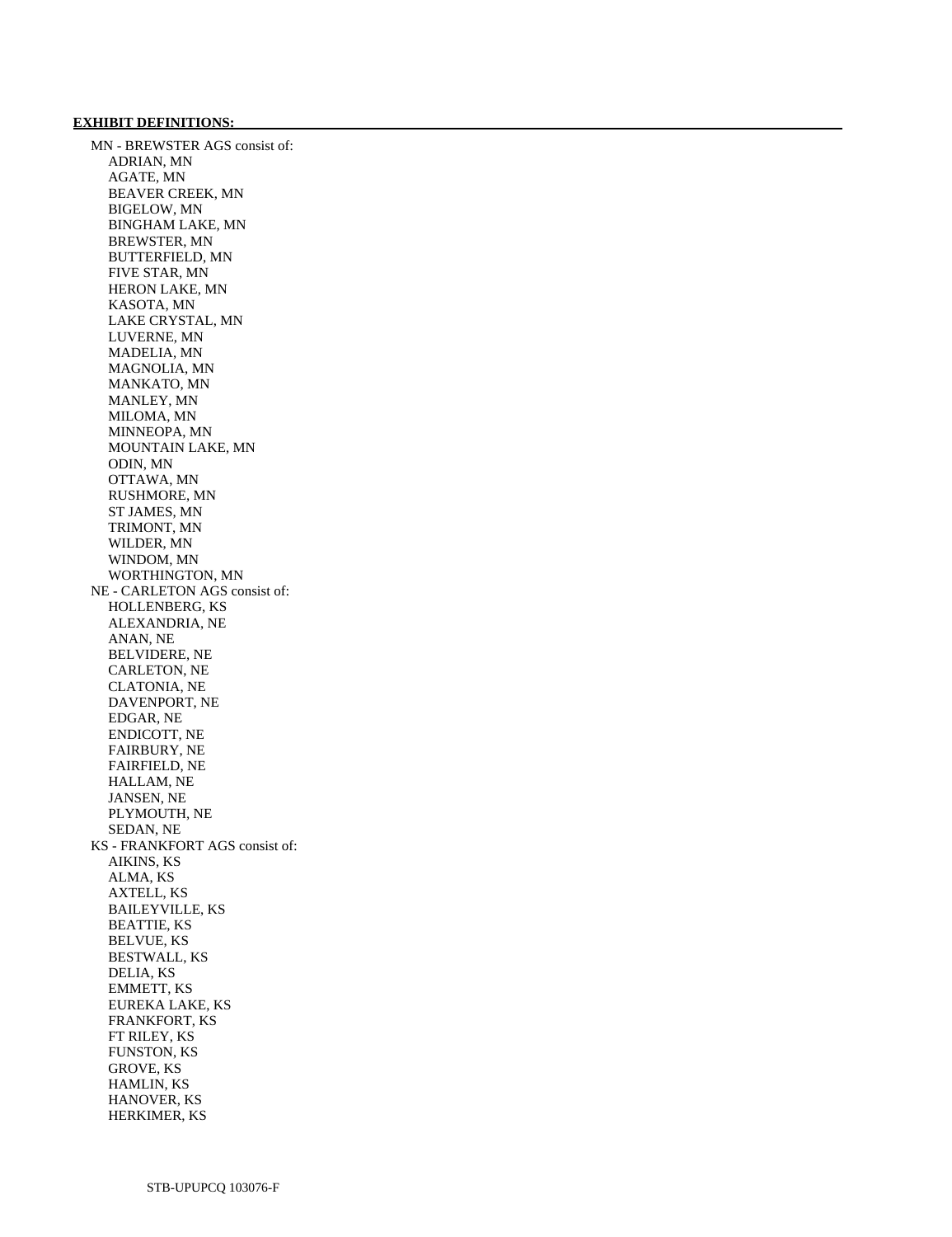HIAWATHA, KS HOME, KS JEFFREY, KS JUNCTION CITY, KS KIRO, KS LACY, KS LILLIS, KS MANHATTAN, KS MAPLE HILL, KS MARYSVILLE, KS MENOKEN, KS MIP, KS MORRILL, KS ONAGA, KS ONEIDA, KS PADONIA, KS PAXICO, KS RESERVE, KS ROBINSON, KS ROSSVILLE, KS SABETHA, KS SENECA, KS SILVER LAKE, KS ST MARYS, KS SULLIVAN, KS SUMMIT, KS WAMEGO, KS WINIFRED, KS IA - INTERIOR IOWA HEAVY AGS consist of: ALGONA, IA ALLENDORF, IA ARMSTRONG, IA ARTHUR, IA AURELIA, IA BODE, IA BURT, IA CALLENDER, IA CHEROKEE, IA EAGLE GROVE, IA EMMETSBURG, IA FARNHAMVILLE, IA FLORENCE, IA FT DODGE, IA GALBRAITH, IA GOLDFIELD, IA GOWRIE, IA GYPSUM, IA HANLONTOWN, IA HARDY, IA HARRIS, IA HARTLEY, IA INDUSTRY, IA IRVINGTON, IA JEWELL, IA JOICE, IA KAMRAR, IA KANAWHA, IA LAKE MILLS, IA LAKE PARK, IA LENA, IA LIVERMORE, IA LUVERNE, IA MAPLE HILL, IA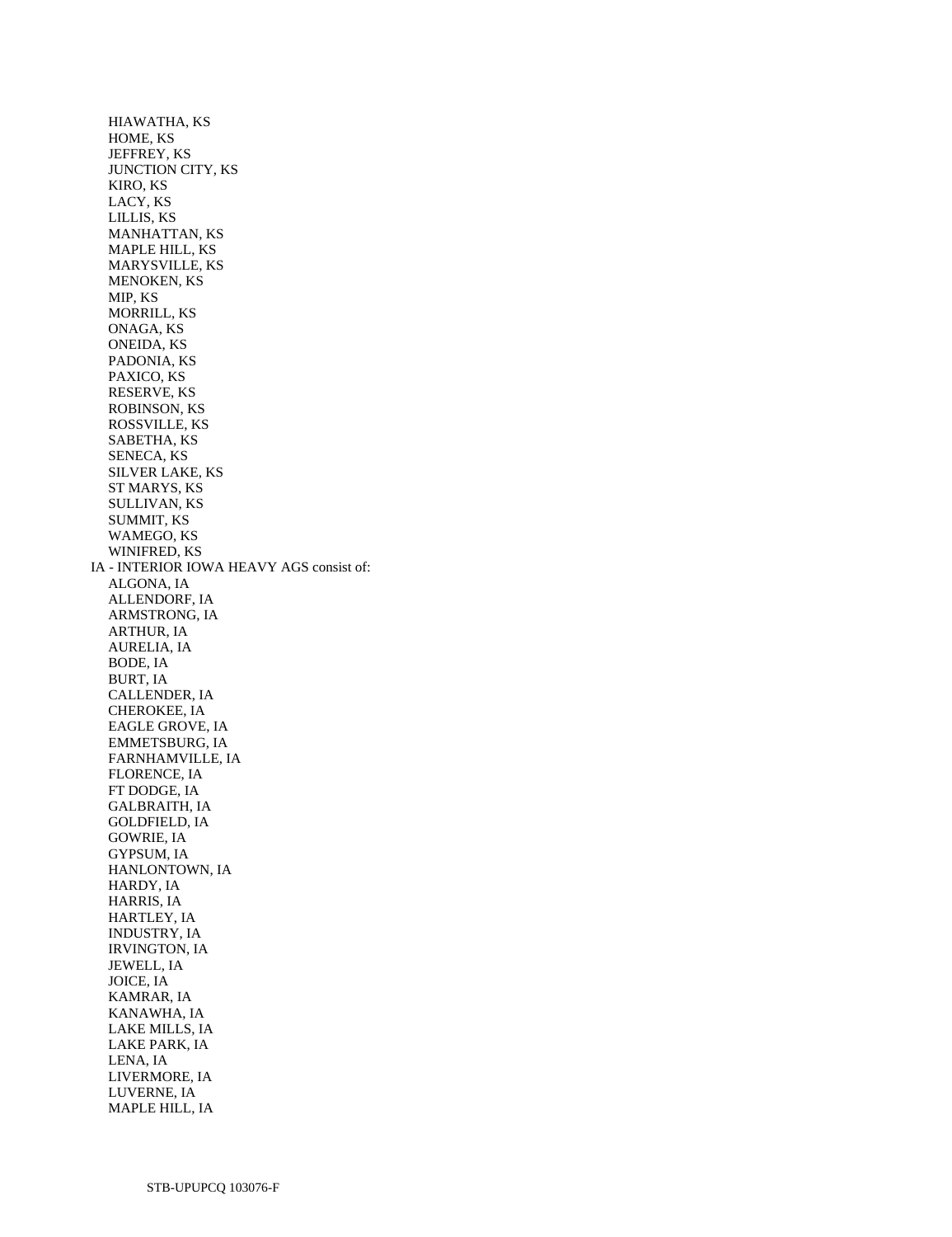MARCUS, IA MONTGOMERY, IA MOORLAND, IA OCHEYEDAN, IA OLAF, IA OSGOOD, IA OTTOSEN, IA PATON, IA RAKE, IA RANDALL, IA RENWICK, IA RODMAN, IA ROELYN, IA SANBORN, IA SCARVILLE, IA SPIRIT LAKE, IA STORY CITY, IA SWEA CITY, IA TARA, IA VINCENT, IA WALL LAKE, IA WEBSTER CITY, IA WEST BEND, IA WEST FT DODGE, IA WEST OKOBOJI, IA WILLIAMS, IA BLUE EARTH, MN BRICELYN, MN EASTON, MN FAIRMONT, MN FOX LAKE, MN FROST, MN GUCKEEN, MN IMOGENE, MN KIESTER, MN MARNA, MN WELCOME, MN MN - HOPE AGS consist of: ALBERT LEA, MN CLARKS GROVE, MN ELLENDALE, MN GLENVILLE, MN GORDON, MN HOPE, MN NE - HASTINGS AGS consist of: GLENVIL, NE HASTINGS, NE HAYLAND, NE JEFFERS, NE LEVEL, NE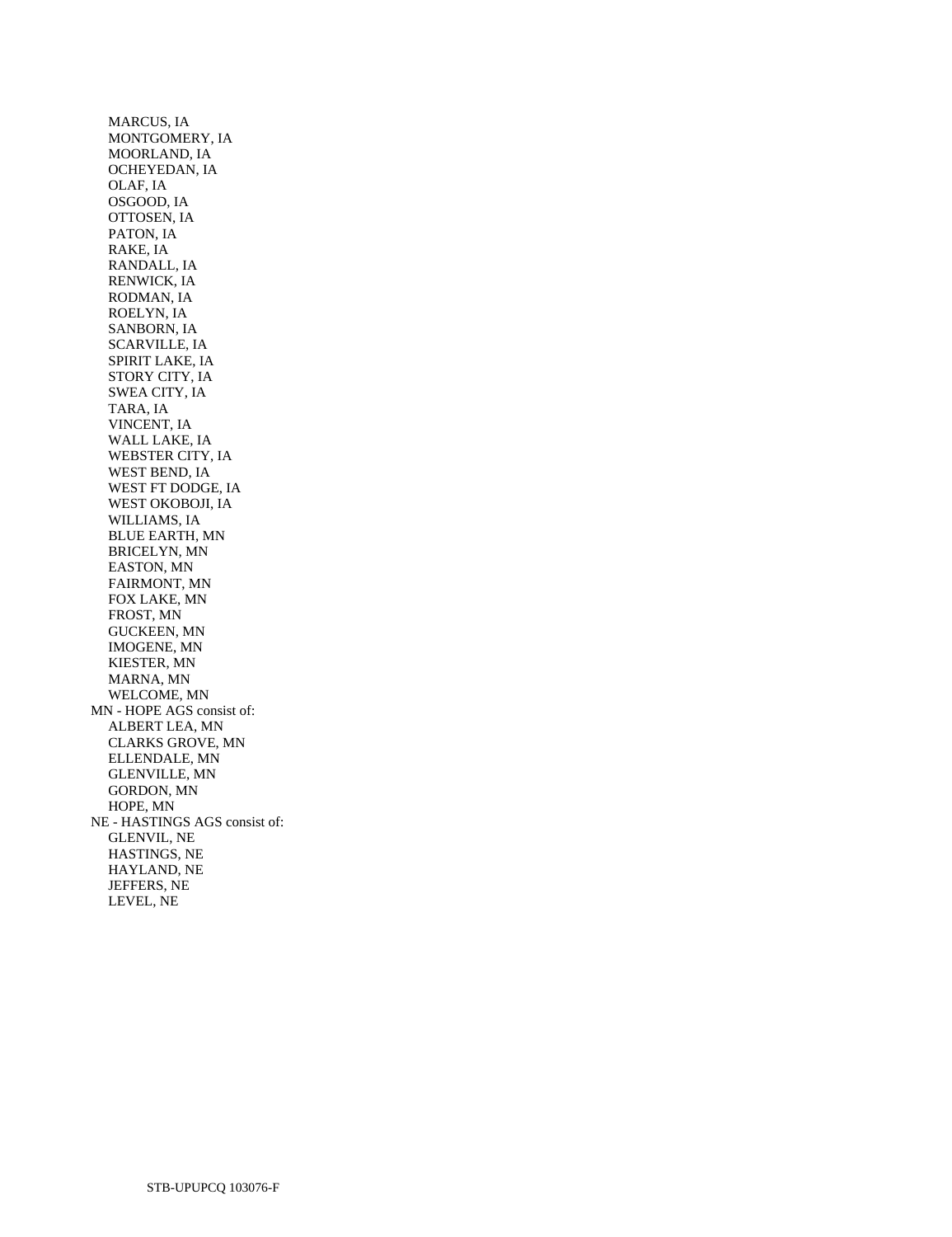

STB-UPUPCQ 103384-D

# **UNION PACIFIC RAILROAD COMPANY**

# **AMENDED CONTRACT SUMMARY**

**Issued:**  February 19, 2022

**Effective:** January 1, 2022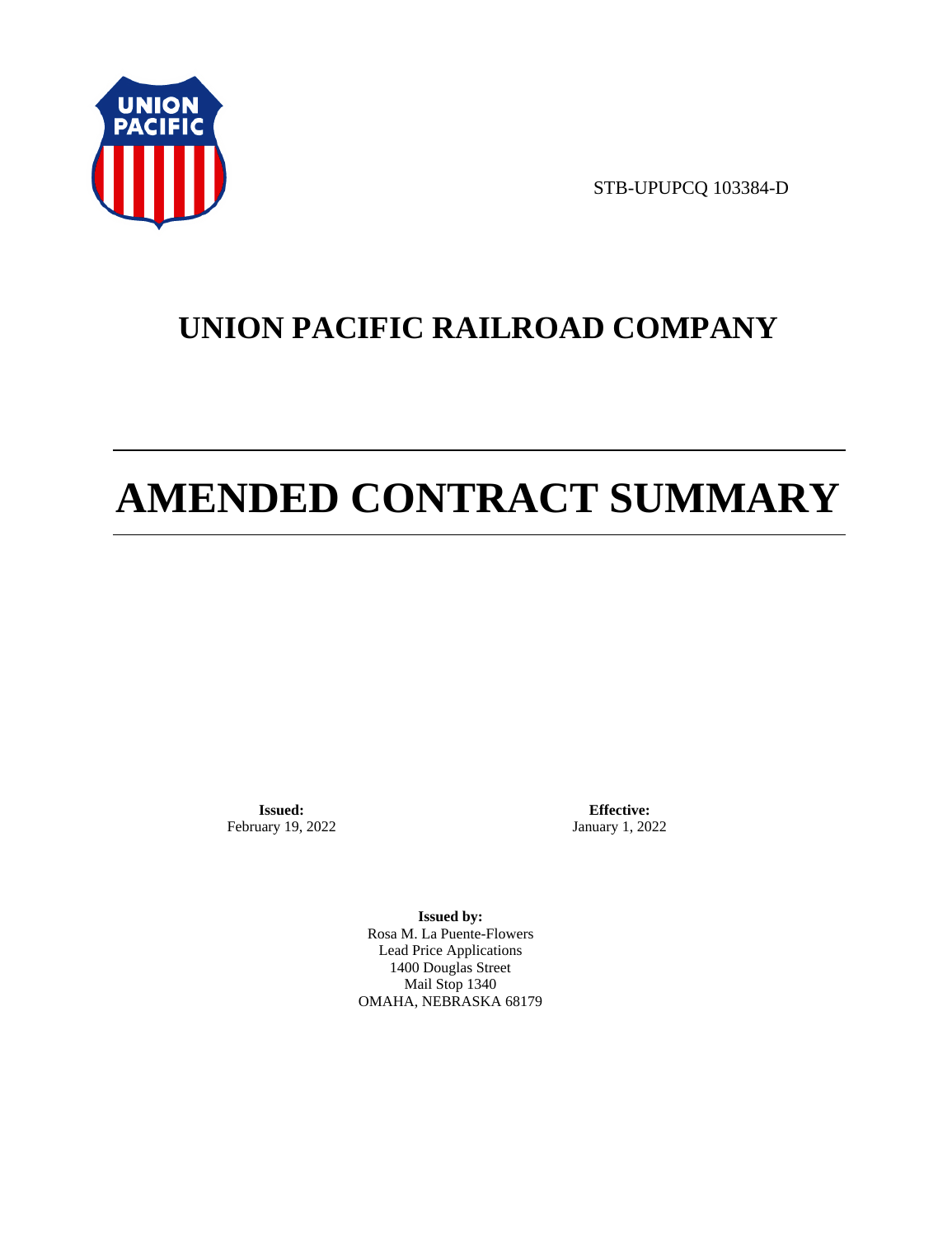UNION PACIFIC RAILROAD COMPANY 1400 Douglas St. Omaha, NE 68179

#### **COMMODITY:**

 Wheat Exc.Buckwheat See 01139 Wheat Flour Exc.Blended Or Prepared See 20451- 20452 Wheat Middlings Or Shorts,Non- Pelletized Wheat Flour **ADDITION**  Wheat,Organically Grown Free Of Fertilizer & Or Pesticide Applications **ADDITION** 

#### **SHIPPER:**

 BAY STATE MILLING CO BAY STATE MILLING

#### **ORIGIN(S):**

 WINONA, MN TOLLESON, AZ PLATTEVILLE, CO CHICAGO, IL **ADDITION** 

#### **DESTINATION(S):**

 SHREVEPORT, LA CLEBURNE, TX WINONA, MN **ADDITION**  PLATTEVILLE, CO TOLLESON, AZ **ADDITION**  GIDDINGS, TX MEMPHIS, TN

#### **PORT(S):**

Not Applicable

#### **DURATION:**

 Effective Date: June 1, 2021 Amendment Effective Date: January 1, 2022 **ADDITION**  Expiration Date: May 31, 2022 **EXTENSION** 

#### **RAIL CAR DATA:**

No cars dedicated to service under this Contract. Cars are provided on a common carrier basis only.

# **RATES & CHARGES:**

Subject to increases.

#### **VOLUME:**

Single Car Shipments

# **SPECIAL FEATURES:**

Special Switching Provision

# **SPECIAL NOTICE:**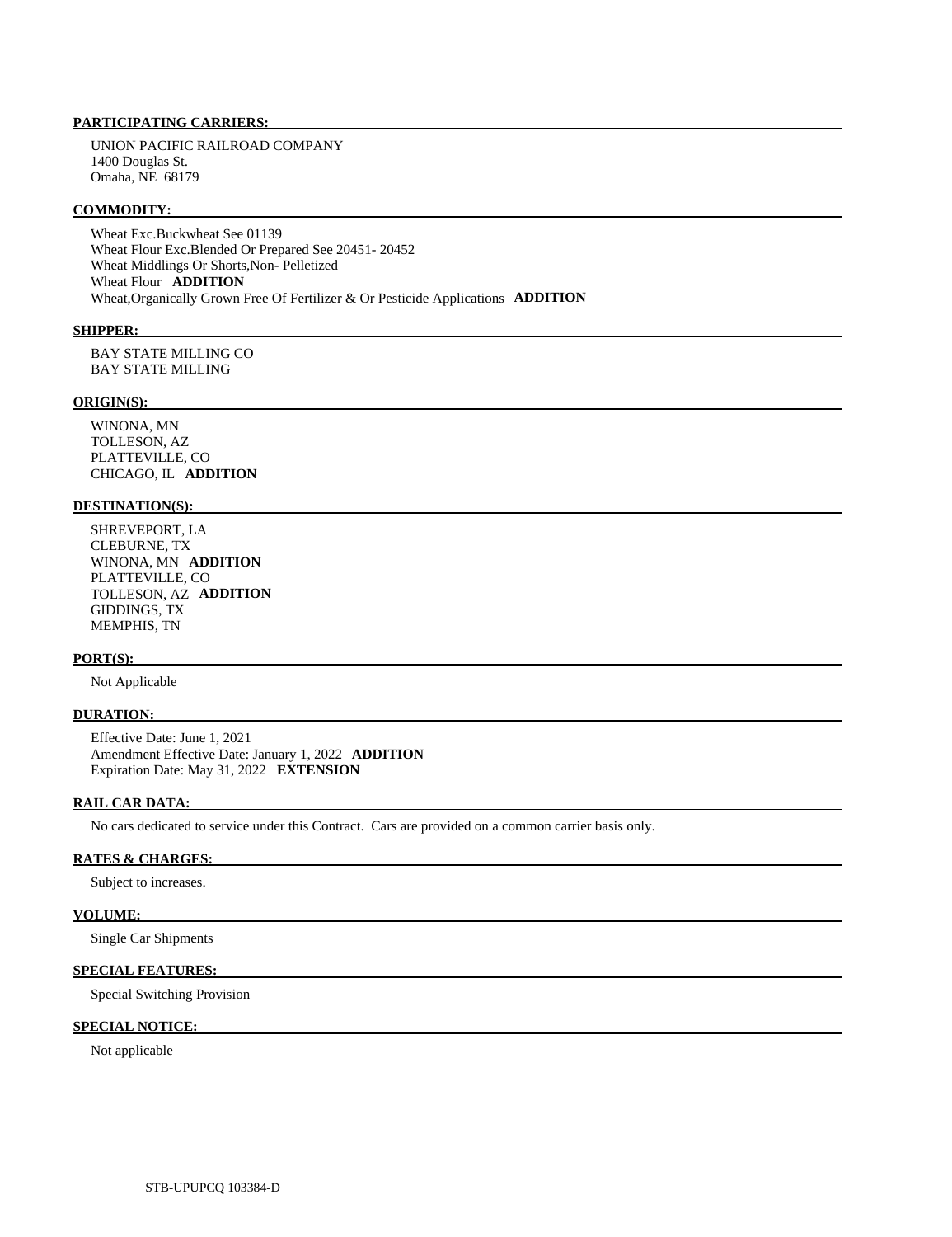

STB-UPUPCQ 103397-E

# **UNION PACIFIC RAILROAD COMPANY**

# **AMENDED CONTRACT SUMMARY**

**Issued:**  February 16, 2022

**Effective:** October 1, 2021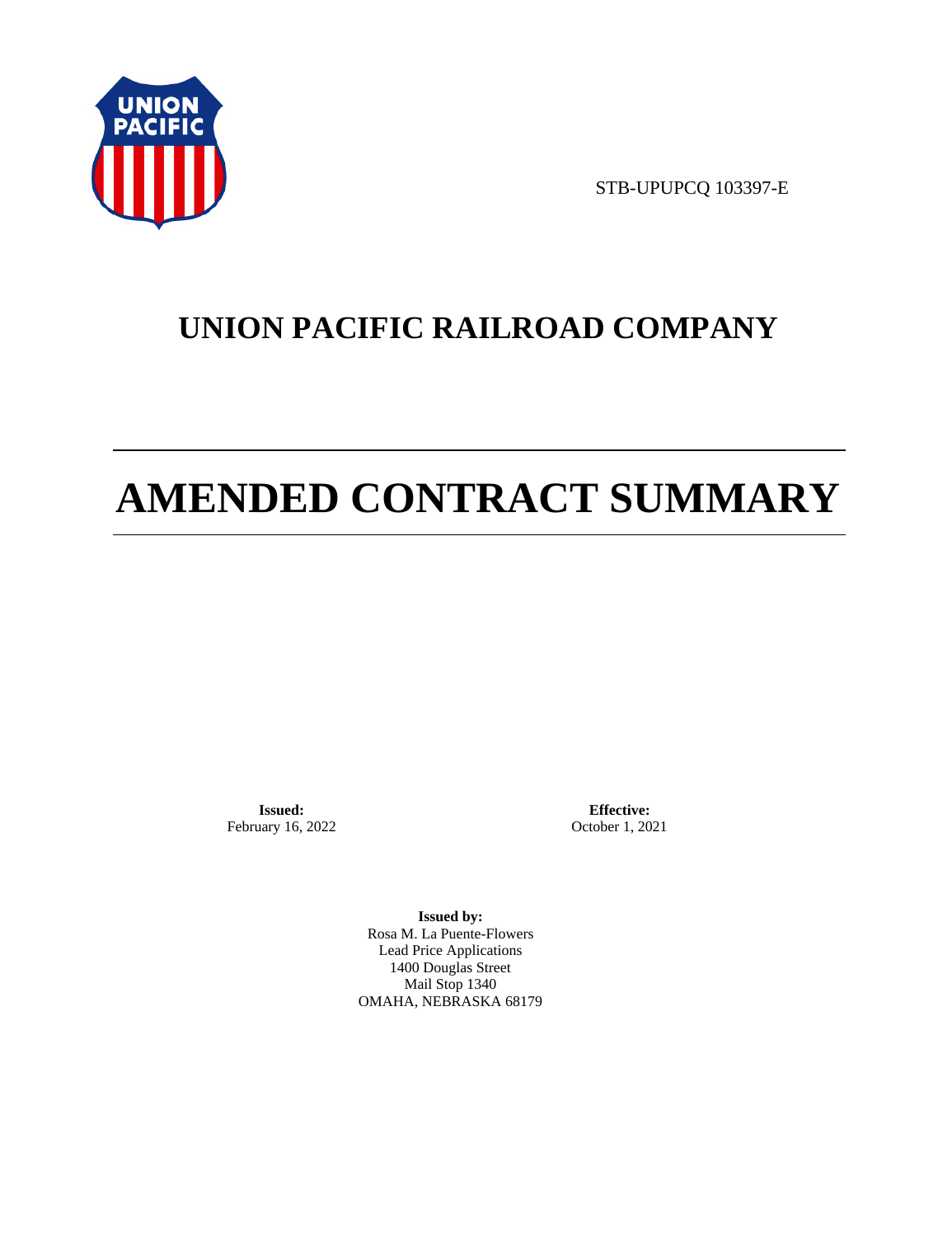UNION PACIFIC RAILROAD COMPANY 1400 Douglas St. Omaha, NE 68179

#### **COMMODITY:**

 Corn Exc.Popcorn See 01152 Wheat Exc.Buckwheat See 01139

## **SHIPPER:**

GREAT LAKES GRAIN & TRANSPORTATION LLC

#### **ORIGIN(S):**

 MANLY, IA MANKATO, MN

# **DESTINATION(S):**

 WILLIAMS, CA HATCH, CA PETALUMA, CA CALWA, CA

# **PORT(S):**

Not Applicable

# **DURATION:**

 Effective Date: October 1, 2021 Amendment Effective Date: October 1, 2021 **ADDITION**  Expiration Date: September 30, 2022 **EXTENSION** 

# **RAIL CAR DATA:**

No cars dedicated to service under this Contract. Cars are provided on a common carrier basis only.

## **RATES & CHARGES:**

Not applicable

#### **VOLUME:**

Single Car Shipments

# **SPECIAL FEATURES:**

Special Switching Provision

# **SPECIAL NOTICE:**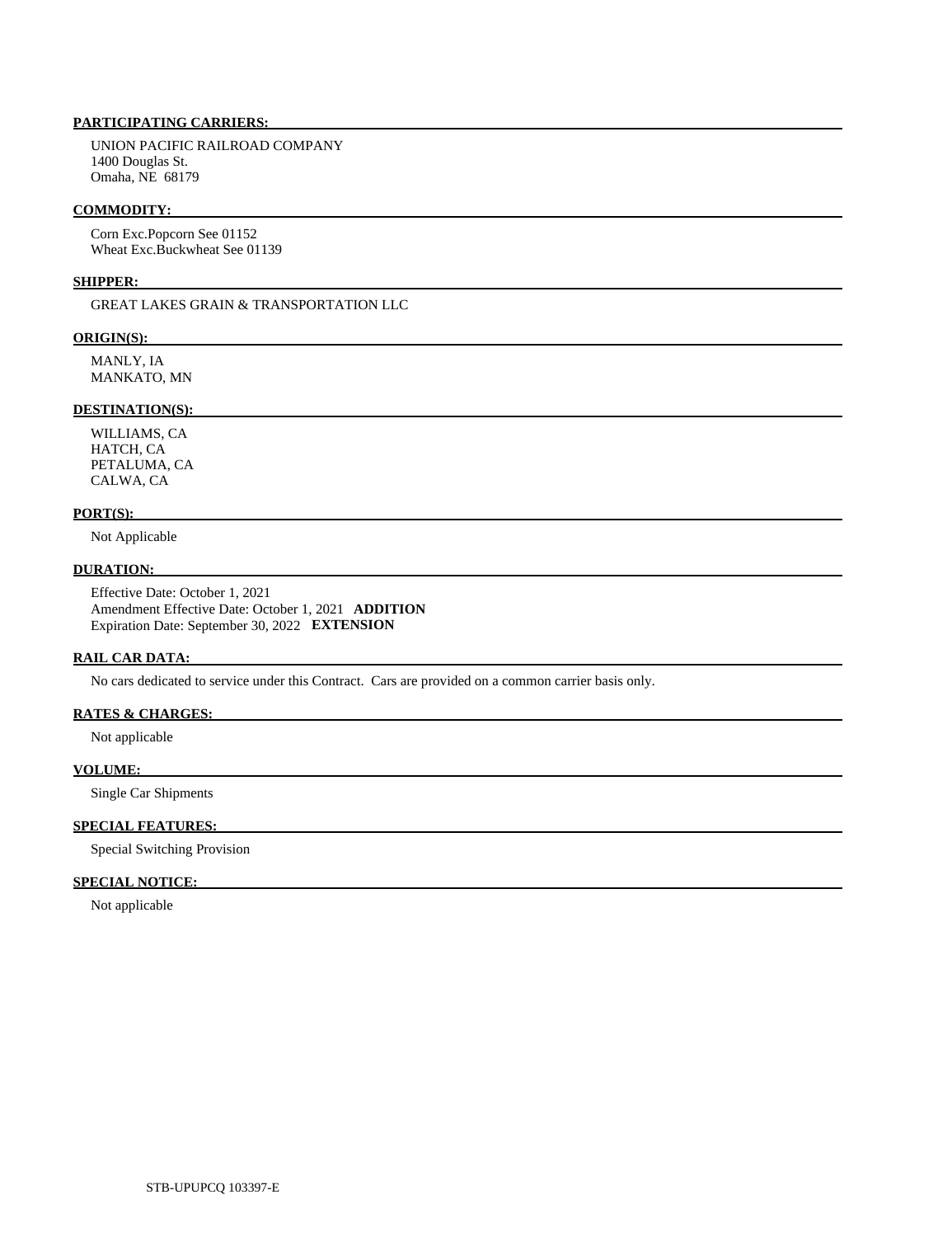

STB-UPUPLQ-93525-P

# **UNION PACIFIC RAILROAD COMPANY**

# **AMENDED CONTRACT SUMMARY**

**Issued:**  February 19, 2022

**Effective:** January 1, 2022